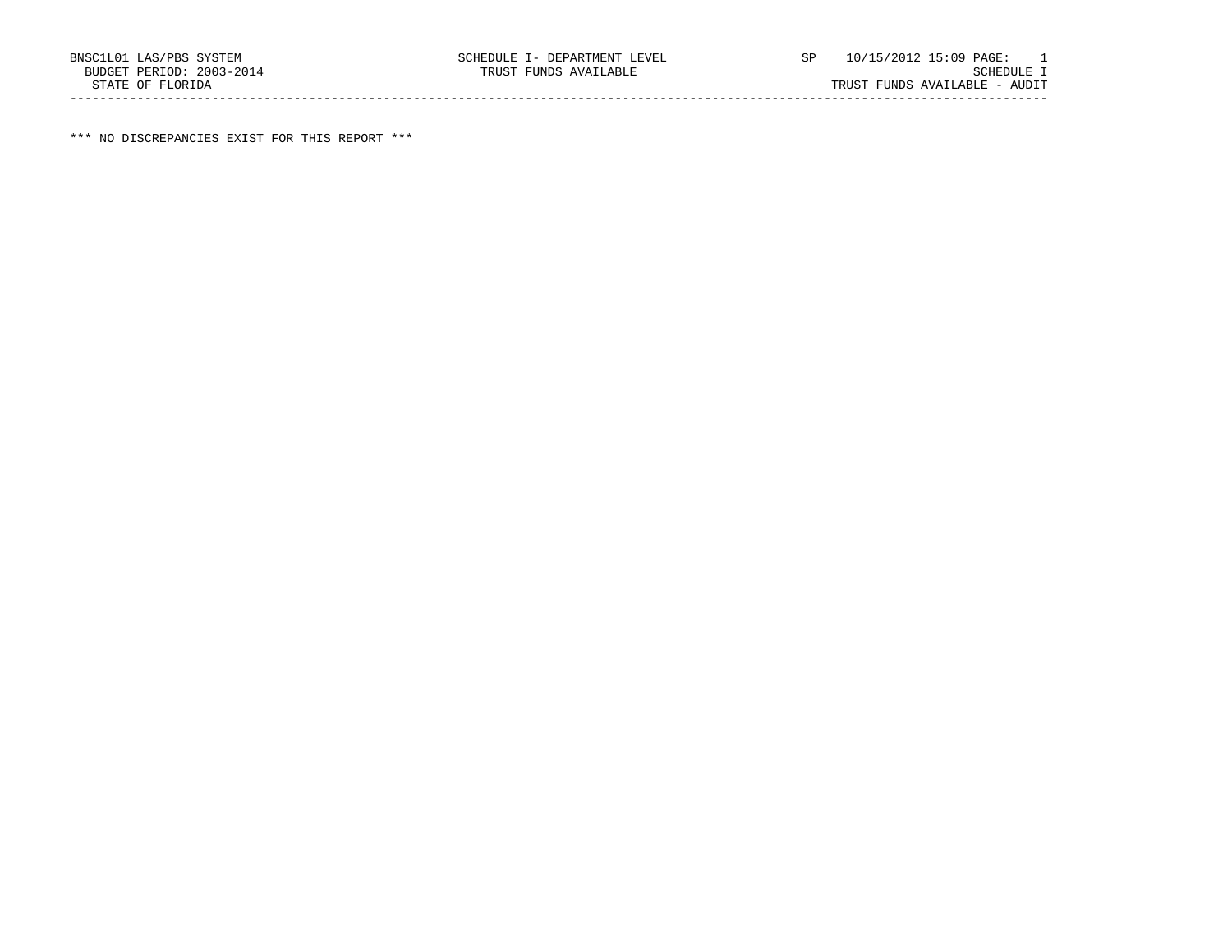| COL A01<br>ACT PR YR | COL A02<br>CURR YR EST            | COL A03<br>AGY REOUEST | COL A04<br>AGY REO N/R |
|----------------------|-----------------------------------|------------------------|------------------------|
| EXP 2011-12          | EXP 2012-13 FY 2013-14 FY 2013-14 |                        |                        |

# FUND: ADMINISTRATIVE TRUST FUND 2021

| OBCIION I: DEIAID OF REVENUED |                 |       |             |                |      |        |                 |                                    |           |           |
|-------------------------------|-----------------|-------|-------------|----------------|------|--------|-----------------|------------------------------------|-----------|-----------|
|                               | REVENUE CAP SVC |       | <b>AUTH</b> | MATCHING %     |      | CFDA   |                 |                                    |           |           |
|                               | CODE            | CHG % |             | ST I/C LOC I/C |      | NO.    |                 |                                    |           |           |
|                               |                 |       |             |                |      |        |                 |                                    |           |           |
| A2 SPECIAL DISTRICT FEES      | 000100 YES 0.0  |       | 189         | 0.00           | 0.00 |        | $144-$          |                                    |           |           |
| A2 SPECIAL DISTRICT FEES      | 000100 YES 0.0  |       | 189         | 0.00           | 0.00 |        | $65 -$          |                                    |           |           |
| A5 SPECIAL DISTRICT ADJ       | 000100 YES 0.0  |       | 189         | 0.00           | 0.00 |        |                 | 2,207                              | 2,207     |           |
| A5 SPECIAL DISTRICT ADJ       | 000100 YES 0.0  |       | 189         | 0.00           | 0.00 |        |                 | 983                                | 983       |           |
| A5 SPECIAL DISTRICT ADJ       | 000100 YES 0.0  |       | 189         | 0.00           | 0.00 |        |                 | 103                                | 103       |           |
| B7 INTEREST EARNED ON INVE    | 000500 NO       | 8.0   | 215         | 0.00           | 0.00 |        | 21,544          |                                    |           |           |
| CL RWB ACCESS REV ADJ         | 001500 NO       | 0.0   | 215         | 0.00           | 0.00 |        | 182             |                                    |           |           |
| CL RWB ACCESS REV ADJ         | 001500 NO       | 0.0   | 215         | 0.00           | 0.00 |        | 3               |                                    |           |           |
| C7 SMALL BUSINESS CREDIT      | 000700 NO       | 0.0   | 288         | 0.00           | 0.00 | 21.022 | 12,408          | 3,717                              | 3,717     |           |
| C7 SMALL BUSINESS CREDIT      | 000700 NO       | 0.0   | 288         | 0.00           | 0.00 | 21.022 | 2,345           | 10,114                             | 10,114    |           |
| C7 SMALL BUSINESS CREDIT      | 000700 NO       | 0.0   | 288         | 0.00           | 0.00 | 21.022 | 6,418           | $^{+0, +1}$ , 9, 465               | 9,465     |           |
| C9 COMMUNITY SERVICES BG      | 000700 NO       | 0.0   | 163         | 0.00           | 0.00 | 93.569 | 19,271          | 21,137                             | 21,137    |           |
| C9 COMMUNITY SERVICES BG      | 000700 NO       | 0.0   | 163         | 0.00           | 0.00 | 93.569 | 4,992           | 16,952                             | 16,952    |           |
| C9 COMMUNITY SERVICES BG      | 000700 NO       | 0.0   | 163         | 0.00           | 0.00 | 93.569 | 4,937           | ∠دע, 16<br>8,049                   | 8,049     |           |
| D1 LOW INCOME ENERGY ASST     | 000700 NO       | 0.0   | 409         | 0.00           | 0.00 | 93.568 | 3,137           | 33,013                             | 33,013    |           |
| D1 LOW INCOME ENERGY ASST     | 000700 NO       | 0.0   | 409         | 0.00           | 0.00 | 93.568 | 10,147<br>6,336 |                                    | 28,949    |           |
| D1 LOW INCOME ENERGY ASST     | 000700 NO       | 0.0   | 409         | 0.00           | 0.00 | 93.568 |                 | $28,949$<br>3,842                  | 3,842     |           |
| D3 WEATHERIZATION             | 000700 NO       | 0.0   | 163         | 0.00           | 0.00 | 81.042 | 7,669           | 27,262                             | 208,263   |           |
| D3 WEATHERIZATION             | 000700 NO       | 0.0   | 163         | 0.00           | 0.00 | 81.042 | $\overline{1}$  | 23,184                             | 34,080    |           |
| D3 WEATHERIZATION             | 000700 NO       | 0.0   | 163         | 0.00           | 0.00 | 81.042 | 87              | 1,265                              | 4,696     |           |
| D5 LABOR CERTIFICATION        | 000700 NO       | 0.0   | 20.50       | 0.00           | 0.00 | 17.273 | 14,651          | 8,945                              | 8,945     |           |
| D5 LABOR CERTIFICATION        | 000700 NO       | 0.0   | 20.50       | 0.00           | 0.00 | 17.273 | $886 -$         | 14,848<br>985<br>104,963<br>90,619 | 14,848    |           |
| D5 LABOR CERTIFICATION        | 000700 NO       | 0.0   | 20.50       | 0.00           | 0.00 | 17.273 | 797             |                                    | 985       |           |
| D7 LABOR MARKET STATISTICS    | 000700 NO       | 0.0   | 20.50       | 0.00           | 0.00 | 17.002 | $32,494-$       |                                    | 104,963   |           |
| D7 LABOR MARKET STATISTICS    | 000700 NO       | 0.0   | 20.50       | 0.00           | 0.00 | 17.002 | 127,936         |                                    | 90,619    |           |
| D9 WORKFORCE INFORMATION      | 000700 NO       | 0.0   | 20.50       | 0.00           | 0.00 | 17.207 | 20,477          | 22,093                             | 22,093    |           |
| D9 WORKFORCE INFORMATION      | 000700 NO       | 0.0   | 20.50       | 0.00           | 0.00 | 17.207 | 10,448          | 24,509                             | 24,509    |           |
| D9 WORKFORCE INFORMATION      | 000700 NO       | 0.0   | 20.50       | 0.00           | 0.00 | 17.207 | 11              | 353                                | 353       |           |
| E1 TRADE TRAINING PROGRAM     | 000700 NO       | 0.0   | 20.50       | 0.00           | 0.00 | 17.245 | 108             |                                    |           |           |
| E1 TRADE TRAINING PROGRAM     | 000700 NO       | 0.0   | 20.50       | 0.00           | 0.00 | 17.245 | 33,562          | 43,733                             | 43,733    |           |
| E1 TRADE TRAINING PROGRAM     | 000700 NO       | 0.0   | 20.50       | 0.00           | 0.00 | 17.245 | 3,349           | 2,306                              | 2,306     |           |
| E5 UC DISASTER                | 000700 NO       | 0.0   | 443         | 0.00           | 0.00 | 17.225 |                 | 100                                | 100       |           |
| F5 UNEMPLOYMENT COMPENSATI    | 000700 NO       | 0.0   | 443         | 0.00           | 0.00 | 17.225 | 110,537         | 485,978                            | 499,361   | 13,668    |
| F5 UNEMPLOYMENT COMPENSATI    | 000700 NO       | 0.0   | 443         | 0.00           | 0.00 | 17.225 | 2,418,815       | 3,707,944                          | 4,633,395 | 1,149,169 |
| F5 UNEMPLOYMENT COMPENSATI    | 000700 NO       | 0.0   | 443         | 0.00           | 0.00 | 17.225 | 209,638         | 398,973                            | 451,443   | 214,703   |
| F5 UNEMPLOY COMPENSATION      | 000700 NO       | 0.0   | 443         | 0.00           | 0.00 | 17.225 | 16,805          |                                    |           |           |
| F7 VETERANS PROG-DISABLED     | 000700 NO       | 0.0   | 20.50       | 0.00           | 0.00 | 17.801 | 859             | 392                                | 392       |           |
| F7 VETERANS PROGR DISABLED    | 000700 NO       | 0.0   | 20.50       | 0.00           | 0.00 | 17.801 | 682             | 1,000                              | 1,000     |           |
|                               |                 |       |             |                |      |        |                 |                                    |           |           |
| F7 VETERANS PROGR DISABLED    | 000700 NO       | 0.0   | 20.50       | 0.00           | 0.00 | 17.801 | 40,464          | 43,257                             | 43,257    |           |
| F9 UC EMERGENCY               | 000700 NO       | 0.0   | 443         | 0.00           | 0.00 | 17.225 | 257,353         | 146,802                            | 146,802   |           |
| F9 UC EMERGENCY               | 000700 NO       | 0.0   | 443         | 0.00           | 0.00 | 17.225 | 1,030,349       | 932,017                            | 932,017   |           |
| F9 UC EMERGENCY               | 000700 NO       | 0.0   | 443         | 0.00           | 0.00 | 17.225 | 200,900         | 145,331                            | 145,331   |           |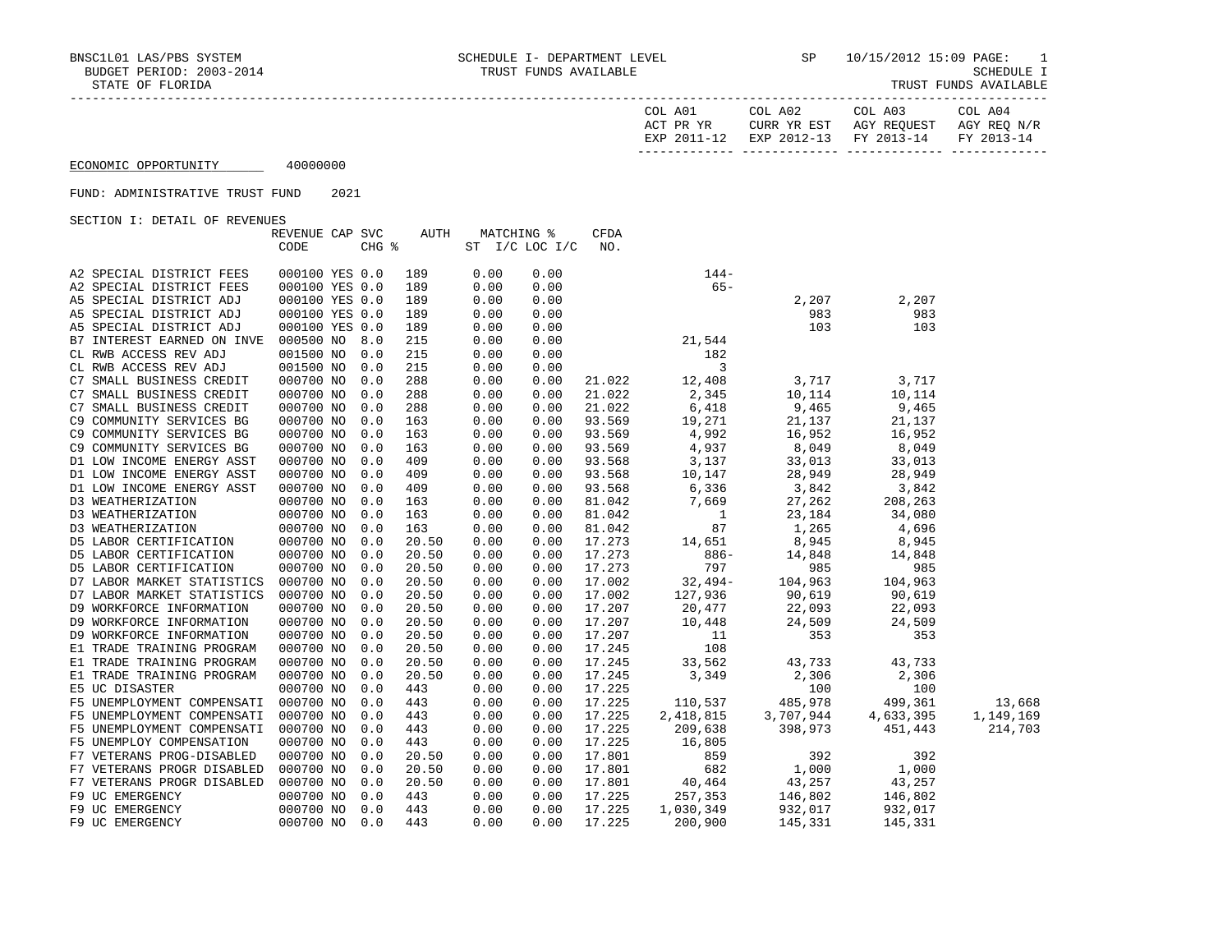| COL A01<br>ACT PR YR | COL A02<br>CURR YR EST | COL A03<br>AGY REOUEST            | COL A04<br>AGY REO N/R |
|----------------------|------------------------|-----------------------------------|------------------------|
| EXP 2011-12          |                        | EXP 2012-13 FY 2013-14 FY 2013-14 |                        |
|                      |                        |                                   |                        |

# FUND: ADMINISTRATIVE TRUST FUND 2021

| ORCITOM I: DRIAIN OF KRABNORO |                 |       |             |      |                |             |              |         |         |
|-------------------------------|-----------------|-------|-------------|------|----------------|-------------|--------------|---------|---------|
|                               | REVENUE CAP SVC |       | <b>AUTH</b> |      | MATCHING %     | <b>CFDA</b> |              |         |         |
|                               | CODE            | CHG % |             |      | ST I/C LOC I/C | NO.         |              |         |         |
|                               |                 |       |             |      |                |             |              |         |         |
| F9 UC EMERGENCY               | 000700 NO       | 0.0   | 443         | 0.00 | 0.00           | 17.225      | 299          |         |         |
| G3 VETERANS PROG-LOCAL        | 000700 NO       | 0.0   | 20.50       | 0.00 | 0.00           | 17.804      | 680          | 1,332   | 1,332   |
| G3 VETERANS PROGR LOCAL       | 000700 NO       | 0.0   | 20.50       | 0.00 | 0.00           | 17.804      | 5,026        | 5,413   | 5,413   |
| G3 VETERANS PROGR LOCAL       | 000700 NO       | 0.0   | 20.50       | 0.00 | 0.00           | 17.804      | 39,523       | 42,824  | 42,824  |
| G5 WAGNER PEYSER              | 000700 NO       | 0.0   | 20.50       | 0.00 | 0.00           | 17.207      | 84,200       | 183,998 | 183,998 |
| G5 WAGNER PEYSER              | 000700 NO       | 0.0   | 20.50       | 0.00 | 0.00           | 17.207      | 77,400       | 218,776 | 263,556 |
| G5 WAGNER PEYSER              | 000700 NO       | 0.0   | 20.50       | 0.00 | 0.00           | 17.207      | 6,869        | 6,318   | 6,318   |
| G7 WIA ADULT                  | 000700 NO       | 0.0   | 20.50       | 0.00 | 0.00           | 17.258      | 178,202      | 301,084 | 301,084 |
| G7 WIA ADULT                  | 000700 NO       | 0.0   | 20.50       | 0.00 | 0.00           | 17.258      | 81,639       | 86,373  | 116,226 |
| G7 WIA ADULT                  | 000700 NO       | 0.0   | 20.50       | 0.00 | 0.00           | 17.258      | 583,494      | 940,599 | 940,599 |
| G9 WIA DISLOCATED WORKER      | 000700 NO       | 0.0   | 20.50       | 0.00 | 0.00           | 17.278      | 618          | 10,110  | 10,110  |
| G9 WIA DISLOCATED WORKER      | 000700 NO       | 0.0   | 20.50       | 0.00 | 0.00           | 17.278      | 13,252       | 14,115  | 14,115  |
| G9 WIA DISLOCATED WORKER      | 000700 NO       | 0.0   | 20.50       | 0.00 | 0.00           | 17.278      | 610          |         |         |
| H1 WIA DISLOCATED WORKER      | 000700 NO       | 0.0   | 20.50       | 0.00 | 0.00           | 17.260      | $\mathbf{1}$ |         |         |
| H1 WIA DISLOCATED WORKER      | 000700 NO       | 0.0   | 20.50       | 0.00 | 0.00           | 17.260      | 269          |         |         |
| H1 WIA DISLOCATED WORKER      | 000700 NO       | 0.0   | 20.50       | 0.00 | 0.00           | 17.260      | 1,858        |         |         |
| H3 WIA PROJECTS               | 000700 NO       | 0.0   | 20.50       | 0.00 | 0.00           | 17.261      | 1,043        | 7,699   | 7,699   |
| H3 WIA PROJECTS               | 000700 NO       | 0.0   | 20.50       | 0.00 | 0.00           | 17.261      | 2,467        | 4,471   | 4,471   |
| H3 WIA PROJECTS               | 000700 NO       | 0.0   | 20.50       | 0.00 | 0.00           | 17.261      | 34           | 2       | 2       |
| H7 WORK OPPORT TAX CREDIT     | 000700 NO       | 0.0   | 20.50       | 0.00 | 0.00           | 17.271      | 815          |         |         |
| H7 WORK OPPORT TAX CREDIT     | 000700 NO       | 0.0   | 20.50       | 0.00 | 0.00           | 17.271      | 44,375       | 272,061 | 331,767 |
| H7 WORK OPPORT TAX CREDIT     | 000700 NO       | 0.0   | 20.50       | 0.00 | 0.00           | 17.271      | 5,592        | 20,282  | 20,282  |
| H9 FOOD STAMP E&T 100%        | 000700 NO       | 0.0   | 445         | 0.00 | 0.00           | 10.561      | $221,081-$   | 142,718 | 142,718 |
| H9 FOOD STAMP E&T 100%        | 000700 NO       | 0.0   | 445         | 0.00 | 0.00           | 10.561      | 497,613      | 364,214 | 438,847 |
| H9 FOOD STAMP E&T 100%        | 000700 NO       | 0.0   | 445         | 0.00 | 0.00           | 10.561      | 618          | 307     | 307     |
| I3 SMALL CITIES CDBG          | 000700 NO       | 0.0   | 290         | 0.00 | 0.00           | 14.228      | 10,629       | 29,441  | 29,441  |
| I3 SMALL CITIES CDBG          | 000700 NO       | 0.0   | 290         | 0.00 | 0.00           | 14.228      | 9,795        | 34,676  | 64,529  |
| I3 SMALL CITIES CDBG          | 000700 NO       | 0.0   | 290         | 0.00 | 0.00           | 14.228      | 16,024       | 57,957  | 57,957  |
| <b>I5 CDBG DISASTER</b>       | 000700 NO       | 0.0   | 290         | 0.00 | 0.00           | 14.228      | 2,209        | 11,277  | 11,277  |
| <b>I5 CDBG DISASTER</b>       | 000700 NO       | 0.0   | 290         | 0.00 | 0.00           | 14.228      | 8,190        | 19,514  | 19,514  |
| I7 NEIGHBORHOOD STABIL        | 000700 NO       | 0.0   | 290         | 0.00 | 0.00           | 14.228      | 5,749        | 12,963  | 12,963  |
| I7 NEIGHBORHOOD STABIL        | 000700 NO       | 0.0   | 290         | 0.00 | 0.00           | 14.228      | 4,632        | 17,238  | 17,238  |
| I7 NEIGHBORHOOD STABIL        | 000700 NO       | 0.0   | 290         | 0.00 | 0.00           | 14.228      | 2,300        | 853     | 853     |
| 19 WIA NEG BP                 | 000702 NO       | 0.0   | 20.50       | 0.00 | 0.00           | 17.260      | 1,134        | 19,502  | 19,502  |
| 19 WIA NEG BP                 | 000702 NO       | 0.0   | 20.50       | 0.00 | 0.00           | 17.260      | 24           |         |         |
| J2 ARRA WIA ADULT             | 000750 NO       | 0.0   | 20.50       | 0.00 | 0.00           | 17.258      | $36 -$       |         |         |
| J9 ARRA WIA HLTH CARE         | 000750 NO       | 0.0   | 20.50       | 0.00 | 0.00           | 17.275      | 89           |         |         |
| J9 ARRA WIA HLTH CARE         | 000750 NO       | 0.0   | 20.50       | 0.00 | 0.00           | 17.275      | 222          |         |         |
| K1 ARRA WIA NEW OJT           | 000750 NO       | 0.0   | 20.50       | 0.00 | 0.00           | 17.260      | 1,180        |         |         |
| K1 ARRA WIA NEW OJT           | 000750 NO       | 0.0   | 20.50       | 0.00 | 0.00           | 17.260      | 339          |         |         |
| K2 ARRA WEATHERIZATION        | 000750 NO       | 0.0   | 163         | 0.00 | 0.00           | 81.042      | 14,714       | 3,431   |         |
| K2 ARRA WEATHERIZATION        | 000750 NO       | 0.0   | 163         | 0.00 | 0.00           | 81.042      | 14,579       | 10,896  |         |
|                               |                 |       |             |      |                |             |              |         |         |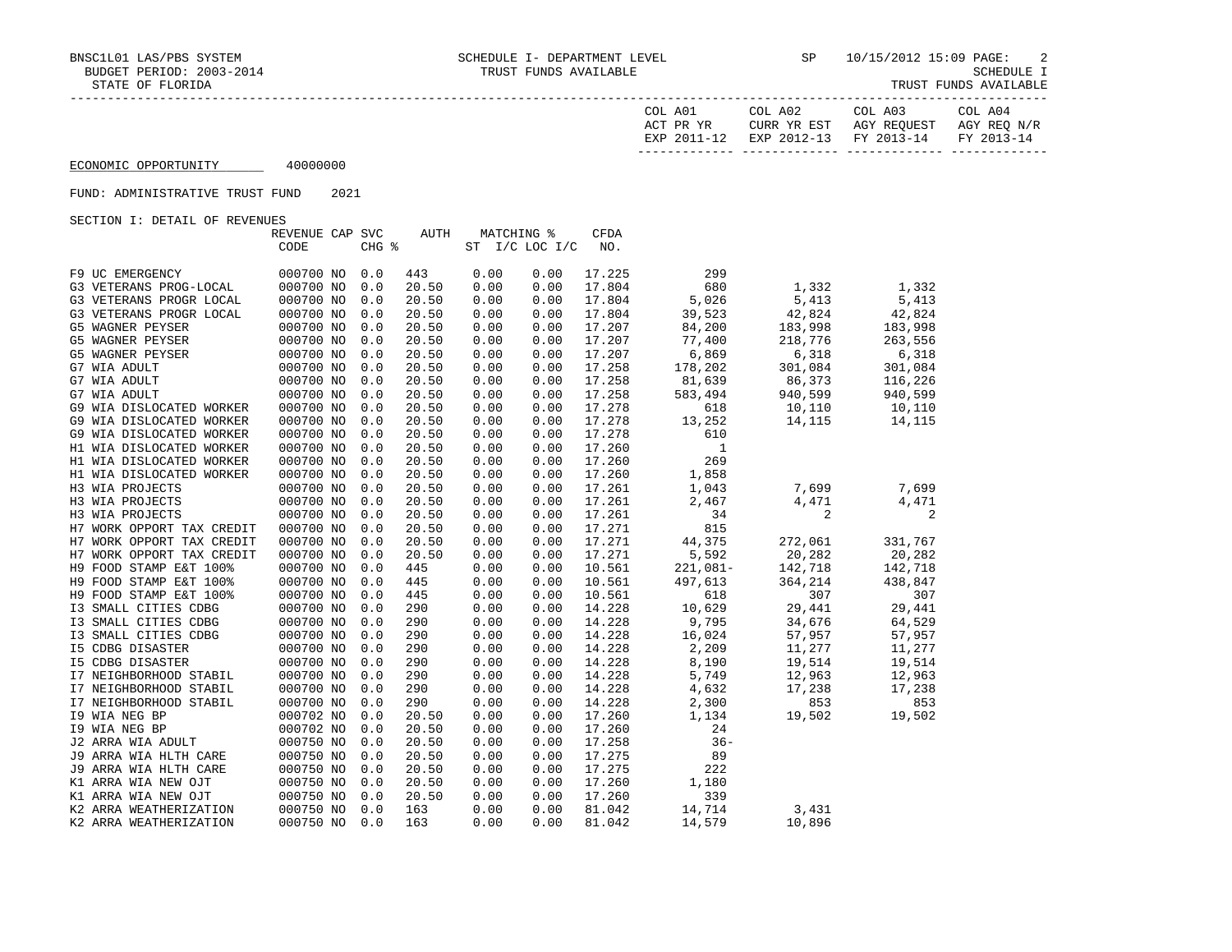| COL<br>A01<br>ACT PR YR<br>FYD | COL A02<br>YR EST<br>HTRR.<br>$2012 - 13$<br><b>EXP</b> | COL A03<br>AGY REQUEST<br>$2013 - 14$<br><b>FV</b> | COL A04<br>AGY REQ<br>N/R<br>$2013 - 14$<br><b>TRAZ</b> |
|--------------------------------|---------------------------------------------------------|----------------------------------------------------|---------------------------------------------------------|
|                                |                                                         |                                                    |                                                         |

#### FUND: ADMINISTRATIVE TRUST FUND 2021

| ORCITOM I: DRIAIN OF KRYBNOBO | REVENUE CAP SVC |       | <b>AUTH</b> | MATCHING % |                | CFDA   |            |            |            |
|-------------------------------|-----------------|-------|-------------|------------|----------------|--------|------------|------------|------------|
|                               | CODE            | CHG % |             |            | ST I/C LOC I/C | NO.    |            |            |            |
|                               |                 |       |             |            |                |        |            |            |            |
| K2 ARRA WEATHERIZATION        | 000750 NO       | 0.0   | 163         | 0.00       | 0.00           | 81.042 | 115,187    | 103,695    |            |
| K5 DISPLACE HOMEMAKER         | 001500 NO       | 0.0   | 446.50      | 0.00       | 0.00           |        | 406        | 238        | 238        |
| K5 DISPLACED HOMEMAKER        | 001500 NO       | 0.0   | 446.50      | 0.00       | 0.00           |        | 10,676     | 12,190     | 12,190     |
| K5 DISPLACED HOMEMAKER        | 001500 NO       | 0.0   | 446.50      | 0.00       | 0.00           |        | 1,188      | 1,648      | 1,648      |
| LC RWB ACCESS REV ADJ         | 001500 NO       | 0.0   | 215         | 0.00       | 0.00           |        | 1,338      |            |            |
| LC RWB ACCESS REV ADJ         | 001500 NO       | 0.0   | 215         | 0.00       | 0.00           |        | 667        |            |            |
| LC RWB ACCESS REV ADJ         | 001500 NO       | 0.0   | 215         | 0.00       | 0.00           |        | 1          |            |            |
| L1 INDIRECT                   | 001500 NO       | 0.0   | 215         | 0.00       | 0.00           |        | 7,460,911  | 10,515,774 | 10,561,424 |
| L3 INDIRECT ADJ               | 001500 NO       | 0.0   | 215         | 0.00       | 0.00           |        | 1,450,011  | 2,215,086  | 2,141,457  |
| L3 INDIRECT ADJ               | 001500 NO       | 0.0   | 215         | 0.00       | 0.00           |        | 456,058    | 1,157,421  | 1,336,413  |
| L4 TRANSF FROM 2021/100200    | 001500 NO       | 0.0   | 215         | 0.00       | 0.00           |        | 70,890     |            |            |
| L4 TRANSF FROM 2021/100200    | 001500 NO       | 0.0   | 215         | 0.00       | 0.00           |        | 1,099      |            |            |
| L4 TRANSF FROM 2021/100200    | 001500 NO       | 0.0   | 215         | 0.00       | 0.00           |        | $4,930-$   |            |            |
| MC REORG TRANSFER AWI         | 001500 NO       | 0.0   | SB2156      | 0.00       | 0.00           |        | 1,087,423  |            |            |
| MD REV ADJ DEO                | 001500 NO       | 0.0   | 215         | 0.00       | 0.00           |        | 7,933      |            |            |
| MD REV ADJ DEO                | 001500 NO       | 0.0   | 215         | 0.00       | 0.00           |        | 94,211     |            |            |
| MD REV ADJ DEO                | 001500 NO       | 0.0   | 215         | 0.00       | 0.00           |        | 6,038      |            |            |
| M1 TRANSF P&I200100/2648      | 001500 NO       | 0.0   | 215         | 0.00       | 0.00           |        | $167-$     | 36         | 36         |
| M1 TRANSF P&I 200100/2648     | 001500 NO       | 0.0   | 215         | 0.00       | 0.00           |        | $447 -$    |            |            |
| M1 TRANSF P&I 200100/2648     | 001500 NO       | 0.0   | 215         | 0.00       | 0.00           |        | $147-$     | 1,055      | 1,055      |
| M2 TRANSFER 400100/2338       | 001500 NO       | 0.0   | 215         | 0.00       | 0.00           |        |            |            | 11,474     |
| M2 TRANSFER 400100/2338       | 001500 NO       | 0.0   | 215         | 0.00       | 0.00           |        |            |            | 68,347     |
| M2 TRANSFER 400100/2338       | 001500 NO       | 0.0   | 215         | 0.00       | 0.00           |        |            |            | 30,753     |
| M4 TRANSFER 400100/2722       | 001500 NO       | 0.0   | 215         | 0.00       | 0.00           |        |            |            | 30,753     |
| M4 TRANSFER 400100/2722       | 001500 NO       | 0.0   | 215         | 0.00       | 0.00           |        |            |            | 68,347     |
| M4 TRANSFER 400100/2722       | 001500 NO       | 0.0   | 215         | 0.00       | 0.00           |        |            |            | 11,474     |
| M6 TRANSFER 300100/2339       | 001500 NO       | 0.0   | 215         | 0.00       | 0.00           |        |            |            | 23,589     |
| M6 TRANSFER 300100/2339       | 001500 NO       | 0.0   | 215         | 0.00       | 0.00           |        |            |            | 262,203    |
| M6 TRANSFER 300100/2339       | 001500 NO       | 0.0   | 215         | 0.00       | 0.00           |        |            |            | 27,269     |
| M9 TANF WTS FUND ADJ          | 001510 NO       | 0.0   | 445         | 0.00       | 0.00           | 93.558 | 835,491    | 762,726    | 911,992    |
| M9 TANF WTS FUND ADJ          | 001510 NO       | 0.0   | 445         | 0.00       | 0.00           | 93.558 | 41,133     | 120,380    | 120,380    |
| M9 TANF WTS FUND ADJ          | 001510 NO       | 0.0   | 445         | 0.00       | 0.00           | 93.558 | $359,612-$ | 518,334    | 518,334    |
| N1 NOAA COASTAL               | 001510 NO       | 0.0   | 163         | 0.00       | 0.00           | 11.419 | $92 -$     | 14         | 14         |
| N2 P&I FUND ADJ               | 001500 NO       | 0.0   | 215         | 0.00       | 0.00           |        | 5,043      |            |            |
| P1 DOC STAMPS DOR             | 001600 NO       | 0.0   | 163.32      | 0.00       | 0.00           |        | $75 -$     |            |            |
| P2 DOC STAMPS ADJ             | 001600 NO       | 0.0   | 163.32      | 0.00       | 0.00           |        |            | 8,125      |            |
| P2 DOC STAMPS ADJ             | 001600 NO       | 0.0   | 163.32      | 0.00       | 0.00           |        |            | 13,106     |            |
| Q1 REFUNDS OP CAT AR          | 001800 NO       | 0.0   | 215         | 0.00       | 0.00           |        | 64         |            |            |
| Q1 REFUNDS OP CAT AR          | 001800 NO       | 0.0   | 215         | 0.00       | 0.00           |        | 9,624      |            |            |
| 01 REFUNDS OP CAT AR          | 001800 NO       | 0.0   | 215         | 0.00       | 0.00           |        | 107        |            |            |
| 03 REFUNDS                    | 001800 NO       | 0.0   | 215         | 0.00       | 0.00           |        | 1,578      |            |            |
| 03 REFUNDS                    | 001800 NO       | 0.0   | 215         | 0.00       | 0.00           |        | 15         |            |            |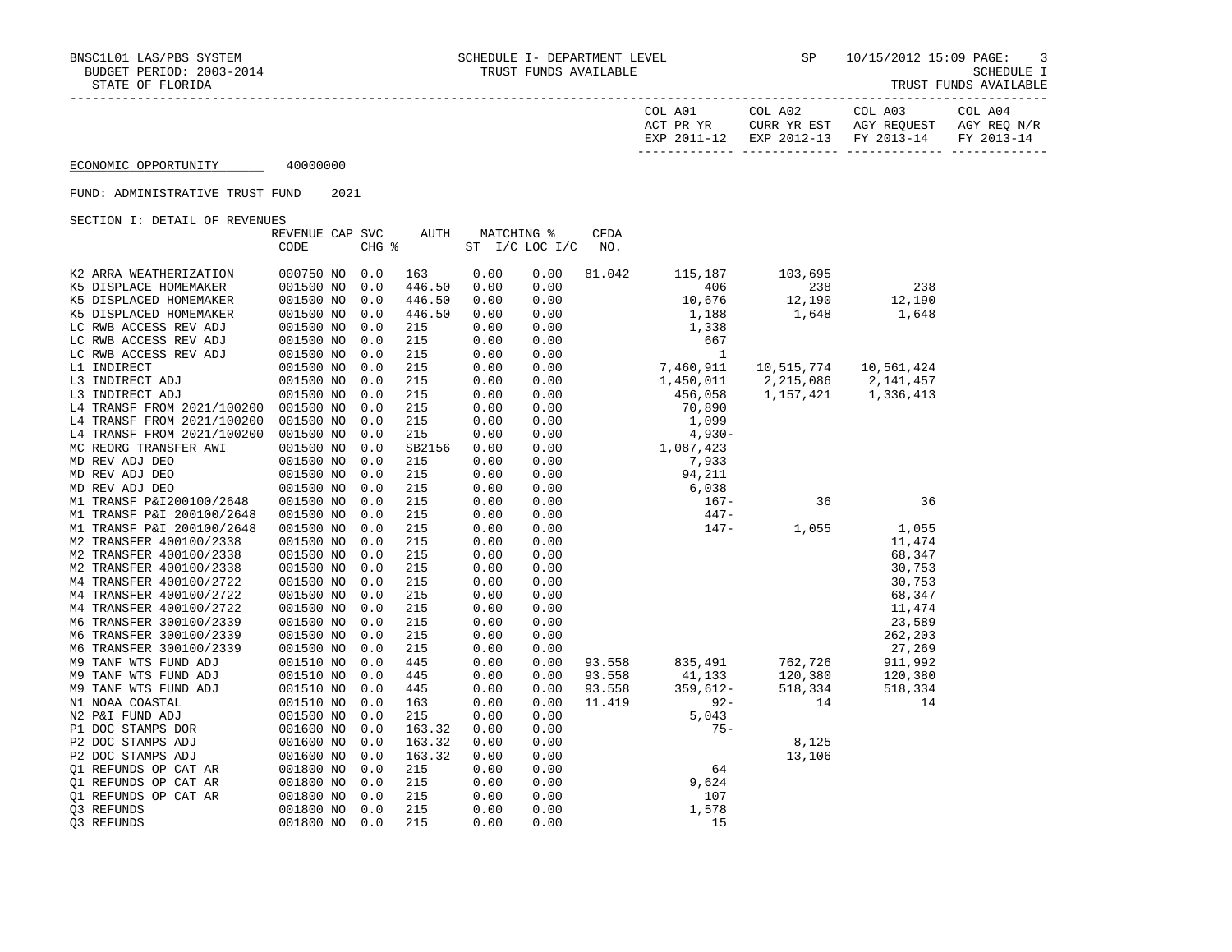| COL A01<br>ACT PR YR | COL A02<br>CURR YR EST | COL A03<br>AGY REOUEST            | COL A04<br>AGY REO N/R |
|----------------------|------------------------|-----------------------------------|------------------------|
| EXP 2011-12          |                        | EXP 2012-13 FY 2013-14 FY 2013-14 |                        |
|                      |                        |                                   |                        |

# FUND: ADMINISTRATIVE TRUST FUND 2021

| CODE<br>CHG %<br>ST<br>$I/C$ LOC $I/C$<br>NO.<br>0.00<br>274<br>03 REFUNDS<br>001800 NO<br>0.0<br>215<br>0.00<br>1,998<br>0.0<br>215<br>0.00<br>0.00<br>R1 REIMBURSEMENT<br>001801 NO<br>215<br>0.00<br>R1 REIMBURSEMENT<br>001801 NO<br>0.0<br>0.00<br>12,517<br>001801 NO<br>215<br>0.00<br>0.00<br>7,500<br>7,500<br>R2 OEL/IT SUPPORT<br>0.0<br>0.00<br>1,238<br>1,238<br>R2 OEL/IT SUPPORT<br>001801 NO<br>0.0<br>215<br>0.00<br>68,733<br>001801 NO<br>215<br>0.00<br>12,878<br>25,137<br>R7 FACILITIES<br>0.0<br>0.00<br>25,137<br>001801 NO<br>215<br>0.00<br>0.00<br>73,604<br>1,447<br>R7 FACILITIES<br>0.0<br>1,447<br>215<br>0.00<br>209<br>85<br>85<br>R7 FACILITIES<br>001801 NO<br>0.0<br>0.00<br>100<br>S1 FDOR/CSE<br>001801 NO<br>215<br>0.00<br>$817 -$<br>100<br>0.0<br>0.00<br>0.00<br>$216 -$<br>S1 FDOR/CSE<br>001801 NO<br>0.0<br>215<br>0.00<br>2,695<br>2,695<br>001801 NO<br>215<br>0.00<br>0.00<br>8,132<br>S3 UC DCF<br>0.0<br>215<br>0.00<br>$8,132-$<br>S3 UC DCF<br>001801 NO<br>0.0<br>0.00<br>001801 NO<br>215<br>0.00<br>371<br>S5 UC DFS<br>0.0<br>0.00<br>$371 -$<br>S5 UC DFS<br>001801 NO<br>215<br>0.00<br>0.00<br>0.0<br>51<br>215<br>0.00<br>T1 UC AHCA<br>001801 NO<br>0.0<br>0.00<br>0.00<br>36<br>T1 UC AHCA<br>001801 NO<br>0.0<br>215<br>0.00<br>U3 FDLE<br>001801 NO<br>215<br>0.00<br>$23 -$<br>0.0<br>0.00<br>23<br>U3 FDLE<br>001801 NO<br>215<br>0.00<br>0.0<br>0.00<br>001801 NO<br>215<br>0.00<br>1,175<br>0.0<br>0.00<br>918,645<br>918,645<br>U5 WORKFORCE FLORIDA INC<br>001801 NO<br>215<br>0.00<br>$2 -$<br>V1 TRANSUNION CRA<br>0.0<br>0.00<br>1<br>1<br>$29 -$<br>V1 TRANSUNION CRA<br>001801 NO<br>215<br>0.00<br>0.00<br>0.0<br>001801 NO<br>215<br>0.00<br>0.00<br>V2 EQUIFAX CRA<br>0.0<br>1<br>$\mathbf{1}$<br>V3 FIABILITY CRA<br>001801 NO<br>215<br>0.00<br>0.00<br>1<br>1<br>0.0<br>215<br>0.00<br>110<br>110<br>V3 FIABILITY CRA<br>001801 NO<br>0.0<br>0.00<br>24<br>24<br>V6 FHFC IG<br>001801 NO<br>215<br>0.00<br>0.00<br>$364-$<br>0.0<br>V6 FHFC IG<br>$3 -$<br>$\mathbf{1}$<br>1<br>001801 NO<br>0.0<br>215<br>0.00<br>0.00 |
|-----------------------------------------------------------------------------------------------------------------------------------------------------------------------------------------------------------------------------------------------------------------------------------------------------------------------------------------------------------------------------------------------------------------------------------------------------------------------------------------------------------------------------------------------------------------------------------------------------------------------------------------------------------------------------------------------------------------------------------------------------------------------------------------------------------------------------------------------------------------------------------------------------------------------------------------------------------------------------------------------------------------------------------------------------------------------------------------------------------------------------------------------------------------------------------------------------------------------------------------------------------------------------------------------------------------------------------------------------------------------------------------------------------------------------------------------------------------------------------------------------------------------------------------------------------------------------------------------------------------------------------------------------------------------------------------------------------------------------------------------------------------------------------------------------------------------------------------------------------------------------------------------------------------------------------------------------------------------------------------------------------------------------------------------------------------------------------------------------------|
|                                                                                                                                                                                                                                                                                                                                                                                                                                                                                                                                                                                                                                                                                                                                                                                                                                                                                                                                                                                                                                                                                                                                                                                                                                                                                                                                                                                                                                                                                                                                                                                                                                                                                                                                                                                                                                                                                                                                                                                                                                                                                                           |
|                                                                                                                                                                                                                                                                                                                                                                                                                                                                                                                                                                                                                                                                                                                                                                                                                                                                                                                                                                                                                                                                                                                                                                                                                                                                                                                                                                                                                                                                                                                                                                                                                                                                                                                                                                                                                                                                                                                                                                                                                                                                                                           |
|                                                                                                                                                                                                                                                                                                                                                                                                                                                                                                                                                                                                                                                                                                                                                                                                                                                                                                                                                                                                                                                                                                                                                                                                                                                                                                                                                                                                                                                                                                                                                                                                                                                                                                                                                                                                                                                                                                                                                                                                                                                                                                           |
|                                                                                                                                                                                                                                                                                                                                                                                                                                                                                                                                                                                                                                                                                                                                                                                                                                                                                                                                                                                                                                                                                                                                                                                                                                                                                                                                                                                                                                                                                                                                                                                                                                                                                                                                                                                                                                                                                                                                                                                                                                                                                                           |
|                                                                                                                                                                                                                                                                                                                                                                                                                                                                                                                                                                                                                                                                                                                                                                                                                                                                                                                                                                                                                                                                                                                                                                                                                                                                                                                                                                                                                                                                                                                                                                                                                                                                                                                                                                                                                                                                                                                                                                                                                                                                                                           |
|                                                                                                                                                                                                                                                                                                                                                                                                                                                                                                                                                                                                                                                                                                                                                                                                                                                                                                                                                                                                                                                                                                                                                                                                                                                                                                                                                                                                                                                                                                                                                                                                                                                                                                                                                                                                                                                                                                                                                                                                                                                                                                           |
|                                                                                                                                                                                                                                                                                                                                                                                                                                                                                                                                                                                                                                                                                                                                                                                                                                                                                                                                                                                                                                                                                                                                                                                                                                                                                                                                                                                                                                                                                                                                                                                                                                                                                                                                                                                                                                                                                                                                                                                                                                                                                                           |
|                                                                                                                                                                                                                                                                                                                                                                                                                                                                                                                                                                                                                                                                                                                                                                                                                                                                                                                                                                                                                                                                                                                                                                                                                                                                                                                                                                                                                                                                                                                                                                                                                                                                                                                                                                                                                                                                                                                                                                                                                                                                                                           |
|                                                                                                                                                                                                                                                                                                                                                                                                                                                                                                                                                                                                                                                                                                                                                                                                                                                                                                                                                                                                                                                                                                                                                                                                                                                                                                                                                                                                                                                                                                                                                                                                                                                                                                                                                                                                                                                                                                                                                                                                                                                                                                           |
|                                                                                                                                                                                                                                                                                                                                                                                                                                                                                                                                                                                                                                                                                                                                                                                                                                                                                                                                                                                                                                                                                                                                                                                                                                                                                                                                                                                                                                                                                                                                                                                                                                                                                                                                                                                                                                                                                                                                                                                                                                                                                                           |
|                                                                                                                                                                                                                                                                                                                                                                                                                                                                                                                                                                                                                                                                                                                                                                                                                                                                                                                                                                                                                                                                                                                                                                                                                                                                                                                                                                                                                                                                                                                                                                                                                                                                                                                                                                                                                                                                                                                                                                                                                                                                                                           |
|                                                                                                                                                                                                                                                                                                                                                                                                                                                                                                                                                                                                                                                                                                                                                                                                                                                                                                                                                                                                                                                                                                                                                                                                                                                                                                                                                                                                                                                                                                                                                                                                                                                                                                                                                                                                                                                                                                                                                                                                                                                                                                           |
|                                                                                                                                                                                                                                                                                                                                                                                                                                                                                                                                                                                                                                                                                                                                                                                                                                                                                                                                                                                                                                                                                                                                                                                                                                                                                                                                                                                                                                                                                                                                                                                                                                                                                                                                                                                                                                                                                                                                                                                                                                                                                                           |
|                                                                                                                                                                                                                                                                                                                                                                                                                                                                                                                                                                                                                                                                                                                                                                                                                                                                                                                                                                                                                                                                                                                                                                                                                                                                                                                                                                                                                                                                                                                                                                                                                                                                                                                                                                                                                                                                                                                                                                                                                                                                                                           |
|                                                                                                                                                                                                                                                                                                                                                                                                                                                                                                                                                                                                                                                                                                                                                                                                                                                                                                                                                                                                                                                                                                                                                                                                                                                                                                                                                                                                                                                                                                                                                                                                                                                                                                                                                                                                                                                                                                                                                                                                                                                                                                           |
|                                                                                                                                                                                                                                                                                                                                                                                                                                                                                                                                                                                                                                                                                                                                                                                                                                                                                                                                                                                                                                                                                                                                                                                                                                                                                                                                                                                                                                                                                                                                                                                                                                                                                                                                                                                                                                                                                                                                                                                                                                                                                                           |
|                                                                                                                                                                                                                                                                                                                                                                                                                                                                                                                                                                                                                                                                                                                                                                                                                                                                                                                                                                                                                                                                                                                                                                                                                                                                                                                                                                                                                                                                                                                                                                                                                                                                                                                                                                                                                                                                                                                                                                                                                                                                                                           |
|                                                                                                                                                                                                                                                                                                                                                                                                                                                                                                                                                                                                                                                                                                                                                                                                                                                                                                                                                                                                                                                                                                                                                                                                                                                                                                                                                                                                                                                                                                                                                                                                                                                                                                                                                                                                                                                                                                                                                                                                                                                                                                           |
|                                                                                                                                                                                                                                                                                                                                                                                                                                                                                                                                                                                                                                                                                                                                                                                                                                                                                                                                                                                                                                                                                                                                                                                                                                                                                                                                                                                                                                                                                                                                                                                                                                                                                                                                                                                                                                                                                                                                                                                                                                                                                                           |
|                                                                                                                                                                                                                                                                                                                                                                                                                                                                                                                                                                                                                                                                                                                                                                                                                                                                                                                                                                                                                                                                                                                                                                                                                                                                                                                                                                                                                                                                                                                                                                                                                                                                                                                                                                                                                                                                                                                                                                                                                                                                                                           |
|                                                                                                                                                                                                                                                                                                                                                                                                                                                                                                                                                                                                                                                                                                                                                                                                                                                                                                                                                                                                                                                                                                                                                                                                                                                                                                                                                                                                                                                                                                                                                                                                                                                                                                                                                                                                                                                                                                                                                                                                                                                                                                           |
|                                                                                                                                                                                                                                                                                                                                                                                                                                                                                                                                                                                                                                                                                                                                                                                                                                                                                                                                                                                                                                                                                                                                                                                                                                                                                                                                                                                                                                                                                                                                                                                                                                                                                                                                                                                                                                                                                                                                                                                                                                                                                                           |
|                                                                                                                                                                                                                                                                                                                                                                                                                                                                                                                                                                                                                                                                                                                                                                                                                                                                                                                                                                                                                                                                                                                                                                                                                                                                                                                                                                                                                                                                                                                                                                                                                                                                                                                                                                                                                                                                                                                                                                                                                                                                                                           |
|                                                                                                                                                                                                                                                                                                                                                                                                                                                                                                                                                                                                                                                                                                                                                                                                                                                                                                                                                                                                                                                                                                                                                                                                                                                                                                                                                                                                                                                                                                                                                                                                                                                                                                                                                                                                                                                                                                                                                                                                                                                                                                           |
|                                                                                                                                                                                                                                                                                                                                                                                                                                                                                                                                                                                                                                                                                                                                                                                                                                                                                                                                                                                                                                                                                                                                                                                                                                                                                                                                                                                                                                                                                                                                                                                                                                                                                                                                                                                                                                                                                                                                                                                                                                                                                                           |
|                                                                                                                                                                                                                                                                                                                                                                                                                                                                                                                                                                                                                                                                                                                                                                                                                                                                                                                                                                                                                                                                                                                                                                                                                                                                                                                                                                                                                                                                                                                                                                                                                                                                                                                                                                                                                                                                                                                                                                                                                                                                                                           |
|                                                                                                                                                                                                                                                                                                                                                                                                                                                                                                                                                                                                                                                                                                                                                                                                                                                                                                                                                                                                                                                                                                                                                                                                                                                                                                                                                                                                                                                                                                                                                                                                                                                                                                                                                                                                                                                                                                                                                                                                                                                                                                           |
|                                                                                                                                                                                                                                                                                                                                                                                                                                                                                                                                                                                                                                                                                                                                                                                                                                                                                                                                                                                                                                                                                                                                                                                                                                                                                                                                                                                                                                                                                                                                                                                                                                                                                                                                                                                                                                                                                                                                                                                                                                                                                                           |
| V6 FHFC IG<br>001801 NO<br>215<br>0.00<br>6,033<br>0.0<br>0.00                                                                                                                                                                                                                                                                                                                                                                                                                                                                                                                                                                                                                                                                                                                                                                                                                                                                                                                                                                                                                                                                                                                                                                                                                                                                                                                                                                                                                                                                                                                                                                                                                                                                                                                                                                                                                                                                                                                                                                                                                                            |
| 000799 NO<br>409<br>93.568<br>21<br>1D LOW INCOME ENERGY ASST<br>0.0<br>0.00<br>0.00<br>130<br>130                                                                                                                                                                                                                                                                                                                                                                                                                                                                                                                                                                                                                                                                                                                                                                                                                                                                                                                                                                                                                                                                                                                                                                                                                                                                                                                                                                                                                                                                                                                                                                                                                                                                                                                                                                                                                                                                                                                                                                                                        |
| 6<br>89<br>1D LOW INCOME ENERGY ASST<br>000799 NO<br>0.00<br>0.00<br>93.568<br>89<br>0.0<br>409                                                                                                                                                                                                                                                                                                                                                                                                                                                                                                                                                                                                                                                                                                                                                                                                                                                                                                                                                                                                                                                                                                                                                                                                                                                                                                                                                                                                                                                                                                                                                                                                                                                                                                                                                                                                                                                                                                                                                                                                           |
| 409<br>93.568<br>18<br>16<br>1D LOW INCOME ENERGY ASST<br>000799 NO<br>0.0<br>0.00<br>0.00<br>16                                                                                                                                                                                                                                                                                                                                                                                                                                                                                                                                                                                                                                                                                                                                                                                                                                                                                                                                                                                                                                                                                                                                                                                                                                                                                                                                                                                                                                                                                                                                                                                                                                                                                                                                                                                                                                                                                                                                                                                                          |
| 1E TRADE TRAINING PROGRAM<br>000799 NO<br>0.00<br>17.245<br>193<br>129<br>129<br>0.0<br>20.50<br>0.00                                                                                                                                                                                                                                                                                                                                                                                                                                                                                                                                                                                                                                                                                                                                                                                                                                                                                                                                                                                                                                                                                                                                                                                                                                                                                                                                                                                                                                                                                                                                                                                                                                                                                                                                                                                                                                                                                                                                                                                                     |
| 3,769<br>1E TRADE TRAINING PROGRAM<br>000799 NO<br>20.50<br>0.00<br>17.245<br>2,959<br>3,769<br>0.0<br>0.00                                                                                                                                                                                                                                                                                                                                                                                                                                                                                                                                                                                                                                                                                                                                                                                                                                                                                                                                                                                                                                                                                                                                                                                                                                                                                                                                                                                                                                                                                                                                                                                                                                                                                                                                                                                                                                                                                                                                                                                               |
| 000799 NO<br>0.00<br>17.260<br>5<br>1H WIA DISLOCATED WORKER<br>0.0<br>20.50<br>0.00                                                                                                                                                                                                                                                                                                                                                                                                                                                                                                                                                                                                                                                                                                                                                                                                                                                                                                                                                                                                                                                                                                                                                                                                                                                                                                                                                                                                                                                                                                                                                                                                                                                                                                                                                                                                                                                                                                                                                                                                                      |
| $\mathbf{1}$<br>17.260<br>1H WIA DISLOCATED WORKER<br>000799 NO<br>0.0<br>20.50<br>0.00<br>0.00                                                                                                                                                                                                                                                                                                                                                                                                                                                                                                                                                                                                                                                                                                                                                                                                                                                                                                                                                                                                                                                                                                                                                                                                                                                                                                                                                                                                                                                                                                                                                                                                                                                                                                                                                                                                                                                                                                                                                                                                           |
| 3<br>000750 NO<br>0.00<br>1K ARRA WIA NEW OJT<br>0.0<br>20.50<br>0.00<br>17.260                                                                                                                                                                                                                                                                                                                                                                                                                                                                                                                                                                                                                                                                                                                                                                                                                                                                                                                                                                                                                                                                                                                                                                                                                                                                                                                                                                                                                                                                                                                                                                                                                                                                                                                                                                                                                                                                                                                                                                                                                           |
| 147<br>1M TRANS P&I 200100/2648<br>001500 NO<br>215<br>0.00<br>102<br>102<br>0.0<br>0.00                                                                                                                                                                                                                                                                                                                                                                                                                                                                                                                                                                                                                                                                                                                                                                                                                                                                                                                                                                                                                                                                                                                                                                                                                                                                                                                                                                                                                                                                                                                                                                                                                                                                                                                                                                                                                                                                                                                                                                                                                  |
| 2<br>1M TRANSF P&I 200100/2648<br>001500 NO<br>0.0<br>215<br>0.00<br>0.00<br>167<br>2                                                                                                                                                                                                                                                                                                                                                                                                                                                                                                                                                                                                                                                                                                                                                                                                                                                                                                                                                                                                                                                                                                                                                                                                                                                                                                                                                                                                                                                                                                                                                                                                                                                                                                                                                                                                                                                                                                                                                                                                                     |
| 1M TRANSF P&I 200100/2648<br>001500 NO<br>215<br>447<br>0.0<br>0.00<br>0.00                                                                                                                                                                                                                                                                                                                                                                                                                                                                                                                                                                                                                                                                                                                                                                                                                                                                                                                                                                                                                                                                                                                                                                                                                                                                                                                                                                                                                                                                                                                                                                                                                                                                                                                                                                                                                                                                                                                                                                                                                               |
| 163<br>92<br>1N NOAA COASTAL<br>001599 NO<br>0.00<br>0.00<br>11.419<br>0.0                                                                                                                                                                                                                                                                                                                                                                                                                                                                                                                                                                                                                                                                                                                                                                                                                                                                                                                                                                                                                                                                                                                                                                                                                                                                                                                                                                                                                                                                                                                                                                                                                                                                                                                                                                                                                                                                                                                                                                                                                                |
| 75<br>1P DOC STAMPS DOR<br>0.00<br>001600 NO<br>0.0<br>163.32<br>0.00                                                                                                                                                                                                                                                                                                                                                                                                                                                                                                                                                                                                                                                                                                                                                                                                                                                                                                                                                                                                                                                                                                                                                                                                                                                                                                                                                                                                                                                                                                                                                                                                                                                                                                                                                                                                                                                                                                                                                                                                                                     |
| 216<br>207<br>1S FDOR/CSE<br>001801 NO<br>0.0<br>215<br>0.00<br>0.00<br>207                                                                                                                                                                                                                                                                                                                                                                                                                                                                                                                                                                                                                                                                                                                                                                                                                                                                                                                                                                                                                                                                                                                                                                                                                                                                                                                                                                                                                                                                                                                                                                                                                                                                                                                                                                                                                                                                                                                                                                                                                               |
| 001801 NO<br>0.0<br>215<br>0.00<br>0.00<br>12<br>1S FDOR/CSE                                                                                                                                                                                                                                                                                                                                                                                                                                                                                                                                                                                                                                                                                                                                                                                                                                                                                                                                                                                                                                                                                                                                                                                                                                                                                                                                                                                                                                                                                                                                                                                                                                                                                                                                                                                                                                                                                                                                                                                                                                              |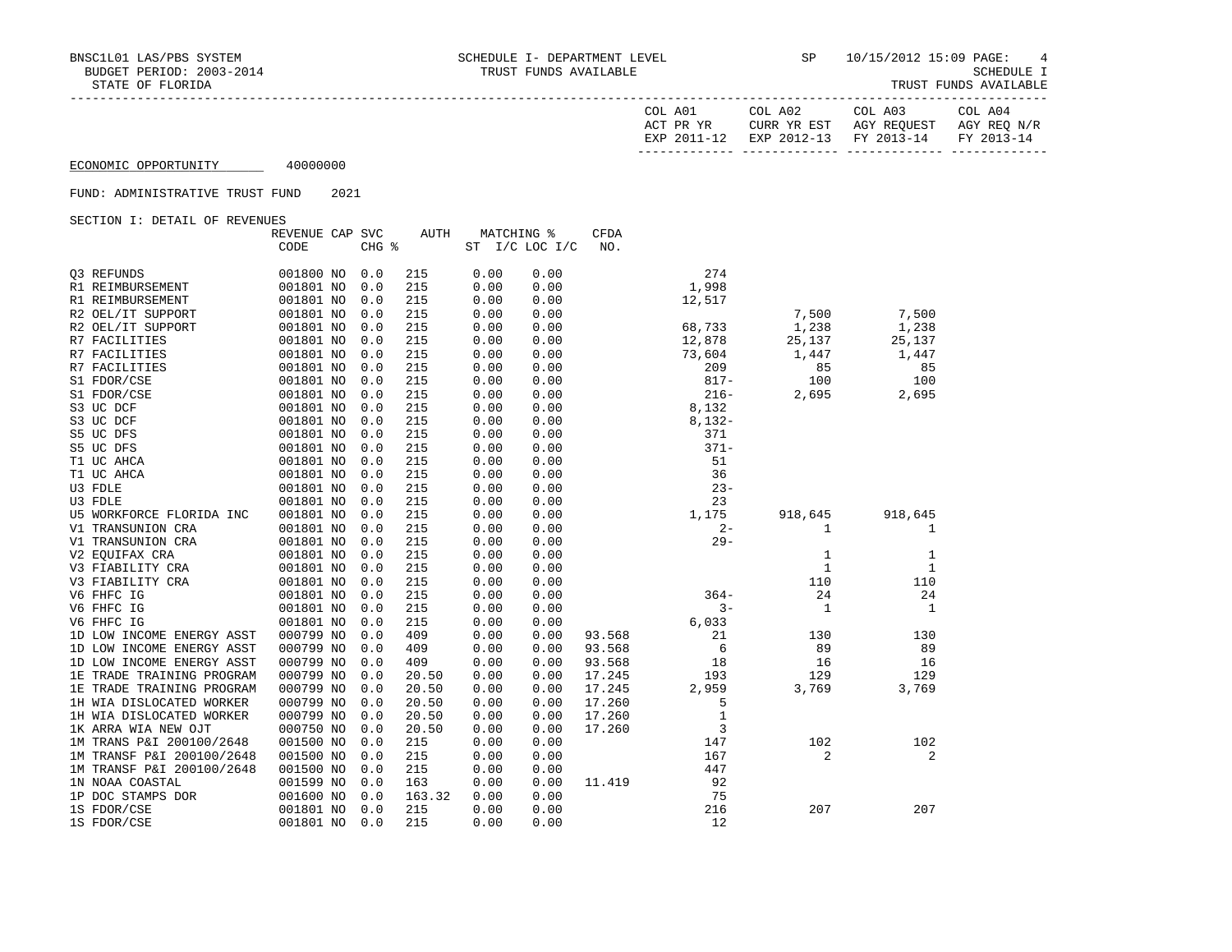| COL A01<br>ACT PR YR | COL A02<br>CURR YR EST            | COL A03<br>AGY REOUEST | COL A04<br>AGY REO N/R |
|----------------------|-----------------------------------|------------------------|------------------------|
| EXP 2011-12          | EXP 2012-13 FY 2013-14 FY 2013-14 |                        |                        |

# FUND: ADMINISTRATIVE TRUST FUND 2021

| ORCITON I: DRIAIN OF KRYBNORD |                 |       |             |      |                |             |         |         |         |
|-------------------------------|-----------------|-------|-------------|------|----------------|-------------|---------|---------|---------|
|                               | REVENUE CAP SVC |       | <b>AUTH</b> |      | MATCHING %     | <b>CFDA</b> |         |         |         |
|                               | CODE            | CHG % |             |      | ST I/C LOC I/C | NO.         |         |         |         |
|                               |                 |       |             |      |                |             |         |         |         |
| 1V TRANSUNION CRA             | 001801 NO       | 0.0   | 215         | 0.00 | 0.00           |             | 1       |         |         |
| 1V TRANSUNION CRA             | 001801 NO       | 0.0   | 215         | 0.00 | 0.00           |             | 2       |         |         |
| 2A SPECIAL DISTRICT FEES      | 000100 YES 0.0  |       | 189         | 0.00 | 0.00           |             | 65      |         |         |
| 2A SPECIAL DISTRICT FEES      | 000100 YES 0.0  |       | 189         | 0.00 | 0.00           |             | 144     |         |         |
| 2K ARRA WEATHERIZATION        | 000750 NO       | 0.0   | 163         | 0.00 | 0.00           | 81.042      | 275     | 447     |         |
| 2K ARRA WEATHERIZATION        | 000750 NO       | 0.0   | 163         | 0.00 | 0.00           | 81.042      | 29      | 8       |         |
| 2K ARRA WEATHERIZATION        | 000750 NO       | 0.0   | 163         | 0.00 | 0.00           | 81.042      | 36      | 20      |         |
| 2M TRANSFER 400100/2338       | 001500 NO       | 0.0   | 215         | 0.00 | 0.00           |             |         |         | 945     |
| 2M TRANSFER 400100/2338       | 001500 NO       | 0.0   | 215         | 0.00 | 0.00           |             |         |         | 1,501   |
| 2M TRANSFER 400100/2338       | 001500 NO       | 0.0   | 215         | 0.00 | 0.00           |             |         |         | 5,826   |
| 2P DOC STAMPS ADJ             | 001600 NO       | 0.0   | 163.32      | 0.00 | 0.00           |             |         | 455     |         |
| 2P DOC STAMPS ADJ             | 001600 NO       | 0.0   | 163.32      | 0.00 | 0.00           |             |         | 1,259   |         |
| 2R OEL/IT SUPPORT             | 001801 NO       | 0.0   | 215         | 0.00 | 0.00           |             | 4,287   |         |         |
| 3D WEATHERIZATION             | 000799 NO       | 0.0   | 163         | 0.00 | 0.00           | 81.042      |         | 3       | 11      |
|                               | 000799 NO       |       | 163         |      |                | 81.042      |         | 107     | 127     |
| 3D WEATHERIZATION             |                 | 0.0   |             | 0.00 | 0.00           |             |         |         |         |
| 3D WEATHERIZATION             | 000799 NO       | 0.0   | 163         | 0.00 | 0.00           | 81.042      | 26      | 115     | 873     |
| 3G VETERANS PROGRAM-LOCAL     | 000799 NO       | 0.0   | 20.50       | 0.00 | 0.00           | 17.804      | 49      | 130     | 130     |
| 3G VETERANS PROGR LOCAL       | 000799 NO       | 0.0   | 20.50       | 0.00 | 0.00           | 17.804      | 3,043   | 3,781   | 3,781   |
| 3G VETERANS PROGR LOCAL       | 000799 NO       | 0.0   | 20.50       | 0.00 | 0.00           | 17.804      | 297     | 303     | 303     |
| 3H WIA PROJECTS               | 000799 NO       | 0.0   | 20.50       | 0.00 | 0.00           | 17.261      | 3       | 34      | 34      |
| 3H WIA PROJECTS               | 000799 NO       | 0.0   | 20.50       | 0.00 | 0.00           | 17.261      | 6       | 12      | 12      |
| 3I SMALL CITIES CDBG          | 000799 NO       | 0.0   | 290         | 0.00 | 0.00           | 14.228      | 16      | 92      | 111     |
| 3I SMALL CITIES CDBG          | 000799 NO       | 0.0   | 290         | 0.00 | 0.00           | 14.228      | 35      | 243     | 243     |
| 3I SMALL CITIES CDBG          | 000799 NO       | 0.0   | 290         | 0.00 | 0.00           | 14.228      | 31      | 129     | 129     |
| <b>3V FIABILITY CRA</b>       | 001801 NO       | 0.0   | 215         | 0.00 | 0.00           |             |         | 15      | 15      |
| 4L TRANSF FROM 2021/100200    | 001500 NO       | 0.0   | 215         | 0.00 | 0.00           |             | 4,930   |         |         |
| 4M TRANSFER 400100/2722       | 001500 NO       | 0.0   | 215         | 0.00 | 0.00           |             |         |         | 945     |
| 4M TRANSFER 400100/2722       | 001500 NO       | 0.0   | 215         | 0.00 | 0.00           |             |         |         | 5,826   |
| 4M TRANSFER 400100/2722       | 001500 NO       | 0.0   | 215         | 0.00 | 0.00           |             |         |         | 1,501   |
| 5A SPECIAL DISTRICT ADJ       | 000100 YES 0.0  |       | 189         | 0.00 | 0.00           |             |         | 123     | 123     |
| 5A SPECIAL DISTRICT ADJ       | 000100 YES 0.0  |       | 189         | 0.00 | 0.00           |             |         | 89      | 89      |
| 5D LABOR CERTIFICATION        | 000799 NO       | 0.0   | 20.50       | 0.00 | 0.00           | 17.273      | 33      | 95      | 95      |
| 5D LABOR CERTIFICATION        | 000799 NO       | 0.0   | 20.50       | 0.00 | 0.00           | 17.273      | 464     | 500     | 500     |
| 5D LABOR CERTIFICATION        | 000799 NO       | 0.0   | 20.50       | 0.00 | 0.00           | 17.273      | 572     | 1,401   | 1,401   |
| 5F UNEMPLOYMENT COMPENSATI    | 000799 NO       | 0.0   | 443         | 0.00 | 0.00           | 17.225      | 39,003  | 40,988  | 40,988  |
|                               | 000799 NO       |       | 443         | 0.00 | 0.00           | 17.225      | 168,612 | 392,698 | 409,842 |
| 5F UNEMPLOYMENT COMPENSATI    |                 | 0.0   |             |      |                |             |         |         |         |
| 5F UNEMPLOYMENT COMPENSATI    | 000799 NO       | 0.0   | 443         | 0.00 | 0.00           | 17.225      | 23,795  | 48,069  | 48,069  |
| 5F UNEMPLOY COMPENSTION       | 000799 NO       | 0.0   | 443         | 0.00 | 0.00           | 17.225      | 2,228   |         |         |
| 5G WAGNER PEYSER              | 000799 NO       | 0.0   | 20.50       | 0.00 | 0.00           | 17.207      | 383     | 257     | 257     |
| 5G WAGNER PEYSER              | 000799 NO       | 0.0   | 20.50       | 0.00 | 0.00           | 17.207      | 2,373   | 18,361  | 18,967  |
| 5G WAGNER PEYSER              | 000799 NO       | 0.0   | 20.50       | 0.00 | 0.00           | 17.207      | 9,433   | 15,630  | 15,630  |
| 5I CDBG DISASTER              | 000799 NO       | 0.0   | 290         | 0.00 | 0.00           | 14.228      |         | 36      | 36      |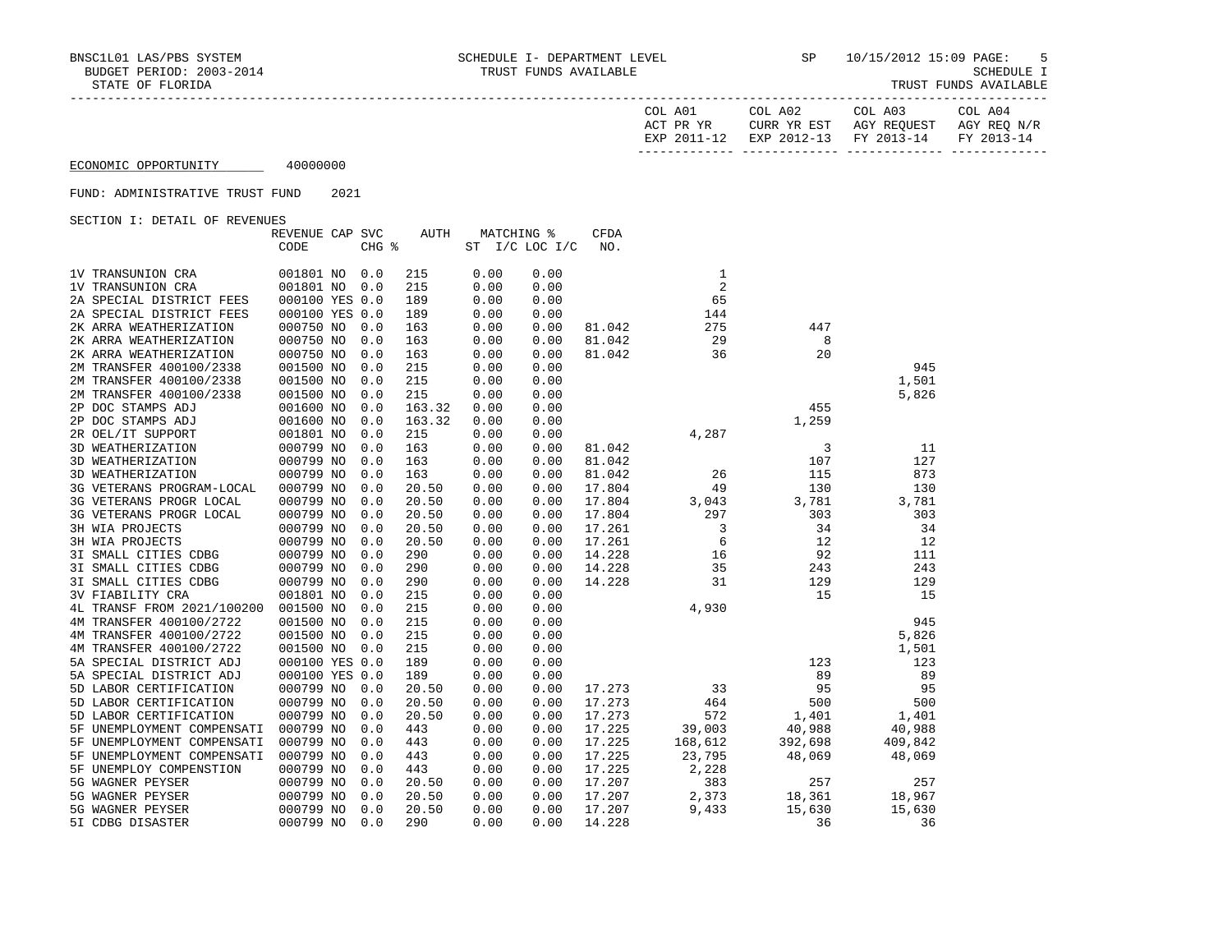| COL A01<br>ACT PR YR<br>17 – 2011 – סצק | COL A02<br>CURR YR EST<br>EXP 2012-13 | COL A03<br>AGY REOUEST<br>FY 2013-14 | COL A04<br>AGY REO N/R<br>FY 2013-14 |
|-----------------------------------------|---------------------------------------|--------------------------------------|--------------------------------------|
|                                         |                                       |                                      |                                      |

#### FUND: ADMINISTRATIVE TRUST FUND 2021

|                            | REVENUE CAP SVC |       | AUTH   |      | MATCHING %     | CFDA   |                |                |                |
|----------------------------|-----------------|-------|--------|------|----------------|--------|----------------|----------------|----------------|
|                            | CODE            | CHG % |        |      | ST I/C LOC I/C | NO.    |                |                |                |
|                            |                 |       |        |      |                |        |                |                |                |
| 5I CDBG DISASTER           | 000799 NO       | 0.0   | 290    | 0.00 | 0.00           | 14.228 | 16             | 52             | 52             |
| 5K DISPLACED HOMEMAKER     | 001500 NO       | 0.0   | 446.50 | 0.00 | 0.00           |        | 68             | 92             | 92             |
| 5K DISPLACED HOMEMAKER     | 001500 NO       | 0.0   | 446.50 | 0.00 | 0.00           |        | 1,123          | 1,108          | 1,108          |
| 5K DISPLACED HOMEMAKER     | 001500 NO       | 0.0   | 446.50 | 0.00 | 0.00           |        | 14             | 22             | 22             |
| 6M TRANSFER 300100/2339    | 001500 NO       | 0.0   | 215    | 0.00 | 0.00           |        |                |                | 3,507          |
| 6M TRANSFER 300100/2339    | 001500 NO       | 0.0   | 215    | 0.00 | 0.00           |        |                |                | 1,889          |
| 6M TRANSFER 300100/2339    | 001500 NO       | 0.0   | 215    | 0.00 | 0.00           |        |                |                | 1,917          |
| 6V FHFC IG                 | 001801 NO       | 0.0   | 215    | 0.00 | 0.00           |        | 3              |                |                |
| 6V FHFC IG                 | 001801 NO       | 0.0   | 215    | 0.00 | 0.00           |        | 364            |                |                |
| 7C SMALL BUSINESS CREDIT   | 000799 NO       | 0.0   | 288    | 0.00 | 0.00           | 21.022 | 442            | 885            | 885            |
| 7C SMALL BUSINESS CREDIT   | 000799 NO       | 0.0   | 288    | 0.00 | 0.00           | 21.022 | 1,095          | 208            | 208            |
| 7C SMALL BUSINESS CREDIT   | 000799 NO       | 0.0   | 288    | 0.00 | 0.00           | 21.022 | 191            | 964            | 964            |
| 7D LABOR MARKET STATISTICS | 000799 NO       | 0.0   | 20.50  | 0.00 | 0.00           | 17.002 | 3,984          | 8,107          | 8,107          |
| 7D LABOR MARKET STATISTICS | 000799 NO       | 0.0   | 20.50  | 0.00 | 0.00           | 17.002 | 2,385          | 5,075          | 5,075          |
| 7F VETERANS PROGR DISABLED | 000799 NO       | 0.0   | 20.50  | 0.00 | 0.00           | 17.801 | 33             | 56             | 56             |
| 7F VETERANS PROGR DISABLED | 000799 NO       | 0.0   | 20.50  | 0.00 | 0.00           | 17.801 | 3,094          | 3,838          | 3,838          |
| 7F VETERANS PROGR-DISABLED | 000799 NO       | 0.0   | 20.50  | 0.00 | 0.00           | 17.801 | 60             | 35             | 35             |
| 7G WIA ADULT               | 000799 NO       | 0.0   | 20.50  | 0.00 | 0.00           | 17.258 | 566            | 1,325          | 1,325          |
| 7G WIA ADULT               | 000799 NO       | 0.0   | 20.50  | 0.00 | 0.00           | 17.258 | 1,926          | 3,240          | 3,240          |
| 7G WIA ADULT               | 000799 NO       | 0.0   | 20.50  | 0.00 | 0.00           | 17.258 | 254            | 267            | 286            |
| 7H WORK OPPORT TAX CREDIT  | 000799 NO       | 0.0   | 20.50  | 0.00 | 0.00           | 17.271 | 2,842          | 21,084         | 21,892         |
| 7H WORK OPPORT TAX CREDIT  | 000799 NO       | 0.0   | 20.50  | 0.00 | 0.00           | 17.271 | 1,157          | 1,624          | 1,624          |
| 7I NEIGHBORHOOD STABIL     | 000799 NO       | 0.0   | 290    | 0.00 | 0.00           | 14.228 | 10             | 77             | 77             |
| 7I NEIGHBORHOOD STABIL     | 000799 NO       | 0.0   | 290    | 0.00 | 0.00           | 14.228 | 11             | 34             | 34             |
| 7I NEIGHBORHOOD STABIL     | 000799 NO       | 0.0   | 290    | 0.00 | 0.00           | 14.228 | 6              | $\overline{4}$ | $\overline{4}$ |
| 9C COMMUNITY SERVICES BG   | 000799 NO       | 0.0   | 163    | 0.00 | 0.00           | 93.569 | 59             | 90             | 90             |
| 9C COMMUNITY SERVICES BG   | 000799 NO       | 0.0   | 163    | 0.00 | 0.00           | 93.569 | 9              | 21             | 21             |
| 9C COMMUNITY SERVICES BG   | 000799 NO       | 0.0   | 163    | 0.00 | 0.00           | 93.569 | 8              | 77             | 77             |
| 9D WORKFORCE INFORMATION   | 000799 NO       | 0.0   | 20.50  | 0.00 | 0.00           | 17.207 | 1,055          | 1,646          | 1,646          |
| 9D WORKFORCE INFORMATION   | 000799 NO       | 0.0   | 20.50  | 0.00 | 0.00           | 17.207 | 1,062          | 1,229          | 1,229          |
| 9D WORKFORCE INFORMATION   | 000799 NO       | 0.0   | 20.50  | 0.00 | 0.00           | 17.207 | $\mathbf{1}$   | 2              | 2              |
| 9F UC EMERGENCY            | 000799 NO       | 0.0   | 443    | 0.00 | 0.00           | 17.225 | 22,452         | 17,981         | 17,981         |
| 9F UC EMERGENCY            | 000799 NO       | 0.0   | 443    | 0.00 | 0.00           | 17.225 | 92,225         | 101,008        | 101,008        |
| 9F UC EMERGENCY            | 000799 NO       | 0.0   | 443    | 0.00 | 0.00           | 17.225 | 20,468         | 10,748         | 10,748         |
| 9F UC EMERGENCY            | 000799 NO       | 0.0   | 443    | 0.00 | 0.00           | 17.225 | 40             |                |                |
| 9H FOOD STAMP E&T 100%     | 000799 NO       | 0.0   | 445    | 0.00 | 0.00           | 10.561 | 438            | 553            | 553            |
| 9H FOOD STAMP E&T 100%     | 000799 NO       | 0.0   | 445    | 0.00 | 0.00           | 10.561 | 532            | 1,370          | 1,417          |
| 9H FOOD STAMP E&T 100%     | 000799 NO       | 0.0   | 445    | 0.00 | 0.00           | 10.561 | 1              | 1              | 1              |
| 9I WIA NEG BP              | 000799 NO       | 0.0   | 20.50  | 0.00 | 0.00           | 17.260 | $\overline{2}$ | 89             | 89             |
| 9J ARRA WIA HLTH CARE      | 000750 NO       | 0.0   | 20.50  | 0.00 | 0.00           | 17.275 | $\mathbf{1}$   |                |                |
| 9M TANF WTS FUND ADJ       | 001599 NO       | 0.0   | 445    | 0.00 | 0.00           | 93.558 | 702            | 2,860          | 2,954          |
| 9M TANF WTS FUND ADJ       | 001599 NO       | 0.0   | 445    | 0.00 | 0.00           | 93.558 | 834            | 1,851          | 1,851          |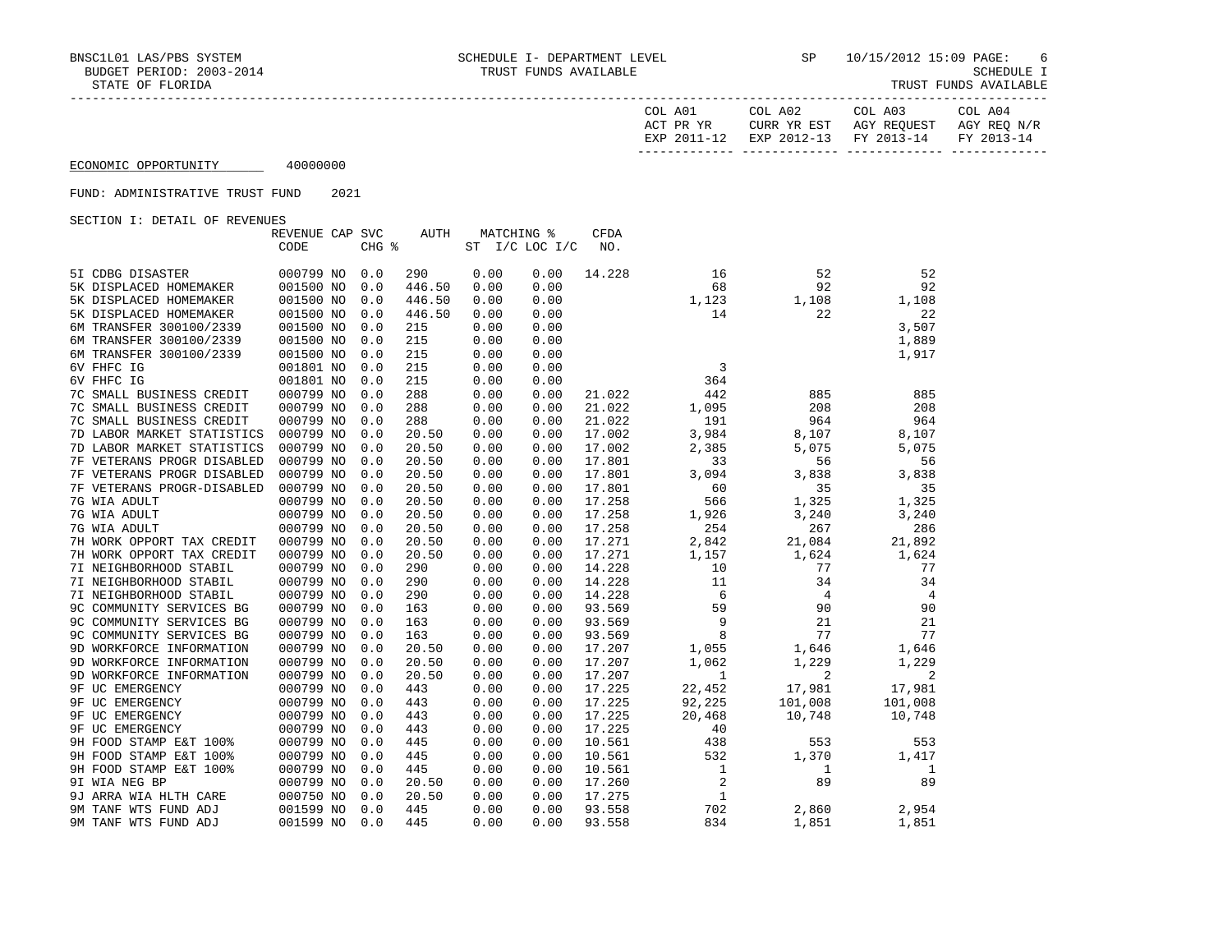| BNSC1L01 LAS/PBS SYSTEM<br>BUDGET PERIOD: 2003-2014<br>STATE OF FLORIDA |                                                                          |                                    |     |  |                                               | -7<br>SCHEDULE I<br>TRUST FUNDS AVAILABLE |
|-------------------------------------------------------------------------|--------------------------------------------------------------------------|------------------------------------|-----|--|-----------------------------------------------|-------------------------------------------|
|                                                                         |                                                                          |                                    |     |  | EXP 2011-12 EXP 2012-13 FY 2013-14 FY 2013-14 |                                           |
| ECONOMIC OPPORTUNITY 40000000                                           |                                                                          |                                    |     |  |                                               |                                           |
| FUND: ADMINISTRATIVE TRUST FUND                                         | 2021                                                                     |                                    |     |  |                                               |                                           |
| SECTION I: DETAIL OF REVENUES                                           |                                                                          |                                    |     |  |                                               |                                           |
|                                                                         | REVENUE CAP SVC AUTH MATCHING % CFDA<br>CHG % ST I/C LOC I/C NO.<br>CODE |                                    |     |  |                                               |                                           |
|                                                                         |                                                                          |                                    |     |  |                                               |                                           |
| TOTAL TO LINE B IN SECTION IV                                           |                                                                          |                                    |     |  |                                               |                                           |
| SECTION II: DETAIL OF NONOPERATING EXPENDITURES                         |                                                                          | OBJECT TRANSFER CFDA<br>CODE TO BE | NO. |  |                                               |                                           |
|                                                                         |                                                                          |                                    |     |  |                                               |                                           |
|                                                                         |                                                                          |                                    |     |  |                                               |                                           |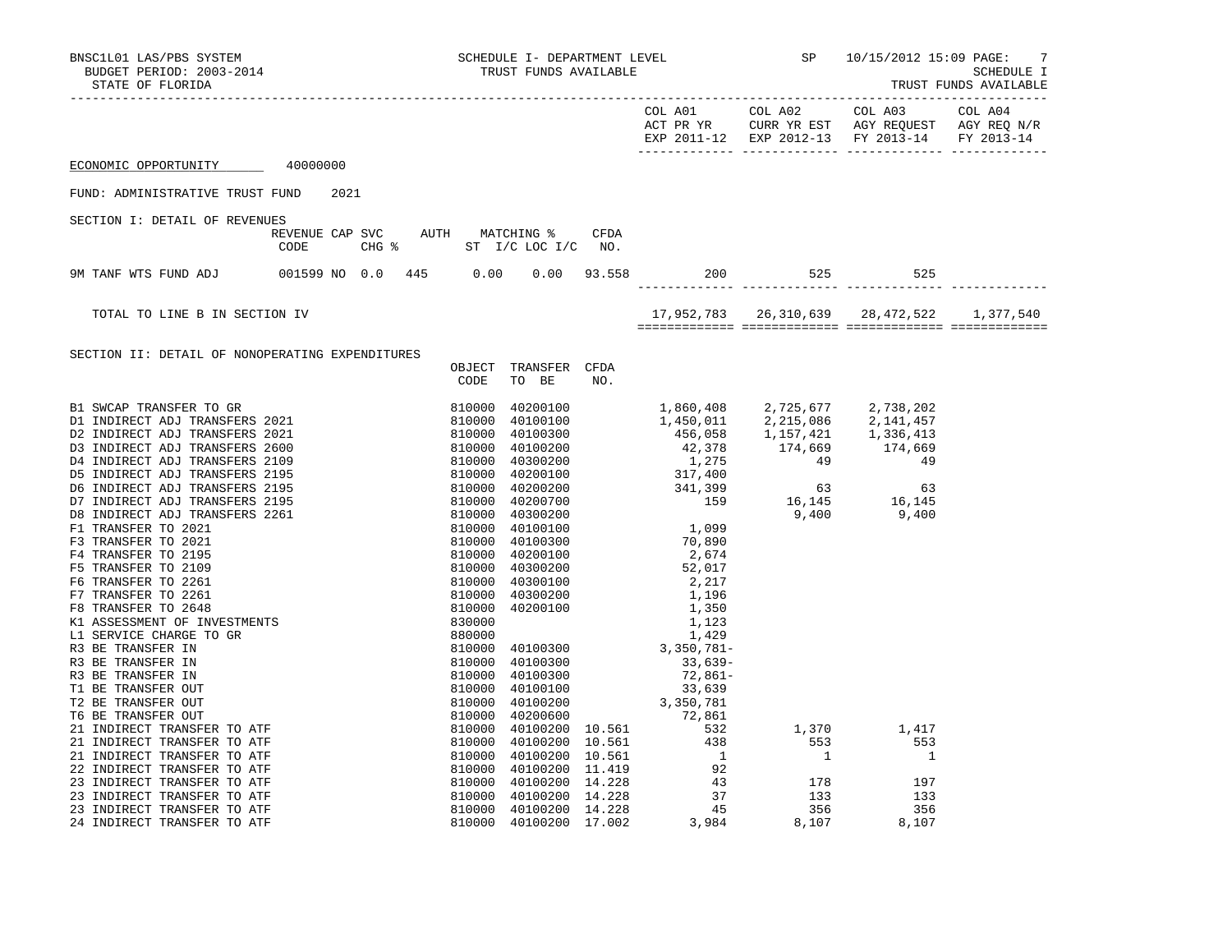| COL A01<br>ACT PR YR | COL A02<br>CURR YR EST            | COL A03<br>AGY REOUEST | COL A04<br>AGY REO N/R |
|----------------------|-----------------------------------|------------------------|------------------------|
| EXP 2011-12          | EXP 2012-13 FY 2013-14 FY 2013-14 |                        |                        |

FUND: ADMINISTRATIVE TRUST FUND 2021

SECTION II: DETAIL OF NONOPERATING EXPENDITURES

|                             | OBJECT | TRANSFER        | CFDA             |                                                                                                                                     |                     |             |
|-----------------------------|--------|-----------------|------------------|-------------------------------------------------------------------------------------------------------------------------------------|---------------------|-------------|
|                             | CODE   | TO BE           | NO.              |                                                                                                                                     |                     |             |
|                             |        |                 |                  |                                                                                                                                     |                     |             |
| 24 INDIRECT TRANSFER TO ATF | 810000 | 40100200        |                  |                                                                                                                                     |                     | 5,075       |
| 25 INDIRECT TRANSFER TO ATF | 810000 | 40100200        |                  | $17.002$ $2,385$ $5,075$<br>$17.207$ $3,435$ $19,590$                                                                               |                     | 20,196      |
| 25 INDIRECT TRANSFER TO ATF | 810000 | 40100200        | 17.207           | 10,488                                                                                                                              | 17,276              | 17,276      |
| 25 INDIRECT TRANSFER TO ATF | 810000 | 40100200        |                  |                                                                                                                                     |                     | 259         |
| 26 INDIRECT TRANSFER TO ATF | 810000 | 40100200        |                  |                                                                                                                                     |                     | 66,050      |
| 26 INDIRECT TRANSFER TO ATF | 810000 | 40100200        |                  | $17.207$<br>$17.207$<br>$17.225$<br>$17.225$<br>$17.225$<br>$17.225$<br>$17.225$<br>$17.225$<br>$260,837$<br>$493,706$<br>$5$       |                     | 51,736      |
| 26 INDIRECT TRANSFER TO ATF | 810000 | 40100200        |                  |                                                                                                                                     |                     | 510,850     |
| 26 INDIRECT TRANSFER TO ATF | 810000 | 40100200        | 17.225           | 2,267                                                                                                                               |                     |             |
| 27 INDIRECT TRANSFER TO ATF | 810000 | 40100200        | 17.225<br>17.245 | $\frac{2}{193}$                                                                                                                     | 129                 | 129         |
| 27 INDIRECT TRANSFER TO ATF | 810000 | 40100200 17.245 |                  | 2,959                                                                                                                               | 3,769               | 3,769       |
| 29 INDIRECT TRANSFER TO ATF | 810000 | 40100200        |                  |                                                                                                                                     |                     | 3,240       |
| 29 INDIRECT TRANSFER TO ATF | 810000 | 40100200        |                  |                                                                                                                                     | 3,240<br>267        | 286         |
| 29 INDIRECT TRANSFER TO ATF | 810000 | 40100200        |                  |                                                                                                                                     | 1,325               | 1,325       |
| 31 INDIRECT TRANSFER TO ATF | 810000 | 40100200        |                  |                                                                                                                                     |                     |             |
| 31 INDIRECT TRANSFER TO ATF | 810000 | 40100200        |                  |                                                                                                                                     |                     | 89          |
| 32 INDIRECT TRANSFER TO ATF | 810000 | 40100200        |                  |                                                                                                                                     |                     | 34          |
| 32 INDIRECT TRANSFER TO ATF | 810000 | 40100200        |                  |                                                                                                                                     |                     | 12          |
| 33 INDIRECT TRANSFER TO ATF | 810000 | 40100200        |                  |                                                                                                                                     |                     | 21,892      |
| 33 INDIRECT TRANSFER TO ATF | 810000 | 40100200        |                  |                                                                                                                                     |                     | 1,624       |
| 34 INDIRECT TRANSFER TO ATF | 810000 |                 |                  | 40100200 17.273 572                                                                                                                 | 1,401               | 1,401       |
| 34 INDIRECT TRANSFER TO ATF | 810000 | 40100200        |                  |                                                                                                                                     | 500                 | 500         |
| 34 INDIRECT TRANSFER TO ATF | 810000 | 40100200        |                  |                                                                                                                                     | 95                  | 95          |
| 35 INDIRECT TRANSFER TO ATF | 810000 |                 |                  | $17.273$<br>$17.273$<br>$17.273$<br>$17.275$<br>$1$<br>$17.801$<br>$17.801$<br>$17.801$<br>$17.801$<br>$3,094$<br>40100200 17.275 1 |                     |             |
| 37 INDIRECT TRANSFER TO ATF | 810000 | 40100200        |                  |                                                                                                                                     | 56                  | 56          |
| 37 INDIRECT TRANSFER TO ATF | 810000 | 40100200        |                  |                                                                                                                                     | 35                  | 35          |
| 37 INDIRECT TRANSFER TO ATF | 810000 | 40100200        |                  |                                                                                                                                     |                     | 3,838 3,838 |
| 38 INDIRECT TRANSFER TO ATF | 810000 | 40100200        | 17.804           | 3,043                                                                                                                               | 3,781               | 3,781       |
| 38 INDIRECT TRANSFER TO ATF | 810000 | 40100200        |                  | 49                                                                                                                                  |                     | 130         |
| 38 INDIRECT TRANSFER TO ATF | 810000 | 40100200        | 17.804<br>17.804 | 297                                                                                                                                 | $\frac{130}{303}$   | 303         |
| 39 INDIRECT TRANSFER TO ATF | 810000 | 40100200        | 21.022           | 1,095                                                                                                                               | 208                 | 208         |
| 39 INDIRECT TRANSFER TO ATF | 810000 | 40100200        | 21.022           | 442                                                                                                                                 |                     | 885         |
| 39 INDIRECT TRANSFER TO ATF | 810000 | 40100200        | 21.022           | 191                                                                                                                                 | 885<br>964          | 964         |
| 40 INDIRECT TRANSFER TO ATF | 810000 | 40100200        | 81.042           | 36                                                                                                                                  | 127                 | 127         |
| 40 INDIRECT TRANSFER TO ATF | 810000 | 40100200        | 81.042           | 301                                                                                                                                 | 562                 | 873         |
| 40 INDIRECT TRANSFER TO ATF | 810000 | 40100200        | 81.042           | 30                                                                                                                                  | 11                  | 11          |
| 41 INDIRECT TRANSFER TO ATF | 810000 | 40100200        | 93.558           | 702                                                                                                                                 | 2,860               | 2,954       |
| 41 INDIRECT TRANSFER TO ATF | 810000 | 40100200        | 93.558           | 200                                                                                                                                 | 525                 | 525         |
| 41 INDIRECT TRANSFER TO ATF | 810000 | 40100200        | 93.558           | 834                                                                                                                                 |                     | 1,851       |
| 42 INDIRECT TRANSFER TO ATF | 810000 | 40100200        | 93.568           | $\begin{array}{c} 834 \\ 21 \end{array}$                                                                                            | 1,851<br>130<br>130 | 130         |
| 42 INDIRECT TRANSFER TO ATF | 810000 | 40100200        | 93.568           | 18                                                                                                                                  | 16                  | 16          |
| 42 INDIRECT TRANSFER TO ATF | 810000 | 40100200        | 93.568           | 6                                                                                                                                   | 89                  | 89          |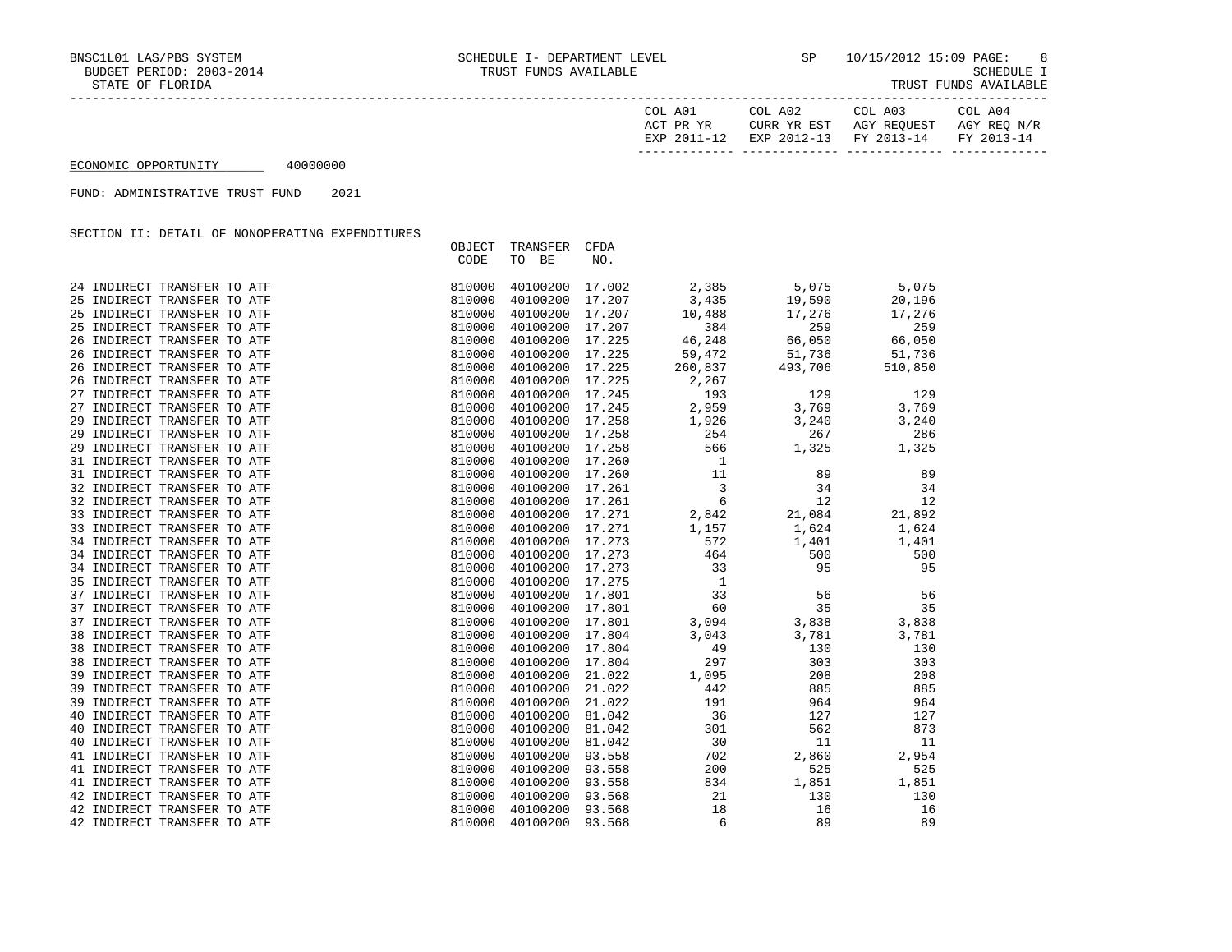TRUST FUNDS AVAILABLE

|                                                                                                                                                                                                                                                                                                                                         |                                                                                                  |                                                                                                           |     |                                                                                                                                                                                                                                                                                                               |                                                                                                                                     | EXP 2011-12 EXP 2012-13 FY 2013-14 FY 2013-14   |                                     |
|-----------------------------------------------------------------------------------------------------------------------------------------------------------------------------------------------------------------------------------------------------------------------------------------------------------------------------------------|--------------------------------------------------------------------------------------------------|-----------------------------------------------------------------------------------------------------------|-----|---------------------------------------------------------------------------------------------------------------------------------------------------------------------------------------------------------------------------------------------------------------------------------------------------------------|-------------------------------------------------------------------------------------------------------------------------------------|-------------------------------------------------|-------------------------------------|
| ECONOMIC OPPORTUNITY 40000000                                                                                                                                                                                                                                                                                                           |                                                                                                  |                                                                                                           |     |                                                                                                                                                                                                                                                                                                               |                                                                                                                                     |                                                 |                                     |
| 2021<br>FUND: ADMINISTRATIVE TRUST FUND                                                                                                                                                                                                                                                                                                 |                                                                                                  |                                                                                                           |     |                                                                                                                                                                                                                                                                                                               |                                                                                                                                     |                                                 |                                     |
| SECTION II: DETAIL OF NONOPERATING EXPENDITURES                                                                                                                                                                                                                                                                                         | CODE                                                                                             | OBJECT TRANSFER CFDA<br>TO BE                                                                             | NO. |                                                                                                                                                                                                                                                                                                               |                                                                                                                                     |                                                 |                                     |
| 43 INDIRECT TRANSFER TO ATF<br>43 INDIRECT TRANSFER TO ATF<br>43 INDIRECT TRANSFER TO ATF<br>44 INDIRECT TRANSFER TO ATF<br>44 INDIRECT TRANSFER TO ATF<br>44 INDIRECT TRANSFER TO ATF                                                                                                                                                  |                                                                                                  | 810000 40100200 93.569<br>810000 40100200 93.569<br>810000 40100200<br>810000 40100200<br>810000 40100200 |     | $\begin{array}{cccccccc} 810000 & 40100200 & 93.569 & & & 9 & & 21 & & 21 \\ 810000 & 40100200 & 93.569 & & & 59 & & 90 & & 90 \\ 810000 & 40100200 & 93.569 & & & 8 & & 77 & & 77 \\ 810000 & 40100200 & & & & & 6,395 & & 5,007 & & 5,007 \\ 810000 & 40100200 & & & & & 970 & & 6,713 & & 13,240$<br>4,887 | 7,931 7,931                                                                                                                         |                                                 |                                     |
| TOTAL TO LINE E IN SECTION IV                                                                                                                                                                                                                                                                                                           |                                                                                                  |                                                                                                           |     |                                                                                                                                                                                                                                                                                                               | 5,027,539 7,032,679 7,176,142                                                                                                       |                                                 |                                     |
| SECTION III: ADJUSTMENTS                                                                                                                                                                                                                                                                                                                | OBJECT<br>CODE                                                                                   |                                                                                                           |     |                                                                                                                                                                                                                                                                                                               |                                                                                                                                     |                                                 |                                     |
| C1 FUND BALANCE ADJUST BETWEEN BE<br>C1 FUND BALANCE ADJUST BETWEEN BE<br>C1 FUND BALANCE ADJUST BETWEEN BE<br>C1 FUND BALANCE ADJUST BETWEEN BE<br>D1 POST CLOSE SWFS ADJUST<br>F1 ROUNDING<br>F1 ROUNDING<br>F1 ROUNDING<br>F1 ROUNDING<br>X1 BEG FUND EQUITY ADJUST INVESTMENTS                                                      | 991000<br>991000<br>991000<br>991000<br>991000<br>991000<br>991000<br>991000<br>991000<br>991000 |                                                                                                           |     | 2,693,338<br>613-<br>2,691,440-<br>1,286-<br>796-<br>$18-$<br>$1 -$<br>$\overline{4}$<br>$80 -$<br>1,136,444                                                                                                                                                                                                  |                                                                                                                                     |                                                 |                                     |
| TOTAL TO LINE H IN SECTION IV                                                                                                                                                                                                                                                                                                           |                                                                                                  |                                                                                                           |     | 1,135,552                                                                                                                                                                                                                                                                                                     |                                                                                                                                     |                                                 |                                     |
| SECTION IV: SUMMARY                                                                                                                                                                                                                                                                                                                     |                                                                                                  |                                                                                                           |     |                                                                                                                                                                                                                                                                                                               |                                                                                                                                     |                                                 |                                     |
| UNRESERVED FUND BALANCE - JULY 1<br>ADD: REVENUES (FROM SECTION I)<br>(C)<br>TOTAL FUNDS AVAILABLE (LINE A + LINE B)<br>LESS: OPERATING EXPENDITURES<br>LESS: NONOPERATING EXPENDITURES (SECTION II)<br>LESS: FIXED CAPITAL OUTLAY (TOTAL ONLY)<br>UNRESERVED FUND BALANCE - JUNE 30 - BEFORE ADJ<br>NET ADJUSTMENTS (FROM SECTION III) | (A)<br>(B)<br>(D)<br>(E)<br>(F)<br>(G)<br>(H)                                                    |                                                                                                           |     | 17,952,783<br>199,750<br>1.135.552                                                                                                                                                                                                                                                                            | 26,310,639<br>17,952,783 27,645,941<br>12,725,494   19,321,534   21,470,971<br>5,027,539 7,032,679 7,176,142<br>1,291,728 1,117,137 | 1,335,302 1,291,728<br>28,472,522<br>29,764,250 | 1,377,540<br>1,377,540<br>1,377,540 |

NET ADJUSTMENTS (FROM SECTION III) (H)<br>ADJUSTED UNRESERVED FUND BALANCE – JUNE 30 (I) (H) 1,335,302 1,291,728

ADJUSTED UNRESERVED FUND BALANCE - JUNE 30 (I) 1,335,302 1,291,728 1,117,137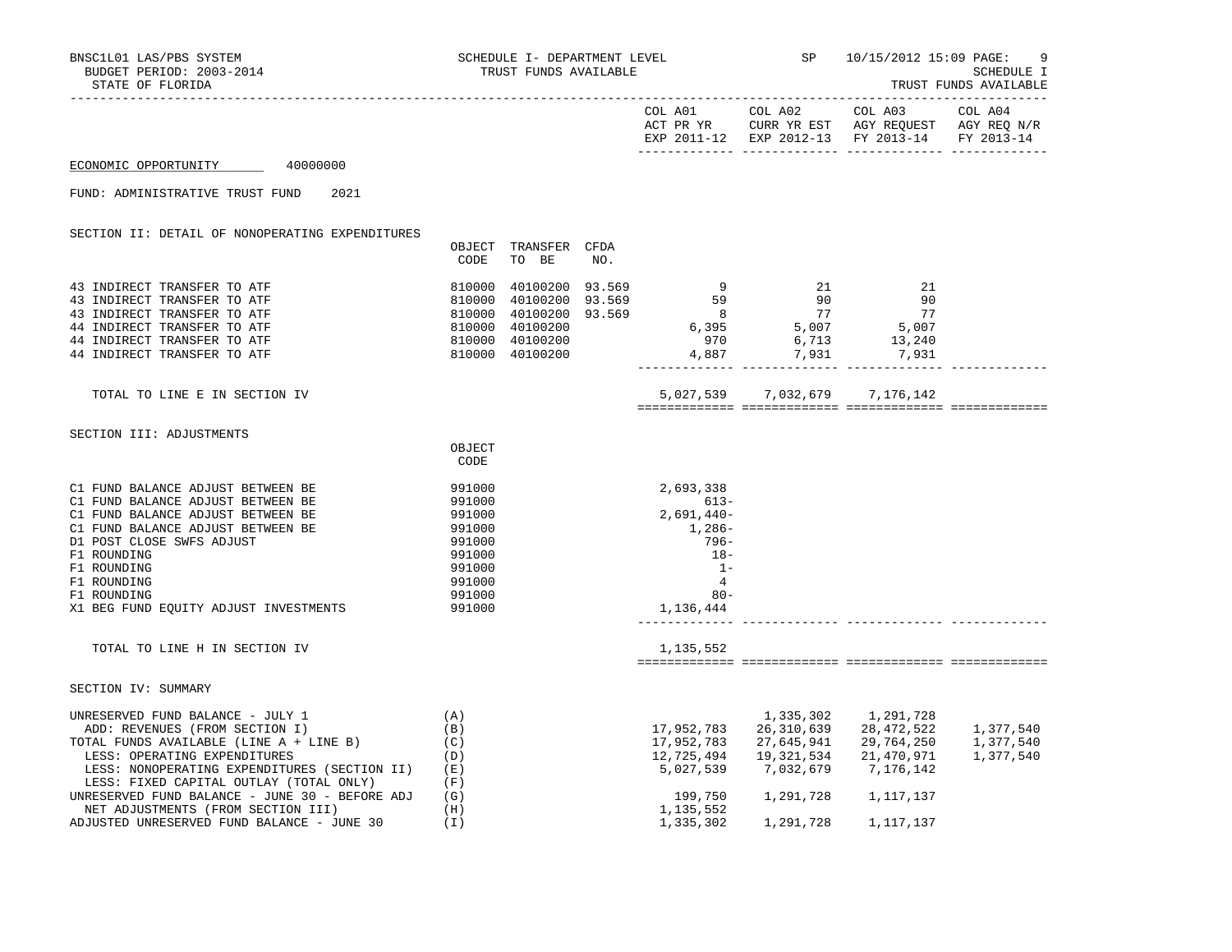| BNSC1L01 LAS/PBS SYSTEM<br>BUDGET PERIOD: 2003-2014<br>STATE OF FLORIDA                     | SCHEDULE I- DEPARTMENT LEVEL<br>TRUST FUNDS AVAILABLE |                         |                 | SP 10/15/2012 15:09 PAGE: 10<br><b>SCHEDULE I</b><br>TRUST FUNDS AVAILABLE                                        |  |
|---------------------------------------------------------------------------------------------|-------------------------------------------------------|-------------------------|-----------------|-------------------------------------------------------------------------------------------------------------------|--|
|                                                                                             |                                                       |                         | COL A01 COL A02 | COL A03 COL A04<br>ACT PR YR CURR YR EST AGY REOUEST AGY REO N/R<br>EXP 2011-12 EXP 2012-13 FY 2013-14 FY 2013-14 |  |
| ECONOMIC OPPORTUNITY 40000000                                                               |                                                       |                         |                 |                                                                                                                   |  |
| FUND: ADMINISTRATIVE TRUST FUND 2021                                                        |                                                       |                         |                 |                                                                                                                   |  |
| SECTION IV: SUMMARY                                                                         |                                                       |                         |                 |                                                                                                                   |  |
| TOTAL UNRESERVED FUND BALANCE FROM STATEWIDE CFO FILE:                                      |                                                       |                         |                 |                                                                                                                   |  |
| SCHEDULE IB: DETAIL OF UNRESERVED FUND BALANCE                                              | FUNDING SOURCE<br>STATE (S)<br>NONSTATE (N)           |                         |                 |                                                                                                                   |  |
| A1 US GRANTS RECD IN ADVANCE OF EXPENDITURES<br>D3 REORG DCA PENDING RESOLVE AUDIT DISALLOW | $\mathbb N$<br>N                                      | 334,102 290,528 115,937 |                 | 1,001,200 1,001,200 1,001,200                                                                                     |  |
| ADJUSTED UNRESERVED FUND BALANCE - JUNE 30                                                  |                                                       |                         |                 | 1, 335, 302 1, 291, 728 1, 117, 137                                                                               |  |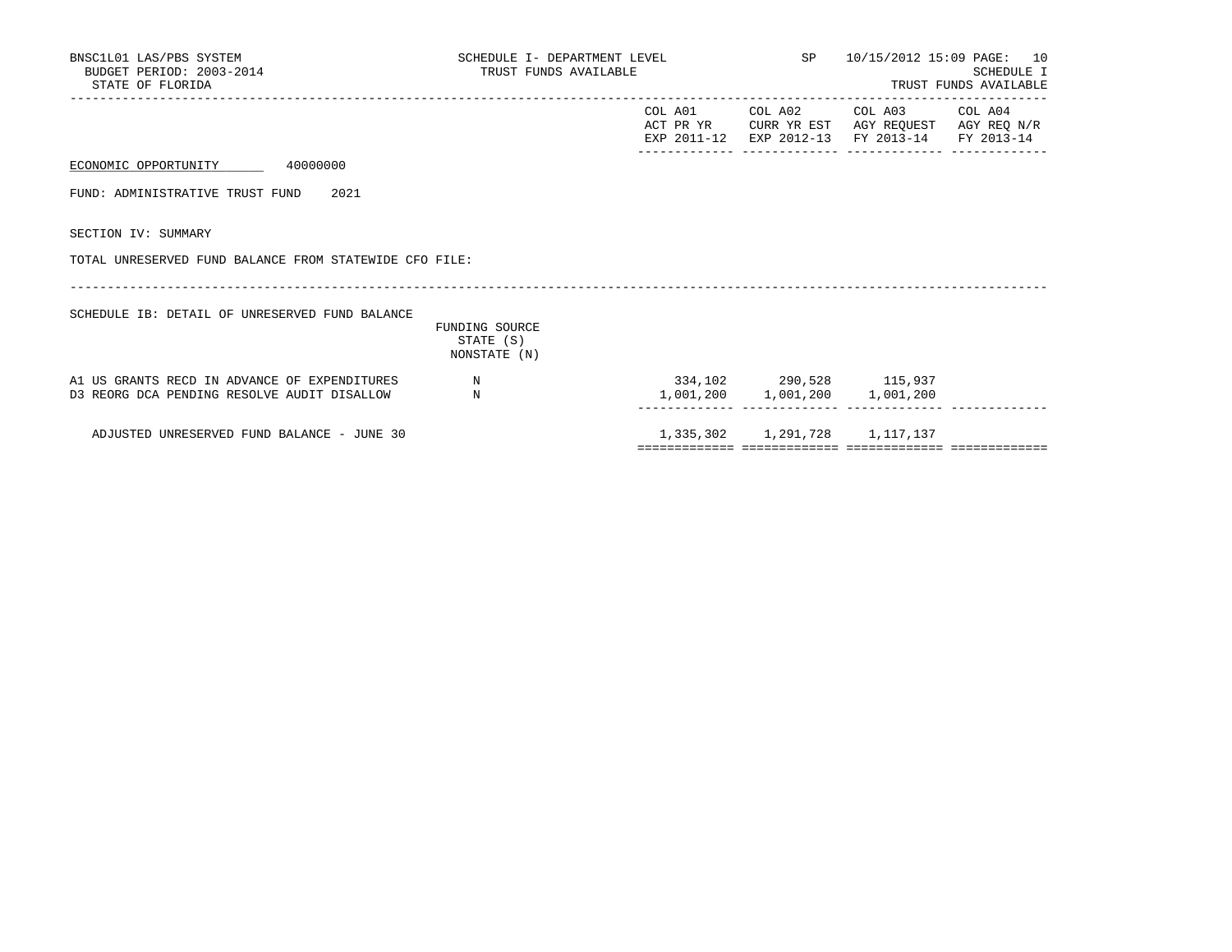| BNSC1L01 LAS/PBS SYSTEM<br>BUDGET PERIOD: 2003-2014<br>STATE OF FLORIDA                                                                                                                                                        |                                         | SCHEDULE I- DEPARTMENT LEVEL $SP$ 10/15/2012 15:09 PAGE: 11<br>TRUST FUNDS AVAILABLE                                                     |              |                                                                                                                                                                               | SCHEDULE I<br>TRUST FUNDS AVAILABLE |
|--------------------------------------------------------------------------------------------------------------------------------------------------------------------------------------------------------------------------------|-----------------------------------------|------------------------------------------------------------------------------------------------------------------------------------------|--------------|-------------------------------------------------------------------------------------------------------------------------------------------------------------------------------|-------------------------------------|
|                                                                                                                                                                                                                                |                                         |                                                                                                                                          |              | $COL A01 \qquad \qquad COL A02 \qquad \qquad COL A03 \qquad \qquad COL A04$<br>ACT PR YR CURR YR EST AGY REQUEST AGY REQ N/R<br>EXP 2011-12 EXP 2012-13 FY 2013-14 FY 2013-14 |                                     |
| ECONOMIC OPPORTUNITY 40000000                                                                                                                                                                                                  |                                         |                                                                                                                                          |              |                                                                                                                                                                               |                                     |
| FUND: SEED TRUST FUND                                                                                                                                                                                                          | 2041                                    |                                                                                                                                          |              |                                                                                                                                                                               |                                     |
| SECTION I: DETAIL OF REVENUES                                                                                                                                                                                                  | REVENUE CAP SVC AUTH MATCHING %<br>CODE | CFDA<br>CHG % ST I/C LOC I/C<br>NO.                                                                                                      |              |                                                                                                                                                                               |                                     |
| B7 INTERST EARNED ON INVES 000500 NO 8.0<br>LF TRANSFER FROM GR  001500 NO 0.0<br>P3 DOC STAMPS DOR  001600 NO 0.0<br>P3 DOC STAMPS DOR  001600 NO 0.0<br>3P DOC STAMPS DOR  001600 NO 0.0<br>3P DOC STAMPS DOR  001600 NO 0.0 |                                         | 215 0.00<br>0.00<br>288.120 0.00<br>0.00<br>288.120 0.00<br>0.00<br>288.120 0.00<br>0.00<br>288.120 0.00<br>0.00<br>288.120 0.00<br>0.00 | 14,900,000   | 1,555,152 971,971<br>120,405,876  132,828,066  93,972,088<br>4,585,000 7,088,556 4,356,245<br>13,383<br>$9,124$ 69,995                                                        |                                     |
| TOTAL TO LINE B IN SECTION IV                                                                                                                                                                                                  |                                         |                                                                                                                                          |              | 141, 455, 152 140, 971, 971 98, 328, 333                                                                                                                                      |                                     |
| SECTION II: DETAIL OF NONOPERATING EXPENDITURES                                                                                                                                                                                |                                         | OBJECT TRANSFER CFDA<br>TO BE<br>CODE<br>NO.                                                                                             |              |                                                                                                                                                                               |                                     |
| K1 ASSESSMENT OF INVESTMENTS<br>L1 SERVICE CHARGE TO GR<br>L3 5% RESERVE<br>W1 UNFUNDED BUDGET<br>44 INDIRECT TRANSFER TO ATF<br>44 INDIRECT TRANSFER TO ATF                                                                   |                                         | 830000<br>880000<br>999000<br>899000<br>810000 40100200<br>810000 40100200                                                               | 9,124 69,995 | 66,872 41,795<br>119,062 74,414<br>7,063,005<br>2,295,870-<br>13,383                                                                                                          |                                     |
| TOTAL TO LINE E IN SECTION IV                                                                                                                                                                                                  |                                         |                                                                                                                                          |              | 195,058 4,966,722                                                                                                                                                             |                                     |
| SECTION III: ADJUSTMENTS                                                                                                                                                                                                       |                                         | OBJECT<br>CODE                                                                                                                           |              |                                                                                                                                                                               |                                     |
| TOTAL TO LINE H IN SECTION IV                                                                                                                                                                                                  |                                         |                                                                                                                                          |              |                                                                                                                                                                               |                                     |

============= ============= ============= =============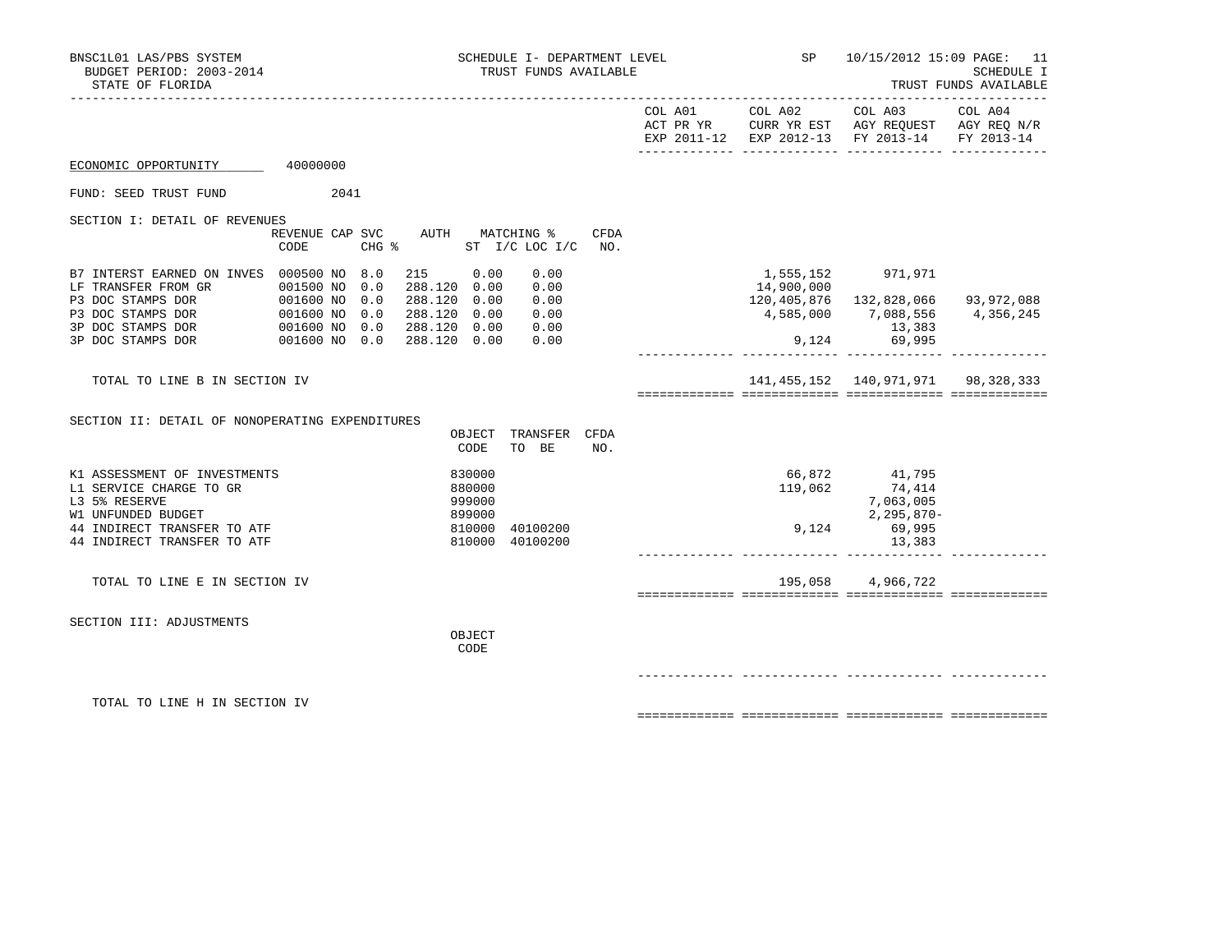| BNSC1L01 LAS/PBS SYSTEM<br>BUDGET PERIOD: 2003-2014<br>STATE OF FLORIDA | SCHEDULE I- DEPARTMENT LEVEL<br>TRUST FUNDS AVAILABLE |                                     | SP                                    | 10/15/2012 15:09 PAGE: 12            | SCHEDULE I<br>TRUST FUNDS AVAILABLE  |
|-------------------------------------------------------------------------|-------------------------------------------------------|-------------------------------------|---------------------------------------|--------------------------------------|--------------------------------------|
|                                                                         |                                                       | COL A01<br>ACT PR YR<br>EXP 2011-12 | COL A02<br>CURR YR EST<br>EXP 2012-13 | COL A03<br>AGY REOUEST<br>FY 2013-14 | COL A04<br>AGY REO N/R<br>FY 2013-14 |
| 40000000<br>ECONOMIC OPPORTUNITY                                        |                                                       |                                     |                                       |                                      |                                      |
| 2041<br>FUND: SEED TRUST FUND                                           |                                                       |                                     |                                       |                                      |                                      |
| SECTION IV: SUMMARY                                                     |                                                       |                                     |                                       |                                      |                                      |
| UNRESERVED FUND BALANCE - JULY 1                                        | (A)                                                   |                                     |                                       | 4,010,094                            |                                      |
| ADD: REVENUES (FROM SECTION I)                                          | (B)                                                   |                                     | 141,455,152                           | 140,971,971                          | 98,328,333                           |
| TOTAL FUNDS AVAILABLE (LINE A + LINE B)                                 | (C)                                                   |                                     | 141,455,152                           | 144,982,065                          | 98,328,333                           |
| LESS: OPERATING EXPENDITURES                                            | (D)                                                   |                                     | 134,087,510                           | 136,837,510                          | 95,165,843                           |
| LESS: NONOPERATING EXPENDITURES (SECTION II)                            | (E)                                                   |                                     |                                       | 195,058 4,966,722                    |                                      |
| LESS: FIXED CAPITAL OUTLAY (TOTAL ONLY)                                 | (F)                                                   |                                     |                                       | 3, 162, 490 3, 162, 490              | 3,162,490                            |
| UNRESERVED FUND BALANCE - JUNE 30 - BEFORE ADJ                          | (G)                                                   |                                     |                                       | 4,010,094 15,343                     |                                      |
| NET ADJUSTMENTS (FROM SECTION III)                                      | (H)                                                   |                                     |                                       |                                      |                                      |
| ADJUSTED UNRESERVED FUND BALANCE - JUNE 30                              | (I)                                                   |                                     |                                       | 4,010,094 15,343                     |                                      |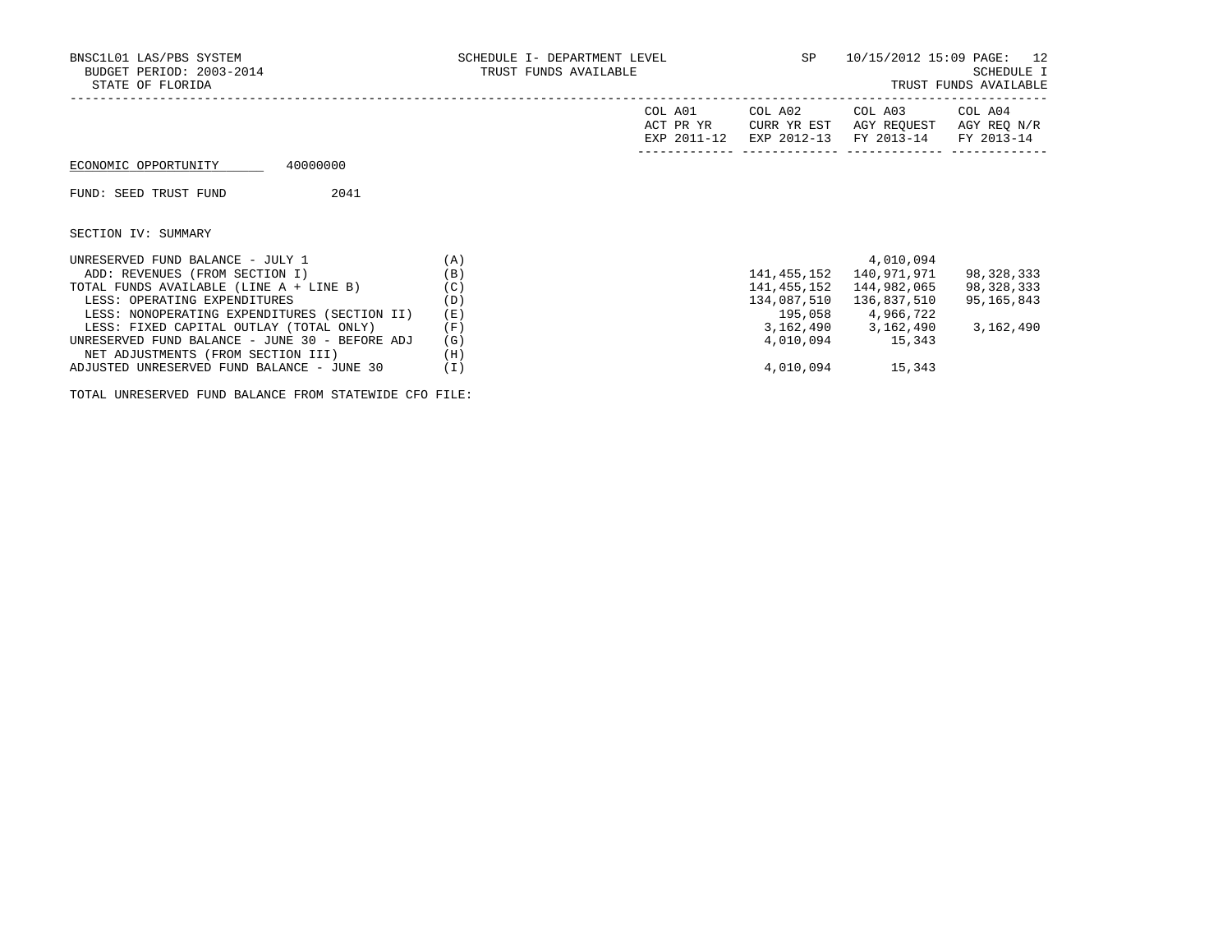|  | TRUST FUNDS AVAILABLE |
|--|-----------------------|
|  |                       |

| COL A01<br>ACT PR YR | COL A02<br>CURR YR EST | COL A03<br>AGY REOUEST | COL A04<br>AGY REO N/R |
|----------------------|------------------------|------------------------|------------------------|
| EXP 2011-12          | EXP 2012-13 FY 2013-14 |                        | FY 2013-14             |

FUND: SMALL CITIES COMM BLK GRNT 2109

SECTION I: DETAIL OF REVENUES

|                                      | REVENUE CAP SVC |       | AUTH   |      | MATCHING %     | <b>CFDA</b> |                                                        |                       |         |       |
|--------------------------------------|-----------------|-------|--------|------|----------------|-------------|--------------------------------------------------------|-----------------------|---------|-------|
|                                      | CODE            | CHG % |        |      | ST I/C LOC I/C | NO.         |                                                        |                       |         |       |
|                                      |                 |       |        |      |                |             |                                                        |                       |         |       |
| A2 SPECIAL DISTRICT FEES             | 000100 YES 0.0  |       | 189    | 0.00 | 0.00           |             | $14-$                                                  |                       |         |       |
| A5 SPECIAL DISTRICT ADJ              | 000100 YES 0.0  |       | 189    | 0.00 | 0.00           |             |                                                        | 57                    | 57      |       |
| C7 SMALL BUSINESS CREDIT             | 000700 NO       | 0.0   | 288    | 0.00 | 0.00           | 21.022      |                                                        | 67                    | 67      |       |
| C9 COMMUNITY SERVICES BG             | 000700 NO       | 0.0   | 163    | 0.00 | 0.00           | 93.569      |                                                        | 265                   | 265     |       |
| D1 LOW INCOME ENERGY ASST            | 000700 NO       | 0.0   | 409    | 0.00 | 0.00           | 93.568      |                                                        | 11,702                | 11,702  |       |
| F5 UNEMPL COMPENSATION               | 000700 NO       | 0.0   | 443    | 0.00 | 0.00           | 17.225      | 268                                                    |                       |         |       |
| I3 SMALL CITIES CDBG                 | 000700 NO       | 0.0   | 290    | 0.00 | 0.00           | 14.228      | 26,587,594                                             | 31,041,661 31,355,597 |         | 6,834 |
| 14 EST GRT REC CDBG                  | 000700 NO       | 0.0   | 290    | 0.00 | 0.00           | 14.228      | 72,500,977                                             |                       |         |       |
| <b>I5 CDBG DISASTER</b>              | 000700 NO       | 0.0   | 290    | 0.00 | 0.00           | 14.228      | 41,867,714                                             | 653,067               | 653,067 |       |
| 16 EST GRT REC CDBG DIS              | 000700 NO       | 0.0   | 290    | 0.00 | 0.00           | 14.228      | $19,385,412$<br>$10,404,042$<br>$427,840$<br>$427,840$ |                       |         |       |
| I7 NEIGHBORHOOD STABIL               | 000700 NO       | 0.0   | 290    | 0.00 | 0.00           | 14.228      |                                                        |                       |         |       |
| 18 EST GRT REC NSP                   | 000700 NO       | 0.0   | 290    | 0.00 | 0.00           | 14.228      | 135,739,767                                            |                       |         |       |
| KA EST GRT REC CDBG ARRA             | 000750 NO       | 0.0   | 290    | 0.00 | 0.00           | 14.228      | 321,679                                                |                       |         |       |
| K2 ARRA WEATHERIZATION               | 000750 NO       | 0.0   | 163    | 0.00 | 0.00           | 81.042      |                                                        | 564                   |         |       |
| K3 ARRA CDBG                         | 000750 NO       | 0.0   | 290    | 0.00 | 0.00           |             | 14.228 1,080,346                                       |                       |         |       |
| L3 INDIRECT ADJ                      | 001500 NO       | 0.0   | 215    | 0.00 | 0.00           |             | 1,275                                                  | 49                    | 49      |       |
| L4 TRANSF FROM 2021/100200 001500 NO |                 | 0.0   | 215    | 0.00 | 0.00           |             | 47,376                                                 |                       |         |       |
| MB REORG TRANSF DCA                  | 001500 NO       | 0.0   | SB2156 | 0.00 | 0.00           |             | 60,655                                                 |                       |         |       |
| MD REV ADJ DEO                       | 001500 NO       | 0.0   | 215    | 0.00 | 0.00           |             | 14                                                     |                       |         |       |
| M6 TRANSFER 300100/2339              | 001500 NO       | 0.0   | 215    | 0.00 | 0.00           |             |                                                        |                       | 212     |       |
| N1 NOAA COASTAL                      | 001510 NO       | 0.0   | 163    | 0.00 | 0.00           | 11.419      |                                                        | 53                    | 53      |       |
| P2 DOC STAMPS ADJ                    | 001600 NO       | 0.0   | 163.32 | 0.00 | 0.00           |             | 392,416                                                | 212                   |         |       |
| 03 REFUNDS                           | 001800 NO       | 0.0   | 215    | 0.00 | 0.00           |             |                                                        |                       |         |       |
| Q5 CDBG PROGRAM INCOME               | 001800 NO       | 0.0   | 215    | 0.00 | 0.00           |             | 49,658                                                 |                       |         |       |
| 1D LOW INCOME ENERGY ASST            | 000799 NO       | 0.0   | 409    | 0.00 | 0.00           |             | 93.568 1                                               | 53                    | 53      |       |
| 2A SPECIAL DISTRICT FEES             | 000100 YES 0.0  |       | 189    | 0.00 | 0.00           |             | 14                                                     |                       |         |       |
| 2K ARRA WEATHERIZATION               | 000750 NO       | 0.0   | 163    | 0.00 | 0.00           |             | 81.042 5                                               |                       |         |       |
| 3I SMALL CITIES CDBG                 | 000799 NO       | 0.0   | 290    | 0.00 | 0.00           | 14.228      | 68,929                                                 | 142,915               | 3,767   |       |
| 4L TRANSF FROM 2021/100200           | 001500 NO       | 0.0   | 215    | 0.00 | 0.00           |             | 4,641                                                  |                       |         |       |
| 51 CDBG DISASTER                     | 000799 NO       | 0.0   | 290    | 0.00 | 0.00           | 14.228      | 120,866                                                | 2,421                 | 2,421   |       |
| 50 CDBG PROGRAM INCOME               | 001800 NO       | 0.0   | 215    | 0.00 | 0.00           |             | 1,684                                                  |                       |         |       |
| 7I NEIGHBORHOOD STABIL               | 000799 NO       | 0.0   | 290    | 0.00 | 0.00           | 14.228      | 32,621                                                 | 1,619                 | 1,619   |       |
| 9C COMMUNITY SERVICES BG             | 000799 NO 0.0   |       | 163    | 0.00 | 0.00           | 93.569      | 3                                                      |                       |         |       |
|                                      |                 |       |        |      |                |             |                                                        |                       |         |       |

 TOTAL TO LINE B IN SECTION IV 308,667,943 32,282,545 32,456,769 6,834 ============= ============= ============= =============

SECTION II: DETAIL OF NONOPERATING EXPENDITURES

 OBJECT TRANSFER CFDA CODE TO BE NO.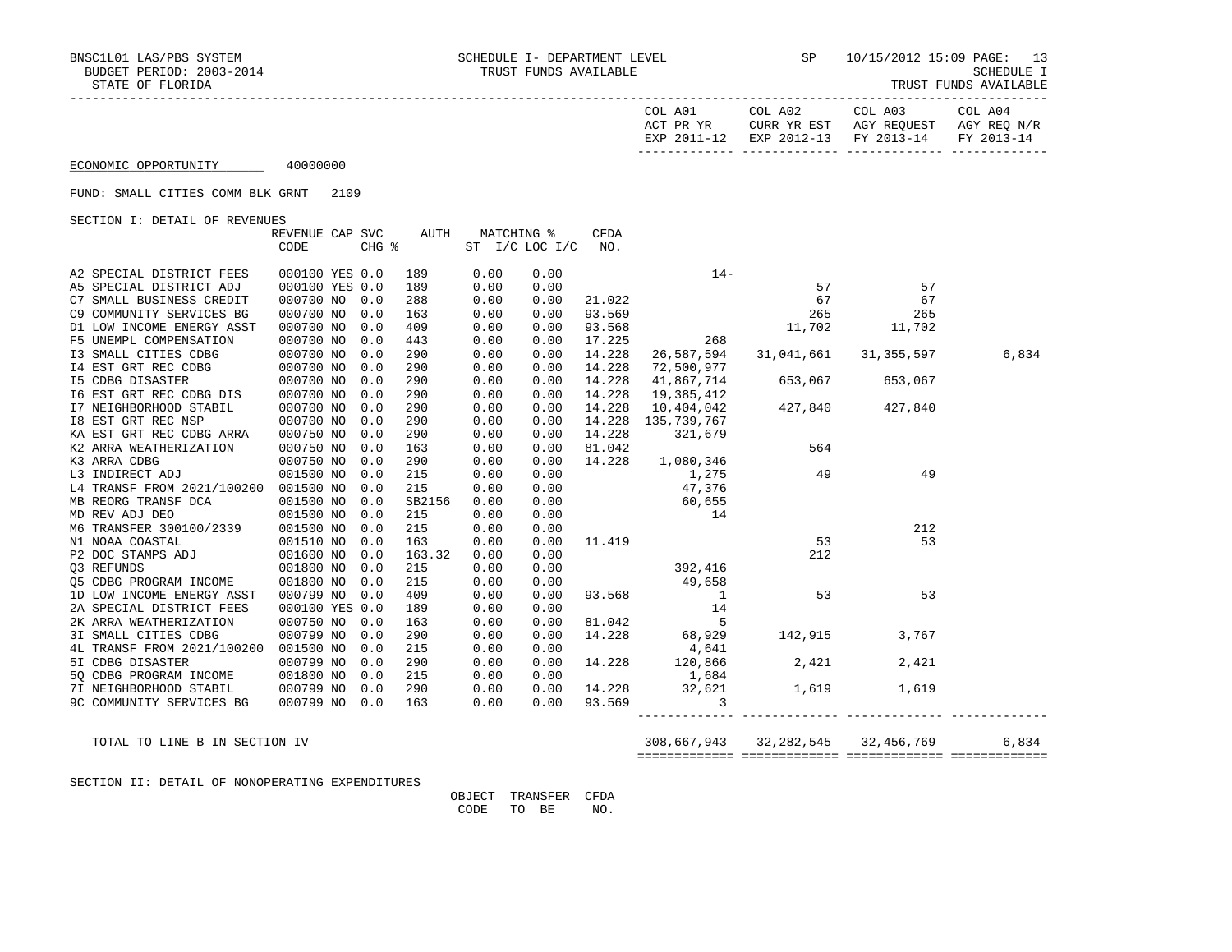| BNSC1L01 LAS/PBS SYSTEM<br>BUDGET PERIOD: 2003-2014<br>STATE OF FLORIDA                                                                                                                                                                                                                                                                                                                                                                    |                                 | TRUST FUNDS AVAILABLE         |     |                                                                                                                            |            | SCHEDULE I- DEPARTMENT LEVEL $SP$ 10/15/2012 15:09 PAGE: 14                                                                                                                                                                                               | SCHEDULE I<br>TRUST FUNDS AVAILABLE |
|--------------------------------------------------------------------------------------------------------------------------------------------------------------------------------------------------------------------------------------------------------------------------------------------------------------------------------------------------------------------------------------------------------------------------------------------|---------------------------------|-------------------------------|-----|----------------------------------------------------------------------------------------------------------------------------|------------|-----------------------------------------------------------------------------------------------------------------------------------------------------------------------------------------------------------------------------------------------------------|-------------------------------------|
|                                                                                                                                                                                                                                                                                                                                                                                                                                            |                                 |                               |     |                                                                                                                            |            | $COL A01 \qquad \qquad COL A02 \qquad \qquad COL A03 \qquad \qquad COL A04$<br>ACT PR YR CURR YR EST AGY REQUEST AGY REQ N/R<br>EXP 2011-12 EXP 2012-13 FY 2013-14 FY 2013-14                                                                             |                                     |
| ECONOMIC OPPORTUNITY 40000000                                                                                                                                                                                                                                                                                                                                                                                                              |                                 |                               |     |                                                                                                                            |            |                                                                                                                                                                                                                                                           |                                     |
| FUND: SMALL CITIES COMM BLK GRNT 2109                                                                                                                                                                                                                                                                                                                                                                                                      |                                 |                               |     |                                                                                                                            |            |                                                                                                                                                                                                                                                           |                                     |
| SECTION II: DETAIL OF NONOPERATING EXPENDITURES                                                                                                                                                                                                                                                                                                                                                                                            | CODE                            | OBJECT TRANSFER CFDA<br>TO BE | NO. |                                                                                                                            |            |                                                                                                                                                                                                                                                           |                                     |
| 23 INDIRECT TRANSFER TO ATF                                                                                                                                                                                                                                                                                                                                                                                                                |                                 |                               |     | 810000 40100200 14.228 222,417 146,955 7,807                                                                               |            |                                                                                                                                                                                                                                                           |                                     |
| 40 INDIRECT TRANSFER TO ATF<br>42 INDIRECT TRANSFER TO ATF<br>43 INDIRECT TRANSFER TO ATF<br>44 INDIRECT TRANSFER TO ATF                                                                                                                                                                                                                                                                                                                   |                                 |                               |     | 810000 40100200 81.042<br>810000 40100200 93.568 1<br>810000 40100200 93.568 1 53 53<br>810000 40100200 93.569 6,339 6,339 |            |                                                                                                                                                                                                                                                           |                                     |
| TOTAL TO LINE E IN SECTION IV                                                                                                                                                                                                                                                                                                                                                                                                              |                                 |                               |     |                                                                                                                            |            | 228,765 147,008 7,860                                                                                                                                                                                                                                     |                                     |
| SECTION III: ADJUSTMENTS                                                                                                                                                                                                                                                                                                                                                                                                                   | OBJECT<br>CODE                  |                               |     |                                                                                                                            |            |                                                                                                                                                                                                                                                           |                                     |
| B1 PRIOR YEAR FCO<br>F1 ROUNDING                                                                                                                                                                                                                                                                                                                                                                                                           | 991000<br>991000                |                               |     | 239,075,195-                                                                                                               |            |                                                                                                                                                                                                                                                           |                                     |
| TOTAL TO LINE H IN SECTION IV                                                                                                                                                                                                                                                                                                                                                                                                              |                                 |                               |     | 239,075,193-                                                                                                               |            |                                                                                                                                                                                                                                                           |                                     |
| SECTION IV: SUMMARY                                                                                                                                                                                                                                                                                                                                                                                                                        |                                 |                               |     |                                                                                                                            |            |                                                                                                                                                                                                                                                           |                                     |
| UNRESERVED FUND BALANCE - JULY $1$ (A)<br>ADD: REVENUES (FROM SECTION I)<br>TOTAL FUNDS AVAILABLE (LINE $A + LINE B$ ) (C)<br>and the control of the control of<br>LESS: OPERATING EXPENDITURES<br>LESS: NONOPERATING EXPENDITURES (SECTION II) (E)<br>LESS: FIXED CAPITAL OUTLAY (TOTAL ONLY)<br>UNRESERVED FUND BALANCE - JUNE 30 - BEFORE ADJ $(G)$<br>NET ADJUSTMENTS (FROM SECTION III)<br>ADJUSTED UNRESERVED FUND BALANCE - JUNE 30 | (B)<br>(D)<br>(F)<br>(H)<br>(I) |                               |     | 68,405,294<br>239,075,193<br>$239,075,193 -$                                                                               | 30,000,000 | $\begin{array}{cccc} 308, 667, 943 & 32, 282, 545 & 32, 456, 769 & 6, 834 \\ 308, 667, 943 & 32, 282, 545 & 32, 456, 769 & 6, 834 \\ 958, 691 & 2, 135, 537 & 32, 448, 909 & 6, 834 \end{array}$<br>958,691 2,135,537 32,448,909<br>228,765 147,008 7,860 |                                     |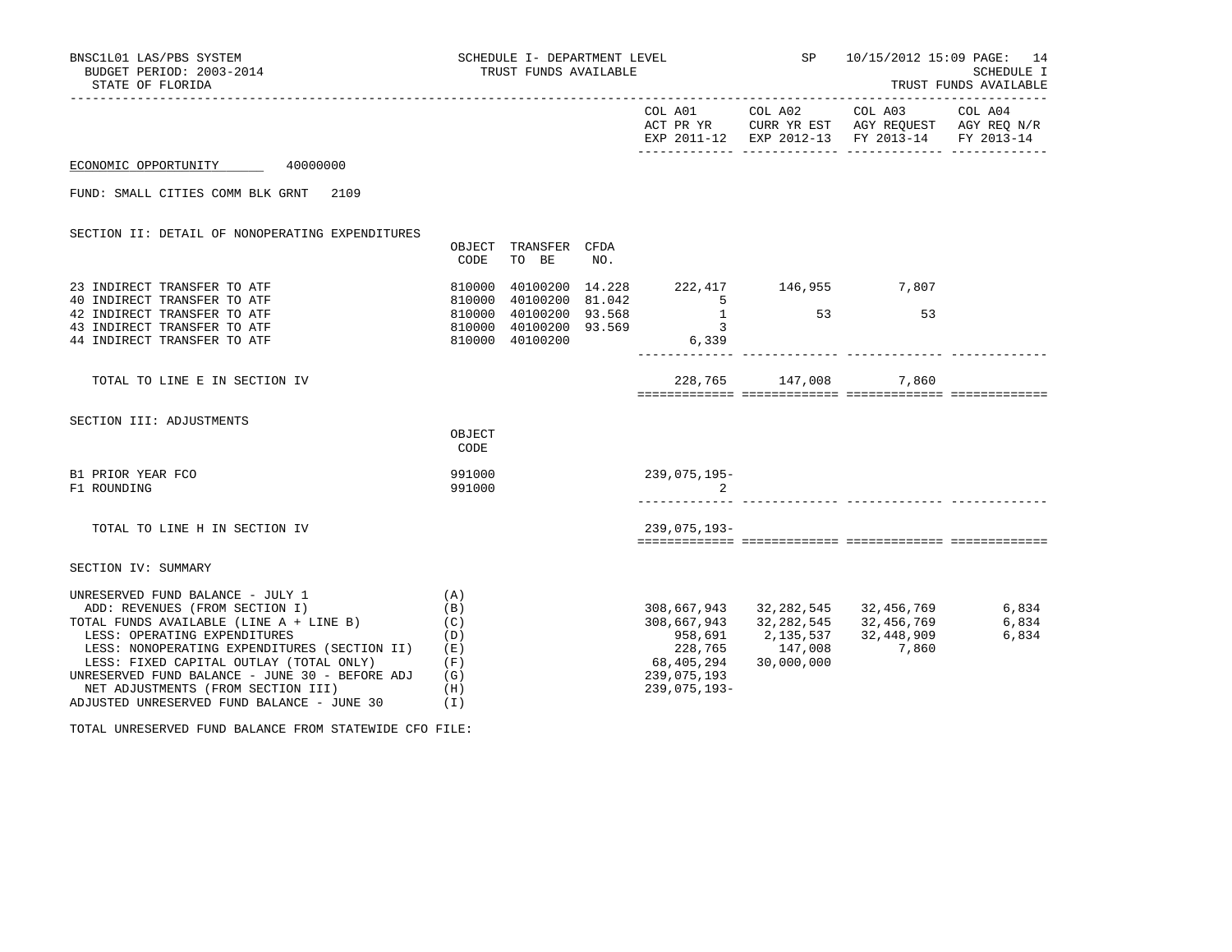| BNSC1L01 LAS/PBS SYSTEM<br>BUDGET PERIOD: 2003-2014<br>STATE OF FLORIDA                                                                                                                                  | SCHEDULE I- DEPARTMENT LEVEL<br>TRUST FUNDS AVAILABLE                                                                                                    |                     |                                                                                                                                                                                   | SP 10/15/2012 15:09 PAGE: 15                                                                              | SCHEDULE I<br>TRUST FUNDS AVAILABLE |
|----------------------------------------------------------------------------------------------------------------------------------------------------------------------------------------------------------|----------------------------------------------------------------------------------------------------------------------------------------------------------|---------------------|-----------------------------------------------------------------------------------------------------------------------------------------------------------------------------------|-----------------------------------------------------------------------------------------------------------|-------------------------------------|
|                                                                                                                                                                                                          |                                                                                                                                                          | ------------------- | COL A01 COL A02                                                                                                                                                                   | COL A03<br>ACT PR YR CURR YR EST AGY REQUEST AGY REQ N/R<br>EXP 2011-12 EXP 2012-13 FY 2013-14 FY 2013-14 | COL A04                             |
| ECONOMIC OPPORTUNITY 40000000                                                                                                                                                                            |                                                                                                                                                          |                     |                                                                                                                                                                                   |                                                                                                           |                                     |
| 2160<br>FUND: DISPLACED HOMEMAKER TF                                                                                                                                                                     |                                                                                                                                                          |                     |                                                                                                                                                                                   |                                                                                                           |                                     |
| SECTION I: DETAIL OF REVENUES<br>REVENUE CAP SVC<br>CODE<br>$CHG$ $\approx$                                                                                                                              | AUTH MATCHING %<br>CFDA<br>ST I/C LOC I/C NO.                                                                                                            |                     |                                                                                                                                                                                   |                                                                                                           |                                     |
| 000100 YES 8.0<br>A1 DISPLACED HOMEMAKER<br>A7 DISPLACED HOMEMKER<br>000200 YES 8.0<br>001500 NO 0.0 SB2156 0.00 0.00<br>MC REORG TRANSFER AWI                                                           | 446.50  0.00  0.00<br>446.50  0.00  0.00                                                                                                                 | 657,107             |                                                                                                                                                                                   |                                                                                                           |                                     |
| TOTAL TO LINE B IN SECTION IV                                                                                                                                                                            |                                                                                                                                                          |                     | 2,070,604 1,801,731 1,684,842                                                                                                                                                     |                                                                                                           |                                     |
| SECTION II: DETAIL OF NONOPERATING EXPENDITURES                                                                                                                                                          | OBJECT TRANSFER CFDA<br>CODE<br>TO BE<br>NO.                                                                                                             |                     |                                                                                                                                                                                   |                                                                                                           |                                     |
| F1 TRANSFER TO 2021<br>F2 TRANSFER TO 2021<br>F3 TRANSFER TO 2021<br>F4 TRANSFER TO 2195<br>F9 TRANSFER TO 2195<br>G2 TRANSFER TO 2401<br>L1 SERVICE CHARGE TO GR<br>L3 5% RESERVE<br>W1 UNFUNDED BUDGET | 40100100<br>810000<br>810000<br>40100200<br>810000<br>40100300<br>810000<br>40200100<br>810000 40200200<br>810000 40200100<br>880000<br>999000<br>899000 | 784                 | 421 260<br>$11,798$<br>$1,256$<br>$1,740$<br>61,255<br>$\begin{array}{c} 190 \end{array} \qquad \begin{array}{c} 01.255 \\ 817 \end{array}$<br>113,080 140,973 134,787<br>13,231- | 260<br>13,298<br>1,740<br>61,255<br>817<br>79,169                                                         |                                     |
| TOTAL TO LINE E IN SECTION IV                                                                                                                                                                            |                                                                                                                                                          |                     | 127,529 205,112 291,326                                                                                                                                                           |                                                                                                           |                                     |
| SECTION III: ADJUSTMENTS                                                                                                                                                                                 | OBJECT<br>CODE                                                                                                                                           |                     |                                                                                                                                                                                   |                                                                                                           |                                     |
| B6 SEPTEMBER OPERATING REVERSIONS CY<br>F1 ROUNDING                                                                                                                                                      | 991000<br>991000                                                                                                                                         | $1 -$               | 114,618                                                                                                                                                                           |                                                                                                           |                                     |
| TOTAL TO LINE H IN SECTION IV                                                                                                                                                                            |                                                                                                                                                          |                     | $1 - 114,618$                                                                                                                                                                     |                                                                                                           |                                     |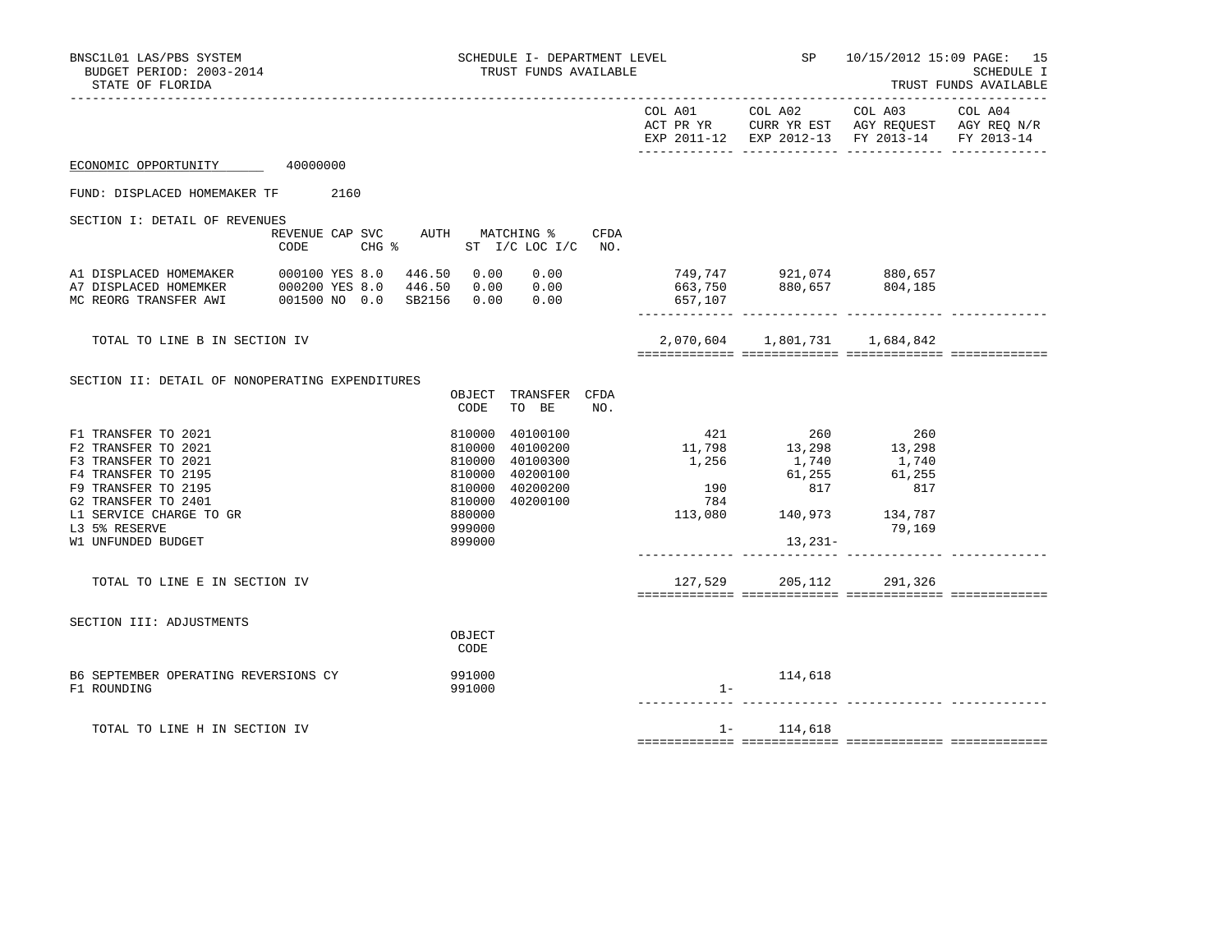| BNSC1L01 LAS/PBS SYSTEM<br>BUDGET PERIOD: 2003-2014<br>STATE OF FLORIDA | SCHEDULE I- DEPARTMENT LEVEL<br>TRUST FUNDS AVAILABLE | SP                                  | 10/15/2012 15:09 PAGE: 16             | SCHEDULE I<br>TRUST FUNDS AVAILABLE                      |            |
|-------------------------------------------------------------------------|-------------------------------------------------------|-------------------------------------|---------------------------------------|----------------------------------------------------------|------------|
|                                                                         |                                                       | COL A01<br>ACT PR YR<br>EXP 2011-12 | COL A02<br>CURR YR EST<br>EXP 2012-13 | COL A03 COL A04<br>AGY REOUEST AGY REO N/R<br>FY 2013-14 | FY 2013-14 |
| ECONOMIC OPPORTUNITY<br>40000000                                        |                                                       |                                     |                                       |                                                          |            |
| 2160<br>FUND: DISPLACED HOMEMAKER TF                                    |                                                       |                                     |                                       |                                                          |            |
| SECTION IV: SUMMARY                                                     |                                                       |                                     |                                       |                                                          |            |
| UNRESERVED FUND BALANCE - JULY 1                                        | (A)                                                   |                                     |                                       | 391,547 286,350                                          |            |
| ADD: REVENUES (FROM SECTION I)                                          | (B)                                                   |                                     | 2,070,604 1,801,731 1,684,842         |                                                          |            |
| TOTAL FUNDS AVAILABLE (LINE A + LINE B)                                 | (C)                                                   |                                     | 2,070,604 2,193,278 1,971,192         |                                                          |            |
| LESS: OPERATING EXPENDITURES                                            | (D)                                                   |                                     | 1,551,527 1,816,434 1,679,866         |                                                          |            |
| LESS: NONOPERATING EXPENDITURES (SECTION II)                            | (E)                                                   |                                     | 127,529 205,112                       | 291,326                                                  |            |
| LESS: FIXED CAPITAL OUTLAY (TOTAL ONLY)                                 | (F)                                                   |                                     |                                       |                                                          |            |
| UNRESERVED FUND BALANCE - JUNE 30 - BEFORE ADJ                          | (G)                                                   | 391,548                             | 171,732                               |                                                          |            |

NET ADJUSTMENTS (FROM SECTION III) (H) (H) 1- 114,618 ADJUSTED UNRESERVED FUND BALANCE - JUNE 30 (I) 391,547 286,350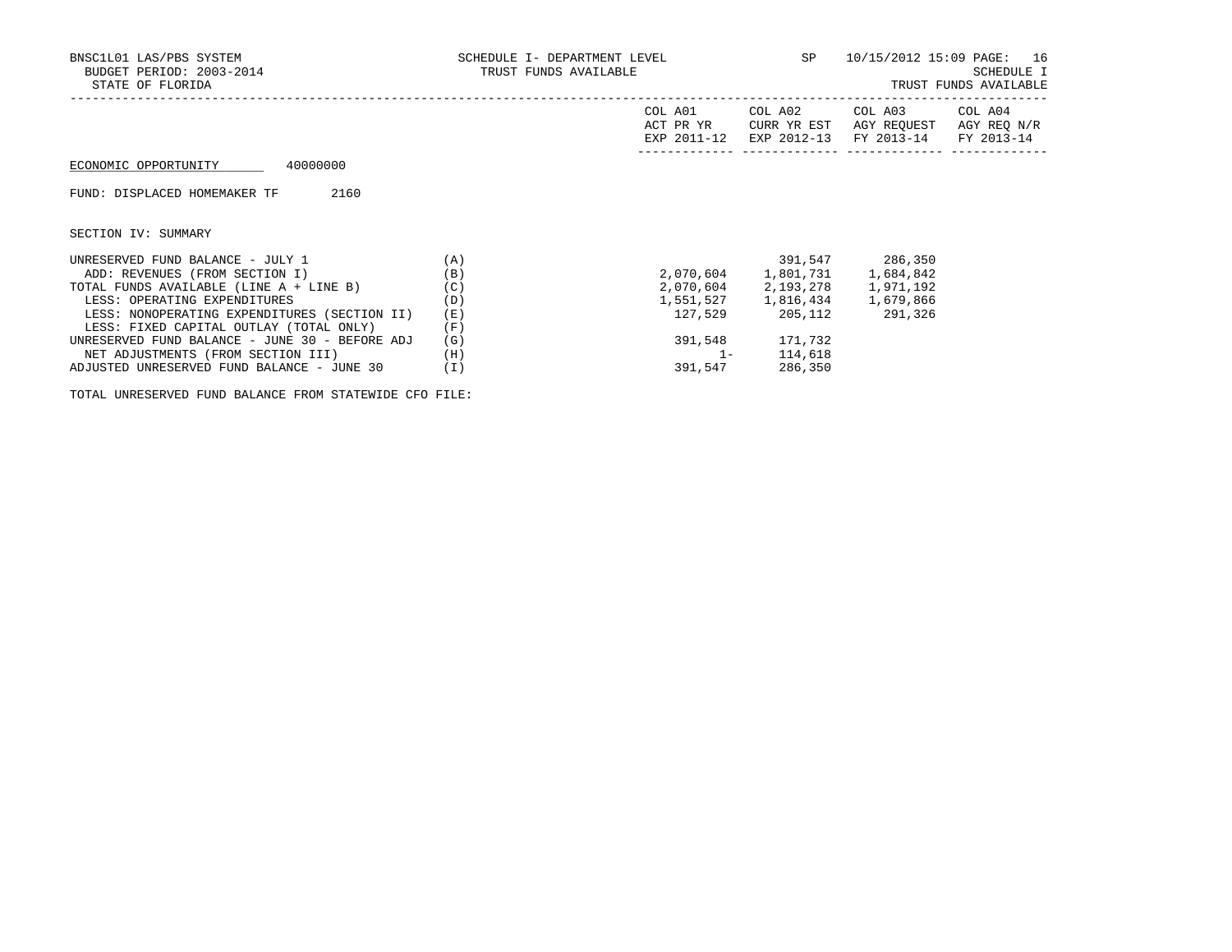| BNSC1L01 LAS/PBS SYSTEM<br>BUDGET PERIOD: 2003-2014<br>STATE OF FLORIDA                                                                                                                                                       | SCHEDULE I- DEPARTMENT LEVEL<br>TRUST FUNDS AVAILABLE            |                                                                     | SP                                     | 10/15/2012 15:09 PAGE: 17<br>SCHEDULE I<br>TRUST FUNDS AVAILABLE |            |  |
|-------------------------------------------------------------------------------------------------------------------------------------------------------------------------------------------------------------------------------|------------------------------------------------------------------|---------------------------------------------------------------------|----------------------------------------|------------------------------------------------------------------|------------|--|
| . <u>.</u> .                                                                                                                                                                                                                  |                                                                  |                                                                     |                                        | EXP 2011-12 EXP 2012-13 FY 2013-14                               | FY 2013-14 |  |
| ECONOMIC OPPORTUNITY<br>40000000                                                                                                                                                                                              |                                                                  |                                                                     |                                        |                                                                  |            |  |
| FUND: ECON DEVELOP TRANSPORT TF<br>2175                                                                                                                                                                                       |                                                                  |                                                                     |                                        |                                                                  |            |  |
| SECTION I: DETAIL OF REVENUES<br>REVENUE CAP SVC<br>CODE<br>CHG %                                                                                                                                                             | AUTH MATCHING %<br>CFDA<br>ST I/C LOC I/C NO.                    |                                                                     |                                        |                                                                  |            |  |
| K9 TRANSFER FROM DOT 2540 001500 NO 0.0<br>MA REORG TRANSFER EOG 001500 NO 0.0<br>001800 NO 0.0<br>Q3 REFUNDS                                                                                                                 | 288.063 0.00<br>0.00<br>SB2156 0.00<br>0.00<br>215   0.00   0.00 | 12,830,000<br>7,916,292<br>161,607                                  |                                        |                                                                  |            |  |
| TOTAL TO LINE B IN SECTION IV                                                                                                                                                                                                 |                                                                  | 20,907,899                                                          |                                        |                                                                  |            |  |
| SECTION II: DETAIL OF NONOPERATING EXPENDITURES                                                                                                                                                                               | OBJECT TRANSFER CFDA<br>CODE<br>TO BE<br>NO.                     |                                                                     |                                        |                                                                  |            |  |
| H2 TRANSFER TO DOT                                                                                                                                                                                                            | 810000 55000000                                                  |                                                                     | 8,306,550 8,306,550                    |                                                                  |            |  |
| TOTAL TO LINE E IN SECTION IV                                                                                                                                                                                                 |                                                                  |                                                                     | 8,306,550 8,306,550                    |                                                                  |            |  |
| SECTION III: ADJUSTMENTS                                                                                                                                                                                                      | OBJECT<br>CODE                                                   |                                                                     |                                        |                                                                  |            |  |
| B1 PRIOR YEAR FCO<br><b>B2 FCO REVERSIONS</b>                                                                                                                                                                                 | 991000<br>991000                                                 | 12,339,876-                                                         | 13,821,527                             |                                                                  |            |  |
| D1 POST CLOSE SWFS ADJUST<br>X2 BEG FUND EQUITY ADJUST ACCT REC                                                                                                                                                               | 991000<br>991000                                                 | 8,306,550                                                           | 38,938,587 38,938,587-                 |                                                                  |            |  |
| TOTAL TO LINE H IN SECTION IV                                                                                                                                                                                                 |                                                                  |                                                                     | 34,905,261 25,117,060-                 |                                                                  |            |  |
| SECTION IV: SUMMARY                                                                                                                                                                                                           |                                                                  |                                                                     |                                        |                                                                  |            |  |
| UNRESERVED FUND BALANCE - JULY 1<br>ADD: REVENUES (FROM SECTION I)<br>TOTAL FUNDS AVAILABLE (LINE A + LINE B)<br>LESS: OPERATING EXPENDITURES                                                                                 | (A)<br>(B)<br>(C)<br>(D)                                         | 20,907,899<br>20,907,899                                            | 33, 423, 610<br>33, 423, 610           |                                                                  |            |  |
| LESS: NONOPERATING EXPENDITURES (SECTION II)<br>LESS: FIXED CAPITAL OUTLAY (TOTAL ONLY)<br>UNRESERVED FUND BALANCE - JUNE 30 - BEFORE ADJ<br>NET ADJUSTMENTS (FROM SECTION III)<br>ADJUSTED UNRESERVED FUND BALANCE - JUNE 30 | (E)<br>(F)<br>(G)<br>(H)<br>(I)                                  | 8,306,550<br>14,083,000<br>1,481,651–<br>34,905,261<br>33, 423, 610 | 8,306,550<br>25,117,060<br>25,117,060- |                                                                  |            |  |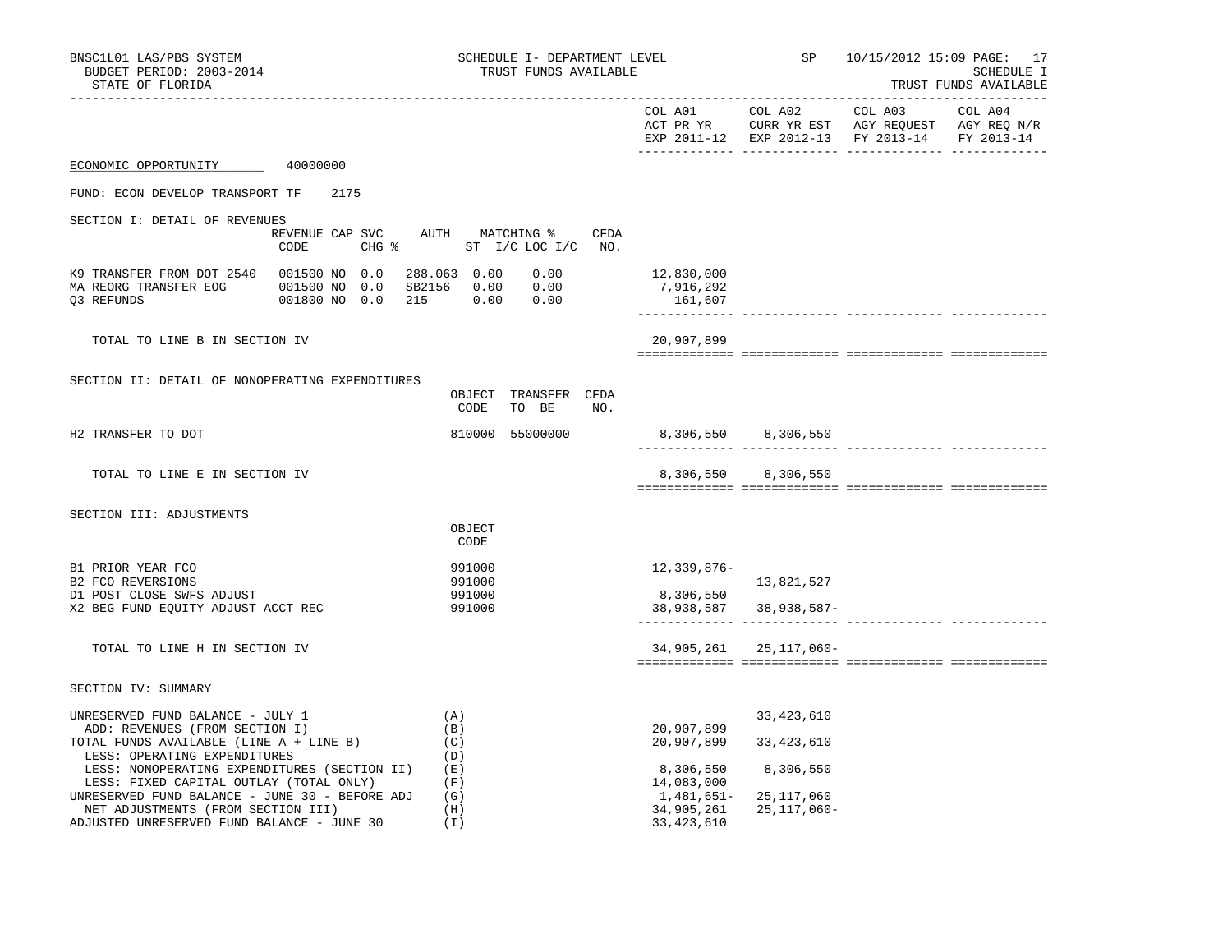| COL A01     | COL A02 | COL A03                           | COL A04     |
|-------------|---------|-----------------------------------|-------------|
| ACT PR YR   |         | CURR YR EST AGY REQUEST           | AGY REO N/R |
| EXP 2011-12 |         | EXP 2012-13 FY 2013-14 FY 2013-14 |             |
|             |         |                                   |             |

FUND: ECON DEVELOP TRANSPORT TF 2175

SECTION IV: SUMMARY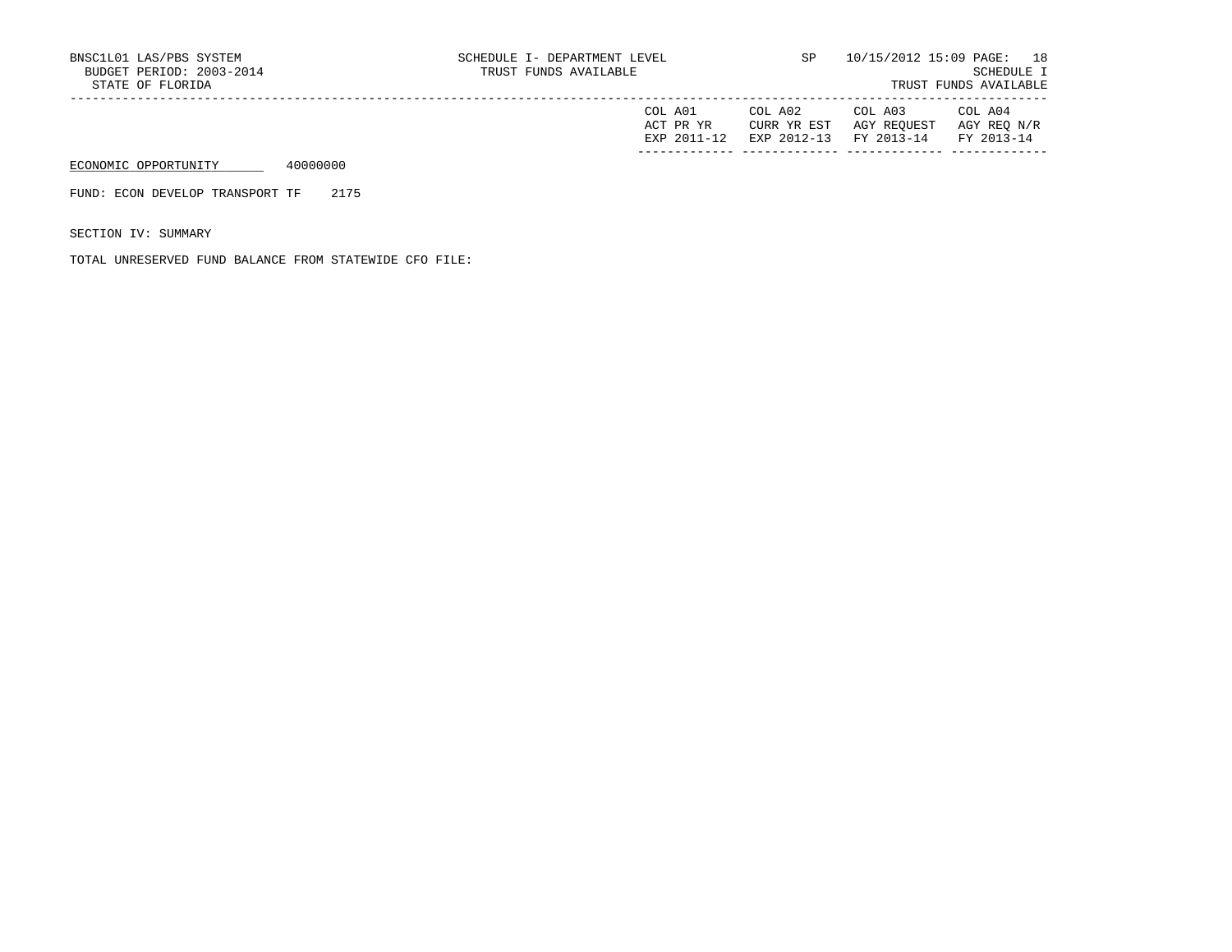| BNSC1L01 LAS/PBS SYSTEM<br>BUDGET PERIOD: 2003-2014<br>STATE OF FLORIDA                                                                                       |                             |                                                        | SCHEDULE I- DEPARTMENT LEVEL<br>TRUST FUNDS AVAILABLE                                                                                                                                 |                                                                   | <b>SP</b>           | 10/15/2012 15:09 PAGE: 19<br>----------------------                                            | SCHEDULE I<br>TRUST FUNDS AVAILABLE |
|---------------------------------------------------------------------------------------------------------------------------------------------------------------|-----------------------------|--------------------------------------------------------|---------------------------------------------------------------------------------------------------------------------------------------------------------------------------------------|-------------------------------------------------------------------|---------------------|------------------------------------------------------------------------------------------------|-------------------------------------|
|                                                                                                                                                               |                             |                                                        |                                                                                                                                                                                       |                                                                   |                     | COL A03<br>EXP 2011-12 EXP 2012-13 FY 2013-14 FY 2013-14                                       |                                     |
| ECONOMIC OPPORTUNITY 40000000                                                                                                                                 |                             |                                                        |                                                                                                                                                                                       |                                                                   |                     |                                                                                                |                                     |
| FUND: ECONOMIC DEVELOPMENT TF 2177                                                                                                                            |                             |                                                        |                                                                                                                                                                                       |                                                                   |                     |                                                                                                |                                     |
| SECTION I: DETAIL OF REVENUES                                                                                                                                 | REVENUE CAP SVC<br>CODE     | AUTH MATCHING %                                        | CFDA<br>CHG % ST I/C LOC I/C NO.                                                                                                                                                      |                                                                   |                     |                                                                                                |                                     |
| C1 INTEREST<br>K4 LOCAL FINANCIAL SUPPORT 000810 NO 8.0<br>MA REORG TRANSFER EOG 001500 NO                                                                    | 000500 NO 0.0<br>215<br>0.0 | 0.00                                                   | 0.00<br>$\begin{array}{cccc} 212 & 0.00 & 0.00 & 0.00 \\ 288.106 & 0.00 & 0.00 \\ 582156 & 0.00 & 0.00 \\ 215 & 0.00 & 0.00 \\ 215 & 0.00 & 0.00 \\ 215 & 0.00 & 0.00 \\ \end{array}$ | 14,945 12,086 7,101<br>1,058,413 1,990,154 1,925,091<br>6,919,520 |                     |                                                                                                |                                     |
| WA LOAN REPAYMENT                                                                                                                                             | 002300 NO 0.0               |                                                        |                                                                                                                                                                                       | 21,429                                                            |                     | 121,686-<br>13,404 115,162 217,663                                                             |                                     |
| TOTAL TO LINE B IN SECTION IV                                                                                                                                 |                             |                                                        |                                                                                                                                                                                       |                                                                   |                     | 7,906,025 2,117,402 2,149,855                                                                  |                                     |
| SECTION II: DETAIL OF NONOPERATING EXPENDITURES                                                                                                               |                             | CODE                                                   | OBJECT TRANSFER CFDA<br>TO BE<br>NO.                                                                                                                                                  |                                                                   |                     |                                                                                                |                                     |
| J1 REFUNDS<br>L1 SERVICE CHARGE TO GR<br>L3 5% RESERVE                                                                                                        |                             | 860000<br>880000<br>999000                             |                                                                                                                                                                                       | 15,321<br>$21,429-$                                               | 912 159,212 154,002 | 97,910                                                                                         |                                     |
| R8 BE TRANSFER IN<br>S1 BE TRANSFER IN<br>T8 BE TRANSFER OUT<br>U1 BE TRANSFER OUT                                                                            |                             | 810000<br>810000<br>810000 40300100<br>810000 40400100 | 40300100<br>40400100                                                                                                                                                                  | 21,429                                                            |                     | 810,000-           810,000-<br>810,000             810,000<br>-------------- -------------- -- |                                     |
| TOTAL TO LINE E IN SECTION IV                                                                                                                                 |                             |                                                        |                                                                                                                                                                                       |                                                                   |                     | 16,233 159,212 251,912                                                                         |                                     |
| SECTION III: ADJUSTMENTS                                                                                                                                      |                             | OBJECT<br>CODE                                         |                                                                                                                                                                                       |                                                                   |                     |                                                                                                |                                     |
| B6 SEPTEMBER OPERATING REVERSIONS CY<br>D1 POST CLOSE SWFS ADJUST<br>E1 RESTRICTED SBA INNOVATION FS 288.1089<br>F1 ROUNDING<br>X3 BEG FUND EQUITY ADJUST SBA |                             | 991000<br>991000<br>991000<br>991000<br>991000         |                                                                                                                                                                                       | 40,940,156-<br>$93,613,335-$<br>$\overline{1}$<br>134,553,491     | 770,649             |                                                                                                |                                     |
| TOTAL TO LINE H IN SECTION IV                                                                                                                                 |                             |                                                        |                                                                                                                                                                                       |                                                                   | 1 770,649           |                                                                                                |                                     |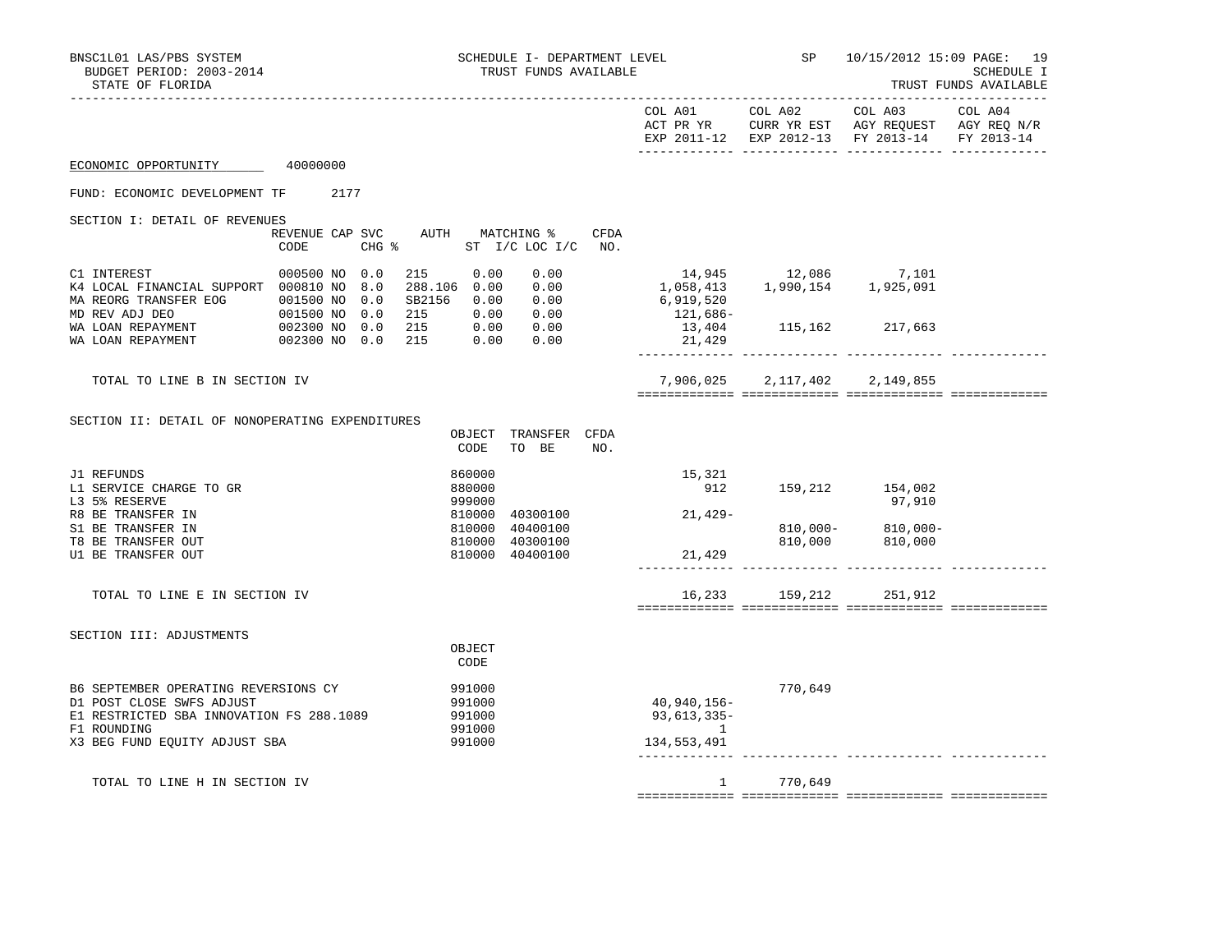| BNSC1L01 LAS/PBS SYSTEM<br>BUDGET PERIOD: 2003-2014<br>STATE OF FLORIDA | SCHEDULE I- DEPARTMENT LEVEL<br>TRUST FUNDS AVAILABLE | SP                                  | 10/15/2012 15:09 PAGE:                | 20<br>SCHEDULE I<br>TRUST FUNDS AVAILABLE |                                      |
|-------------------------------------------------------------------------|-------------------------------------------------------|-------------------------------------|---------------------------------------|-------------------------------------------|--------------------------------------|
|                                                                         |                                                       | COL A01<br>ACT PR YR<br>EXP 2011-12 | COL A02<br>CURR YR EST<br>EXP 2012-13 | COL A03<br>AGY REOUEST<br>FY 2013-14      | COL A04<br>AGY REO N/R<br>FY 2013-14 |
| 40000000<br>ECONOMIC OPPORTUNITY                                        |                                                       |                                     |                                       |                                           |                                      |
| 2177<br>FUND: ECONOMIC DEVELOPMENT TF                                   |                                                       |                                     |                                       |                                           |                                      |
| SECTION IV: SUMMARY                                                     |                                                       |                                     |                                       |                                           |                                      |
| UNRESERVED FUND BALANCE - JULY 1                                        | (A)                                                   |                                     | 6,309,627                             | 4,428,466                                 | 3,800,000                            |
| ADD: REVENUES (FROM SECTION I)                                          | (B)                                                   | 7,906,025                           | 2,117,402                             | 2,149,855                                 |                                      |
| TOTAL FUNDS AVAILABLE (LINE A + LINE B)                                 | (C)                                                   | 7,906,025                           | 8,427,029                             | 6,578,321                                 | 3,800,000                            |
| LESS: OPERATING EXPENDITURES                                            | (D)                                                   | 1,580,166                           | 4,610,000                             | 4,610,000                                 | 3,800,000                            |
| LESS: NONOPERATING EXPENDITURES (SECTION II)                            | (E)                                                   | 16,233                              | 159,212                               | 251,912                                   |                                      |
| LESS: FIXED CAPITAL OUTLAY (TOTAL ONLY)                                 | (F)                                                   |                                     |                                       |                                           |                                      |
| UNRESERVED FUND BALANCE - JUNE 30 - BEFORE ADJ                          | (G)                                                   | 6,309,626                           | 3,657,817                             | 1,716,409                                 |                                      |
| NET ADJUSTMENTS (FROM SECTION III)                                      | (H)                                                   |                                     | 770,649                               |                                           |                                      |

ADJUSTED UNRESERVED FUND BALANCE - JUNE 30 (I) 6,309,627 4,428,466 1,716,409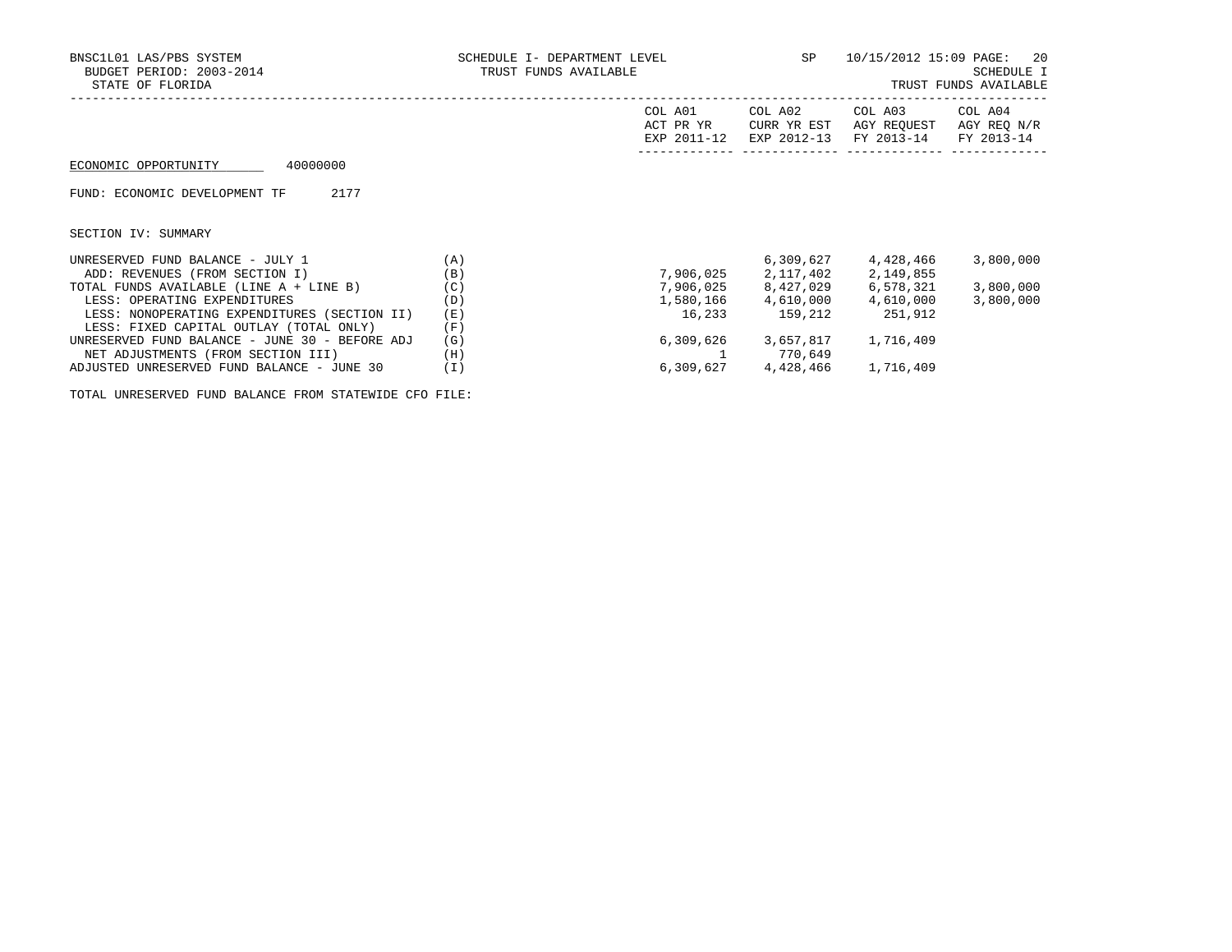| TRUST FUNDS AVAILABLE |
|-----------------------|
|-----------------------|

| COL A01<br>ACT PR YR | COL A02<br>CURR YR EST | COL A03<br>AGY REOUEST | COL A04<br>AGY REO N/R |
|----------------------|------------------------|------------------------|------------------------|
| EXP 2011-12          | EXP 2012-13 FY 2013-14 |                        | FY 2013-14             |

#### FUND: EMPLOYMENT SECURITY ADM TF 2195

| OBCIION I: DEIAID OF REVENUED |                 |       |       |                |      |             |              |             |              |           |
|-------------------------------|-----------------|-------|-------|----------------|------|-------------|--------------|-------------|--------------|-----------|
|                               | REVENUE CAP SVC |       | AUTH  | MATCHING %     |      | <b>CFDA</b> |              |             |              |           |
|                               | CODE            | CHG % |       | ST I/C LOC I/C |      | NO.         |              |             |              |           |
| A4 UNEMPLOYMENT COMP          | 000119 NO       | 0.0   | 443   | 0.00           | 0.00 | 17.225      | 65,434       |             |              |           |
| C5 INTEREST ON FED FUNDS      | 000504 NO       | 0.0   | 215   | 0.00           | 0.00 |             | 254          |             |              |           |
| C7 SMALL BUSINESS CREDIT      | 000700 NO       | 0.0   | 288   | 0.00           | 0.00 | 21.022      | 4            |             |              |           |
| C7 SMALL BUSINESS CREDIT      | 000700 NO       | 0.0   | 163   | 0.00           | 0.00 | 21.022      | 61           |             |              |           |
| C9 COMMUNITY SERVICES BG      | 000700 NO       | 0.0   | 163   | 0.00           | 0.00 | 93.569      | 210          |             |              |           |
| C9 COMMUNITY SERVICES BG      | 000700 NO       | 0.0   | 163   | 0.00           | 0.00 | 93.569      | 17           |             |              |           |
| D1 LOW INCOME ENERGY ASST     | 000700 NO       | 0.0   | 409   | 0.00           | 0.00 | 93.568      | 11           |             |              |           |
| D1 LOW INCOME ENERGY ASST     | 000700 NO       | 0.0   | 409   | 0.00           | 0.00 | 93.568      | 98           |             |              |           |
| D5 LABOR CERTIFICATION        | 000700 NO       | 0.0   | 20.50 | 0.00           | 0.00 | 17.273      | 1,512        | 5,084       | 5,084        |           |
| D5 LABOR CERTIFICATION        | 000700 NO       | 0.0   | 20.50 | 0.00           | 0.00 | 17.273      | 187,439      | 300,149     | 300,149      |           |
| D7 LABOR MARKET STATISTICS    | 000700 NO       | 0.0   | 20.50 | 0.00           | 0.00 | 17.002      | 1,843,288    | 2,456,331   | 2,456,331    |           |
| D7 LABOR MARKET STATISTICS    | 000700 NO       | 0.0   | 20.50 | 0.00           | 0.00 | 17.002      | 13,544       | 3,001       | 3,001        |           |
| D8 EST GRT REC LMS            | 000700 NO       | 0.0   | 20.50 | 0.00           | 0.00 | 17.002      | 1,154        |             |              |           |
| D9 WORKFORCE INFORMATION      | 000700 NO       | 0.0   | 20.50 | 0.00           | 0.00 | 17.207      | 884          |             |              |           |
| D9 WORKFORCE INFORMATION      | 000700 NO       | 0.0   | 20.50 | 0.00           | 0.00 | 17.207      | 1,237,621    | 1,241,087   | 1,241,087    |           |
| EO EST GRT REC WORK INFO      | 000700 NO       | 0.0   | 20.50 | 0.00           | 0.00 | 17.207      | 11,785       |             |              |           |
| E1 TRADE TRAINING PROGRAM     | 000700 NO       | 0.0   | 20.50 | 0.00           | 0.00 | 17.245      | 3,003,480    | 4,716,384   | 6,016,384    |           |
| E1 TRADE TRAINING PROGRAM     | 000700 NO       | 0.0   | 20.50 | 0.00           | 0.00 | 17.245      | 528          | 1,183       | 1,183        |           |
| E5 UC DISASTER                | 000700 NO       | 0.0   | 443   | 0.00           | 0.00 | 17.225      |              | 14,999      |              |           |
| F5 UNEMPLOYMENT COMP          | 000700 NO       | 0.0   | 443   | 0.00           | 0.00 | 17.225      | 58, 301, 308 | 141,598,064 | 101,834,840  | 1,381,578 |
| F5 UNEMPLOYMENT COMP          | 000700 NO       | 0.0   | 443   | 0.00           | 0.00 | 17.225      | 9,695,717    | 11,496,159  | 24,741,209   |           |
| F5 UNEMPLOYMENT COMP          | 000700 NO       | 0.0   | 443   | 0.00           | 0.00 | 17.225      | 2,705,185    | 4,072,287   | 4, 117, 315  | 6,834     |
| F6 EST GRT REC UC             | 000700 NO       | 0.0   | 443   | 0.00           | 0.00 | 17.225      | 49,283       |             |              |           |
| F6 EST GRT REC UC             | 000700 NO       | 0.0   | 443   | 0.00           | 0.00 | 17.225      | 4,264        |             |              |           |
| F6 EST GRT REC UC             | 000700 NO       | 0.0   | 443   | 0.00           | 0.00 | 17.225      | 6,749,971    |             |              |           |
| F7 VETERANS PROGR-DISABLED    | 000700 NO       | 0.0   | 20.50 | 0.00           | 0.00 | 17.801      | 20,259       | 777         | 777          |           |
| F7 VETERANS PROG-DISABLED     | 000700 NO       | 0.0   | 20.50 | 0.00           | 0.00 | 17.801      | 3,404,543    | 6,002,232   | 6,652,232    |           |
| F9 UC EMERGENCY               | 000700 NO       | 0.0   | 443   | 0.00           | 0.00 | 17.225      | 148,088      | 163,684     | 163,684      |           |
| F9 UC EMERGENCY               | 000700 NO       | 0.0   | 443   | 0.00           | 0.00 | 17.225      | 14,487,649   | 5, 474, 178 |              |           |
| F9 UC EMERGENCY               | 000700 NO       | 0.0   | 443   | 0.00           | 0.00 | 17.225      | 65,299       |             |              |           |
| G1 UC ADDITIONAL              | 000700 NO       | 0.0   | 443   | 0.00           | 0.00 | 17.225      | 129          |             |              |           |
| G3 VETERANS PROGRAM-LOCAL     | 000700 NO       | 0.0   | 20.50 | 0.00           | 0.00 | 17.804      | 20,961       | 3,199       | 3,199        |           |
| G3 VETERANS PROG-LOCAL        | 000700 NO       | 0.0   | 20.50 | 0.00           | 0.00 | 17.804      | 3,333,087    | 5,102,862   | 5,752,862    |           |
| G5 WAGNER PEYSER              | 000700 NO       | 0.0   | 20.50 | 0.00           | 0.00 | 17.207      | 29, 210, 790 | 31,603,454  | 53,890,756   |           |
| G5 WAGNER PEYSER              | 000700 NO       | 0.0   | 20.50 | 0.00           | 0.00 | 17.207      | 9,252        | 18,583      | 18,583       |           |
| G5 WAGNER PEYSER              | 000700 NO       | 0.0   | 20.50 | 0.00           | 0.00 | 17.207      | 181,556      | 190,661     | 190,661      |           |
| G6 EST GRT REC WP             | 000700 NO       | 0.0   | 20.50 | 0.00           | 0.00 | 17.207      | 409,529      |             |              |           |
| G6 EST GRT REC WP             | 000700 NO       | 0.0   | 20.50 | 0.00           | 0.00 | 17.207      | 10,454       |             |              |           |
| G7 WIA ADULT                  | 000700 NO       | 0.0   | 20.50 | 0.00           | 0.00 | 17.258      | 4,156,253    | 3,108,680   | 3,134,290    | 10,251    |
| G7 WIA ADULT                  | 000700 NO       | 0.0   | 20.50 | 0.00           | 0.00 | 17.258      | 59,782,118   | 54,866,013  | 69, 319, 483 | 68,338    |
| G7 WIA ADULT                  | 000700 NO       | 0.0   | 20.50 | 0.00           | 0.00 | 17.258      | 181,865      | 237,769     | 237,769      |           |
| G8 EST GRT REC WIA            | 000700 NO       | 0.0   | 20.50 | 0.00           | 0.00 | 17.258      | 2,156,783    |             |              |           |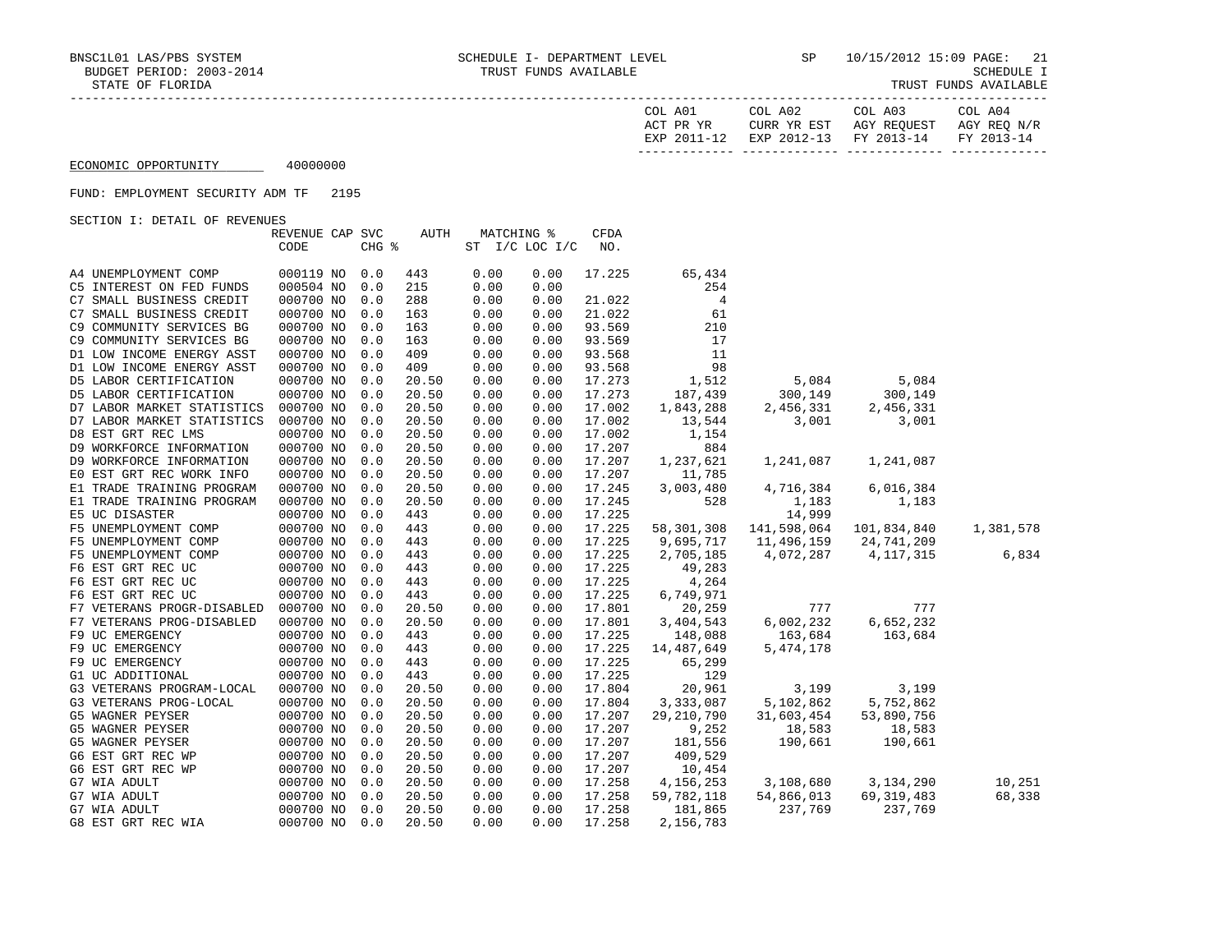| COL A01<br>ACT PR YR<br>12–2011 PYD | COL A02<br>CURR YR EST<br>$2012 - 13$<br>F.XD | COL A03<br>AGY REQUEST<br>FY 2013-14 | COL A04<br>AGY REQ N/R<br>FY 2013-14 |
|-------------------------------------|-----------------------------------------------|--------------------------------------|--------------------------------------|
|                                     |                                               |                                      |                                      |

#### FUND: EMPLOYMENT SECURITY ADM TF 2195

|    |                            | REVENUE CAP SVC |       | AUTH   | MATCHING % |                | CFDA   |              |                             |              |
|----|----------------------------|-----------------|-------|--------|------------|----------------|--------|--------------|-----------------------------|--------------|
|    |                            | CODE            | CHG % |        |            | ST I/C LOC I/C | NO.    |              |                             |              |
|    | G8 EST GRT REC WIA         | 000700 NO       | 0.0   | 2050   | 0.00       | 0.00           | 17.258 | 1,069,552    |                             |              |
|    | G9 WIA DISLOCATED WORKER   | 000700 NO       | 0.0   | 20.50  | 0.00       | 0.00           | 17.278 | 42, 264, 574 | 44, 473, 732                | 63, 325, 443 |
|    | G9 WIA DISLOCATED WORKER   | 000700 NO       | 0.0   | 20.50  | 0.00       | 0.00           | 17.278 | 2,679        | 7,791                       | 7,791        |
|    | H1 WIA DISLOCATED WORKER   | 000700 NO       | 0.0   | 20.50  | 0.00       | 0.00           | 17.260 | 105          |                             |              |
|    | H1 WIA DISLOCATED WORKER   | 000700 NO       | 0.0   | 20.50  | 0.00       | 0.00           | 17.260 | 3,184,487    | 1,041,545                   | 1,041,545    |
|    | H3 WIA PROJECTS            | 000700 NO       | 0.0   | 20.50  | 0.00       | 0.00           | 17.261 | 181,037      | 351,671                     | 351,671      |
|    | H3 WIA PROJECTS            | 000700 NO       | 0.0   | 20.50  | 0.00       | 0.00           | 17.261 | 112          |                             |              |
|    | H5 WIA YOUTH               | 000700 NO       | 0.0   | 20.50  | 0.00       | 0.00           | 17.259 | 31,518,313   | 33,636,437                  | 46,636,437   |
|    | H7 WORK OPPORTUN TAX CRED  | 000700 NO       | 0.0   | 20.50  | 0.00       | 0.00           | 17.271 | 413,578      | 606,877                     | 606,877      |
|    | H7 WORK OPPORTUNITY TAX CR | 000700 NO       | 0.0   | 20.50  | 0.00       | 0.00           | 17.271 | 3,507        | 9,754                       | 9,754        |
|    | H9 FOOD STAMP E&T 100%     | 000700 NO       | 0.0   | 445    | 0.00       | 0.00           | 10.561 | 2,720        | 7,387                       | 7,387        |
|    | H9 FOOD STAMP E&T 100%     | 000700 NO       | 0.0   | 445    | 0.00       | 0.00           | 10.561 | 6,604,704    | $\overline{8}$<br>8,177,300 | 11, 427, 300 |
|    | H9 FOOD STAMP E&T 100%     | 000700 NO       | 0.0   | 445    | 0.00       | 0.00           | 10.561 | 45,000       | 63,327                      | 63,327       |
|    | IO EST GRT REC FSET        | 000700 NO       | 0.0   | 445    | 0.00       | 0.00           | 10.561 | 5,026        |                             |              |
|    | I1 FOOD STAMP E&T 50%      | 000700 NO       | 0.0   | 445    | 0.00       | 0.00           | 10.561 | 89,933       | 255,819                     | 255,819      |
|    | I1 FOOD STAMP E&T 50%      | 000700 NO       | 0.0   | 445    | 0.00       | 0.00           | 10.561 |              | 500                         | 500          |
|    | I3 SMALL CITIES CDBG       | 000700 NO       | 0.0   | 290    | 0.00       | 0.00           | 14.228 | 317          |                             |              |
|    | I3 SMALL CITIES CDBG       | 000700 NO       | 0.0   | 290    | 0.00       | 0.00           | 14.228 | 26           |                             |              |
|    | <b>I5 CDBG DISASTER</b>    | 000700 NO       | 0.0   | 290    | 0.00       | 0.00           | 14.228 | 27           |                             |              |
|    | <b>I5 CDBG DISASTER</b>    | 000700 NO       | 0.0   | 290    | 0.00       | 0.00           | 14.228 | 331          |                             |              |
|    | I7 NEIGHBORHOOD STABIL     | 000700 NO       | 0.0   | 290    | 0.00       | 0.00           | 14.228 | 232          |                             |              |
|    | I7 NEIGHBORHOOD STABIL     | 000700 NO       | 0.0   | 290    | 0.00       | 0.00           | 14.228 | 17           |                             |              |
|    | 19 WIA NEG BP              | 000702 NO       | 0.0   | 20.50  | 0.00       | 0.00           | 17.260 | 684,583      | 538                         | 538          |
|    | JO EST GRT REC WIA BP      | 000702 NO       | 0.0   | 20.50  | 0.00       | 0.00           | 17.260 | 507,868      |                             |              |
|    | J2 ARRA WIA ADULT          | 000750 NO       | 0.0   | 20.50  | 0.00       | 0.00           | 17.258 | $22 -$       |                             |              |
|    | J3 ARRA WIA DISLOCATED WKR | 000750 NO       | 0.0   | 20.50  | 0.00       | 0.00           | 17.260 | $9,595-$     |                             |              |
|    | J9 ARRA WIA HLTH CARE      | 000750 NO       | 0.0   | 20.50  | 0.00       | 0.00           | 17.275 | 143,187      | 26                          |              |
|    | J9 ARRA WIA HLTH CARE      | 000750 NO       | 0.0   | 20.50  | 0.00       | 0.00           | 17.275 | 6            |                             |              |
|    | KC EST GRT REC ARRA OJT    | 000750 NO       | 0.0   | 20.50  | 0.00       | 0.00           | 17.260 | 11,031       |                             |              |
|    | K1 ARRA WIA NEW OJT        | 000750 NO       | 0.0   | 20.50  | 0.00       | 0.00           | 17.260 | 1,501,077    | 271,582                     |              |
|    | K2 ARRA WEATHERIZATION     | 000750 NO       | 0.0   | 163    | 0.00       | 0.00           | 81.042 | 45           |                             |              |
|    | K2 ARRA WEATHERIZATION     | 000750 NO       | 0.0   | 163    | 0.00       | 0.00           | 81.042 | 616          |                             |              |
|    | K5 DISPLACE HOMEMAKER      | 001500 NO       | 0.0   | 446.50 | 0.00       | 0.00           |        | 181          | 745                         | 745          |
|    | K5 DISPLACE HOMEMAKER      | 001500 NO       | 0.0   | 446.50 | 0.00       | 0.00           |        | $2,388-$     | 56,540                      | 56,540       |
|    | LC RWB ACCESS REV ADJ      | 001500 NO       | 0.0   | 215    | 0.00       | 0.00           |        | $2,227-$     |                             |              |
|    | LC RWB ACCESS REV ADJ      | 001500 NO       | 0.0   | 215    | 0.00       | 0.00           |        | 5            |                             |              |
|    | L3 INDIRECT ADJ            | 001500 NO       | 0.0   | 215    | 0.00       | 0.00           |        | 341,399      | 63                          | 63           |
| L3 | INDIRECT ADJ               | 001500 NO       | 0.0   | 215    | 0.00       | 0.00           |        | 317,400      |                             |              |
|    | L3 INDIRECT ADJ            | 001500 NO       | 0.0   | 215    | 0.00       | 0.00           |        | 159          | 16,145                      | 16,145       |
|    | L4 TRANSF FROM 2021/100200 | 001500 NO       | 0.0   | 215    | 0.00       | 0.00           |        | 2,485        |                             |              |
|    | L9 RWB ACCESS FROM DCF GR  | 001500 NO       | 0.0   | 215    | 0.00       | 0.00           |        | 402,238      | 23                          | 23           |
|    | MC REORG TRANSFER AWI      | 001500 NO       | 0.0   | SB2156 | 0.00       | 0.00           |        | 1,147,438    |                             |              |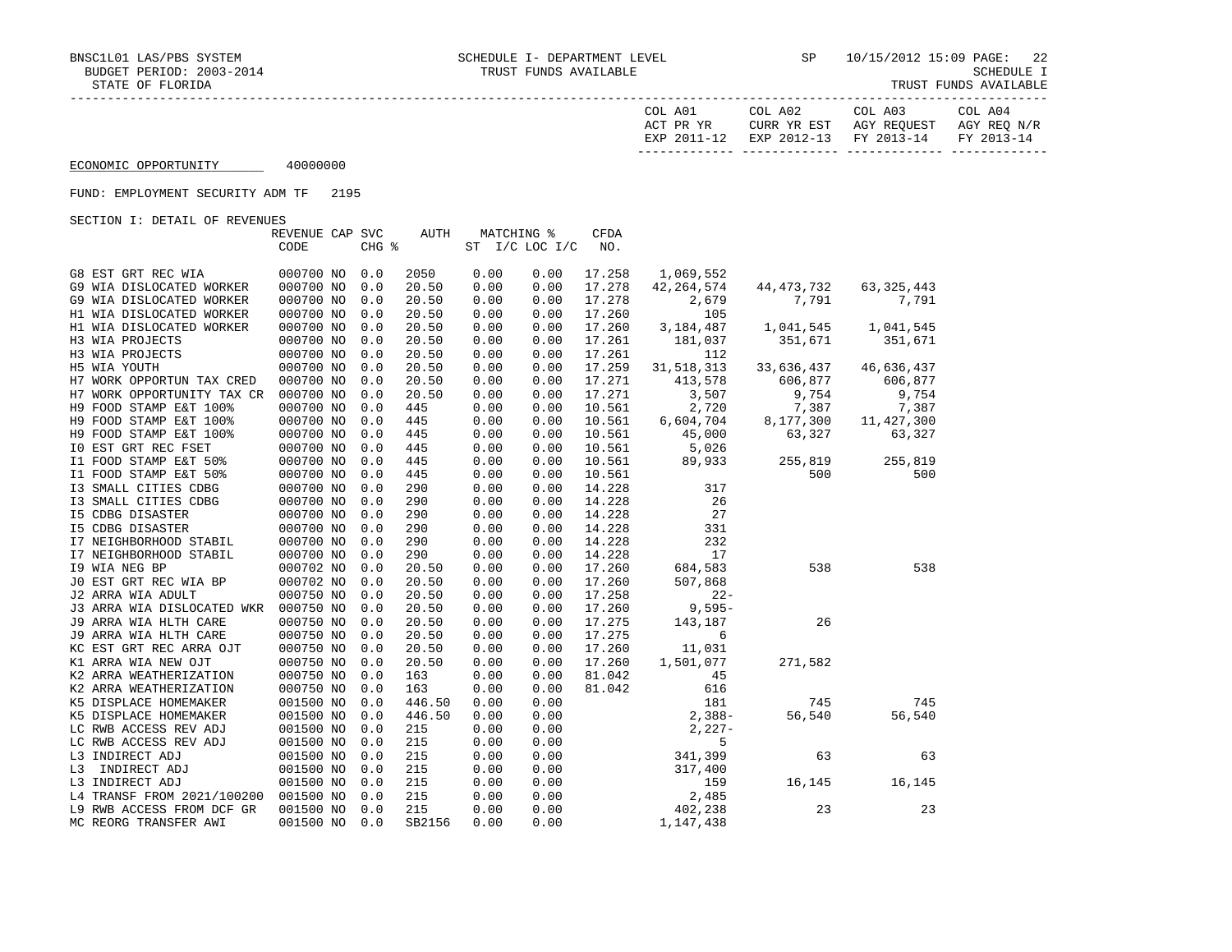|--|

| COL A01<br>ACT PR YR<br>$2011$<br>$-12$<br><b>UYD</b> | COL A02<br>CURR YR EST<br>$2012 - 13$<br>EXP | COL A03<br>AGY REQUEST<br>FY 2013-14 | COL A04<br>AGY REQ N/R<br>$2013 - 14$<br><b>FV</b> |
|-------------------------------------------------------|----------------------------------------------|--------------------------------------|----------------------------------------------------|
|                                                       |                                              |                                      |                                                    |

#### FUND: EMPLOYMENT SECURITY ADM TF 2195

| ORCITOM I: DRIAIN OF KRYBNOBO |                 |       |             |            |                |             |           |           |           |
|-------------------------------|-----------------|-------|-------------|------------|----------------|-------------|-----------|-----------|-----------|
|                               | REVENUE CAP SVC |       | <b>AUTH</b> | MATCHING % |                | <b>CFDA</b> |           |           |           |
|                               | CODE            | CHG % |             |            | ST I/C LOC I/C | NO.         |           |           |           |
| MC REORG TRANSFER AWI         | 001500 NO       | 0.0   | SB2156      | 0.00       | 0.00           |             | 1,003,550 |           |           |
| MD REV ADJ DEO                | 001500 NO       | 0.0   | 215         | 0.00       | 0.00           |             | 114       |           |           |
|                               | 001500 NO       | 0.0   | 215         | 0.00       | 0.00           |             | 76        |           |           |
| MD REV ADJ DEO                |                 |       |             |            |                |             |           |           |           |
| M1 TRANSF P&I 200100/2648     | 001500 NO       | 0.0   | 215         | 0.00       | 0.00           |             | $1,267-$  | 15,492    | 15,492    |
| M1 TRANSF P&I 200100/2648     | 001500 NO       | 0.0   | 215         | 0.00       | 0.00           |             | $41 -$    | 5         | 5         |
| M3 UNEMPL COMP200200/2767     | 001500 NO       | 0.0   | 443         | 0.00       | 0.00           | 17.225      | 130,321   | 130,321   | 130,321   |
| M5 UNEMPL COMP 200200/2765    | 001500 NO       | 0.0   | 443         | 0.00       | 0.00           | 17.225      | 1,889,648 | 9,034,655 | 9,034,655 |
| M9 TANF WTS FUND ADJ          | 001510 NO       | 0.0   | 445         | 0.00       | 0.00           | 93.558      | 1,845,785 | 466,430   | 466,430   |
| M9 TANF WTS FUND ADJ          | 001510 NO       | 0.0   | 445         | 0.00       | 0.00           | 93.558      | 3,065     | 9,017     | 9,017     |
| N2 P&I FUND ADJ               | 001500 NO       | 0.0   | 215         | 0.00       | 0.00           |             | 25,568    |           |           |
| N2 P&I FUND ADJ               | 001500 NO       | 0.0   | 215         | 0.00       | 0.00           |             | 1,246     |           |           |
| 01 REFUNDS OP CAT AR          | 001800 NO       | 0.0   | 215         | 0.00       | 0.00           |             | 1,926,826 |           |           |
| 03 REFUNDS                    | 001800 NO       | 0.0   | 215         | 0.00       | 0.00           |             | 3,945     |           |           |
| Q3 REFUNDS                    | 001800 NO       | 0.0   | 215         | 0.00       | 0.00           |             | 186       |           |           |
| 03 REFUNDS                    | 001800 NO       | 0.0   | 215         | 0.00       | 0.00           |             | 257,319   |           |           |
| R1 REIMBURSEMENT              | 001801 NO       | 0.0   | 215         | 0.00       | 0.00           |             | 1,853     |           |           |
| R1 REIMBURSEMENT              | 001801 NO       | 0.0   | 215         | 0.00       | 0.00           |             | 53,545    |           |           |
| R2 OEL/IT SUPPORT             | 001801 NO       | 0.0   | 215         | 0.00       | 0.00           |             | 17,515    |           |           |
| R5 DOL R3 SUMMIT              | 001801 NO       | 0.0   | 215         | 0.00       | 0.00           |             | 613       | 1,400     | 1,400     |
| R7 FACILITIES                 | 001801 NO       | 0.0   | 215         | 0.00       | 0.00           |             | 526       |           |           |
| S1 FDOR/CSE                   | 001801 NO       | 0.0   | 215         | 0.00       | 0.00           |             | 51,133    | 92,657    | 92,657    |
| S1 FDOR/CSE                   | 001801 NO       | 0.0   | 215         | 0.00       | 0.00           |             | 517       | 157       | 157       |
| S3 UC DCF                     | 001801 NO       | 0.0   | 215         | 0.00       | 0.00           |             | 110,199   | 176,150   | 176,150   |
| S5 UC DFS                     | 001801 NO       | 0.0   | 215         | 0.00       | 0.00           |             | 30,830    | 47,050    | 47,050    |
| S7 UC DOE VR                  | 001801 NO       | 0.0   | 215         | 0.00       | 0.00           |             | 12,624    | 15,000    | 15,000    |
| S9 UC USDHS IMMIGRT           | 001801 NO       | 0.0   | 215         | 0.00       | 0.00           |             |           | 28,000    | 28,000    |
| T1 UC AHCA                    | 001801 NO       | 0.0   | 215         | 0.00       | 0.00           |             | 153       | 3,000     | 3,000     |
| U1 FDOCA                      | 001801 NO       | 0.0   | 215         | 0.00       | 0.00           |             | 271       | 350       | 350       |
| U3 FDLE                       | 001801 NO       | 0.0   | 215         | 0.00       | 0.00           |             | 289       | 651       | 651       |
| U5 WORKFORCE FLORIDA INC      | 001801 NO       | 0.0   | 215         | 0.00       | 0.00           |             | 889       |           |           |
| U7 FDBPR                      | 001801 NO       | 0.0   | 215         | 0.00       | 0.00           |             | 1,809     | 3,000     | 3,000     |
| U9 FDOE                       | 001801 NO       | 0.0   | 215         | 0.00       | 0.00           |             | 12,955    | 10,900    |           |
|                               |                 | 0.0   | 215         |            | 0.00           |             |           |           | 10,900    |
| V1 TRANSUNION CRA             | 001801 NO       |       |             | 0.00       |                |             | $1,307-$  | 1,634     | 1,634     |
| V1 TRANSUNION CRA             | 001801 NO       | 0.0   | 215         | 0.00       | 0.00           |             | $1 -$     |           |           |
| V2 EOUIFAX CRA                | 001801 NO       | 0.0   | 215         | 0.00       | 0.00           |             | $27 -$    | 1,634     | 1,634     |
| V3 FIABILITY CRA              | 001801 NO       | 0.0   | 215         | 0.00       | 0.00           |             | $25 -$    | 1,634     | 1,634     |
| V5 UC AG MED FRAUD            | 001801 NO       | 0.0   | 215         | 0.00       | 0.00           |             | 543       | 500       | 500       |
| V7 US DOL OIG                 | 001870 YES 0.0  |       | 270         | 0.00       | 0.00           |             | 14,743    |           |           |
| 1E TRADE TRAINING PROGRAM     | 000799 NO       | 0.0   | 20.50       | 0.00       | 0.00           | 17.245      | 31        | 114       | 114       |
| 1E TRADE TRAINING PROGRAM     | 000799 NO       | 0.0   | 20.50       | 0.00       | 0.00           | 17.245      | 41,291    | 60,313    | 60,313    |
| 1H WIA DISLOCATED WORKER      | 000799 NO       | 0.0   | 20.50       | 0.00       | 0.00           | 17.260      | 773       | 4,757     | 4,757     |
| 1K ARRA WIA NEW OJT           | 000750 NO       | 0.0   | 20.50       | 0.00       | 0.00           | 17.260      | 4,845     |           |           |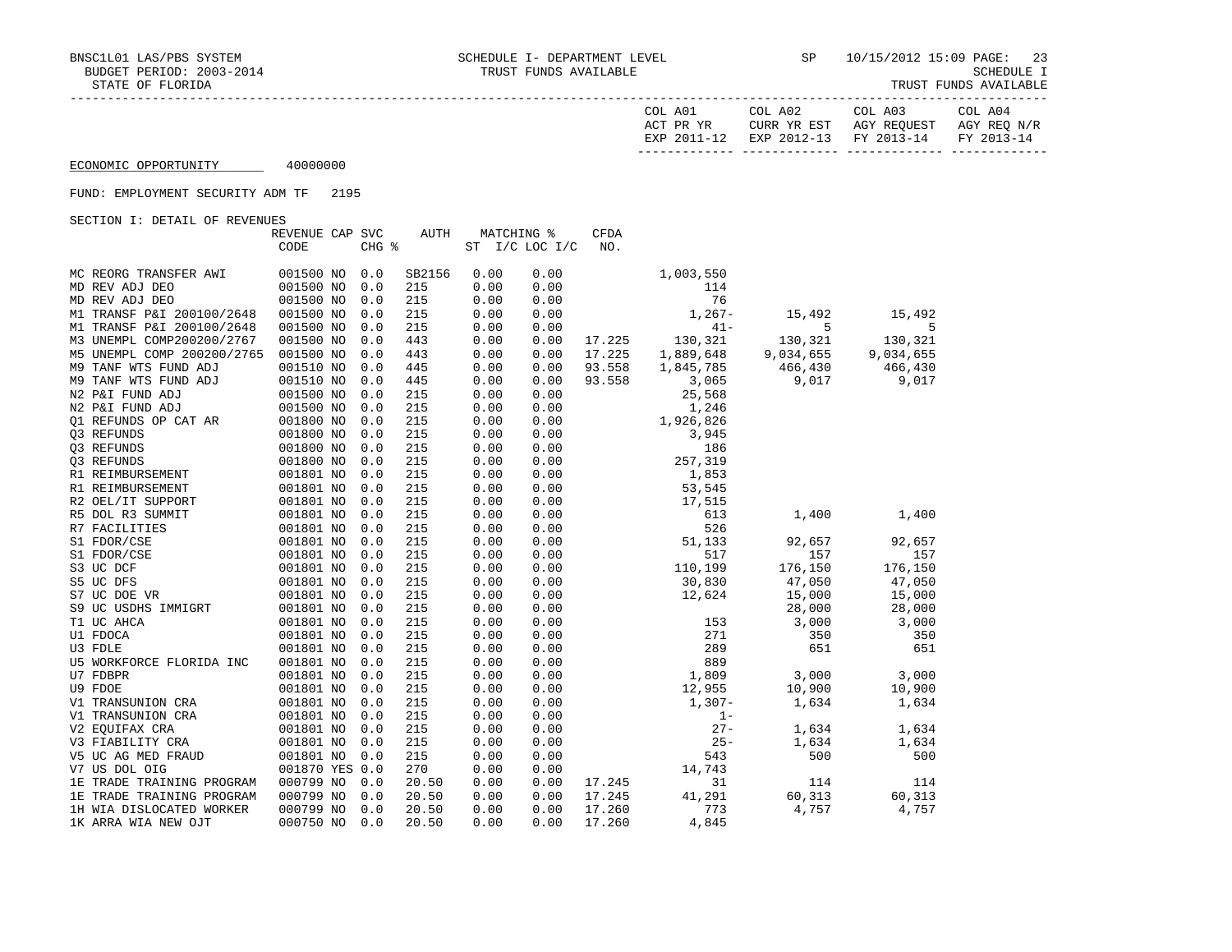SCHEDULE I<br>TRUST FUNDS AVAILABLE

|                                          | COL A01<br>ACT PR YR<br>EXP 2011-12 | COL A02<br>CURR YR EST<br>EXP 2012-13 | COL A03<br>AGY REOUEST<br>FY 2013-14 | COL A04<br>AGY REO N/R<br>FY 2013-14 |
|------------------------------------------|-------------------------------------|---------------------------------------|--------------------------------------|--------------------------------------|
| 40000000<br>ECONOMIC OPPORTUNITY         |                                     |                                       |                                      |                                      |
| 2195<br>FUND: EMPLOYMENT SECURITY ADM TF |                                     |                                       |                                      |                                      |

|                            | REVENUE CAP SVC        |       | AUTH       | MATCHING %   |                | CFDA   |              |           |           |
|----------------------------|------------------------|-------|------------|--------------|----------------|--------|--------------|-----------|-----------|
|                            | CODE                   | CHG % |            |              | ST I/C LOC I/C | NO.    |              |           |           |
|                            |                        |       |            |              |                |        |              |           |           |
| 1M TRANSF P&I 200100/2648  | 001500 NO              | 0.0   | 215        | 0.00         | 0.00           |        | 1,267        | 1,505     | 1,505     |
| 1M TRANSF P&I 200100/2648  | 001500 NO              | 0.0   | 215<br>215 | 0.00<br>0.00 | 0.00           |        | 41           |           |           |
| 1S FDOR/CSE<br>1S FDOR/CSE | 001801 NO<br>001801 NO | 0.0   | 215        | 0.00         | 0.00<br>0.00   |        | 5,888<br>48  | 8,398     | 8,398     |
|                            |                        | 0.0   |            |              |                |        | $\mathbf{1}$ | 20        | 20        |
| 1V TRANSUNION CRA          | 001801 NO              | 0.0   | 215        | 0.00         | 0.00           |        |              |           |           |
| 1V TRANSUNION CRA          | 001801 NO              | 0.0   | 215        | 0.00         | 0.00           |        | 369          | 213       | 213       |
| 2J ARRA WIA ADULT          | 000750 NO              | 0.0   | 20.50      | 0.00         | 0.00           | 17.258 | 804<br>$3 -$ |           |           |
| 2V EQUIFAX CRA             | 001801 NO              | 0.0   | 215        | 0.00         | 0.00           |        |              | 213       | 213       |
| 3G VETERANS PROGRAM-LOCAL  | 000799 NO              | 0.0   | 20.50      | 0.00         | 0.00           | 17.804 | 53           | 235       | 235       |
| 3G VETERANS PROGRAM-LOCAL  | 000799 NO              | 0.0   | 20.50      | 0.00         | 0.00           | 17.804 | 195,910      | 332,275   | 332,275   |
| 3H WIA PROJECTS            | 000799 NO              | 0.0   | 20.50      | 0.00         | 0.00           | 17.261 | 392          | 761       | 761       |
| <b>3V FIABILITY CRA</b>    | 001801 NO              | 0.0   | 215        | 0.00         | 0.00           |        | $2 -$        | 213       | 213       |
| 4L TRANSF FROM 2021/100200 | 001500 NO              | 0.0   | 215        | 0.00         | 0.00           |        | 189          |           |           |
| 5D LABOR CERTIFICATION     | 000799 NO              | 0.0   | 20.50      | 0.00         | 0.00           | 17.273 | 14,594       | 24,665    | 24,665    |
| 5D LABOR CERTIFICATION     | 000799 NO              | 0.0   | 20.50      | 0.00         | 0.00           | 17.273 | 91           | 470       | 470       |
| 5E UC DISASTER             | 000799 NO              | 0.0   | 443        | 0.00         | 0.00           | 17.225 |              | 1,332     |           |
| 5F UNEMPLOYMENT COMP       | 000799 NO              | 0.0   | 443        | 0.00         | 0.00           | 17.225 | 2,284,082    | 4,119,596 | 3,728,170 |
| 5F UNEMPLOYMENT COMP       | 000799 NO              | 0.0   | 443        | 0.00         | 0.00           | 17.225 | 31,119       | 319,370   | 724,794   |
| 5F UNEMPLOYMENT COMP       | 000799 NO              | 0.0   | 443        | 0.00         | 0.00           | 17.225 | 257,592      | 436,663   | 440,616   |
| 5G WAGNER PEYSER           | 000799 NO              | 0.0   | 20.50      | 0.00         | 0.00           | 17.207 | $20 -$       |           |           |
| 5G WAGNER PEYSER           | 000799 NO              | 0.0   | 20.50      | 0.00         | 0.00           | 17.207 | 1,207,633    | 1,562,803 | 1,859,066 |
| 5G WAGNER PEYSER           | 000799 NO              | 0.0   | 20.50      | 0.00         | 0.00           | 17.207 | 276          | 1,552     | 1,552     |
| 5K DISPLACED HOMEMAKER     | 001500 NO              | 0.0   | 446.50     | 0.00         | 0.00           |        | 9            | 72        | 72        |
| 5K DISPLACED HOMEMAKER     | 001500 NO              | 0.0   | 446.50     | 0.00         | 0.00           |        | 2,388        | 4,715     | 4,715     |
| 7D LABOR MARKET STATISTICS | 000799 NO              | 0.0   | 20.50      | 0.00         | 0.00           | 17.002 | 130,288      | 212,913   | 212,913   |
| 7D LABOR MARKET STATISTICS | 000799 NO              | 0.0   | 20.50      | 0.00         | 0.00           | 17.002 | 5            |           |           |
| 7F VETERANS PROGR DISABLED | 000799 NO              | 0.0   | 20.50      | 0.00         | 0.00           | 17.801 | 200,459      | 381,749   | 381,749   |
| 7G WIA ADULT               | 000799 NO              | 0.0   | 20.50      | 0.00         | 0.00           | 17.258 | 407,677      | 539,027   | 749,794   |
| 7G WIA ADULT               | 000799 NO              | 0.0   | 20.50      | 0.00         | 0.00           | 17.258 | 33           | 150       | 150       |
| 7H WORK OPPORT TAX CREDIT  | 000799 NO              | 0.0   | 20.50      | 0.00         | 0.00           | 17.271 | 212          | 940       | 940       |
| 7H WORK OPPORT TAX CREDIT  | 000799 NO              | 0.0   | 20.50      | 0.00         | 0.00           | 17.271 | 31,516       | 48,944    | 48,944    |
| 9D WORKFORCE INFORMATION   | 000799 NO              | 0.0   | 20.50      | 0.00         | 0.00           | 17.207 | 86,802       | 71,773    | 71,773    |
| 9D WORKFORCE INFORMATION   | 000799 NO              | 0.0   | 20.50      | 0.00         | 0.00           | 17.207 | 3            |           |           |
| <b>9F UC EMERGENCY</b>     | 000799 NO              | 0.0   | 443        | 0.00         | 0.00           | 17.225 | 895,390      | 333,659   |           |
| 9F UC EMERGENCY            | 000799 NO              | 0.0   | 443        | 0.00         | 0.00           | 17.225 | 15,202       | 19,568    | 19,568    |
| <b>9F UC EMERGENCY</b>     | 000799 NO              | 0.0   | 443        | 0.00         | 0.00           | 17.225 | 7,179        |           |           |
| 9H FOOD STAMP E&T 100%     | 000799 NO              | 0.0   | 445        | 0.00         | 0.00           | 10.561 | 24,267       | 35,378    | 50,159    |
| 9H FOOD STAMP E&T 100%     | 000799 NO              | 0.0   | 445        | 0.00         | 0.00           | 10.561 | 8            | 34        | 34        |
| 9I WIA NEG BP              | 000799 NO              | 0.0   | 20.50      | 0.00         | 0.00           | 17.260 | 2,059        |           |           |
| 9J ARRA WIA HLTH CARE      | 000750 NO              | 0.0   | 20.50      | 0.00         | 0.00           | 17.275 | 566          |           |           |
| 9L RWB ACCESS FROM DCF GR  | 001500 NO              | 0.0   | 215        | 0.00         | 0.00           |        | 50           |           |           |
| 9M TANF WTS FUND ADJ       | 001599 NO              | 0.0   | 445        | 0.00         | 0.00           | 93.558 | 1,082        | 1,645     | 1,645     |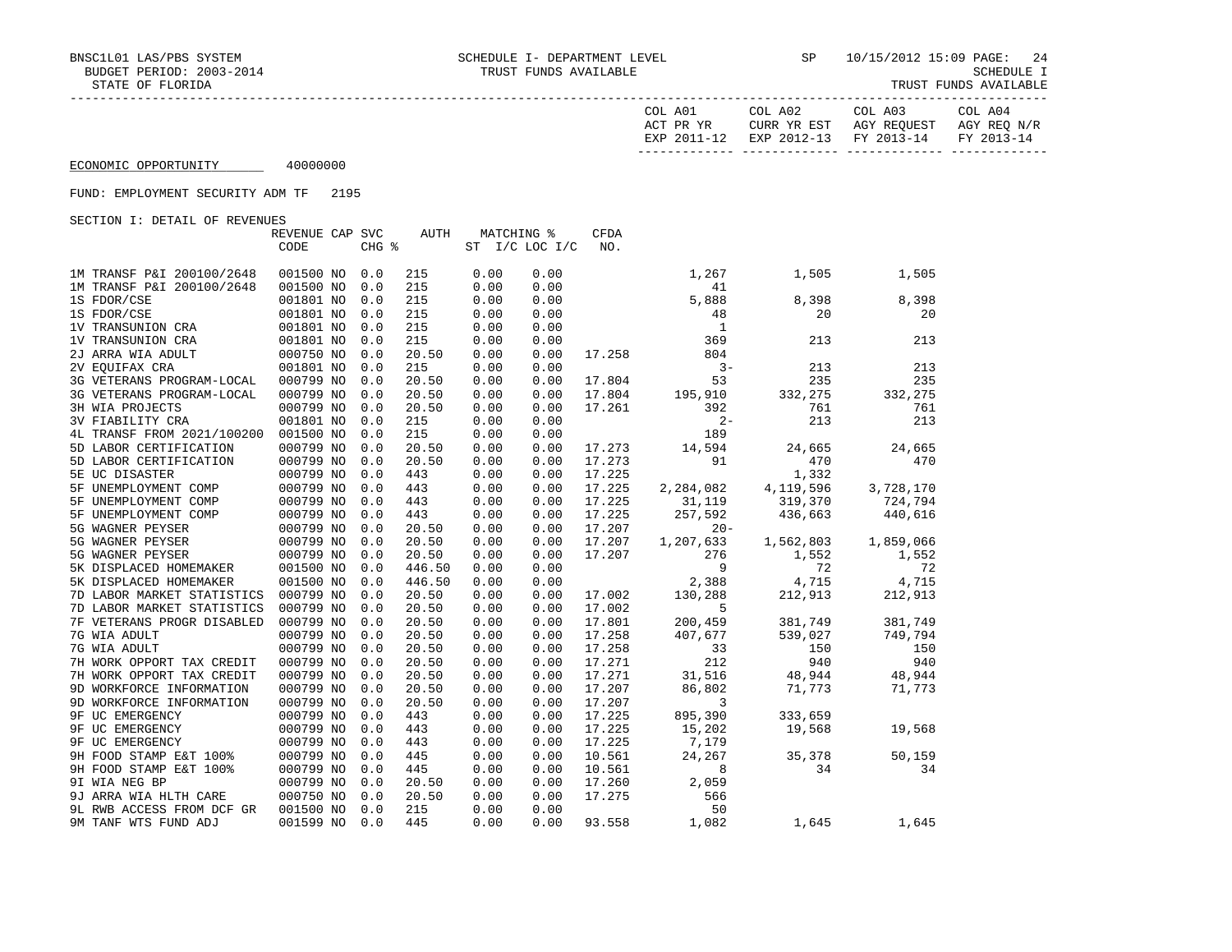| BNSC1L01 LAS/PBS SYSTEM SCHEDULE I- DEPARTMENT LEVEL SP 10/15/2012 15:09 PAGE: 25<br>BUDGET PERIOD: 2003-2014 TRUST FUNDS AVAILABLE<br>TRUST FUNDS AVAILABLE                                                                                                                                                                                                            |      |  |      |                                                                    |  |            |                                                       |  |
|-------------------------------------------------------------------------------------------------------------------------------------------------------------------------------------------------------------------------------------------------------------------------------------------------------------------------------------------------------------------------|------|--|------|--------------------------------------------------------------------|--|------------|-------------------------------------------------------|--|
|                                                                                                                                                                                                                                                                                                                                                                         |      |  |      |                                                                    |  |            | EXP 2011-12 EXP 2012-13 FY 2013-14 FY 2013-14         |  |
| ECONOMIC OPPORTUNITY 40000000                                                                                                                                                                                                                                                                                                                                           |      |  |      |                                                                    |  |            |                                                       |  |
| FUND: EMPLOYMENT SECURITY ADM TF 2195                                                                                                                                                                                                                                                                                                                                   |      |  |      |                                                                    |  |            |                                                       |  |
| SECTION I: DETAIL OF REVENUES                                                                                                                                                                                                                                                                                                                                           |      |  |      |                                                                    |  |            |                                                       |  |
|                                                                                                                                                                                                                                                                                                                                                                         | CODE |  |      | REVENUE CAP SVC AUTH MATCHING % CFDA<br>CHG $*$ ST I/C LOC I/C NO. |  |            |                                                       |  |
| 9M TANF WTS FUND ADJ 001599 NO 0.0 445 0.00 0.00 93.558                                                                                                                                                                                                                                                                                                                 |      |  |      |                                                                    |  | 8 39 39 39 |                                                       |  |
|                                                                                                                                                                                                                                                                                                                                                                         |      |  |      |                                                                    |  |            |                                                       |  |
| TOTAL TO LINE B IN SECTION IV                                                                                                                                                                                                                                                                                                                                           |      |  |      |                                                                    |  |            | 305, 131, 885 380, 220, 333 422, 659, 266 1, 467, 001 |  |
|                                                                                                                                                                                                                                                                                                                                                                         |      |  |      |                                                                    |  |            |                                                       |  |
| SECTION II: DETAIL OF NONOPERATING EXPENDITURES                                                                                                                                                                                                                                                                                                                         |      |  | CODE | OBJECT TRANSFER CFDA<br>TO BE NO.                                  |  |            |                                                       |  |
| $\begin{tabular}{l c c c c} \hline \textbf{3.1 RFTUMDE} & \textbf{0.001} & \textbf{0.01} & \textbf{0.02} & \textbf{0.02} & \textbf{0.03} & \textbf{0.04} & \textbf{0.05} & \textbf{0.06} & \textbf{0.07} & \textbf{0.07} & \textbf{0.07} & \textbf{0.08} & \textbf{0.07} & \textbf{0.08} & \textbf{0.09} & \textbf{0.09} & \textbf{0.09} & \textbf{0.09} & \textbf{0.0$ |      |  |      |                                                                    |  |            |                                                       |  |
|                                                                                                                                                                                                                                                                                                                                                                         |      |  |      |                                                                    |  |            |                                                       |  |
|                                                                                                                                                                                                                                                                                                                                                                         |      |  |      |                                                                    |  |            |                                                       |  |
|                                                                                                                                                                                                                                                                                                                                                                         |      |  |      |                                                                    |  |            |                                                       |  |
|                                                                                                                                                                                                                                                                                                                                                                         |      |  |      |                                                                    |  |            |                                                       |  |
|                                                                                                                                                                                                                                                                                                                                                                         |      |  |      |                                                                    |  |            |                                                       |  |
|                                                                                                                                                                                                                                                                                                                                                                         |      |  |      |                                                                    |  |            |                                                       |  |
|                                                                                                                                                                                                                                                                                                                                                                         |      |  |      |                                                                    |  |            |                                                       |  |
|                                                                                                                                                                                                                                                                                                                                                                         |      |  |      |                                                                    |  |            |                                                       |  |
|                                                                                                                                                                                                                                                                                                                                                                         |      |  |      |                                                                    |  |            |                                                       |  |
|                                                                                                                                                                                                                                                                                                                                                                         |      |  |      |                                                                    |  |            |                                                       |  |
|                                                                                                                                                                                                                                                                                                                                                                         |      |  |      |                                                                    |  |            |                                                       |  |
|                                                                                                                                                                                                                                                                                                                                                                         |      |  |      |                                                                    |  |            |                                                       |  |
|                                                                                                                                                                                                                                                                                                                                                                         |      |  |      |                                                                    |  |            |                                                       |  |
|                                                                                                                                                                                                                                                                                                                                                                         |      |  |      |                                                                    |  |            |                                                       |  |
|                                                                                                                                                                                                                                                                                                                                                                         |      |  |      |                                                                    |  |            |                                                       |  |
|                                                                                                                                                                                                                                                                                                                                                                         |      |  |      |                                                                    |  |            |                                                       |  |
|                                                                                                                                                                                                                                                                                                                                                                         |      |  |      |                                                                    |  |            |                                                       |  |
|                                                                                                                                                                                                                                                                                                                                                                         |      |  |      |                                                                    |  |            |                                                       |  |
|                                                                                                                                                                                                                                                                                                                                                                         |      |  |      |                                                                    |  |            |                                                       |  |
|                                                                                                                                                                                                                                                                                                                                                                         |      |  |      |                                                                    |  |            |                                                       |  |
|                                                                                                                                                                                                                                                                                                                                                                         |      |  |      |                                                                    |  |            |                                                       |  |
|                                                                                                                                                                                                                                                                                                                                                                         |      |  |      |                                                                    |  |            |                                                       |  |
|                                                                                                                                                                                                                                                                                                                                                                         |      |  |      |                                                                    |  |            |                                                       |  |
|                                                                                                                                                                                                                                                                                                                                                                         |      |  |      |                                                                    |  |            |                                                       |  |
|                                                                                                                                                                                                                                                                                                                                                                         |      |  |      |                                                                    |  |            |                                                       |  |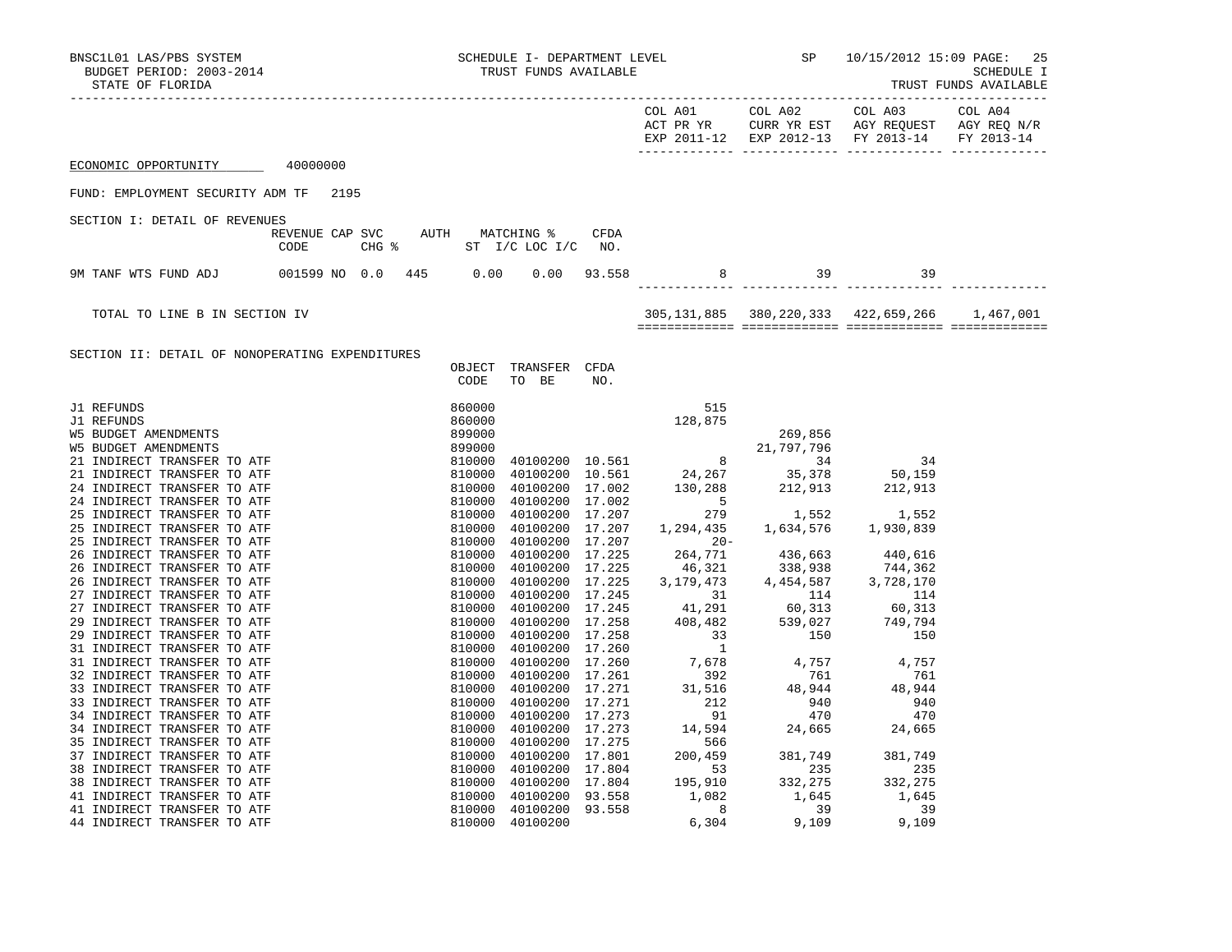| BNSC1L01 LAS/PBS SYSTEM<br>BUDGET PERIOD: 2003-2014<br>STATE OF FLORIDA                                                                                                                                                                                                                                                                                                                                                                            | SCHEDULE I- DEPARTMENT LEVEL<br>TRUST FUNDS AVAILABLE<br>-------------------------- |                               |     |                                                    |                          | SP 10/15/2012 15:09 PAGE:<br>-26<br>SCHEDULE I<br>TRUST FUNDS AVAILABLE                                                                                                                                                            |  |  |
|----------------------------------------------------------------------------------------------------------------------------------------------------------------------------------------------------------------------------------------------------------------------------------------------------------------------------------------------------------------------------------------------------------------------------------------------------|-------------------------------------------------------------------------------------|-------------------------------|-----|----------------------------------------------------|--------------------------|------------------------------------------------------------------------------------------------------------------------------------------------------------------------------------------------------------------------------------|--|--|
|                                                                                                                                                                                                                                                                                                                                                                                                                                                    |                                                                                     |                               |     |                                                    |                          | EXP 2011-12 EXP 2012-13 FY 2013-14 FY 2013-14                                                                                                                                                                                      |  |  |
| 40000000<br>ECONOMIC OPPORTUNITY                                                                                                                                                                                                                                                                                                                                                                                                                   |                                                                                     |                               |     |                                                    |                          |                                                                                                                                                                                                                                    |  |  |
| FUND: EMPLOYMENT SECURITY ADM TF 2195                                                                                                                                                                                                                                                                                                                                                                                                              |                                                                                     |                               |     |                                                    |                          |                                                                                                                                                                                                                                    |  |  |
| SECTION II: DETAIL OF NONOPERATING EXPENDITURES                                                                                                                                                                                                                                                                                                                                                                                                    | CODE                                                                                | OBJECT TRANSFER CFDA<br>TO BE | NO. |                                                    |                          |                                                                                                                                                                                                                                    |  |  |
| 44 INDIRECT TRANSFER TO ATF                                                                                                                                                                                                                                                                                                                                                                                                                        |                                                                                     | 810000 40100200               |     | 3,942 6,240 6,240                                  |                          |                                                                                                                                                                                                                                    |  |  |
| TOTAL TO LINE E IN SECTION IV                                                                                                                                                                                                                                                                                                                                                                                                                      |                                                                                     |                               |     |                                                    |                          | 5,981,862 30,593,726 8,730,845                                                                                                                                                                                                     |  |  |
| SECTION III: ADJUSTMENTS                                                                                                                                                                                                                                                                                                                                                                                                                           | OBJECT<br>CODE                                                                      |                               |     |                                                    |                          |                                                                                                                                                                                                                                    |  |  |
| D1 POST CLOSE SWFS ADJUST<br>F1 ROUNDING<br>F1 ROUNDING                                                                                                                                                                                                                                                                                                                                                                                            | 991000<br>991000<br>991000                                                          |                               |     | 17,515–<br>$68-$<br>$20 -$                         |                          |                                                                                                                                                                                                                                    |  |  |
| TOTAL TO LINE H IN SECTION IV                                                                                                                                                                                                                                                                                                                                                                                                                      |                                                                                     |                               |     | 17,603-                                            |                          |                                                                                                                                                                                                                                    |  |  |
| SECTION IV: SUMMARY                                                                                                                                                                                                                                                                                                                                                                                                                                |                                                                                     |                               |     |                                                    |                          |                                                                                                                                                                                                                                    |  |  |
| UNRESERVED FUND BALANCE - JULY 1<br>ADD: REVENUES (FROM SECTION I)<br>TOTAL FUNDS AVAILABLE (LINE A + LINE B)<br>LESS: OPERATING EXPENDITURES<br>LESS: NONOPERATING EXPENDITURES (SECTION II) (E)<br>LESS: FIXED CAPITAL OUTLAY (TOTAL ONLY)<br>UNRESERVED FUND BALANCE - JUNE 30 - BEFORE ADJ $(G)$<br>NET ADJUSTMENTS (FROM SECTION III)<br>ADJUSTED UNRESERVED FUND BALANCE - JUNE 30<br>TOTAL UNRESERVED FUND BALANCE FROM STATEWIDE CFO FILE: | (A)<br>(B)<br>(C)<br>(D)<br>(F)<br>(H)<br>(1)                                       |                               |     | 5,981,862<br>17, 173, 093<br>17,603-<br>17,155,490 | 17,155,490<br>30,593,726 | 305, 131, 885 380, 220, 333 422, 659, 266 1, 467, 001<br>$\begin{array}{cccc} 305, 131, 885 & 397, 375, 823 & 422, 659, 266 & 1, 467, 001 \\ 281, 976, 930 & 366, 782, 097 & 413, 928, 421 & 1, 467, 001 \end{array}$<br>8,730,845 |  |  |
|                                                                                                                                                                                                                                                                                                                                                                                                                                                    |                                                                                     |                               |     |                                                    |                          |                                                                                                                                                                                                                                    |  |  |
| SCHEDULE IB: DETAIL OF UNRESERVED FUND BALANCE                                                                                                                                                                                                                                                                                                                                                                                                     | FUNDING SOURCE<br>STATE (S)<br>NONSTATE (N)                                         |                               |     |                                                    |                          |                                                                                                                                                                                                                                    |  |  |
| A1 US GRANTS RECD IN ADVANCE OF EXPENDITURES<br>A1 US GRANTS RECD IN ADVANCE OF EXPENDITURES                                                                                                                                                                                                                                                                                                                                                       | N<br>N                                                                              |                               |     | 713,238<br>16,442,252                              |                          | ________________________________                                                                                                                                                                                                   |  |  |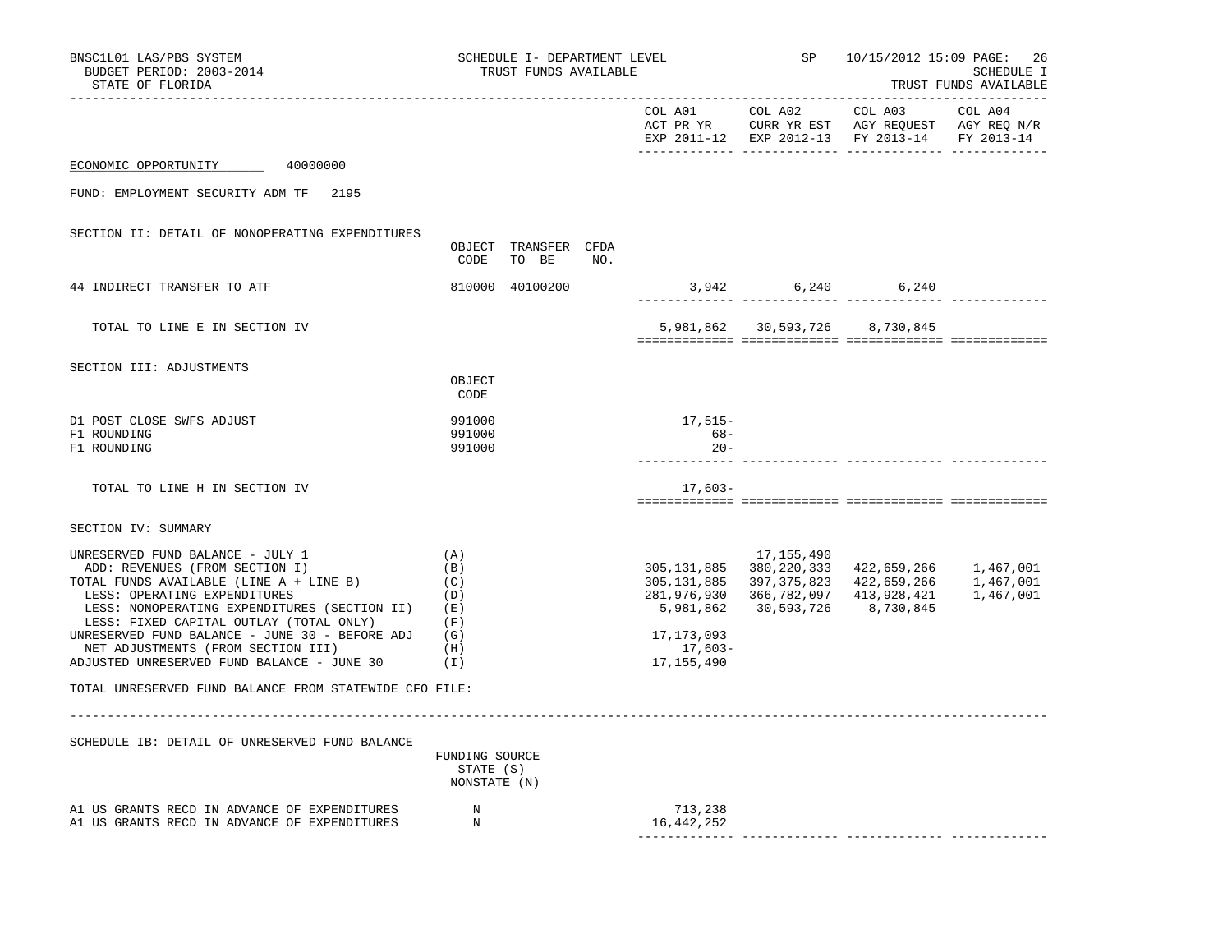| COL A01     | COL A02 | COL A03                           | COL A04     |
|-------------|---------|-----------------------------------|-------------|
| ACT PR YR   |         | CURR YR EST AGY REQUEST           | AGY REO N/R |
| EXP 2011-12 |         | EXP 2012-13 FY 2013-14 FY 2013-14 |             |
|             |         |                                   |             |

FUND: EMPLOYMENT SECURITY ADM TF 2195

SCHEDULE IB: DETAIL OF UNRESERVED FUND BALANCE

 FUNDING SOURCE STATE (S) NONSTATE (N)

ADJUSTED UNRESERVED FUND BALANCE - JUNE 30 17,155,490

============= ============= ============= =============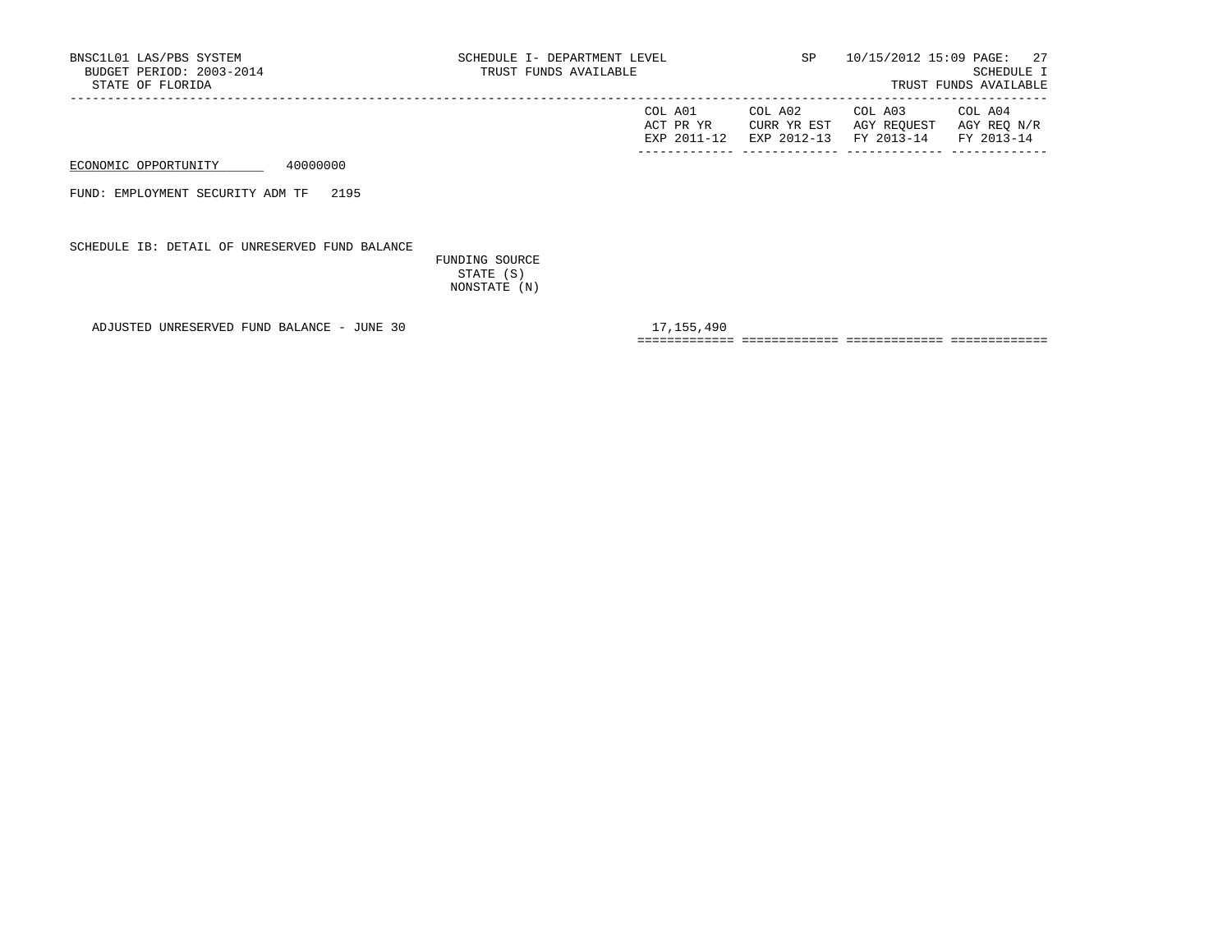SCHEDULE I<br>TRUST FUNDS AVAILABLE

|                                                | COL A01     | COL A02     | COLA03      | COL A04     |
|------------------------------------------------|-------------|-------------|-------------|-------------|
|                                                | ACT PR YR   | CURR YR EST | AGY REOUEST | AGY REO N/R |
|                                                | EXP 2011-12 | EXP 2012-13 | FY 2013-14  | FY 2013-14  |
|                                                |             |             |             |             |
| 100000000<br>_________________________________ |             |             |             |             |

ECONOMIC OPPORTUNITY 40000000

### FUND: FEDERAL GRANTS TRUST FUND 2261

|                            | REVENUE CAP SVC |       | <b>AUTH</b> | <b>MATCHING %</b> |                | <b>CFDA</b> |                |                |                     |
|----------------------------|-----------------|-------|-------------|-------------------|----------------|-------------|----------------|----------------|---------------------|
|                            | CODE            | CHG % |             |                   | ST I/C LOC I/C | NO.         |                |                |                     |
|                            |                 |       |             |                   |                |             |                |                |                     |
| A2 SPECIAL DISTRICT FEES   | 000100 YES 0.0  |       | 189         | 0.00              | 0.00           |             | $38 -$         |                |                     |
| B7 INTEREST EARNED ON INVE | 000500 NO       | 0.0   | 215         | 0.00              | 0.00           |             | 448,541        | 341,975        |                     |
| C5 INTEREST ON FED FUNDS   | 000504 NO       | 0.0   | 215         | 0.00              | 0.00           |             | 5,008          |                |                     |
| C7 SMALL BUSINESS CREDIT   | 000700 NO       | 0.0   | 288         | 0.00              | 0.00           | 21.022      | 1,234          | $\overline{6}$ | 6                   |
| C7 SMALL BUSINESS CREDIT   | 000700 NO       | 0.0   | 288         | 0.00              | 0.00           | 21.022      | 32,200,388     | 64, 228, 685   | 448,896             |
| C9 COMMUNITY SERVICES BG   | 000700 NO       | 0.0   | 163         | 0.00              | 0.00           | 93.569      |                | 32,425         | 32,425              |
| C9 COMMUNITY SERVICES BG   | 000700 NO       | 0.0   | 163         | 0.00              | 0.00           | 93.569      | 11,983,343     | 22,170,435     | 22, 170, 435        |
| DO EST GRT REC CSBG        | 000700 NO       | 0.0   | 163         | 0.00              | 0.00           | 93.569      | 10,446,056     |                |                     |
| D1 LOW INCOME ENERGY ASST  | 000700 NO       | 0.0   | 409         | 0.00              | 0.00           | 93.568      | 78,175,598     | 88,450,712     | 90,439,325          |
| D1 LOW INCOME ENERGY ASST  | 000700 NO       | 0.0   | 409         | 0.00              | 0.00           | 93.568      |                | 763,759        | 892,875             |
| D2 EST GRT REC LIHEAP      | 000700 NO       | 0.0   | 409         | 0.00              | 0.00           | 93.568      | 32,290,643     |                |                     |
| D3 WEATHERIZATION          | 000700 NO       | 0.0   | 163         | 0.00              | 0.00           | 81.042      | 40,020-        |                | 3,804,861 7,406,632 |
| D4 EST GRT REC WAP         | 000700 NO       | 0.0   | 163         | 0.00              | 0.00           | 81.042      | 3,000,000      |                |                     |
| I3 SMALL CITIES CDBG       | 000700 NO       | 0.0   | 290         | 0.00              | 0.00           | 14.228      | $10,844-$      | 207            | 207                 |
| <b>I5 CDBG DISASTER</b>    | 000700 NO       | 0.0   | 290         | 0.00              | 0.00           | 14.228      | 1,306          |                |                     |
| I7 NEIGHBORHOOD STABIL     | 000700 NO       | 0.0   | 290         | 0.00              | 0.00           | 14.228      |                |                |                     |
| K2 ARRA WEATHERIZATION     | 000750 NO       | 0.0   | 163         | 0.00              | 0.00           | 81.042      | 416<br>417,774 | 561,929        |                     |
| LD TRANSFER FROM DOEA      | 001500 NO       | 0.0   | 215         | 0.00              | 0.00           |             | 1,003          |                |                     |
| L3 INDIRECT ADJ            | 001500 NO       | 0.0   | 215         | 0.00              | 0.00           |             |                | 9,400          | 9,400               |
| L4 TRANSF FROM 2021/100200 | 001500 NO       | 0.0   | 215         | 0.00              | 0.00           |             | 1,164          |                |                     |
| L4 TRANSF FROM 2021/100200 | 001500 NO       | 0.0   | 215         | 0.00              | 0.00           |             | 2,217          |                |                     |
| MB REORG TRANSFER DCA      | 001500 NO       | 0.0   | SB2156      | 0.00              | 0.00           |             | 153,841        |                |                     |
| MD REV ADJ DEO             | 001500 NO       | 0.0   | 215         | 0.00              | 0.00           |             | 350            |                |                     |
| MD REV ADJ DEO             | 001500 NO       | 0.0   | 215         | 0.00              | 0.00           |             | 1,819          |                |                     |
| M6 TRANSFER 300100/2339    | 001500 NO       | 0.0   | 215         | 0.00              | 0.00           |             |                |                | 23,002              |
| N1 NOAA COASTAL            | 001510 NO       | 0.0   | 163         | 0.00              | 0.00           |             | 11.419 27-     |                |                     |
| N1 NOAA COASTAL            | 001510 NO       | 0.0   | 163         | 0.00              | 0.00           | 11.419      |                | 106,380        | 106,380             |
| 03 REFUNDS                 | 001800 NO       | 0.0   | 215         | 0.00              | 0.00           |             | 594,413        |                |                     |
| 1D LOW INCOME ENERGY ASST  | 000799 NO       | 0.0   | 409         | 0.00              | 0.00           | 93.568      | 236,961        | 411,826        | 363,241             |
| 1D LOW INCOME ENERGY ASST  | 000799 NO       | 0.0   | 409         | 0.00              | 0.00           | 93.568      |                | 139            | 135                 |
| 1N NOAA COASTAL            | 001599 NO       | 0.0   | 163         | 0.00              | 0.00           | 11.419      | 27             |                |                     |
| 2A SPECIAL DISTRICT FEES   | 000100 YES 0.0  |       | 189         | 0.00              | 0.00           |             | 38             |                |                     |
| 2K ARRA WEATHERIZATION     | 000750 NO       | 0.0   | 163         | 0.00              | 0.00           | 81.042      | 206,668        | 2,583          |                     |
| 2P DOC STAMPS ADJ          | 001600 NO       | 0.0   | 163.32      | 0.00              | 0.00           |             |                | 7,198          |                     |
| 3D WEATHERIZATION          | 000799 NO       | 0.0   | 163         | 0.00              | 0.00           | 81.042      |                | 16,081         | 4,744               |
| 3I SMALL CITIES CDBG       | 000799 NO       | 0.0   | 290         | 0.00              | 0.00           | 14.228      | $\frac{4}{2}$  | 1              | 1                   |
| 4L TRANSF FROM 2021/100200 | 001500 NO       | 0.0   | 215         | 0.00              | 0.00           |             | 32             |                |                     |
| 51 CDBG DISASTER           | 000799 NO       | 0.0   | 290         | 0.00              | 0.00           | 14.228      | $\sim$ 5       |                |                     |
| 6M TRANSFER 300100/2339    | 001500 NO       | 0.0   | 215         | 0.00              | 0.00           |             |                |                | 2,238               |
| 6M TRANSFER 300100/2339    | 001500 NO       | 0.0   | 215         | 0.00              | 0.00           |             |                |                | 7,198               |
| 7C SMALL BUSINESS CREDIT   | 000799 NO       | 0.0   | 288         | 0.00              | 0.00           | 21.022      | 3,874          | 16,020         | 11,929              |
| 7C SMALL BUSINESS CREDIT   | 000799 NO       | 0.0   | 288         | 0.00              | 0.00           | 21.022      | 105            |                |                     |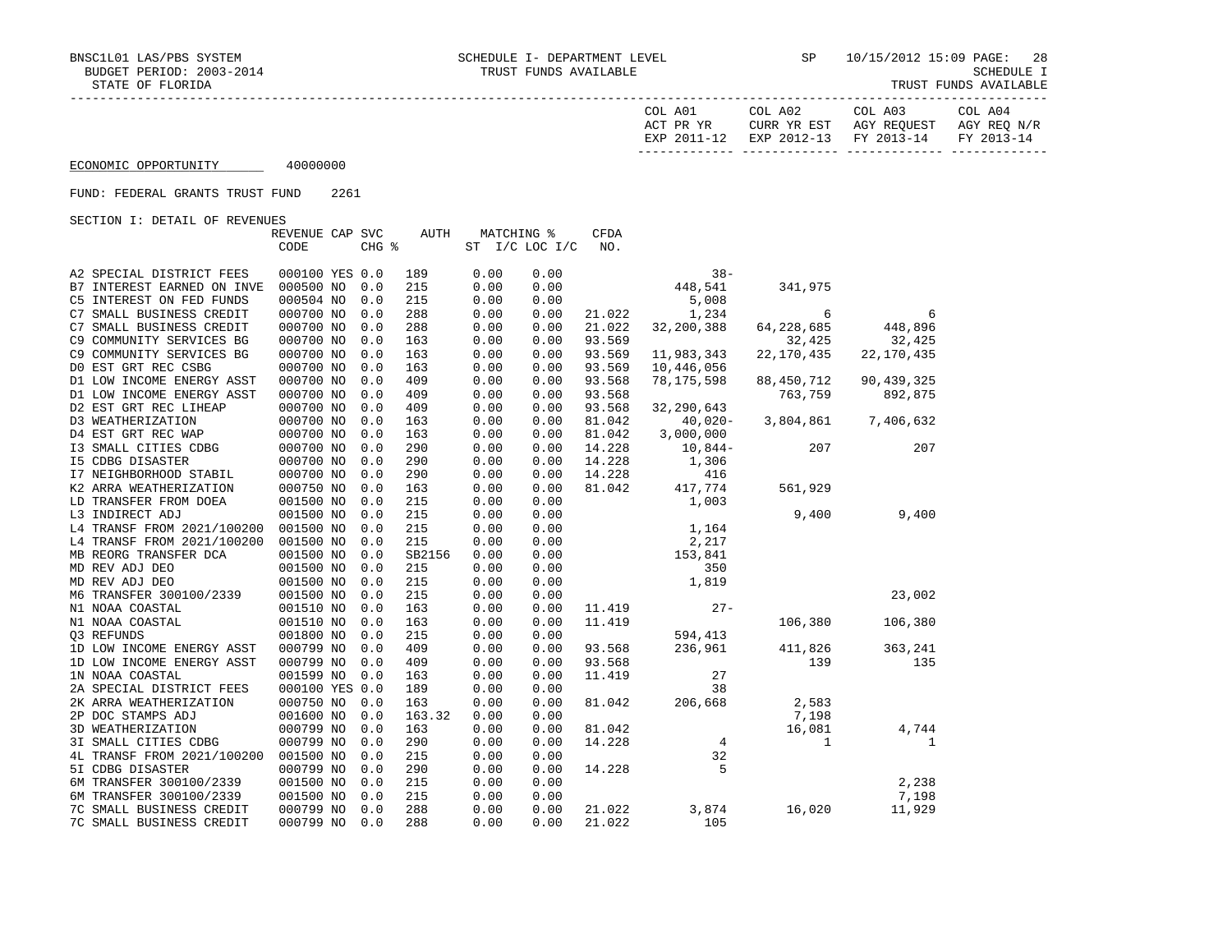| BNSC1L01 LAS/PBS SYSTEM<br>BUDGET PERIOD: 2003-2014<br>STATE OF FLORIDA                                                  | SCHEDULE I- DEPARTMENT LEVEL<br>TRUST FUNDS AVAILABLE                                                                                                                                                                                                                         |      |                 |                            | SP 10/15/2012 15:09 PAGE: 29<br>SCHEDULE I<br>TRUST FUNDS AVAILABLE |  |  |
|--------------------------------------------------------------------------------------------------------------------------|-------------------------------------------------------------------------------------------------------------------------------------------------------------------------------------------------------------------------------------------------------------------------------|------|-----------------|----------------------------|---------------------------------------------------------------------|--|--|
|                                                                                                                          |                                                                                                                                                                                                                                                                               |      |                 |                            | EXP 2011-12 EXP 2012-13 FY 2013-14 FY 2013-14                       |  |  |
| ECONOMIC OPPORTUNITY 40000000                                                                                            |                                                                                                                                                                                                                                                                               |      |                 |                            |                                                                     |  |  |
| FUND: FEDERAL GRANTS TRUST FUND 2261                                                                                     |                                                                                                                                                                                                                                                                               |      |                 |                            |                                                                     |  |  |
| SECTION I: DETAIL OF REVENUES                                                                                            |                                                                                                                                                                                                                                                                               |      |                 |                            |                                                                     |  |  |
| REVENUE CAP SVC AUTH MATCHING %<br>CODE                                                                                  | CHG % ST I/C LOC I/C NO.                                                                                                                                                                                                                                                      | CFDA |                 |                            |                                                                     |  |  |
|                                                                                                                          |                                                                                                                                                                                                                                                                               |      |                 | 26                         |                                                                     |  |  |
| TOTAL TO LINE B IN SECTION IV                                                                                            |                                                                                                                                                                                                                                                                               |      |                 |                            | 170, 152, 195   181, 027, 037   122, 021, 484                       |  |  |
| SECTION II: DETAIL OF NONOPERATING EXPENDITURES                                                                          | OBJECT TRANSFER CFDA<br>TO BE<br>CODE                                                                                                                                                                                                                                         | NO.  |                 |                            |                                                                     |  |  |
| J1 REFUNDS<br>K1 ASSESSMENT OF INVESTMENTS<br><b>W5 BUDGET AMENDMENT</b><br>22 INDIRECT TRANSFER TO ATF                  | 860000<br>830000                                                                                                                                                                                                                                                              |      | 4,163<br>23,943 | 14,705                     |                                                                     |  |  |
| 23 INDIRECT TRANSFER TO ATF<br>39 INDIRECT TRANSFER TO ATF<br>39 INDIRECT TRANSFER TO ATF                                |                                                                                                                                                                                                                                                                               |      |                 |                            |                                                                     |  |  |
| 40 INDIRECT TRANSFER TO ATF<br>42 INDIRECT TRANSFER TO ATF<br>42 INDIRECT TRANSFER TO ATF                                |                                                                                                                                                                                                                                                                               |      |                 |                            |                                                                     |  |  |
| 43 INDIRECT TRANSFER TO ATF<br>43 INDIRECT TRANSFER TO ATF<br>44 INDIRECT TRANSFER TO ATF<br>44 INDIRECT TRANSFER TO ATF | $\begin{array}{cccccc} 83.90000 & 40100200 & 11.419 & 27 & 14,705 \\ 899000 & 40100200 & 14.228 & 10 & 1 & 1 \\ 810000 & 40100200 & 21.100 & 105 & 1 & 1 \\ 810000 & 40100200 & 21.100 & 105 & 16,020 & 11,929 \\ 810000 & 40100200 & 21.022 & 3,874 & 16,020 & 11,929 \\ 81$ |      |                 |                            |                                                                     |  |  |
| TOTAL TO LINE E IN SECTION IV                                                                                            |                                                                                                                                                                                                                                                                               |      |                 | 506,115 59,930,845 491,901 |                                                                     |  |  |
| SECTION III: ADJUSTMENTS                                                                                                 | OBJECT<br>CODE                                                                                                                                                                                                                                                                |      |                 |                            |                                                                     |  |  |
| F1 ROUNDING<br>F1 ROUNDING                                                                                               | 991000<br>991000                                                                                                                                                                                                                                                              |      | $1 -$<br>$3 -$  |                            |                                                                     |  |  |
| X1 BEG FUND EQUITY ADJUST INVESTMENTS                                                                                    | 991000                                                                                                                                                                                                                                                                        |      | 86,857          |                            |                                                                     |  |  |
| TOTAL TO LINE H IN SECTION IV                                                                                            |                                                                                                                                                                                                                                                                               |      | 86,853          |                            |                                                                     |  |  |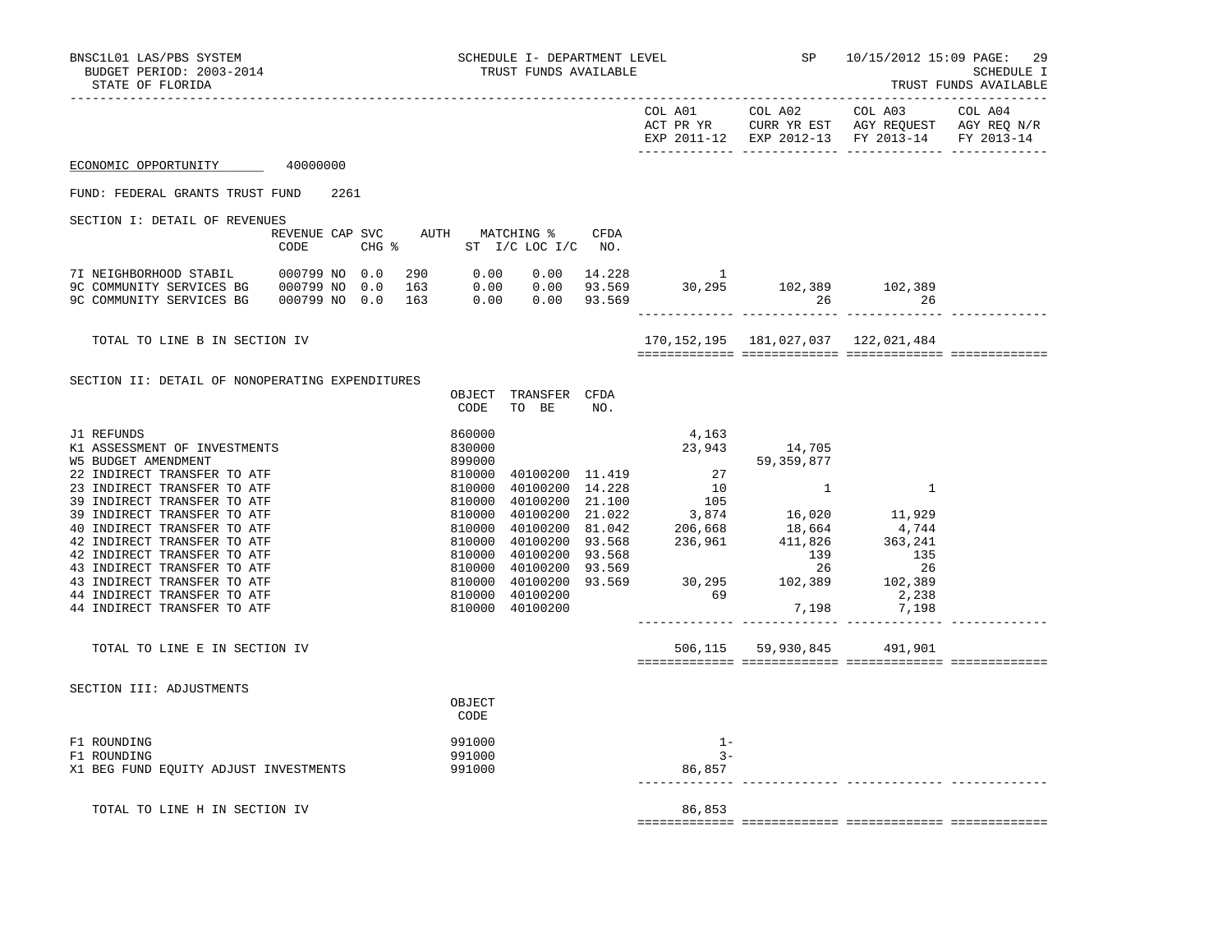| BNSC1L01 LAS/PBS SYSTEM<br>BUDGET PERIOD: 2003-2014<br>STATE OF FLORIDA                                                                                                                                                                                                                                                                                                                                                                  | SCHEDULE I- DEPARTMENT LEVEL<br>TRUST FUNDS AVAILABLE         |                                                                                                                                            | SP 10/15/2012 15:09 PAGE: 30<br>SCHEDULE I<br>TRUST FUNDS AVAILABLE                                          |                                                                                                                                   |  |
|------------------------------------------------------------------------------------------------------------------------------------------------------------------------------------------------------------------------------------------------------------------------------------------------------------------------------------------------------------------------------------------------------------------------------------------|---------------------------------------------------------------|--------------------------------------------------------------------------------------------------------------------------------------------|--------------------------------------------------------------------------------------------------------------|-----------------------------------------------------------------------------------------------------------------------------------|--|
|                                                                                                                                                                                                                                                                                                                                                                                                                                          |                                                               |                                                                                                                                            |                                                                                                              | COL A01 COL A02 COL A03 COL A04<br>ACT PR YR CURR YR EST AGY REQUEST AGY REQ N/R<br>EXP 2011-12 EXP 2012-13 FY 2013-14 FY 2013-14 |  |
| ECONOMIC OPPORTUNITY 40000000                                                                                                                                                                                                                                                                                                                                                                                                            |                                                               |                                                                                                                                            |                                                                                                              |                                                                                                                                   |  |
| FUND: FEDERAL GRANTS TRUST FUND<br>2261                                                                                                                                                                                                                                                                                                                                                                                                  |                                                               |                                                                                                                                            |                                                                                                              |                                                                                                                                   |  |
| SECTION IV: SUMMARY                                                                                                                                                                                                                                                                                                                                                                                                                      |                                                               |                                                                                                                                            |                                                                                                              |                                                                                                                                   |  |
| UNRESERVED FUND BALANCE - JULY 1<br>ADD: REVENUES (FROM SECTION I)<br>TOTAL FUNDS AVAILABLE (LINE A + LINE B)<br>LESS: OPERATING EXPENDITURES<br>LESS: NONOPERATING EXPENDITURES (SECTION II)<br>LESS: FIXED CAPITAL OUTLAY (TOTAL ONLY)<br>UNRESERVED FUND BALANCE - JUNE 30 - BEFORE ADJ<br>NET ADJUSTMENTS (FROM SECTION III)<br>ADJUSTED UNRESERVED FUND BALANCE - JUNE 30<br>TOTAL UNRESERVED FUND BALANCE FROM STATEWIDE CFO FILE: | (A)<br>(B)<br>(C)<br>(D)<br>(E)<br>(F)<br>(G)<br>(H)<br>( I ) | 170, 152, 195    181, 027, 037    122, 021, 484<br>506,115<br>11,000,000<br>27,551,755 85,887 85,887<br>86,853<br>27,638,608 85,887 85,887 | 170, 152, 195 208, 665, 645 122, 107, 371<br>131,094,325 135,648,913 121,529,583<br>59,930,845<br>13,000,000 | 27,638,608 85,887<br>491,901                                                                                                      |  |
| SCHEDULE IB: DETAIL OF UNRESERVED FUND BALANCE                                                                                                                                                                                                                                                                                                                                                                                           | FUNDING SOURCE<br>STATE (S)<br>NONSTATE (N)                   |                                                                                                                                            |                                                                                                              |                                                                                                                                   |  |
| A1 US GRANTS RECD IN ADVANCE OF EXPENDITURES<br>D1 DOCUMENTARY STAMPS                                                                                                                                                                                                                                                                                                                                                                    | N<br>S                                                        |                                                                                                                                            |                                                                                                              |                                                                                                                                   |  |
| ADJUSTED UNRESERVED FUND BALANCE - JUNE 30                                                                                                                                                                                                                                                                                                                                                                                               |                                                               |                                                                                                                                            | 27,638,608 85,887 85,887                                                                                     |                                                                                                                                   |  |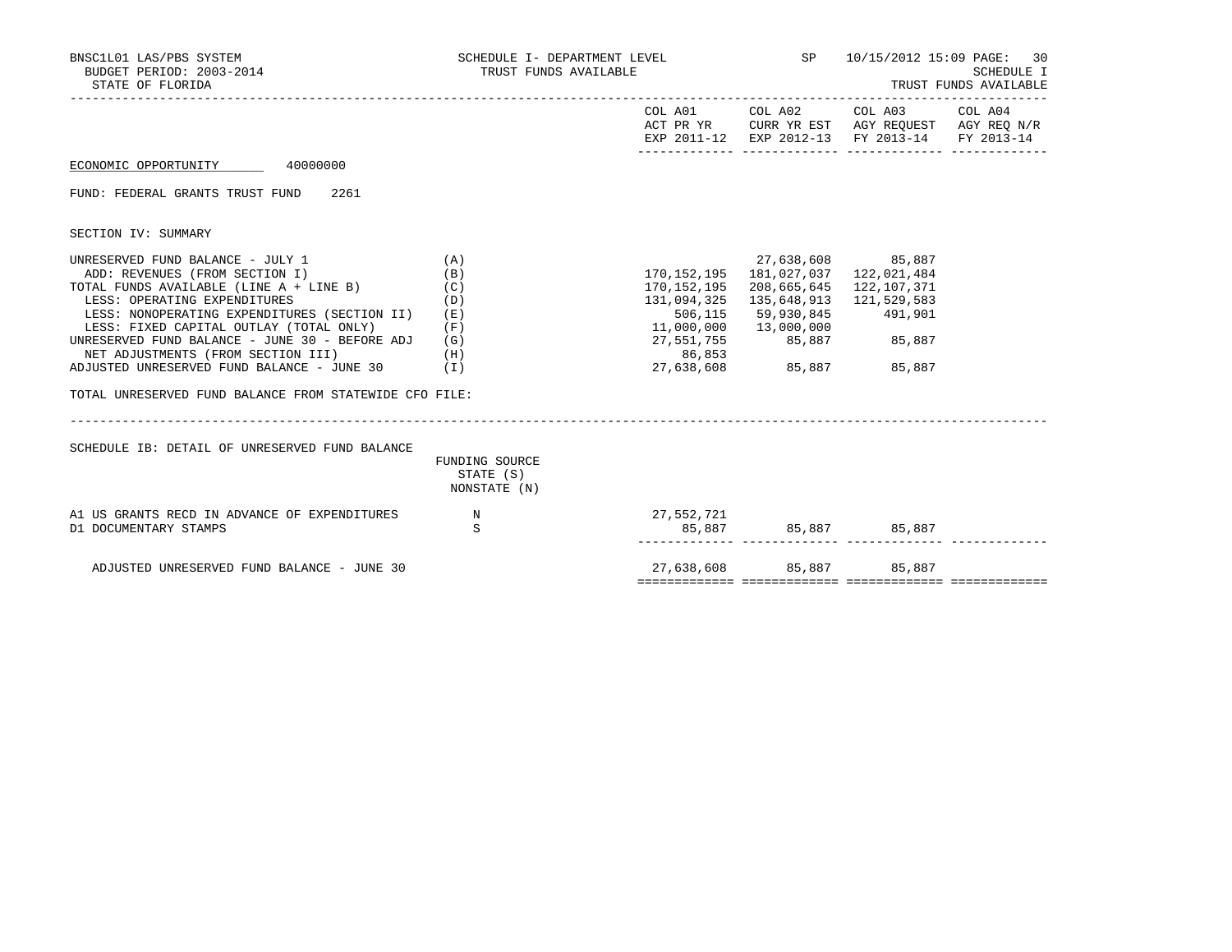| BNSC1L01 LAS/PBS SYSTEM<br>BUDGET PERIOD: 2003-2014<br>STATE OF FLORIDA                                                                                                                                                                                 |                                         | SCHEDULE I- DEPARTMENT LEVEL<br>TRUST FUNDS AVAILABLE                                                                                                                       |                                                                                         |                                         | $SP$ 10/15/2012 15:09 PAGE: 31                                                                                                    | SCHEDULE I<br>TRUST FUNDS AVAILABLE |
|---------------------------------------------------------------------------------------------------------------------------------------------------------------------------------------------------------------------------------------------------------|-----------------------------------------|-----------------------------------------------------------------------------------------------------------------------------------------------------------------------------|-----------------------------------------------------------------------------------------|-----------------------------------------|-----------------------------------------------------------------------------------------------------------------------------------|-------------------------------------|
|                                                                                                                                                                                                                                                         |                                         |                                                                                                                                                                             |                                                                                         |                                         | COL A01 COL A02 COL A03 COL A04<br>ACT PR YR CURR YR EST AGY REQUEST AGY REQ N/R<br>EXP 2011-12 EXP 2012-13 FY 2013-14 FY 2013-14 |                                     |
| ECONOMIC OPPORTUNITY 40000000                                                                                                                                                                                                                           |                                         |                                                                                                                                                                             |                                                                                         |                                         |                                                                                                                                   |                                     |
| FUND: FL INTER TRADE & PROM TF                                                                                                                                                                                                                          | 2338                                    |                                                                                                                                                                             |                                                                                         |                                         |                                                                                                                                   |                                     |
| SECTION I: DETAIL OF REVENUES                                                                                                                                                                                                                           | REVENUE CAP SVC AUTH MATCHING %<br>CODE | CHG $\frac{1}{2}$ ST I/C LOC I/C NO.                                                                                                                                        | CFDA                                                                                    |                                         |                                                                                                                                   |                                     |
| B7 INTEREST EARNED ON INVE 000500 NO 8.0<br>L7 TRANSFER FROM REV 2494  001500 NO 0.0<br>L7 TRANSFER FROM REV 2494 001500 NO 0.0                                                                                                                         |                                         | 215 0.00<br>0.00<br>0.00<br>288.826 0.00<br>288.826 0.00<br>0.00<br>SB2156  0.00  0.00<br>215  0.00  0.00                                                                   | 20,785 43,453 40,791<br>4,903,790 5,864,118 6,065,002<br>22,640<br>1,302,203<br>142,010 |                                         |                                                                                                                                   |                                     |
| 7L TRANSFER FROM REV 2494  001500 NO 0.0                                                                                                                                                                                                                |                                         | 288.826 0.00<br>0.00                                                                                                                                                        | 9,887                                                                                   |                                         | 35,882 34,998                                                                                                                     |                                     |
| TOTAL TO LINE B IN SECTION IV                                                                                                                                                                                                                           |                                         |                                                                                                                                                                             |                                                                                         | 6,401,315 5,943,453 6,140,791           |                                                                                                                                   |                                     |
| SECTION II: DETAIL OF NONOPERATING EXPENDITURES                                                                                                                                                                                                         |                                         | OBJECT TRANSFER CFDA<br>CODE<br>TO BE                                                                                                                                       | NO.                                                                                     |                                         |                                                                                                                                   |                                     |
| F1 TRANSFER TO 2021<br>F2 TRANSFER TO 2021<br>F3 TRANSFER TO 2021<br>K1 ASSESSMENTS OF INVESTMENTS<br>L1 SERVICE CHARGE TO GR<br>L3 5% RESERVE<br>S1 BE TRANSFER IN<br>T8 BE TRANSFER OUT<br>44 INDIRECT TRANSFER TO ATF<br>44 INDIRECT TRANSFER TO ATF |                                         | 810000<br>40100100<br>40100200<br>810000<br>810000<br>40100300<br>830000<br>880000<br>999000<br>810000<br>40400100<br>810000 40300100<br>810000 40100200<br>810000 40100200 | 9,887                                                                                   | $1,104$<br>$1,574$<br>$3,327$<br>10,249 | 74,173<br>12,419<br>32,254<br>1,754<br>3,123<br>$294,606$<br>$115,578$ -<br>$115,578$<br>$35,882$<br>$34,998$<br>6,691            |                                     |
| TOTAL TO LINE E IN SECTION IV                                                                                                                                                                                                                           |                                         |                                                                                                                                                                             |                                                                                         | 12,565 51,326 460,018                   |                                                                                                                                   |                                     |
| SECTION III: ADJUSTMENTS                                                                                                                                                                                                                                |                                         | OBJECT<br>CODE                                                                                                                                                              |                                                                                         |                                         |                                                                                                                                   |                                     |
| B6 SEPTEMBER OPERATING REVERSIONS CY                                                                                                                                                                                                                    |                                         | 991000                                                                                                                                                                      |                                                                                         | 7,500                                   |                                                                                                                                   |                                     |
| TOTAL TO LINE H IN SECTION IV                                                                                                                                                                                                                           |                                         |                                                                                                                                                                             |                                                                                         | 7,500                                   |                                                                                                                                   |                                     |

============= ============= ============= =============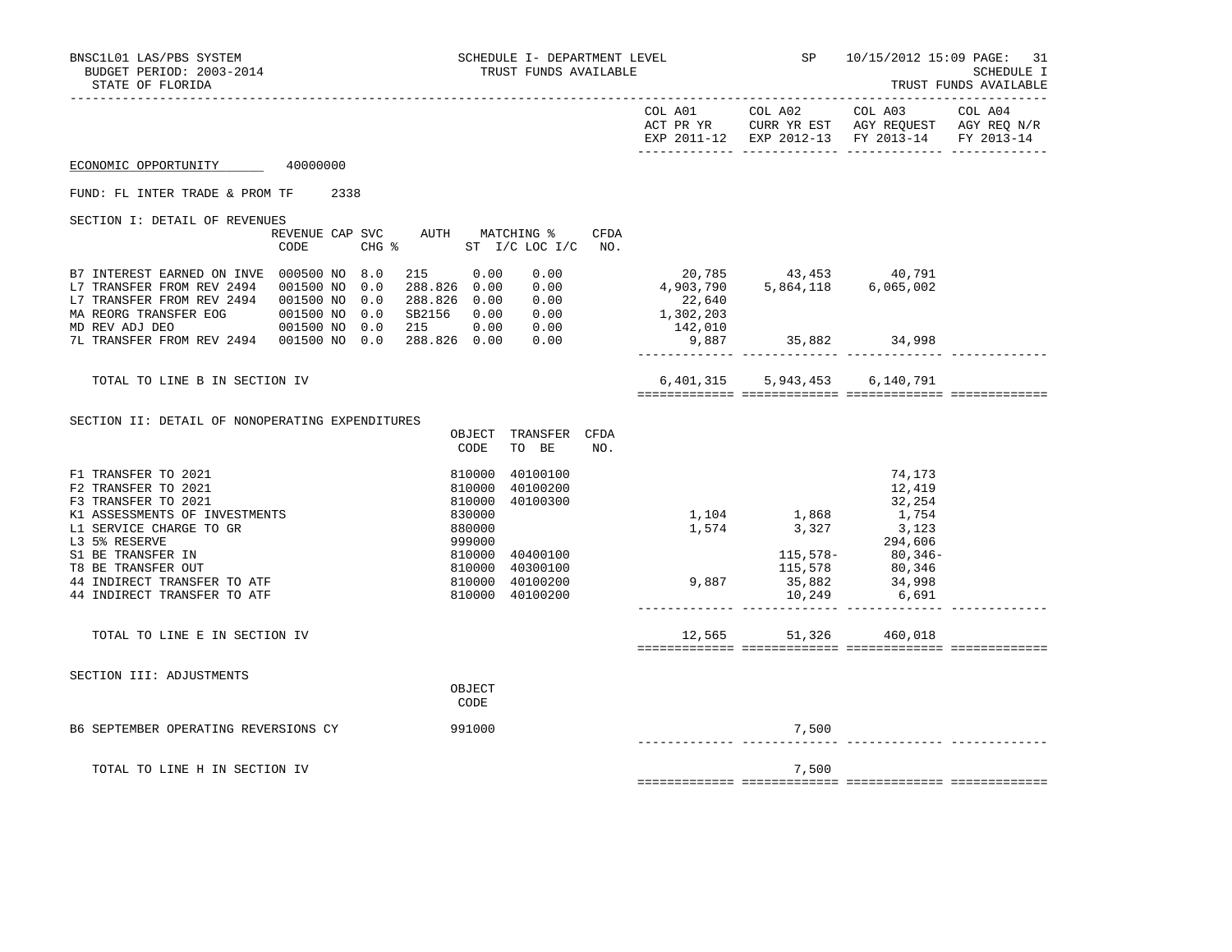| BNSC1L01 LAS/PBS SYSTEM<br>BUDGET PERIOD: 2003-2014<br>STATE OF FLORIDA |     | SCHEDULE I- DEPARTMENT LEVEL<br>TRUST FUNDS AVAILABLE |                                       |                                      | 10/15/2012 15:09 PAGE: 32<br>SCHEDULE I<br>TRUST FUNDS AVAILABLE |
|-------------------------------------------------------------------------|-----|-------------------------------------------------------|---------------------------------------|--------------------------------------|------------------------------------------------------------------|
|                                                                         |     | COL A01<br>ACT PR YR<br>EXP 2011-12                   | COL A02<br>CURR YR EST<br>EXP 2012-13 | COL A03<br>AGY REOUEST<br>FY 2013-14 | COL A04<br>AGY REQ N/R<br>FY 2013-14                             |
| 40000000<br>ECONOMIC OPPORTUNITY                                        |     |                                                       |                                       |                                      |                                                                  |
| 2338<br>FUND: FL INTER TRADE & PROM TF                                  |     |                                                       |                                       |                                      |                                                                  |
| SECTION IV: SUMMARY                                                     |     |                                                       |                                       |                                      |                                                                  |
| UNRESERVED FUND BALANCE - JULY 1                                        | (A) |                                                       | 1,349,126                             | 1,777,288                            |                                                                  |
| ADD: REVENUES (FROM SECTION I)                                          | (B) |                                                       | 6,401,315 5,943,453                   | 6,140,791                            |                                                                  |
| TOTAL FUNDS AVAILABLE (LINE A + LINE B)                                 | (C) |                                                       | 6,401,315 7,292,579 7,918,079         |                                      |                                                                  |
| LESS: OPERATING EXPENDITURES                                            | (D) |                                                       | 5,039,624 5,471,465                   | 6,488,682                            |                                                                  |
| LESS: NONOPERATING EXPENDITURES (SECTION II)                            | (E) | 12,565                                                | 51,326                                | 460,018                              |                                                                  |
| LESS: FIXED CAPITAL OUTLAY (TOTAL ONLY)                                 | (F) |                                                       |                                       |                                      |                                                                  |
| UNRESERVED FUND BALANCE - JUNE 30 - BEFORE ADJ                          | (G) |                                                       | 1,349,126 1,769,788                   | 969,379                              |                                                                  |

NET ADJUSTMENTS (FROM SECTION III) (H) 7,500

ADJUSTED UNRESERVED FUND BALANCE - JUNE 30 (I)  $1,349,126$   $1,777,288$  969,379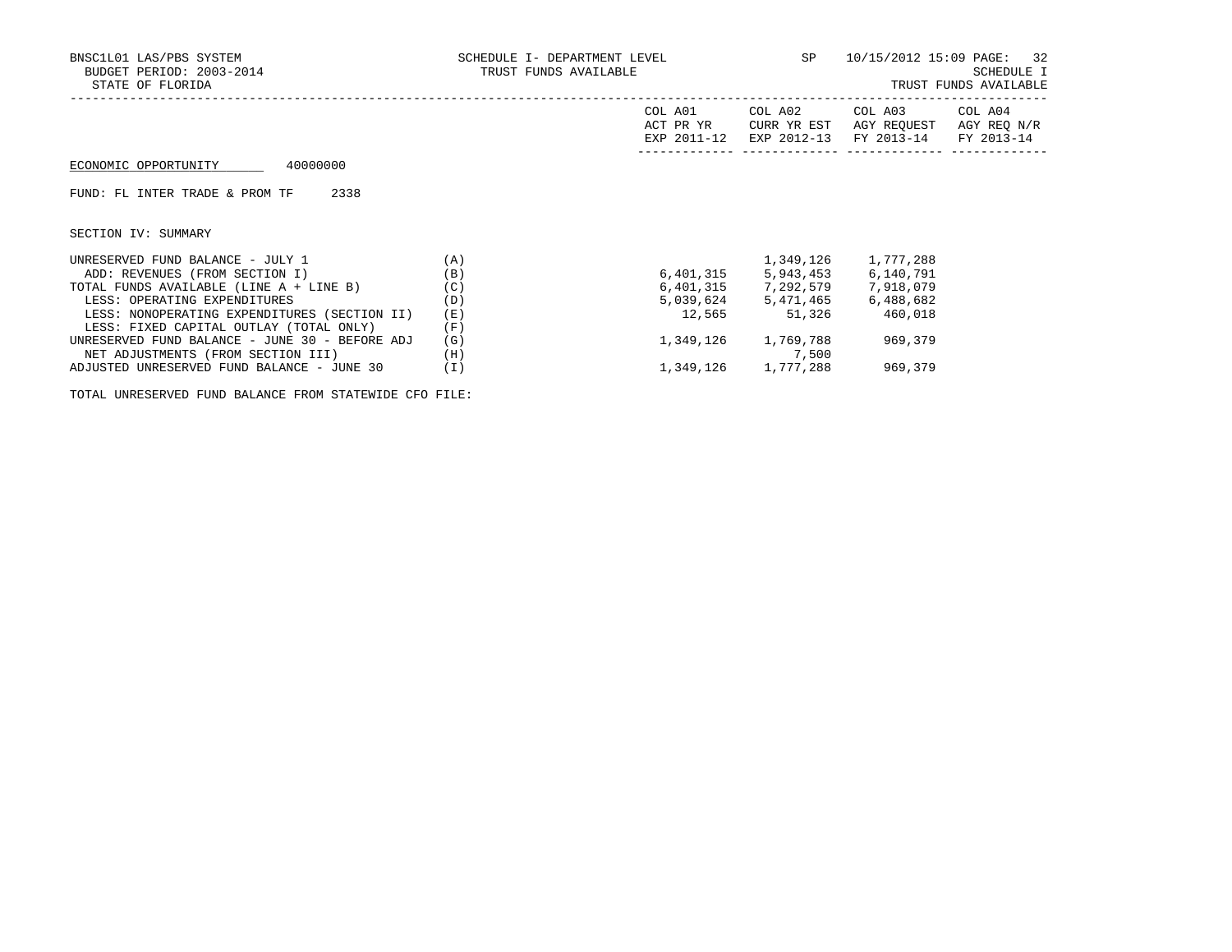|--|

|                                                                                                                                                                                                                                                      |                 |      |     |                     |      |                |      |                                                                                                                                         | COL A01 COL A02<br>ACT PR YR CURR YR EST AGY REQUEST AGY REQ N/R | COL A03               | COL A04    |
|------------------------------------------------------------------------------------------------------------------------------------------------------------------------------------------------------------------------------------------------------|-----------------|------|-----|---------------------|------|----------------|------|-----------------------------------------------------------------------------------------------------------------------------------------|------------------------------------------------------------------|-----------------------|------------|
|                                                                                                                                                                                                                                                      |                 |      |     |                     |      |                |      |                                                                                                                                         | EXP 2011-12 EXP 2012-13 FY 2013-14                               |                       | FY 2013-14 |
| ECONOMIC OPPORTUNITY 40000000                                                                                                                                                                                                                        |                 |      |     |                     |      |                |      |                                                                                                                                         |                                                                  |                       |            |
| FUND: GRANTS AND DONATIONS TF                                                                                                                                                                                                                        |                 | 2339 |     |                     |      |                |      |                                                                                                                                         |                                                                  |                       |            |
| SECTION I: DETAIL OF REVENUES                                                                                                                                                                                                                        |                 |      |     |                     |      |                |      |                                                                                                                                         |                                                                  |                       |            |
|                                                                                                                                                                                                                                                      | REVENUE CAP SVC |      |     | AUTH                |      | MATCHING %     | CFDA |                                                                                                                                         |                                                                  |                       |            |
|                                                                                                                                                                                                                                                      | CODE            |      |     | $CHG$ $\frac{1}{6}$ |      | ST I/C LOC I/C | NO.  |                                                                                                                                         |                                                                  |                       |            |
| A2 SPECIAL DISTRICT FEES                                                                                                                                                                                                                             | 000100 YES 8.0  |      |     | 189                 | 0.00 | 0.00           |      |                                                                                                                                         | 264,676 258,656 257,558<br>5,537- 5,537<br>1,800 1,800           |                       |            |
| A5 SPECIAL DISTRICT ADJ                                                                                                                                                                                                                              | 000100 YES 0.0  |      |     | 189                 | 0.00 | 0.00           |      |                                                                                                                                         |                                                                  | 5,537-<br>1,800 1,800 |            |
| A5 SPECIAL DISTRICT ADJ                                                                                                                                                                                                                              | 000100 YES 0.0  |      |     | 189                 | 0.00 | 0.00           |      |                                                                                                                                         |                                                                  |                       |            |
| B7 INTEREST EARNED ON INVE                                                                                                                                                                                                                           | 000500 NO       |      | 8.0 | 215                 | 0.00 | 0.00           |      | 15,095 42,454 46,297                                                                                                                    |                                                                  |                       |            |
| B7 INTERST EARNED ON INVE                                                                                                                                                                                                                            | 000500 NO       |      | 8.0 | 215                 | 0.00 | 0.00           |      | $\begin{array}{c} 650 \\ -740 \end{array}$                                                                                              | 18,789                                                           | 23,443                |            |
| C5 INTEREST ON FED FUNDS                                                                                                                                                                                                                             | 000504 NO       |      | 0.0 | 215                 | 0.00 | 0.00           |      |                                                                                                                                         |                                                                  |                       |            |
| D3 WEATHERIZATION                                                                                                                                                                                                                                    | 000700 NO       |      | 0.0 | 163                 | 0.00 | 0.00           |      | 81.042 111                                                                                                                              |                                                                  |                       |            |
| KB EST GRT REC WAP ARRA                                                                                                                                                                                                                              | 000750 NO       |      | 0.0 | 163                 | 0.00 | 0.00           |      | 81.042 2,381,076                                                                                                                        |                                                                  |                       |            |
| K2 ARRA WEATHERIZATION                                                                                                                                                                                                                               | 000750 NO       |      | 0.0 | 163                 | 0.00 | 0.00           |      | 81.042 59,602,909                                                                                                                       |                                                                  |                       |            |
| L6 TRFR FROM DFS/WORK COMP 001500 NO                                                                                                                                                                                                                 |                 |      | 0.0 | 1004.99             | 0.00 | 0.00           |      | 1,666,660                                                                                                                               |                                                                  |                       |            |
| MA REORG TRANS EOG                                                                                                                                                                                                                                   | 001500 NO       |      | 0.0 | SB2156              | 0.00 | 0.00           |      | $31,033$<br>$214,097$<br>$439,037$                                                                                                      |                                                                  |                       |            |
|                                                                                                                                                                                                                                                      | 001500 NO       |      | 0.0 | SB2156              | 0.00 | 0.00           |      |                                                                                                                                         |                                                                  |                       |            |
| MA REORG TRANS DOA<br>MB REORG TRANS DOA<br>MB REORG TRANSFER DOA<br>MD REV ADJ DEO<br>MD REV ADJ DEO<br>N1 NOAA COASTAL<br>N1 NOAA COASTAL<br>P1 DOC STAMPS DOR<br>P2 DOC STAMPS DOR<br>P2 DOC STAMPS DOR<br>P2 DOC STAMPS ADJ<br>P2 DOC STAMPS ADJ | 001500 NO       |      | 0.0 | SB2156              | 0.00 | 0.00           |      |                                                                                                                                         |                                                                  |                       |            |
|                                                                                                                                                                                                                                                      | 001500 NO       |      | 0.0 | 215                 | 0.00 | 0.00           |      | 144,949                                                                                                                                 |                                                                  |                       |            |
|                                                                                                                                                                                                                                                      | 001500 NO       |      | 0.0 | 215                 | 0.00 | 0.00           |      | $\begin{array}{cccc} & & 180,684-\\ 11.419 & & 244,154 & & 1,737 & & 1,737\\ 11.419 & & & 111-\\ &&&&& 124-\\ &&&&& 124-\\ \end{array}$ |                                                                  |                       |            |
|                                                                                                                                                                                                                                                      | 001510 NO       |      | 0.0 | 163                 | 0.00 | 0.00           |      |                                                                                                                                         |                                                                  |                       |            |
|                                                                                                                                                                                                                                                      | 001510 NO       |      | 0.0 | 163                 | 0.00 | 0.00           |      |                                                                                                                                         |                                                                  |                       |            |
|                                                                                                                                                                                                                                                      | 001600 NO       |      | 0.0 | 163.32              | 0.00 | 0.00           |      |                                                                                                                                         |                                                                  |                       |            |
|                                                                                                                                                                                                                                                      | 001600 NO       |      | 0.0 | 163.32              | 0.00 | 0.00           |      |                                                                                                                                         |                                                                  |                       |            |
|                                                                                                                                                                                                                                                      | 001600 NO       |      | 0.0 | 163.32              | 0.00 | 0.00           |      |                                                                                                                                         |                                                                  |                       |            |
| P2 DOC STAMPS ADJ                                                                                                                                                                                                                                    | 001600 NO       |      | 0.0 | 163.32              | 0.00 | 0.00           |      |                                                                                                                                         |                                                                  |                       |            |
| Q3 REFUNDS<br>WA LOAN REPAYMENT                                                                                                                                                                                                                      | 001800 NO       |      | 0.0 | 215                 | 0.00 | 0.00           |      |                                                                                                                                         |                                                                  |                       |            |
|                                                                                                                                                                                                                                                      | 002300 NO       |      | 0.0 | 215                 | 0.00 | 0.00           |      |                                                                                                                                         |                                                                  |                       |            |
| 1N NOAA COASTAL                                                                                                                                                                                                                                      | 001599 NO       |      | 0.0 | 163                 | 0.00 | 0.00           |      | 11.419 111                                                                                                                              |                                                                  |                       |            |
| 1N NOAA COASTAL                                                                                                                                                                                                                                      | 001599 NO       |      | 0.0 | 163                 | 0.00 | 0.00           |      |                                                                                                                                         |                                                                  |                       |            |
| 1P DOC STAMPS DOR                                                                                                                                                                                                                                    | 001600 NO       |      | 0.0 | 163.32              | 0.00 | 0.00           |      |                                                                                                                                         |                                                                  |                       |            |
| 1P DOC STAMPS DOR                                                                                                                                                                                                                                    | 001600 NO       |      | 0.0 | 163.32              | 0.00 | 0.00           |      |                                                                                                                                         |                                                                  |                       |            |
| 2A SPECIAL DISTRICT FEES                                                                                                                                                                                                                             | 000100 YES 8.0  |      |     | 189                 | 0.00 | 0.00           |      |                                                                                                                                         |                                                                  |                       |            |
| 2P DOC STAMPS ADJ                                                                                                                                                                                                                                    | 001600 NO       |      | 0.0 | 163.32              | 0.00 | 0.00           |      |                                                                                                                                         |                                                                  |                       |            |
| 5A SPECIAL DISTRICT ADJ                                                                                                                                                                                                                              | 000100 YES 0.0  |      |     | 189                 | 0.00 | 0.00           |      | $124$<br>$4,525$<br>$7,214$<br>$7,353$<br>$7,353$<br>$7,353$<br>$7,353$                                                                 |                                                                  |                       |            |
|                                                                                                                                                                                                                                                      |                 |      |     |                     |      |                |      |                                                                                                                                         |                                                                  |                       |            |

 TOTAL TO LINE B IN SECTION IV 65,896,768 1,194,933 1,933,305 ============= ============= ============= =============

SECTION II: DETAIL OF NONOPERATING EXPENDITURES

|                     | OBJECT | TRANSFER<br>CFDA |         |
|---------------------|--------|------------------|---------|
|                     | CODE   | BE<br>TO<br>NO.  |         |
| F1 TRANSFER TO 2021 |        | 810000 40100100  | 265,710 |
| F2 TRANSFER TO 2021 |        | 810000 40100200  | 25,478  |
| F3 TRANSFER TO 2021 |        | 810000 40100300  | 29,186  |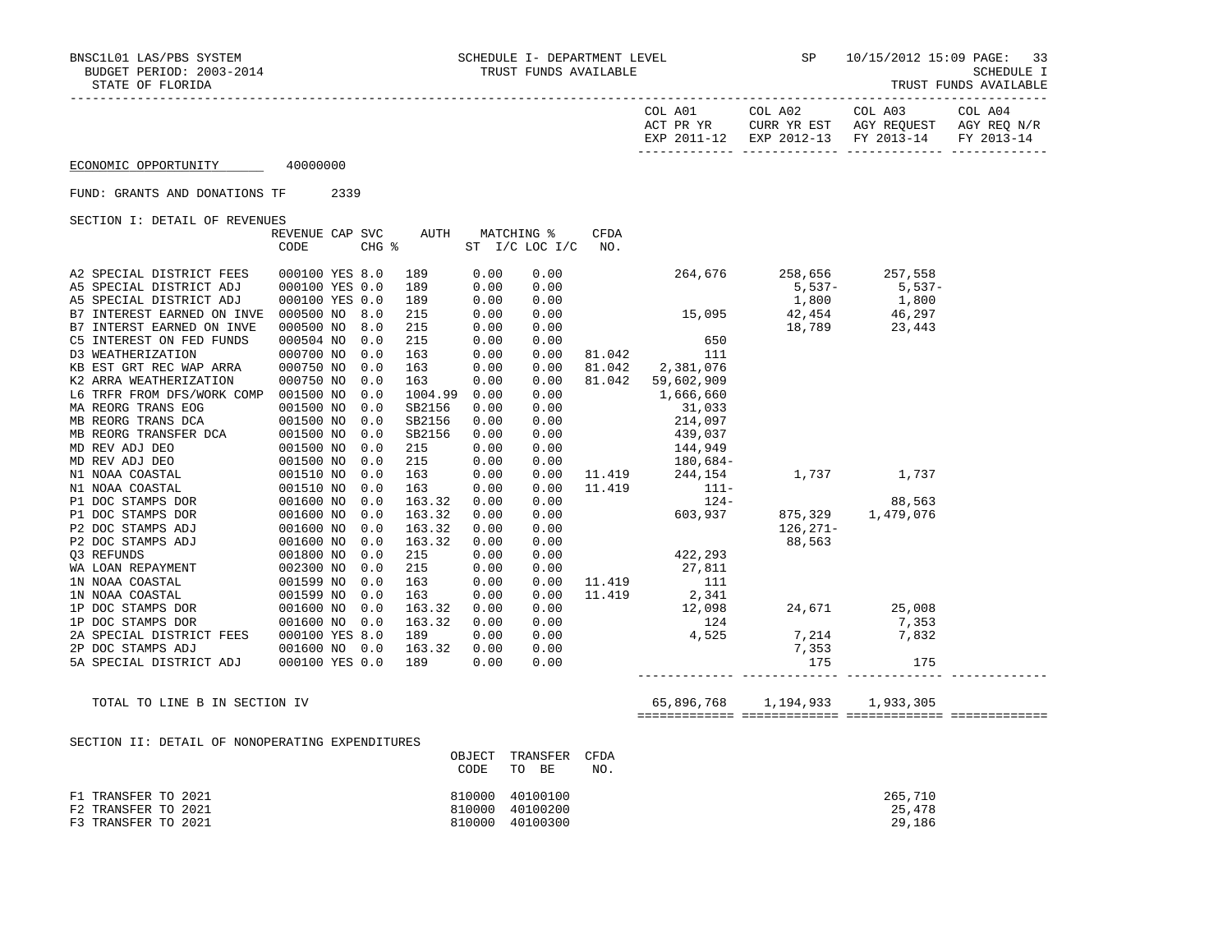|                      |          | COL A01<br>ACT PR YR<br>EXP 2011-12 | COL A02<br>EXP 2012-13 FY 2013-14 | COL A03<br>CURR YR EST AGY REOUEST | COL A04<br>AGY REO N/R<br>FY 2013-14 |
|----------------------|----------|-------------------------------------|-----------------------------------|------------------------------------|--------------------------------------|
| ECONOMIC OPPORTUNITY | 40000000 |                                     |                                   |                                    |                                      |

### FUND: GRANTS AND DONATIONS TF 2339

SECTION II: DETAIL OF NONOPERATING EXPENDITURES

|                                       | OBJECT           | TRANSFER | CFDA |                             |                            |        |  |
|---------------------------------------|------------------|----------|------|-----------------------------|----------------------------|--------|--|
|                                       | CODE             | TO BE    | NO.  |                             |                            |        |  |
| F5 TRANSFER TO 2109                   | 810000           | 40300200 |      |                             |                            | 212    |  |
| F6 TRANSFER TO 2261                   | 810000           | 40300100 |      |                             |                            | 7,198  |  |
| F7 TRANSFER TO 2261                   | 810000           | 40300200 |      |                             |                            | 25,240 |  |
| J1 REFUNDS                            | 860000           |          |      | 2,629                       |                            |        |  |
| K1 ASSESSMENT OF INVESTMENTS          | 830000           |          |      |                             | 808                        | 1,008  |  |
| K1 ASSESSTMENT OF INVESTMENTS         | 830000           |          |      | 775                         | 1,825                      | 1,991  |  |
| L1 SERVICE CHARGE TO GR               | 880000           |          |      |                             | 3,250                      | 3,544  |  |
| L1 SERVICE CHARGE TO GR               | 880000           |          |      | 22,426                      | 22,708                     | 23,107 |  |
| L3 5% RESERVE                         | 999000           |          |      |                             |                            | 12,696 |  |
| L3 5% RESERVE                         | 999000           |          |      |                             |                            | 45,635 |  |
| R8 BE TRANSFER IN                     | 810000           | 40300100 |      | $31,033-$                   |                            |        |  |
| R9 BE TRANSFER IN                     | 810000           | 40300200 |      | $36, 263-$                  |                            |        |  |
| T8 BE TRANSFER OUT                    | 810000           | 40300200 |      | 36,263                      |                            |        |  |
| U1 BE TRANSFER OUT                    | 810000           | 40400100 |      | 31,033                      |                            |        |  |
| W1 UNFUNDED BUDGET                    | 899000           |          |      |                             | $587-$                     |        |  |
| 22 INDIRECT TRANSFER TO ATF           | 810000           |          |      | 40100200 11.419 111         |                            |        |  |
| 22 INDIRECT TRANSFER TO ATF           | 810000           |          |      | $40100200$ $11.419$ $2,341$ |                            |        |  |
| 44 INDIRECT TRANSFER TO ATF           | 810000           | 40100200 |      |                             | $12,098$ $24,846$ $25,183$ |        |  |
| 44 INDIRECT TRANSFER TO ATF           | 810000           | 40100200 |      |                             | 4,649 14,567 15,185        |        |  |
|                                       |                  |          |      |                             |                            |        |  |
| TOTAL TO LINE E IN SECTION IV         |                  |          |      |                             | 45,029 67,417 481,373      |        |  |
|                                       |                  |          |      |                             |                            |        |  |
| SECTION III: ADJUSTMENTS              |                  |          |      |                             |                            |        |  |
|                                       | OBJECT<br>CODE   |          |      |                             |                            |        |  |
| B1 PRIOR YEAR FCO                     | 991000           |          |      |                             |                            |        |  |
|                                       |                  |          |      | 62,544,174-                 | 200                        |        |  |
| B6 SEPTEMBER OPERATING REVERSIONS CY  | 991000           |          |      |                             |                            |        |  |
| B6 SEPTEMBER OPERATING REVERSIONS CY  | 991000           |          |      |                             | 104,500                    |        |  |
| F1 ROUNDING<br>F1 ROUNDING            | 991000<br>991000 |          |      | $1 -$<br>$\overline{2}$     |                            |        |  |
| X1 BEG FUND EQUITY ADJUST INVESTMENTS | 991000           |          |      | 1,165,983                   |                            |        |  |
|                                       |                  |          |      |                             |                            |        |  |
| TOTAL TO LINE H IN SECTION IV         |                  |          |      | 61,378,190- 104,700         |                            |        |  |
|                                       |                  |          |      |                             |                            |        |  |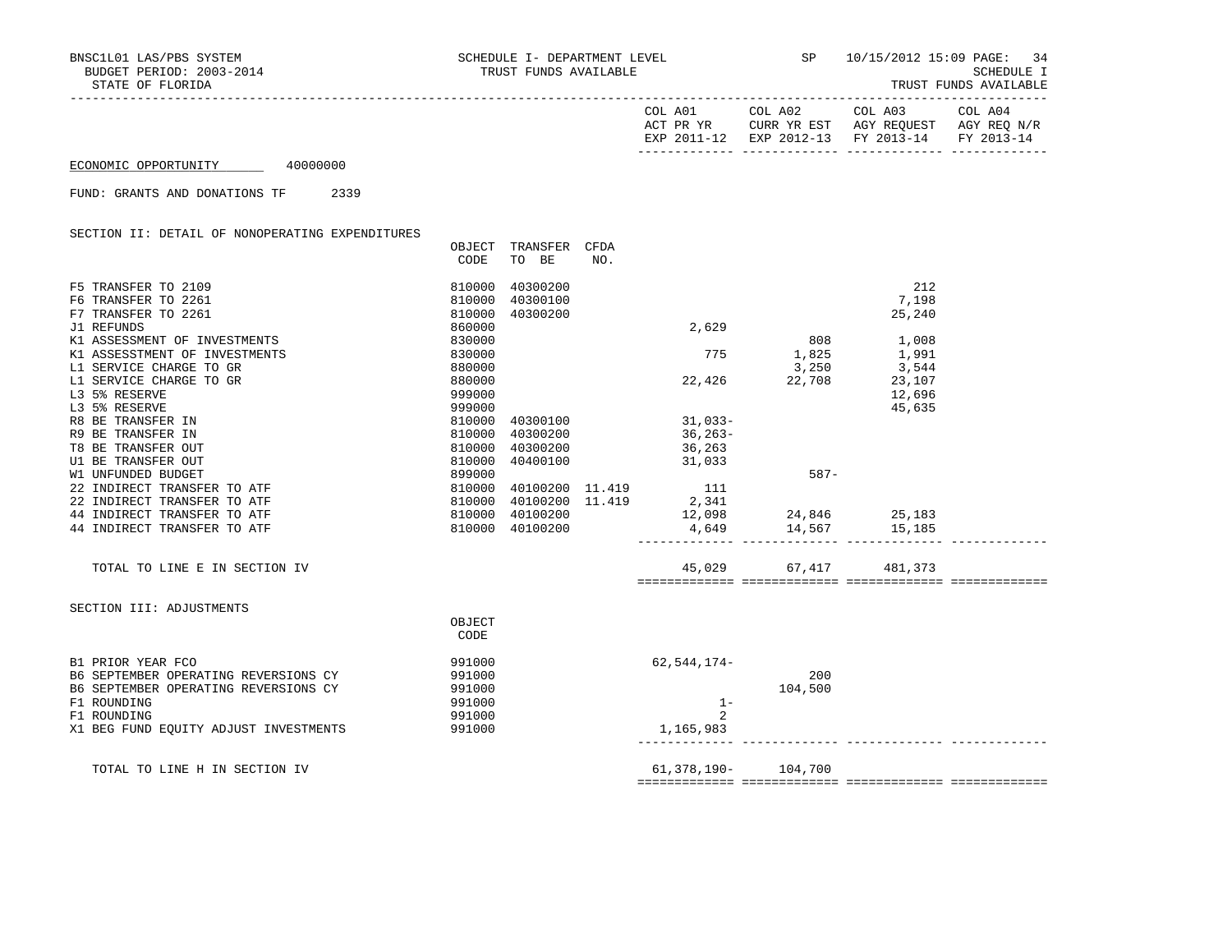| BNSC1L01 LAS/PBS SYSTEM<br>BUDGET PERIOD: 2003-2014<br>STATE OF FLORIDA |     | SCHEDULE I- DEPARTMENT LEVEL<br>TRUST FUNDS AVAILABLE |                             |                                                                         | SP and the set of the set of the set of the set of the set of the set of the set of the set of the set of the set of the set of the set of the set of the set of the set of the set of the set of the set of the set of the se<br>10/15/2012 15:09 PAGE: 35<br>SCHEDULE I<br>TRUST FUNDS AVAILABLE |  |  |
|-------------------------------------------------------------------------|-----|-------------------------------------------------------|-----------------------------|-------------------------------------------------------------------------|----------------------------------------------------------------------------------------------------------------------------------------------------------------------------------------------------------------------------------------------------------------------------------------------------|--|--|
|                                                                         |     | COL A01<br>ACT PR YR                                  | COL A02<br>CURR YR EST      | COL A03<br>AGY REOUEST<br>EXP 2011-12 EXP 2012-13 FY 2013-14 FY 2013-14 | COL A04<br>AGY REQ N/R                                                                                                                                                                                                                                                                             |  |  |
| 40000000<br>ECONOMIC OPPORTUNITY                                        |     |                                                       |                             |                                                                         |                                                                                                                                                                                                                                                                                                    |  |  |
| 2339<br>FUND: GRANTS AND DONATIONS TF                                   |     |                                                       |                             |                                                                         |                                                                                                                                                                                                                                                                                                    |  |  |
| SECTION IV: SUMMARY                                                     |     |                                                       |                             |                                                                         |                                                                                                                                                                                                                                                                                                    |  |  |
| UNRESERVED FUND BALANCE - JULY 1                                        | (A) |                                                       |                             | 2, 118, 122 2, 413, 938                                                 |                                                                                                                                                                                                                                                                                                    |  |  |
| ADD: REVENUES (FROM SECTION I)                                          | (B) |                                                       |                             | 65,896,768 1,194,933 1,933,305                                          |                                                                                                                                                                                                                                                                                                    |  |  |
| TOTAL FUNDS AVAILABLE (LINE A + LINE B)                                 | (C) |                                                       |                             | 65,896,768 3,313,055 4,347,243                                          |                                                                                                                                                                                                                                                                                                    |  |  |
| LESS: OPERATING EXPENDITURES                                            | (D) |                                                       | 2,355,427 936,400 1,670,423 |                                                                         |                                                                                                                                                                                                                                                                                                    |  |  |
| LESS: NONOPERATING EXPENDITURES (SECTION II)                            | (E) |                                                       | 45,029 67,417               | 481,373                                                                 |                                                                                                                                                                                                                                                                                                    |  |  |
| LESS: FIXED CAPITAL OUTLAY (TOTAL ONLY)                                 | (F) |                                                       |                             |                                                                         |                                                                                                                                                                                                                                                                                                    |  |  |
| UNRESERVED FUND BALANCE - JUNE 30 - BEFORE ADJ                          | (G) |                                                       | 63,496,312 2,309,238        | 2,195,447                                                               |                                                                                                                                                                                                                                                                                                    |  |  |
| NET ADJUSTMENTS (FROM SECTION III)                                      | (H) | 61,378,190-                                           | 104,700                     |                                                                         |                                                                                                                                                                                                                                                                                                    |  |  |

ADJUSTED UNRESERVED FUND BALANCE - JUNE 30 (I) 2,118,122 2,413,938 2,195,447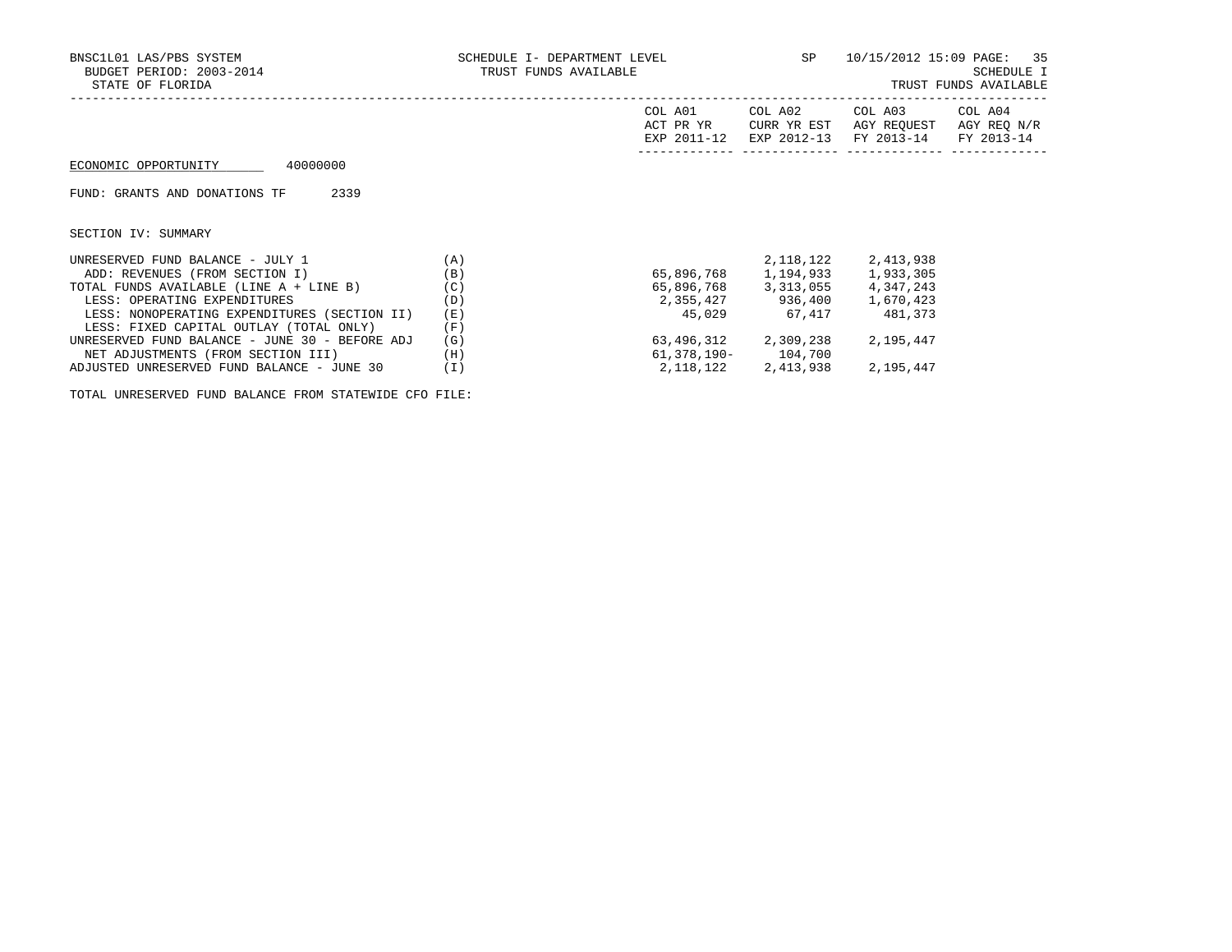| COL A01   | COL A02                      | COL A03                  | COL A04                  |
|-----------|------------------------------|--------------------------|--------------------------|
| ACT PR YR | YR EST<br>CURR               | REOUEST<br>AGY           | AGY REO N/R              |
| FYD       | $2012 - 12$<br>EXP<br>$\sim$ | $2013 - 14$<br><b>DV</b> | $2013 - 14$<br><b>DV</b> |
|           |                              |                          |                          |

FUND: WELFARE TRANSITION TF 2401

|                                                                           | REVENUE CAP SVC |       | AUTH   | MATCHING %     |      | <b>CFDA</b> |                                                                                                                                                                                                                                                                                                                                                                                                                |                                                                                            |                   |  |
|---------------------------------------------------------------------------|-----------------|-------|--------|----------------|------|-------------|----------------------------------------------------------------------------------------------------------------------------------------------------------------------------------------------------------------------------------------------------------------------------------------------------------------------------------------------------------------------------------------------------------------|--------------------------------------------------------------------------------------------|-------------------|--|
|                                                                           | CODE            | CHG % |        | ST I/C LOC I/C |      | NO.         |                                                                                                                                                                                                                                                                                                                                                                                                                |                                                                                            |                   |  |
|                                                                           |                 |       |        |                |      |             |                                                                                                                                                                                                                                                                                                                                                                                                                |                                                                                            |                   |  |
| C7 SMALL BUSINESS CREDIT                                                  | 000700 NO       | 0.0   | 288    | 0.00           | 0.00 | 21.022      | -11                                                                                                                                                                                                                                                                                                                                                                                                            |                                                                                            |                   |  |
| C9 COMMUNITY SERVICES BG                                                  | 000700 NO       | 0.0   | 163    | 0.00           | 0.00 | 93.569      | 48                                                                                                                                                                                                                                                                                                                                                                                                             |                                                                                            |                   |  |
| D1 LOW INCOME ENERGY ASST                                                 | 000700 NO       | 0.0   | 409    | 0.00           | 0.00 | 93.568      | 32                                                                                                                                                                                                                                                                                                                                                                                                             |                                                                                            |                   |  |
| D5 LABOR CERTIFICATION                                                    | 000700 NO       | 0.0   | 20.50  | 0.00           | 0.00 | 17.273      | 4,560                                                                                                                                                                                                                                                                                                                                                                                                          |                                                                                            |                   |  |
| D7 LABOR MARKET STATISTICS                                                | 000700 NO       | 0.0   | 20.50  | 0.00           | 0.00 | 17.002      | 418                                                                                                                                                                                                                                                                                                                                                                                                            |                                                                                            |                   |  |
| D9 WORKFORCE INFORMATION                                                  | 000700 NO       | 0.0   | 20.50  | 0.00           | 0.00 | 17.207      | 180                                                                                                                                                                                                                                                                                                                                                                                                            |                                                                                            |                   |  |
| E1 TRADE TRAINING PROGRAM                                                 | 000700 NO       | 0.0   | 20.50  | 0.00           | 0.00 | 17.245      | 1,435                                                                                                                                                                                                                                                                                                                                                                                                          |                                                                                            |                   |  |
| F5 UNEMPLOYMENT COMP                                                      | 000700 NO       | 0.0   | 443    | 0.00           | 0.00 | 17.225      | 109,475                                                                                                                                                                                                                                                                                                                                                                                                        |                                                                                            | 414, 178 454, 178 |  |
| F7 VETERANS PROGR-DISABLED 000700 NO                                      |                 | 0.0   | 20.50  | 0.00           | 0.00 | 17.801      | $5 -$                                                                                                                                                                                                                                                                                                                                                                                                          |                                                                                            |                   |  |
| F9 UC EMERGENCY                                                           | 000700 NO       | 0.0   | 443    | 0.00           | 0.00 | 17.225      | 95,962                                                                                                                                                                                                                                                                                                                                                                                                         |                                                                                            |                   |  |
| G3 VETERANS PROGRAM-LOCAL                                                 | 000700 NO       | 0.0   | 20.50  | 0.00           | 0.00 | 17.804      | 2,560                                                                                                                                                                                                                                                                                                                                                                                                          |                                                                                            |                   |  |
| G5 WAGNER PEYSER                                                          | 000700 NO       | 0.0   | 20.50  | 0.00           | 0.00 | 17.207      | 92,625<br>120,781                                                                                                                                                                                                                                                                                                                                                                                              | 503,271              543,271<br>482,596             522,596<br>457,936             487,345 |                   |  |
| G7 WIA ADULT                                                              | 000700 NO       | 0.0   | 20.50  | 0.00           | 0.00 | 17.258      |                                                                                                                                                                                                                                                                                                                                                                                                                |                                                                                            |                   |  |
| G9 WIA DISLOCATED WORKER                                                  | 000700 NO       | 0.0   | 20.50  | 0.00           | 0.00 | 17.278      | 20,748                                                                                                                                                                                                                                                                                                                                                                                                         |                                                                                            |                   |  |
| H1 WIA DISLOCATED WORKER                                                  | 000700 NO       | 0.0   | 20.50  | 0.00           | 0.00 | 17.260      | 298                                                                                                                                                                                                                                                                                                                                                                                                            |                                                                                            |                   |  |
| H3 WIA PROJECTS                                                           | 000700 NO       | 0.0   | 20.50  | 0.00           | 0.00 | 17.261      | 21                                                                                                                                                                                                                                                                                                                                                                                                             |                                                                                            |                   |  |
| H7 WORK OPPORTUNITY TAX CR 000700 NO                                      |                 | 0.0   | 20.50  | 0.00           | 0.00 | 17.271      | 12,221                                                                                                                                                                                                                                                                                                                                                                                                         |                                                                                            |                   |  |
| H9 FOOD STAMP E&T 100%                                                    | 000700 NO       | 0.0   | 445    | 0.00           | 0.00 | 10.561      | 301,295                                                                                                                                                                                                                                                                                                                                                                                                        | 344,760 344,760                                                                            |                   |  |
| I3 SMALL CITIES CDBG                                                      | 000700 NO       | 0.0   | 290    | 0.00           | 0.00 | 14.228      | 75                                                                                                                                                                                                                                                                                                                                                                                                             |                                                                                            |                   |  |
| <b>I5 CDBG DISASTER</b>                                                   | 000700 NO       | 0.0   | 290    | 0.00           | 0.00 | 14.228      | 77                                                                                                                                                                                                                                                                                                                                                                                                             |                                                                                            |                   |  |
| I7 NEIGHBORHOOD STABIL<br>J9 ARRA WIA HLTH CARE<br>K2 ARRA WEATHERIZATION | 000700 NO       | 0.0   | 290    | 0.00           | 0.00 | 14.228      | 48                                                                                                                                                                                                                                                                                                                                                                                                             |                                                                                            |                   |  |
|                                                                           | 000750 NO       | 0.0   | 20.50  | 0.00           | 0.00 | 17.275      |                                                                                                                                                                                                                                                                                                                                                                                                                |                                                                                            |                   |  |
| K2 ARRA WEATHERIZATION                                                    | 000750 NO       | 0.0   | 163    | 0.00           | 0.00 | 81.042      | $\begin{array}{c}1\\126\end{array}$                                                                                                                                                                                                                                                                                                                                                                            |                                                                                            |                   |  |
| K5 DISPLACE HOMEMAKER                                                     | 001500 NO       | 0.0   | 446.50 | 0.00           | 0.00 |             |                                                                                                                                                                                                                                                                                                                                                                                                                |                                                                                            |                   |  |
| LC RWB ACCESS REV ADJ                                                     | 001500 NO       | 0.0   | 215    | 0.00           | 0.00 |             | $\begin{array}{r} 784 \\ 31 \\ 2,043,092 \\ 215 \end{array}$                                                                                                                                                                                                                                                                                                                                                   |                                                                                            |                   |  |
| MC REORG TRANSFER AWI                                                     | 001500 NO       | 0.0   | SB2156 | 0.00           | 0.00 |             |                                                                                                                                                                                                                                                                                                                                                                                                                |                                                                                            |                   |  |
| MD REV ADJ DEO                                                            | 001500 NO       | 0.0   | 215    | 0.00           | 0.00 |             |                                                                                                                                                                                                                                                                                                                                                                                                                |                                                                                            |                   |  |
| M7 TANF-WELFARE TRANSITION                                                | 001510 NO       | 0.0   | 445    | 0.00           | 0.00 | 93.558      | 56,658,520                                                                                                                                                                                                                                                                                                                                                                                                     | 73, 291, 164 73, 302, 410                                                                  |                   |  |
| M7 TANF-WELFARE TRANSITION 001510 NO                                      |                 | 0.0   | 445    | 0.00           | 0.00 | 93.558      |                                                                                                                                                                                                                                                                                                                                                                                                                | 1,030,638 1,032,598                                                                        |                   |  |
| M8 EST GRT REC TANF                                                       | 001510 NO       | 0.0   | 445    | 0.00           | 0.00 | 93.558      | 446,898<br>419,062<br>419,062                                                                                                                                                                                                                                                                                                                                                                                  |                                                                                            |                   |  |
| M8 EST GRT REC TANF                                                       | 001510 NO       | 0.0   | 445    | 0.00           | 0.00 | 93.558      | 4,856,146                                                                                                                                                                                                                                                                                                                                                                                                      |                                                                                            |                   |  |
| M9 TANF WTS FUND ADJ                                                      | 001510 NO       | 0.0   | 445    | 0.00           | 0.00 | 93.558      | 2,368,688-                                                                                                                                                                                                                                                                                                                                                                                                     | $1,883,807 - 2,033,167 -$                                                                  |                   |  |
| Q1 REFUNDS OP CAT AR                                                      | 001800 NO       | 0.0   | 215    | 0.00           | 0.00 |             | 867,775                                                                                                                                                                                                                                                                                                                                                                                                        |                                                                                            |                   |  |
| 03 REFUNDS                                                                | 001800 NO       | 0.0   | 215    | 0.00           | 0.00 |             | 75,878                                                                                                                                                                                                                                                                                                                                                                                                         |                                                                                            |                   |  |
| U5 WORKFORCE FLORIDA INC                                                  | 001801 NO       | 0.0   | 215    | 0.00           | 0.00 |             |                                                                                                                                                                                                                                                                                                                                                                                                                |                                                                                            |                   |  |
| 5F UNEMPLOYMENT COMP                                                      | 000799 NO       | 0.0   | 443    | 0.00           | 0.00 |             | $\begin{array}{@{}c@{\hspace{1em}}c@{\hspace{1em}}c@{\hspace{1em}}c@{\hspace{1em}}c@{\hspace{1em}}c@{\hspace{1em}}c@{\hspace{1em}}c@{\hspace{1em}}c@{\hspace{1em}}c@{\hspace{1em}}c@{\hspace{1em}}c@{\hspace{1em}}c@{\hspace{1em}}c@{\hspace{1em}}c@{\hspace{1em}}c@{\hspace{1em}}c@{\hspace{1em}}c@{\hspace{1em}}c@{\hspace{1em}}c@{\hspace{1em}}c@{\hspace{1em}}c@{\hspace{1em}}c@{\hspace{1em}}c@{\hspace{$ | 1,740 1,740                                                                                |                   |  |
| 5G WAGNER PEYSER                                                          | 000799 NO       | 0.0   | 20.50  | 0.00           | 0.00 |             |                                                                                                                                                                                                                                                                                                                                                                                                                | 5,313                                                                                      | 5,313             |  |
| 7G WIA ADULT                                                              | 000799 NO       | 0.0   | 20.50  | 0.00           | 0.00 |             |                                                                                                                                                                                                                                                                                                                                                                                                                |                                                                                            | 72                |  |
| 7M TANF-WELFARE TRANSITION 001599 NO                                      |                 | 0.0   | 445    | 0.00           | 0.00 |             |                                                                                                                                                                                                                                                                                                                                                                                                                |                                                                                            | 318,983           |  |
| 9H FOOD STAMP E&T 100%                                                    | 000799 NO 0.0   |       | 445    | 0.00           | 0.00 |             | 17.258 119 72<br>93.558 216,114 318,934<br>10.561 218 309                                                                                                                                                                                                                                                                                                                                                      |                                                                                            | 309               |  |
|                                                                           |                 |       |        |                |      |             |                                                                                                                                                                                                                                                                                                                                                                                                                |                                                                                            |                   |  |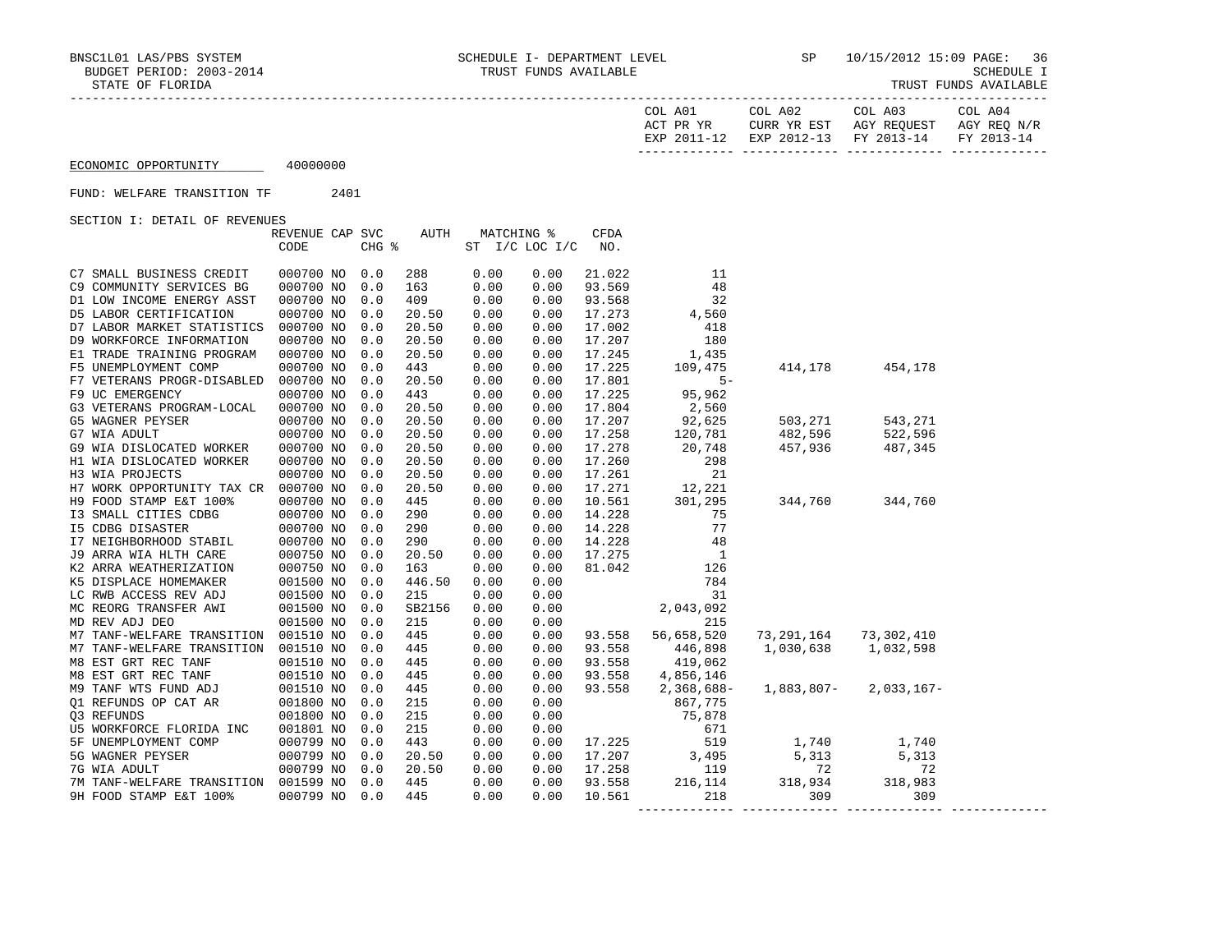| BNSC1L01 LAS/PBS SYSTEM<br>BUDGET PERIOD: 2003-2014<br>STATE OF FLORIDA                                                                                                                                                                                                                                                                                                                  | SCHEDULE I- DEPARTMENT LEVEL<br>TRUST FUNDS AVAILABLE                                                                                                                                                                                                                       |                                        |                                                                                                                                           | SP 10/15/2012 15:09 PAGE: 37                  | SCHEDULE I<br>TRUST FUNDS AVAILABLE |
|------------------------------------------------------------------------------------------------------------------------------------------------------------------------------------------------------------------------------------------------------------------------------------------------------------------------------------------------------------------------------------------|-----------------------------------------------------------------------------------------------------------------------------------------------------------------------------------------------------------------------------------------------------------------------------|----------------------------------------|-------------------------------------------------------------------------------------------------------------------------------------------|-----------------------------------------------|-------------------------------------|
|                                                                                                                                                                                                                                                                                                                                                                                          |                                                                                                                                                                                                                                                                             |                                        |                                                                                                                                           | EXP 2011-12 EXP 2012-13 FY 2013-14 FY 2013-14 |                                     |
| ECONOMIC OPPORTUNITY 40000000                                                                                                                                                                                                                                                                                                                                                            |                                                                                                                                                                                                                                                                             |                                        |                                                                                                                                           |                                               |                                     |
| FUND: WELFARE TRANSITION TF 2401                                                                                                                                                                                                                                                                                                                                                         |                                                                                                                                                                                                                                                                             |                                        |                                                                                                                                           |                                               |                                     |
| SECTION I: DETAIL OF REVENUES<br>CODE                                                                                                                                                                                                                                                                                                                                                    | REVENUE CAP SVC AUTH MATCHING % CFDA<br>CHG % ST I/C LOC I/C NO.                                                                                                                                                                                                            |                                        |                                                                                                                                           |                                               |                                     |
|                                                                                                                                                                                                                                                                                                                                                                                          |                                                                                                                                                                                                                                                                             |                                        |                                                                                                                                           |                                               |                                     |
| TOTAL TO LINE B IN SECTION IV                                                                                                                                                                                                                                                                                                                                                            |                                                                                                                                                                                                                                                                             |                                        |                                                                                                                                           | 63,983,841 74,967,104 74,980,408              |                                     |
| SECTION II: DETAIL OF NONOPERATING EXPENDITURES                                                                                                                                                                                                                                                                                                                                          | OBJECT TRANSFER CFDA<br>CODE<br>TO BE<br>NO.                                                                                                                                                                                                                                |                                        |                                                                                                                                           |                                               |                                     |
| 21 INDIRECT TRANSFER TO ATF<br>25 INDIRECT TRANSFER TO ATF<br>26 INDIRECT TRANSFER TO ATF<br>29 INDIRECT TRANSFER TO ATF<br>41 INDIRECT TRANSFER TO ATF                                                                                                                                                                                                                                  | $\begin{array}{cccccc} 810000 & 40100200 & 10.561 & 218 & 309 & 309 \\ 810000 & 40100200 & 17.207 & 3,495 & 5,313 & 5,313 \\ 810000 & 40100200 & 17.225 & 519 & 1,740 & 1,740 \\ 810000 & 40100200 & 17.258 & 119 & 72 & 72 \\ 810000 & 40100200 & 93.558 & 216,114 & 318,$ |                                        |                                                                                                                                           |                                               |                                     |
| TOTAL TO LINE E IN SECTION IV                                                                                                                                                                                                                                                                                                                                                            |                                                                                                                                                                                                                                                                             |                                        | 220,465 326,368 326,417                                                                                                                   |                                               |                                     |
| SECTION III: ADJUSTMENTS                                                                                                                                                                                                                                                                                                                                                                 | OBJECT<br>CODE                                                                                                                                                                                                                                                              |                                        |                                                                                                                                           |                                               |                                     |
| C1 FUND BALANCE ADJUST BETWEEN BE<br>C1 FUND BALANCE ADJUST BETWEEN BE<br>D1 POST CLOSE SWFS ADJUST<br>F1 ROUNDING                                                                                                                                                                                                                                                                       | 991000<br>991000<br>991000<br>991000                                                                                                                                                                                                                                        | 671<br>671-<br>$\overline{1}$<br>$1 -$ |                                                                                                                                           |                                               |                                     |
| TOTAL TO LINE H IN SECTION IV                                                                                                                                                                                                                                                                                                                                                            |                                                                                                                                                                                                                                                                             |                                        |                                                                                                                                           |                                               |                                     |
| SECTION IV: SUMMARY                                                                                                                                                                                                                                                                                                                                                                      |                                                                                                                                                                                                                                                                             |                                        |                                                                                                                                           |                                               |                                     |
| UNRESERVED FUND BALANCE - JULY 1<br>ADD: REVENUES (FROM SECTION I)<br>TOTAL FUNDS AVAILABLE (LINE A + LINE B)<br>LESS: OPERATING EXPENDITURES<br>LESS: NONOPERATING EXPENDITURES (SECTION II) (E)<br>LESS: FIXED CAPITAL OUTLAY (TOTAL ONLY)<br>UNRESERVED FUND BALANCE - JUNE 30 - BEFORE ADJ $(G)$<br>NET ADJUSTMENTS (FROM SECTION III)<br>ADJUSTED UNRESERVED FUND BALANCE - JUNE 30 | (A)<br>(B)<br>(C)<br>(D)<br>(F)<br>(H)<br>(I)                                                                                                                                                                                                                               |                                        | 63,983,841 74,967,104 74,980,408<br>63,983,841 74,967,104 74,980,408<br>63, 763, 376 74, 640, 736 74, 653, 991<br>220,465 326,368 326,417 |                                               |                                     |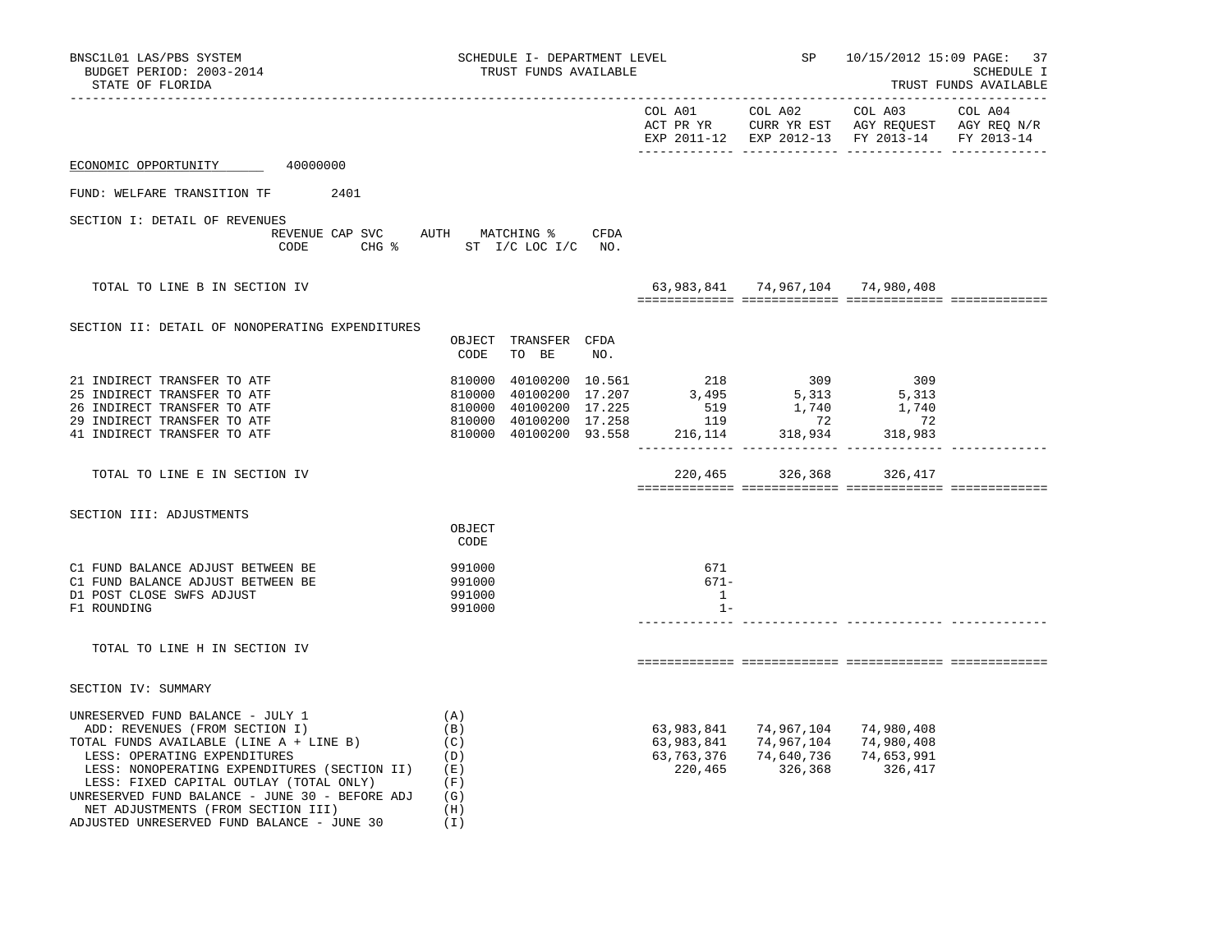| COL A01     | COL A02 | COL A03                           | COL A04     |
|-------------|---------|-----------------------------------|-------------|
| ACT PR YR   |         | CURR YR EST AGY REQUEST           | AGY REO N/R |
| EXP 2011-12 |         | EXP 2012-13 FY 2013-14 FY 2013-14 |             |
|             |         |                                   |             |

FUND: WELFARE TRANSITION TF 2401

SECTION IV: SUMMARY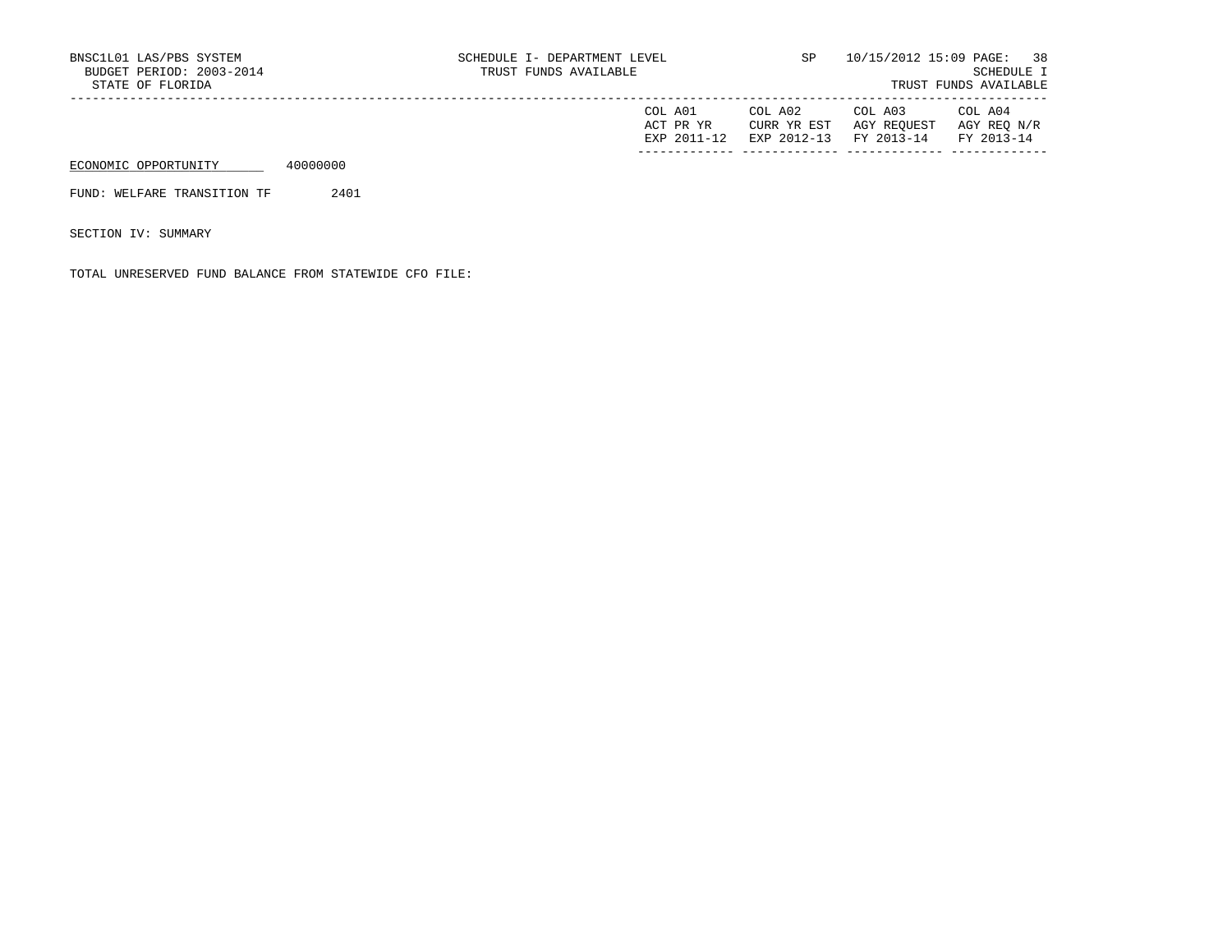| BNSC1L01 LAS/PBS SYSTEM<br>BUDGET PERIOD: 2003-2014<br>STATE OF FLORIDA                                                                                                                                                                                                                                                                                                                  |  | SCHEDULE I- DEPARTMENT LEVEL<br>TRUST FUNDS AVAILABLE                    |                                          | SP 10/15/2012 15:09 PAGE: 39                       | SCHEDULE I<br>TRUST FUNDS AVAILABLE                               |  |
|------------------------------------------------------------------------------------------------------------------------------------------------------------------------------------------------------------------------------------------------------------------------------------------------------------------------------------------------------------------------------------------|--|--------------------------------------------------------------------------|------------------------------------------|----------------------------------------------------|-------------------------------------------------------------------|--|
|                                                                                                                                                                                                                                                                                                                                                                                          |  |                                                                          |                                          |                                                    | EXP 2011-12 EXP 2012-13 FY 2013-14 FY 2013-14                     |  |
| ECONOMIC OPPORTUNITY 40000000                                                                                                                                                                                                                                                                                                                                                            |  |                                                                          |                                          |                                                    |                                                                   |  |
| FUND: PROFESSIONAL SPORTS DEV TF 2551                                                                                                                                                                                                                                                                                                                                                    |  |                                                                          |                                          |                                                    |                                                                   |  |
| SECTION I: DETAIL OF REVENUES                                                                                                                                                                                                                                                                                                                                                            |  | REVENUE CAP SVC AUTH MATCHING $\$$ CFDA<br>CODE CHG % ST I/C LOC I/C NO. |                                          |                                                    |                                                                   |  |
| K8 TRANSF FROM HWSMV 2488 001520 NO 8.0 320.858 0.00 0.00<br>MA REORG TRANSFER EOG 001500 NO 0.0 SB2156 0.00 0.00                                                                                                                                                                                                                                                                        |  |                                                                          | 1,928,325 2,458,024 2,428,736<br>648,419 |                                                    |                                                                   |  |
| TOTAL TO LINE B IN SECTION IV                                                                                                                                                                                                                                                                                                                                                            |  |                                                                          |                                          | 2,576,744 2,458,024 2,428,736                      |                                                                   |  |
| SECTION II: DETAIL OF NONOPERATING EXPENDITURES                                                                                                                                                                                                                                                                                                                                          |  | OBJECT TRANSFER CFDA<br>TO BE NO.<br>CODE                                |                                          |                                                    |                                                                   |  |
| L1 SERVICE CHARGE TO GR<br>L3 5% RESERVE<br>W1 UNFUNDED BUDGET                                                                                                                                                                                                                                                                                                                           |  | 880000<br>999000<br>899000                                               |                                          | 148,988 196,642 194,299                            | 113,069                                                           |  |
| TOTAL TO LINE E IN SECTION IV                                                                                                                                                                                                                                                                                                                                                            |  |                                                                          |                                          |                                                    | 76,744 29,693- 71,264-                                            |  |
| SECTION III: ADJUSTMENTS                                                                                                                                                                                                                                                                                                                                                                 |  | OBJECT<br>CODE                                                           |                                          |                                                    |                                                                   |  |
| B6 SEPTEMBER OPERATING REVERSIONS CY                                                                                                                                                                                                                                                                                                                                                     |  | 991000                                                                   |                                          | 12,283                                             |                                                                   |  |
| TOTAL TO LINE H IN SECTION IV                                                                                                                                                                                                                                                                                                                                                            |  |                                                                          |                                          | 12,283                                             |                                                                   |  |
| SECTION IV: SUMMARY                                                                                                                                                                                                                                                                                                                                                                      |  |                                                                          |                                          |                                                    |                                                                   |  |
| UNRESERVED FUND BALANCE - JULY 1<br>ADD: REVENUES (FROM SECTION I)<br>TOTAL FUNDS AVAILABLE (LINE A + LINE B)<br>LESS: OPERATING EXPENDITURES<br>LESS: NONOPERATING EXPENDITURES (SECTION II) (E)<br>LESS: FIXED CAPITAL OUTLAY (TOTAL ONLY)<br>UNRESERVED FUND BALANCE - JUNE 30 - BEFORE ADJ $(G)$<br>NET ADJUSTMENTS (FROM SECTION III)<br>ADJUSTED UNRESERVED FUND BALANCE - JUNE 30 |  | (A)<br>(B)<br>(C)<br>(D)<br>(F)<br>(H)<br>(1)                            |                                          | 2,576,744 2,458,024 2,428,736<br>12,283-<br>12,283 | 2,576,744<br>2,500,000<br>76,744<br>29,693-<br>71,264-<br>29,693- |  |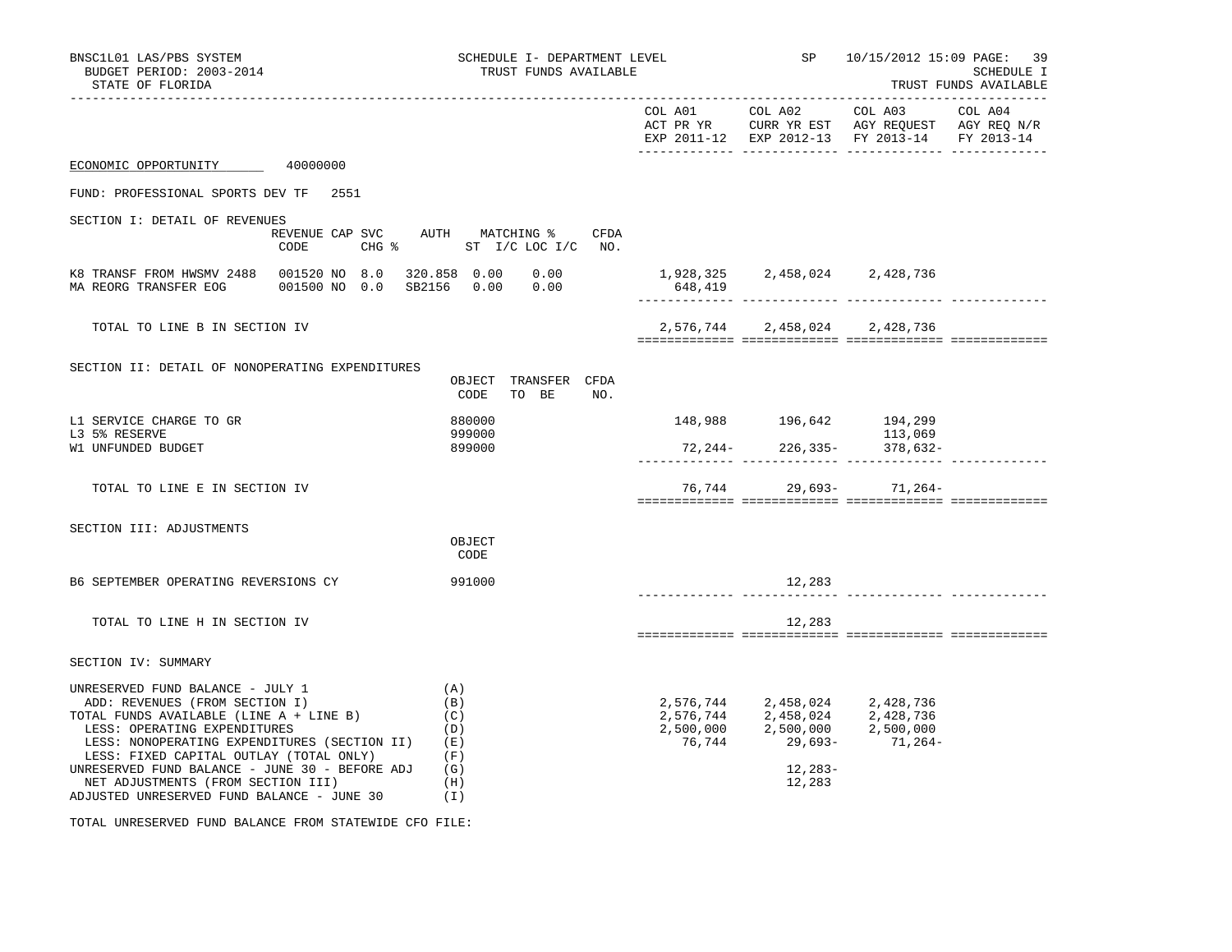| BNSC1L01 LAS/PBS SYSTEM<br>BUDGET PERIOD: 2003-2014<br>STATE OF FLORIDA                                                                                                         |                                              |                                                                                       | SCHEDULE I- DEPARTMENT LEVEL<br>TRUST FUNDS AVAILABLE      |                                                      | SP                 | 10/15/2012 15:09 PAGE: 40                                                                                                                                                    | <b>SCHEDULE I</b><br>TRUST FUNDS AVAILABLE |
|---------------------------------------------------------------------------------------------------------------------------------------------------------------------------------|----------------------------------------------|---------------------------------------------------------------------------------------|------------------------------------------------------------|------------------------------------------------------|--------------------|------------------------------------------------------------------------------------------------------------------------------------------------------------------------------|--------------------------------------------|
|                                                                                                                                                                                 |                                              |                                                                                       |                                                            | COL A01                                              | COL A02            | COL A03<br>ACT PR YR $\,$ CURR YR EST $\,$ AGY REQUEST $\,$ AGY REQ N/R $\,$<br>EXP 2011-12 EXP 2012-13 FY 2013-14                                                           | COL A04<br>FY 2013-14                      |
| ECONOMIC OPPORTUNITY 40000000                                                                                                                                                   |                                              |                                                                                       |                                                            |                                                      |                    |                                                                                                                                                                              |                                            |
| FUND: REVOLVING TRUST FUND                                                                                                                                                      | 2600                                         |                                                                                       |                                                            |                                                      |                    |                                                                                                                                                                              |                                            |
| SECTION I: DETAIL OF REVENUES                                                                                                                                                   |                                              |                                                                                       |                                                            |                                                      |                    |                                                                                                                                                                              |                                            |
|                                                                                                                                                                                 | REVENUE CAP SVC<br>CODE                      | AUTH MATCHING %<br>CHG % ST I/C LOC I/C NO.                                           | <b>CFDA</b>                                                |                                                      |                    |                                                                                                                                                                              |                                            |
| RI REIMBURSEMENT<br>R7 FACILITIES 001801 NO 0.0                                                                                                                                 | 000700 NO 0.0<br>0.0<br>0.0<br>001800 NO 0.0 | 20.50<br>0.00<br>0.00<br>215<br>SB2156 0.00<br>215<br>0.00<br>215<br>0.00<br>215 0.00 | 0.00<br>17.278<br>0.00<br>0.00<br>0.00<br>$0.00$<br>$0.00$ | 2, 276, 022<br>643<br>10, 625<br>10,625<br>2,227,191 |                    | 10,343 100,000 100,000<br>42,378 174,669 174,669                                                                                                                             |                                            |
| R7 FACILITIES<br>T3 FAC DEPR RECOVER                                                                                                                                            | 001801 NO 0.0<br>001801 NO 0.0               | 215<br>0.00                                                                           | 0.00                                                       |                                                      |                    | 3, 110, 385 3, 121, 835<br>450,536 600,714 600,714                                                                                                                           | 611,000                                    |
| TOTAL TO LINE B IN SECTION IV                                                                                                                                                   |                                              |                                                                                       |                                                            |                                                      |                    | 5,017,738 3,985,768 3,997,218                                                                                                                                                | 611,000                                    |
| SECTION II: DETAIL OF NONOPERATING EXPENDITURES                                                                                                                                 |                                              | CODE                                                                                  | OBJECT TRANSFER CFDA<br>TO BE<br>NO.                       |                                                      |                    |                                                                                                                                                                              |                                            |
| TOTAL TO LINE E IN SECTION IV                                                                                                                                                   |                                              |                                                                                       |                                                            |                                                      |                    |                                                                                                                                                                              |                                            |
| SECTION III: ADJUSTMENTS                                                                                                                                                        |                                              | OBJECT<br>CODE                                                                        |                                                            |                                                      |                    |                                                                                                                                                                              |                                            |
| B1 PRIOR YEAR FCO<br>B6 SEPTEMBER OPERATING REVERSIONS CY<br>F1 ROUNDING                                                                                                        |                                              | 991000<br>991000<br>991000                                                            |                                                            | 769,286-<br>4                                        | 69,238             |                                                                                                                                                                              |                                            |
| TOTAL TO LINE H IN SECTION IV                                                                                                                                                   |                                              |                                                                                       |                                                            |                                                      | 769, 282 - 69, 238 |                                                                                                                                                                              |                                            |
| SECTION IV: SUMMARY                                                                                                                                                             |                                              |                                                                                       |                                                            |                                                      |                    |                                                                                                                                                                              |                                            |
| UNRESERVED FUND BALANCE - JULY 1<br>ADD: REVENUES (FROM SECTION I)<br>TOTAL FUNDS AVAILABLE (LINE A + LINE B)<br>LESS: OPERATING EXPENDITURES                                   |                                              | (A)<br>(B)<br>(C)<br>(D)                                                              |                                                            |                                                      |                    | 1,462,119 1,533,871<br>$5,017,738 \qquad \quad 3,985,768 \qquad \quad 3,997,218 \\ 5,017,738 \qquad \quad 5,447,887 \qquad \quad 5,531,089$<br>2,362,337 3,385,054 3,396,504 | 611,000<br>611,000                         |
| LESS: NONOPERATING EXPENDITURES (SECTION II)<br>LESS: FIXED CAPITAL OUTLAY (TOTAL ONLY)<br>UNRESERVED FUND BALANCE - JUNE 30 - BEFORE ADJ<br>NET ADJUSTMENTS (FROM SECTION III) |                                              | (E)<br>(F)<br>(G)<br>(H)                                                              |                                                            | 769,282-                                             | 69,238             | $\begin{array}{cccc} 424\,, 000 & \quad & 598\,, 200 & \quad & 611\,, 000 \\ 2\,, 231\,, 401 & \quad & 1\,, 464\,, 633 & \quad & 1\,, 523\,, 585 \end{array}$                | 611,000                                    |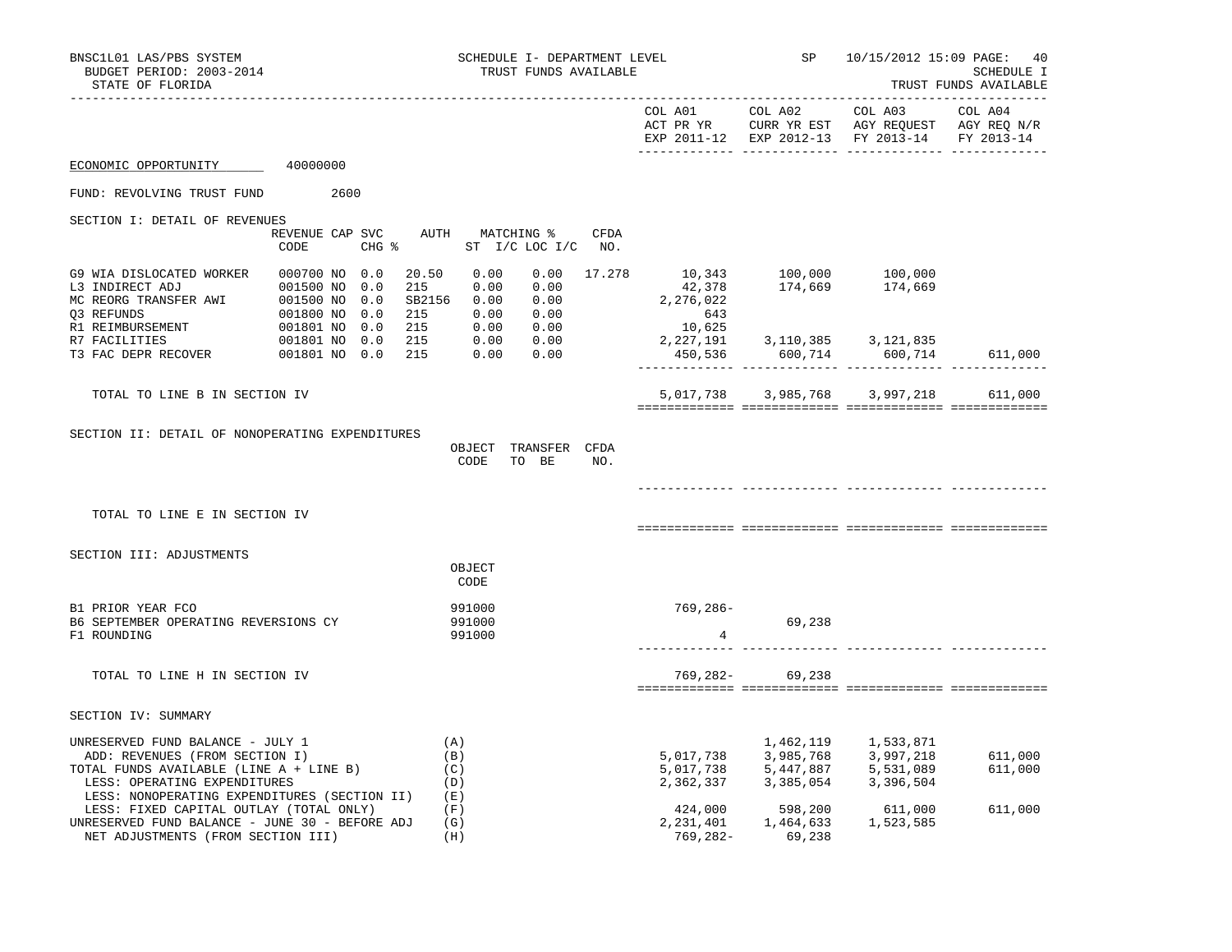| BNSC1L01 LAS/PBS SYSTEM<br>BUDGET PERIOD: 2003-2014<br>STATE OF FLORIDA                   | SCHEDULE I- DEPARTMENT LEVEL<br>TRUST FUNDS AVAILABLE |                         |                               | SP 10/15/2012 15:09 PAGE: 41<br><b>SCHEDULE I</b><br>TRUST FUNDS AVAILABLE                                                        |  |  |
|-------------------------------------------------------------------------------------------|-------------------------------------------------------|-------------------------|-------------------------------|-----------------------------------------------------------------------------------------------------------------------------------|--|--|
|                                                                                           |                                                       |                         |                               | COL A01 COL A02 COL A03 COL A04<br>ACT PR YR CURR YR EST AGY REQUEST AGY REQ N/R<br>EXP 2011-12 EXP 2012-13 FY 2013-14 FY 2013-14 |  |  |
| ECONOMIC OPPORTUNITY 40000000                                                             |                                                       |                         |                               |                                                                                                                                   |  |  |
| 2600<br>FUND: REVOLVING TRUST FUND                                                        |                                                       |                         |                               |                                                                                                                                   |  |  |
| SECTION IV: SUMMARY                                                                       |                                                       |                         |                               |                                                                                                                                   |  |  |
| ADJUSTED UNRESERVED FUND BALANCE - JUNE 30 $(1)$                                          |                                                       |                         | 1,462,119 1,533,871 1,523,585 |                                                                                                                                   |  |  |
| TOTAL UNRESERVED FUND BALANCE FROM STATEWIDE CFO FILE:                                    |                                                       |                         |                               |                                                                                                                                   |  |  |
| SCHEDULE IB: DETAIL OF UNRESERVED FUND BALANCE                                            | FUNDING SOURCE<br>STATE (S)<br>NONSTATE (N)           |                         |                               |                                                                                                                                   |  |  |
| B1 RESERVED USDOL APPROVED FACILITIES PLAN<br>B3 STATE DEPRECIATION REED ACT BLD MAINTAIN | N<br>S                                                | 257,655 326,893 326,893 |                               | 1,204,464 1,206,978 1,196,692                                                                                                     |  |  |
| ADJUSTED UNRESERVED FUND BALANCE - JUNE 30                                                |                                                       |                         | 1,462,119 1,533,871 1,523,585 |                                                                                                                                   |  |  |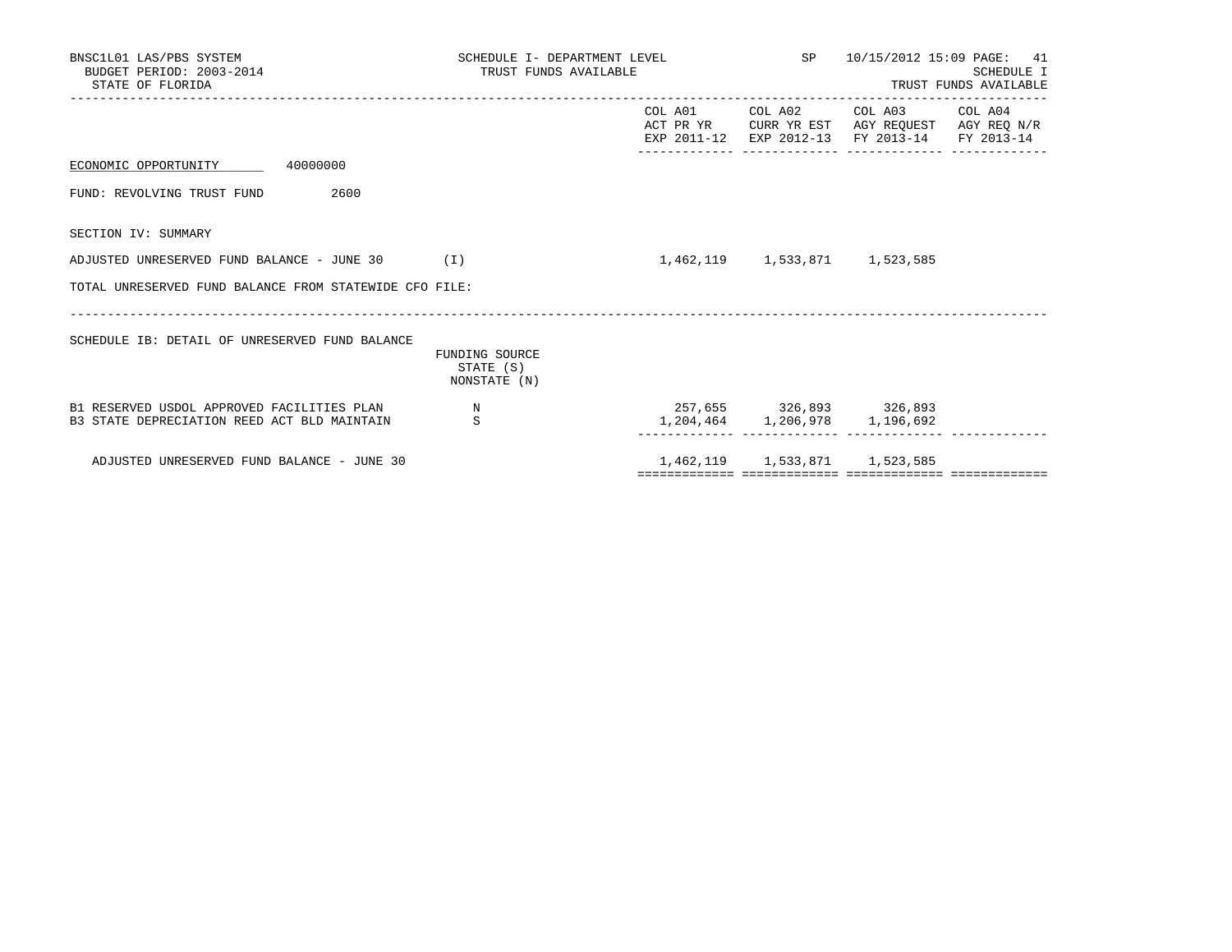| TRUST FUNDS AVAILABLE |
|-----------------------|
|-----------------------|

| COL A01<br>ACT PR YR | COL A02<br>CURR YR EST            | COL A03<br>AGY REOUEST | COL A04<br>AGY REO N/R |
|----------------------|-----------------------------------|------------------------|------------------------|
| EXP 2011-12          | EXP 2012-13 FY 2013-14 FY 2013-14 |                        |                        |

#### FUND: SPEC EMPLOYMNT SECU ADM TF 2648

SECTION I: DETAIL OF REVENUES

| ORCITON I: DRIAIN OF KRYENORD | REVENUE CAP SVC |       | AUTH   |      | MATCHING %     | CFDA   |                                                 |                       |                 |  |
|-------------------------------|-----------------|-------|--------|------|----------------|--------|-------------------------------------------------|-----------------------|-----------------|--|
|                               | CODE            | CHG % |        |      | ST I/C LOC I/C | NO.    |                                                 |                       |                 |  |
| B7 INTEREST EARNED ON INVE    | 000500 NO 8.0   |       | 215    | 0.00 | 0.00           |        | 115,208                                         |                       | 315,181 421,240 |  |
| C9 COMMUNITY SERVICES BG      | 000700 NO       | 0.0   | 163    | 0.00 | 0.00           | 93.569 | 273                                             |                       |                 |  |
| D1 LOW INCOME ENERGY ASST     | 000700 NO       | 0.0   | 409    | 0.00 | 0.00           | 93.568 | 182                                             |                       |                 |  |
| D5 LABOR CERTIFICATION        | 000700 NO       | 0.0   | 20.50  | 0.00 | 0.00           | 17.273 | 220                                             |                       |                 |  |
| D7 LABOR MARKET STATISTICS    | 000700 NO       | 0.0   | 20.50  | 0.00 | 0.00           | 17.002 | 2,387                                           |                       |                 |  |
| D9 WORKFORCE INFORMATION      | 000700 NO       | 0.0   | 20.50  | 0.00 | 0.00           | 17.207 | 1,028                                           |                       |                 |  |
| E1 TRADE TRAINING PROGRAM     | 000700 NO       | 0.0   | 20.50  | 0.00 | 0.00           | 17.245 | 78                                              |                       |                 |  |
| F5 UNEMPLOYMENT COMPENSAT     | 000700 NO       | 0.0   | 443    | 0.00 | 0.00           | 17.225 | 47,784                                          |                       |                 |  |
| F7 VETERANS PROGR-DISABLED    | 000700 NO       | 0.0   | 20.50  | 0.00 | 0.00           | 17.801 | $31 -$                                          |                       |                 |  |
| F9 UC EMERGENCY               | 000700 NO       | 0.0   | 443    | 0.00 | 0.00           | 17.225 | 12,041                                          |                       |                 |  |
| G3 VETERANS PROGRAM-LOCAL     | 000700 NO       | 0.0   | 20.50  | 0.00 | 0.00           | 17.804 | $146 -$                                         |                       |                 |  |
| G5 WAGNER PEYSER              | 000700 NO       | 0.0   | 20.50  | 0.00 | 0.00           | 17.207 | 604                                             |                       |                 |  |
| G7 WIA ADULT                  | 000700 NO       | 0.0   | 20.50  | 0.00 | 0.00           | 17.258 | 1,935                                           |                       |                 |  |
| G9 WIA DISLOCATED WORKER      | 000700 NO       | 0.0   | 20.50  | 0.00 | 0.00           | 17.278 | 308                                             |                       |                 |  |
| H3 WIA PROJECTS               | 000700 NO       | 0.0   | 20.50  | 0.00 | 0.00           | 17.261 | 122                                             |                       |                 |  |
| H7 WORK OPPORTUNITY TX CRE    | 000700 NO       | 0.0   | 20.50  | 0.00 | 0.00           | 17.271 | 1,022                                           |                       |                 |  |
| H9 FOOD STAM E&T 100%         | 000700 NO       | 0.0   | 445    | 0.00 | 0.00           | 10.561 | 495                                             |                       |                 |  |
| 19 WIA NEG BP                 | 000702 NO       | 0.0   | 20.50  | 0.00 | 0.00           | 17.260 | $\overline{\phantom{0}}$                        |                       |                 |  |
| J9 ARRA WIA HLTH CARE         | 000750 NO       | 0.0   | 20.50  | 0.00 | 0.00           | 17.275 | 7                                               |                       |                 |  |
| K1 ARRA WIA NEW OJT           | 000750 NO       | 0.0   | 20.50  | 0.00 | 0.00           | 17.260 | 36                                              |                       |                 |  |
| K2 ARRA WEATHERIZATION        | 000750 NO       | 0.0   | 163    | 0.00 | 0.00           | 81.042 | 719                                             |                       |                 |  |
| L4 TRANSF FROM 2021/100200    | 001500 NO       | 0.0   | 215    | 0.00 | 0.00           |        | 1,350                                           |                       |                 |  |
| MB REORG TRANSFER DCA         | 001500 NO       | 0.0   | SB2156 | 0.00 | 0.00           |        | 455                                             |                       |                 |  |
| MC REORG TRANSFER AWI         | 001500 NO       | 0.0   | SB2156 | 0.00 | 0.00           |        |                                                 |                       |                 |  |
| N2 P&I FUND ADJ               | 001500 NO       | 0.0   | 215    | 0.00 | 0.00           |        | 3,658,170<br>31,857-<br>10,953,022<br>$31,857-$ |                       |                 |  |
| N7 XFER P&I 200200/2767       | 001520 NO       | 8.0   | 215    | 0.00 | 0.00           |        |                                                 | 15,694,643 15,694,189 |                 |  |
| N7 TRANS P&I 200200/2767      | 001520 NO       | 0.0   | 215    | 0.00 | 0.00           |        | 203,051                                         |                       |                 |  |
| N7 TRANSF P&I 200200/2767     | 001520 NO       | 0.0   | 215    | 0.00 | 0.00           |        | 205,051<br>2,946,778<br>1                       |                       |                 |  |
| O1 REFUNDS OP CAT AR          | 001800 NO       | 0.0   | 215    | 0.00 | 0.00           |        |                                                 |                       |                 |  |
| 03 REFUNDS                    | 001800 NO       | 0.0   | 215    | 0.00 | 0.00           |        | 81,130                                          |                       |                 |  |
| U5 WORKFORCE FLORIDA INC      | 001801 NO       | 0.0   | 215    | 0.00 | 0.00           |        | 352                                             |                       |                 |  |
| 7N TRANSF P&I 200200/2767     | 001520 NO       | 8.0   | 215    | 0.00 | 0.00           |        | 217,198                                         | 50,464                | 50,918          |  |
|                               |                 |       |        |      |                |        | _________________________________               |                       |                 |  |
|                               |                 |       |        |      |                |        |                                                 |                       |                 |  |

TOTAL TO LINE B IN SECTION IV 18,213,923 16,060,288 16,166,347

============= ============= ============= =============

|  |  | SECTION II: DETAIL OF NONOPERATING EXPENDITURES |  |
|--|--|-------------------------------------------------|--|
|  |  |                                                 |  |

|                     | OBJECT TRANSFER CFDA<br>CODE TO BE | NO. |       |       |
|---------------------|------------------------------------|-----|-------|-------|
| F2 TRANSFER TO 2021 | 810000 40100200                    |     | 1,157 | 1,157 |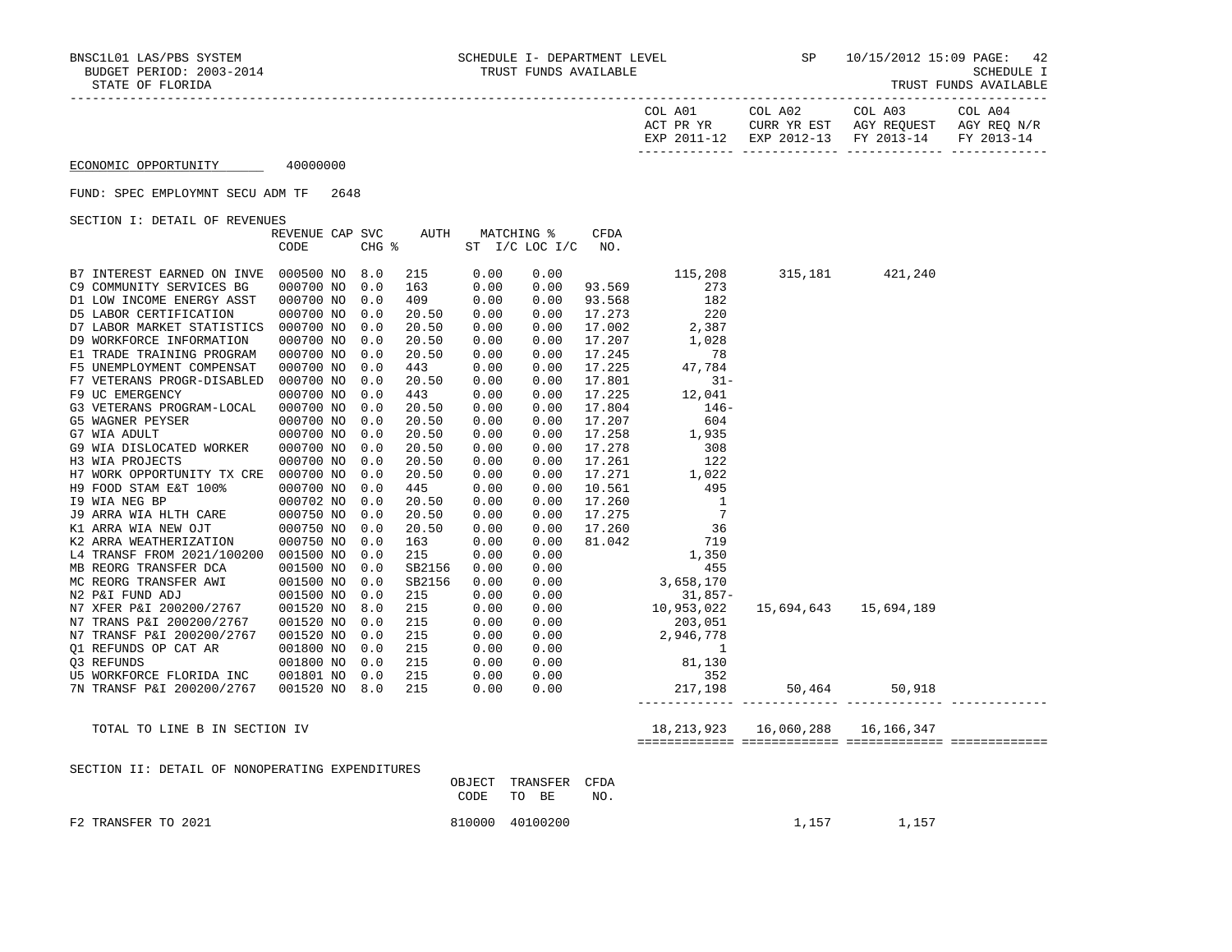| COL A01<br>PR YR<br>ACT    | COL A02<br>VD<br>EST<br>CURR | COL A03<br>AGY REOUEST | COL A04<br>AGY REO N/R   |
|----------------------------|------------------------------|------------------------|--------------------------|
| 2011<br>$\sqrt{10}$<br>FYD | $2012 - 13$<br>EXP           | $2013 - 14$<br>ਸ਼ਾ     | $2013 - 14$<br><b>DV</b> |
|                            |                              |                        |                          |

FUND: SPEC EMPLOYMNT SECU ADM TF 2648

SECTION II: DETAIL OF NONOPERATING EXPENDITURES

|                                      | OBJECT         | TRANSFER | CFDA |           |             |              |               |
|--------------------------------------|----------------|----------|------|-----------|-------------|--------------|---------------|
|                                      | CODE           | TO BE    | NO.  |           |             |              |               |
| F3 TRANSFER TO 2021                  | 810000         | 40100300 |      |           | 38          | 38           |               |
| F4 TRANSFER TO 2195                  | 810000         | 40200100 |      |           | 16,997      | 16,997       |               |
| F9 TRANSFER TO 2195                  | 810000         | 40200200 |      |           | 5           | 5            |               |
| G1 TRANSFER TO 2765                  | 810000         | 40200200 |      | 27,047    |             |              |               |
| H1 TRANSFER TO DOE/OEL               | 810000         | 48220400 |      | 2,444,113 | 603,201     |              |               |
| K1 ASSESSMENT OF INVESTMENTS         | 830000         |          |      | 6,032     | 13,553      | 18,113       |               |
| L1 SERVICE CHRARGE TO GR             | 880000         |          |      | 1,013,910 | 1,283,739   |              |               |
| L3 5% RESERVE                        | 999000         |          |      |           |             | 702,713      |               |
| R4 BE TRANSFER IN                    | 810000         | 40200100 |      |           | $89,647-$   |              |               |
| R4 BE TRANSFER IN                    | 810000         | 40200100 |      | 178,967-  | 228,623-    |              |               |
| R4 BE TRANSFER IN                    | 810000         | 40200100 |      |           | 6,532,986-  | $6,534,001-$ |               |
| R4 BE TRANSFER IN                    | 810000         | 40200100 |      | $83,844-$ |             |              |               |
| R4 BE TRANSFER IN                    | 810000         | 40200100 |      |           |             | $82,000-$    | $82,000 -$    |
| R4 BE TRANSFER IN                    | 810000         | 40200100 |      |           |             | $2,000,000-$ | $2,000,000-$  |
| R4 BE TRANSFER IN                    | 810000         | 40200100 |      |           | $200,000 -$ | $500,000 -$  | $500,000 -$   |
| T1 BE TRANSFER OUT                   | 810000         | 40100100 |      |           | 200,000     | 500,000      |               |
| T2 BE TRANSFER OUT                   | 810000         | 40100200 |      |           |             | 82,000       |               |
| T3 BE TRANSFER OUT                   | 810000         | 40100300 |      | 83,844    |             |              |               |
| T5 BE TRANSFER OUT                   | 810000         | 40200200 |      |           |             | 2,000,000    |               |
| T6 BE TRANSFER OUT                   | 810000         | 40200600 |      |           | 6,532,986   | 6,534,001    |               |
| T8 BE TRANSFER OUT                   | 810000         | 40300100 |      |           | 89,647      |              |               |
| U1 BE TRANSFER OUT                   | 810000         | 40400100 |      | 178,967   | 228,623     |              |               |
| 44 INDIRECT TRANSFER TO ATF          | 810000         | 40100200 |      | 217,198   | 50,464      | 50,918       |               |
| 44 INDIRECT TRANSFER TO ATF          | 810000         | 40100200 |      |           | 29,705      |              |               |
| 44 INDIRECT TRANSFER TO ATF          | 810000         | 40100200 |      |           | 7,160       |              |               |
| TOTAL TO LINE E IN SECTION IV        |                |          |      | 3,708,300 | 2,006,019   | 789,941      | $2,582,000 -$ |
|                                      |                |          |      |           |             |              |               |
| SECTION III: ADJUSTMENTS             |                |          |      |           |             |              |               |
|                                      | OBJECT<br>CODE |          |      |           |             |              |               |
| B6 SEPTEMBER OPERATING REVERSIONS CY | 991000         |          |      |           | 127,458     |              |               |
| F1 ROUNDING                          | 991000         |          |      | $1 -$     |             |              |               |
| F1 ROUNDING                          | 991000         |          |      | $3 -$     |             |              |               |
| TOTAL TO LINE H IN SECTION IV        |                |          |      | $4-$      | 127,458     |              |               |
|                                      |                |          |      |           |             |              |               |

============= ============= ============= =============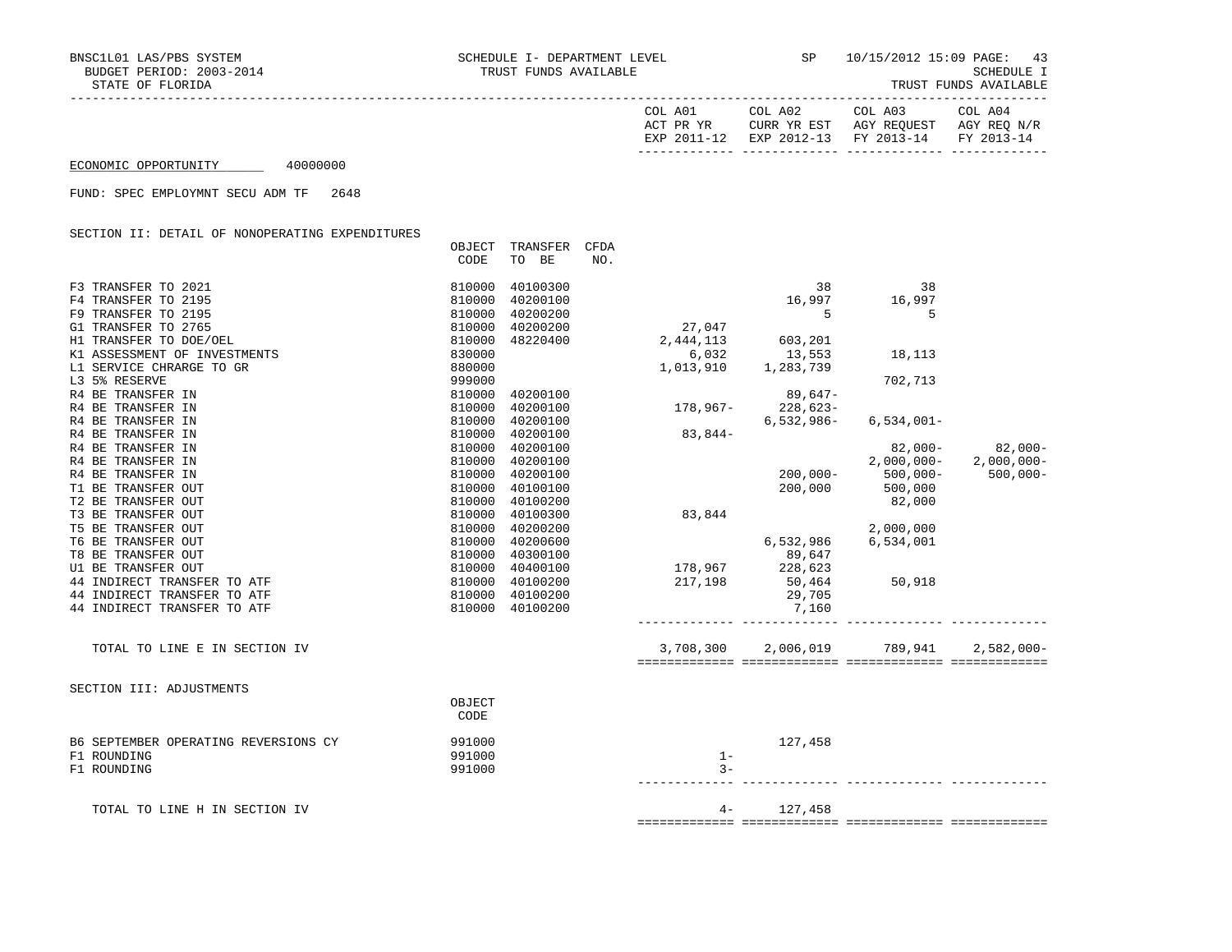| BNSC1L01 LAS/PBS SYSTEM<br>BUDGET PERIOD: 2003-2014<br>STATE OF FLORIDA | SCHEDULE I- DEPARTMENT LEVEL<br>TRUST FUNDS AVAILABLE |                                     | SP                                    | 10/15/2012 15:09 PAGE: 44<br>SCHEDULE I<br>TRUST FUNDS AVAILABLE |                                      |  |
|-------------------------------------------------------------------------|-------------------------------------------------------|-------------------------------------|---------------------------------------|------------------------------------------------------------------|--------------------------------------|--|
|                                                                         |                                                       | COL A01<br>ACT PR YR<br>EXP 2011-12 | COL A02<br>CURR YR EST<br>EXP 2012-13 | COL A03<br>AGY REOUEST<br>FY 2013-14                             | COL A04<br>AGY REO N/R<br>FY 2013-14 |  |
| 40000000<br>ECONOMIC OPPORTUNITY                                        |                                                       |                                     |                                       |                                                                  |                                      |  |
| FUND: SPEC EMPLOYMNT SECU ADM TF<br>2648                                |                                                       |                                     |                                       |                                                                  |                                      |  |
| SECTION IV: SUMMARY                                                     |                                                       |                                     |                                       |                                                                  |                                      |  |
| UNRESERVED FUND BALANCE - JULY 1                                        | (A)                                                   |                                     | 9,762,528                             | 12,362,658                                                       |                                      |  |
| ADD: REVENUES (FROM SECTION I)                                          | (B)                                                   | 18,213,923                          | 16,060,288                            | 16,166,347                                                       |                                      |  |
| TOTAL FUNDS AVAILABLE (LINE A + LINE B)                                 | (C)                                                   | 18,213,923                          | 25,822,816                            | 28,529,005                                                       |                                      |  |
| LESS: OPERATING EXPENDITURES                                            | (D)                                                   | 4,743,091                           | 11,581,597                            | 10,360,414                                                       | 2,582,000                            |  |
| LESS: NONOPERATING EXPENDITURES (SECTION II)                            | (E)                                                   | 3,708,300                           | 2,006,019                             | 789,941                                                          | $2,582,000-$                         |  |
| LESS: FIXED CAPITAL OUTLAY (TOTAL ONLY)                                 | (F)                                                   |                                     |                                       |                                                                  |                                      |  |
| UNRESERVED FUND BALANCE - JUNE 30 - BEFORE ADJ                          | (G)                                                   | 9,762,532                           | 12,235,200                            | 17,378,650                                                       |                                      |  |

NET ADJUSTMENTS (FROM SECTION III) (H) 4- 127,458

ADJUSTED UNRESERVED FUND BALANCE - JUNE 30 (I) 9,762,528 12,362,658 17,378,650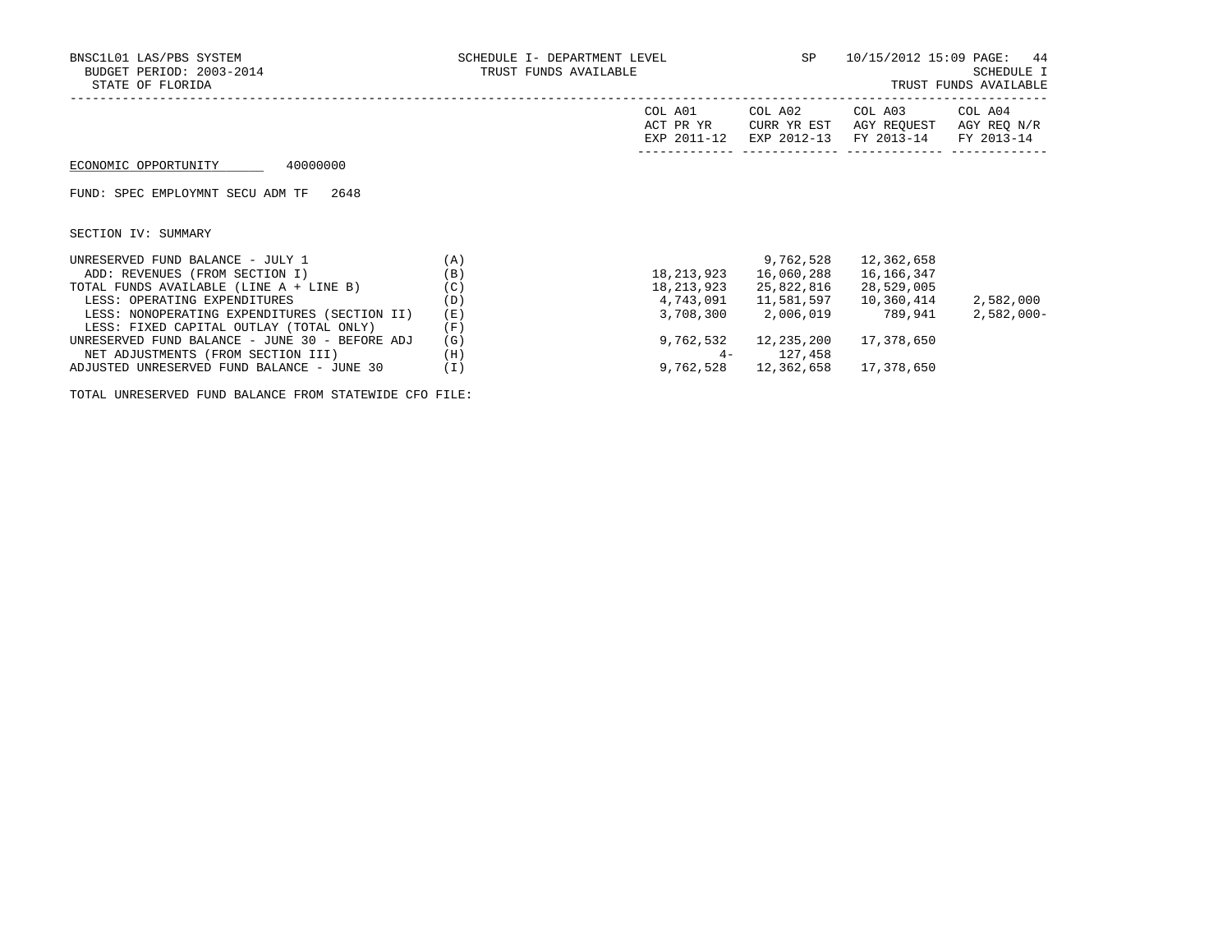| BNSC1L01 LAS/PBS SYSTEM<br>BUDGET PERIOD: 2003-2014<br>STATE OF FLORIDA                                                                                                                                                                                                               | SCHEDULE I- DEPARTMENT LEVEL<br>TRUST FUNDS AVAILABLE               |                                                                                                           | SP                                                                                                           | 10/15/2012 15:09 PAGE:                                                                                            | 45<br>SCHEDULE I<br>TRUST FUNDS AVAILABLE<br>_________________ |
|---------------------------------------------------------------------------------------------------------------------------------------------------------------------------------------------------------------------------------------------------------------------------------------|---------------------------------------------------------------------|-----------------------------------------------------------------------------------------------------------|--------------------------------------------------------------------------------------------------------------|-------------------------------------------------------------------------------------------------------------------|----------------------------------------------------------------|
|                                                                                                                                                                                                                                                                                       |                                                                     |                                                                                                           | COL A01 COL A02                                                                                              | COL A03 COL A04<br>ACT PR YR CURR YR EST AGY REQUEST AGY REQ N/R<br>EXP 2011-12 EXP 2012-13 FY 2013-14 FY 2013-14 |                                                                |
| 40000000<br>ECONOMIC OPPORTUNITY                                                                                                                                                                                                                                                      |                                                                     |                                                                                                           |                                                                                                              |                                                                                                                   |                                                                |
| FUND: TOURISM PROMOTIONAL TF 2722                                                                                                                                                                                                                                                     |                                                                     |                                                                                                           |                                                                                                              |                                                                                                                   |                                                                |
| SECTION I: DETAIL OF REVENUES<br>CODE                                                                                                                                                                                                                                                 | REVENUE CAP SVC AUTH MATCHING %<br>CFDA<br>CHG % ST I/C LOC I/C NO. |                                                                                                           |                                                                                                              |                                                                                                                   |                                                                |
| B7 INTEREST EARNED ON INV 000500 NO 8.0<br>18 TRANSFER FROM REV 2494 001500 NO 0.0 288.122 0.00 0.00<br>18 TRANSFER FROM REV 2494 001500 NO 0.0 288.122 0.00 0.00<br>18 TRANSFER FROM REV 2494 001500 NO 0.0 288.122 0.00 0.00<br>19 ND REV ADJ DEO 001500 NO 0.0 215 0.00 0.00<br>8L | 215 0.00<br>0.00                                                    | $18,646$ $168,885$ $110,630$<br>$18,260,003$ $21,965,269$ $22,465,004$ $4,700,000$<br>22,944<br>5,951,992 |                                                                                                              |                                                                                                                   |                                                                |
|                                                                                                                                                                                                                                                                                       |                                                                     | $95,359-$                                                                                                 | $10,460$ $34,731$ $34,996$                                                                                   |                                                                                                                   |                                                                |
| TOTAL TO LINE B IN SECTION IV                                                                                                                                                                                                                                                         |                                                                     |                                                                                                           |                                                                                                              | 24, 168, 686 22, 168, 885 22, 610, 630 4, 700, 000                                                                |                                                                |
| SECTION II: DETAIL OF NONOPERATING EXPENDITURES                                                                                                                                                                                                                                       | OBJECT TRANSFER CFDA<br>CODE<br>TO BE<br>NO.                        |                                                                                                           |                                                                                                              |                                                                                                                   |                                                                |
| F1 TRANSFER TO 2021<br>F2 TRANSFER TO 2021<br>F3 TRANSFER TO 2021                                                                                                                                                                                                                     | 810000<br>40100100<br>810000<br>40100200<br>40100300<br>810000      |                                                                                                           |                                                                                                              | 74,173<br>12,419<br>32,254                                                                                        |                                                                |
| K1 ASSESSMENT OF INVESTMENTS<br>L1 SERVICE CHARGE TO GR<br>L3 5% RESERVE<br>S1 BE TRANSFER IN                                                                                                                                                                                         | 830000<br>880000<br>999000<br>810000<br>40400100                    | 1,412                                                                                                     | $\begin{array}{cccc} 990 & & 7,262 & & 4,757 \\ 1,412 & & 12,930 & & 8,470 \\ & & & & 1,105,240 \end{array}$ |                                                                                                                   |                                                                |
| T8 BE TRANSFER OUT<br>44 INDIRECT TRANSFER TO ATF<br>44 INDIRECT TRANSFER TO ATF                                                                                                                                                                                                      | 810000<br>40300100<br>810000<br>40100200<br>810000 40100200         | $103,349 - 80,346 - 103,349$<br>103,349 80,346<br>10,460 34,731 34,996                                    | 9,164                                                                                                        | 6,691                                                                                                             |                                                                |
| TOTAL TO LINE E IN SECTION IV                                                                                                                                                                                                                                                         |                                                                     |                                                                                                           | 12,862 64,087 1,279,000                                                                                      |                                                                                                                   |                                                                |
| SECTION III: ADJUSTMENTS                                                                                                                                                                                                                                                              | OBJECT<br>CODE                                                      |                                                                                                           |                                                                                                              |                                                                                                                   |                                                                |
| B6 SEPTEMBER OPERATING REVERSIONS CY<br>F1 ROUNDING                                                                                                                                                                                                                                   | 991000<br>991000                                                    | $1 -$                                                                                                     | 6,862                                                                                                        |                                                                                                                   |                                                                |
| TOTAL TO LINE H IN SECTION IV                                                                                                                                                                                                                                                         |                                                                     |                                                                                                           | $1 - 6,862$                                                                                                  |                                                                                                                   |                                                                |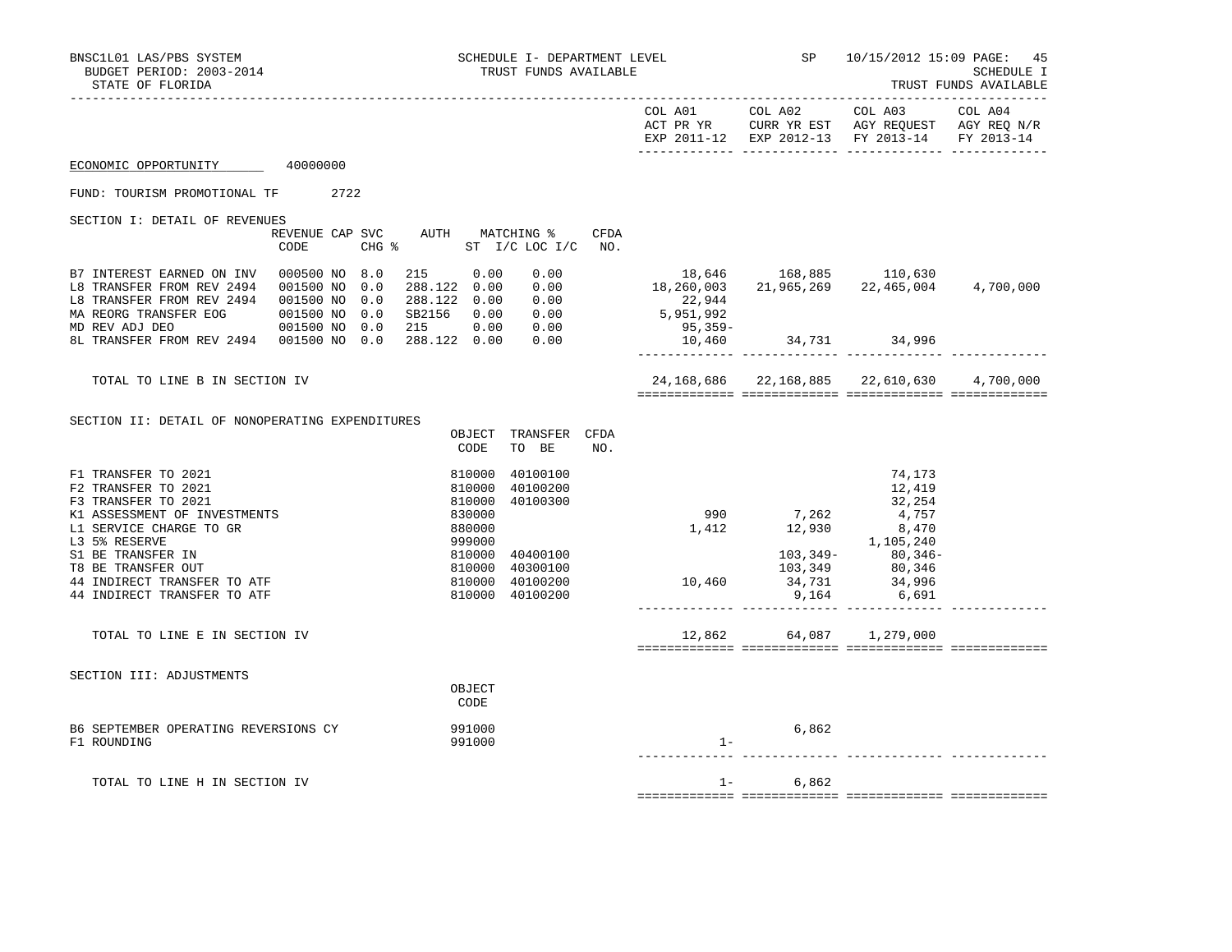| BNSC1L01 LAS/PBS SYSTEM<br>BUDGET PERIOD: 2003-2014<br>STATE OF FLORIDA | SCHEDULE I- DEPARTMENT LEVEL<br>TRUST FUNDS AVAILABLE |                                     | <b>SP</b>                             | 10/15/2012 15:09 PAGE:<br>-46<br>SCHEDULE I<br>TRUST FUNDS AVAILABLE |                                      |  |  |
|-------------------------------------------------------------------------|-------------------------------------------------------|-------------------------------------|---------------------------------------|----------------------------------------------------------------------|--------------------------------------|--|--|
|                                                                         |                                                       | COL A01<br>ACT PR YR<br>EXP 2011-12 | COL A02<br>CURR YR EST<br>EXP 2012-13 | COL A03<br>AGY REOUEST<br>FY 2013-14                                 | COL A04<br>AGY REO N/R<br>FY 2013-14 |  |  |
| 40000000<br>ECONOMIC OPPORTUNITY                                        |                                                       |                                     |                                       |                                                                      |                                      |  |  |
| 2722<br>FUND: TOURISM PROMOTIONAL TF                                    |                                                       |                                     |                                       |                                                                      |                                      |  |  |
| SECTION IV: SUMMARY                                                     |                                                       |                                     |                                       |                                                                      |                                      |  |  |
| UNRESERVED FUND BALANCE - JULY 1                                        | (A)                                                   |                                     | 5,611,508                             | 6,571,172                                                            |                                      |  |  |
| ADD: REVENUES (FROM SECTION I)                                          | (B)                                                   | 24,168,686                          | 22,168,885                            | 22,610,630                                                           | 4,700,000                            |  |  |
| TOTAL FUNDS AVAILABLE (LINE A + LINE B)                                 | (C)                                                   | 24,168,686                          | 27,780,393                            | 29,181,802                                                           | 4,700,000                            |  |  |
| LESS: OPERATING EXPENDITURES                                            | (D)                                                   | 18,544,315                          | 21,151,996                            | 27,137,891                                                           | 4,700,000                            |  |  |
| LESS: NONOPERATING EXPENDITURES (SECTION II)                            | (E)                                                   | 12,862                              | 64,087                                | 1,279,000                                                            |                                      |  |  |
| LESS: FIXED CAPITAL OUTLAY (TOTAL ONLY)                                 | (F)                                                   |                                     |                                       |                                                                      |                                      |  |  |
| UNRESERVED FUND BALANCE - JUNE 30 - BEFORE ADJ                          | (G)                                                   |                                     | 5,611,509 6,564,310                   | 764,911                                                              |                                      |  |  |
| NET ADJUSTMENTS (FROM SECTION III)                                      | (H)                                                   | $1 -$                               | 6,862                                 |                                                                      |                                      |  |  |

ADJUSTED UNRESERVED FUND BALANCE - JUNE 30 (I) 5,611,508 6,571,172 764,911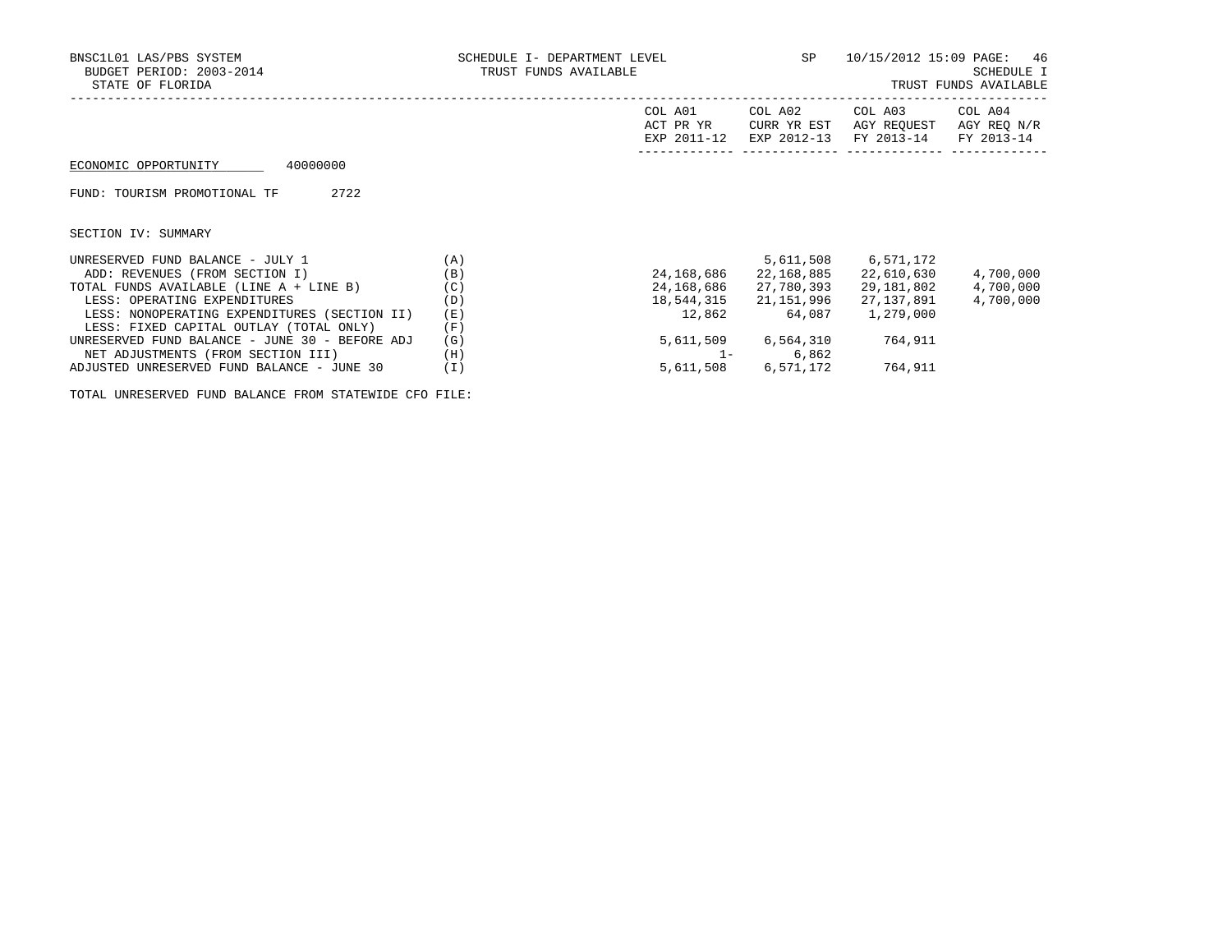------------- ------------- ------------- -------------

TRUST FUNDS AVAILABLE

|                                                                                                              |      |  |                     |             |                                 |      |                                        |                                                                                                   |                                                                                                | TROPT LOMDS HATTHOUR |
|--------------------------------------------------------------------------------------------------------------|------|--|---------------------|-------------|---------------------------------|------|----------------------------------------|---------------------------------------------------------------------------------------------------|------------------------------------------------------------------------------------------------|----------------------|
|                                                                                                              |      |  |                     |             |                                 |      |                                        |                                                                                                   | ACT PR YR CURR YR EST AGY REQUEST AGY REQ N/R<br>EXP 2011-12 EXP 2012-13 FY 2013-14 FY 2013-14 |                      |
| ECONOMIC OPPORTUNITY 40000000                                                                                |      |  |                     |             |                                 |      |                                        |                                                                                                   |                                                                                                |                      |
| FUND: UNEMPLOYMENT COMP BENE TF 2765                                                                         |      |  |                     |             |                                 |      |                                        |                                                                                                   |                                                                                                |                      |
| SECTION I: DETAIL OF REVENUES                                                                                |      |  |                     |             |                                 |      |                                        |                                                                                                   |                                                                                                |                      |
|                                                                                                              |      |  |                     |             | REVENUE CAP SVC AUTH MATCHING % | CFDA |                                        |                                                                                                   |                                                                                                |                      |
|                                                                                                              | CODE |  | $CHG$ $\frac{1}{6}$ |             | ST I/C LOC I/C NO.              |      |                                        |                                                                                                   |                                                                                                |                      |
| B9 UNEMPLOYMENT COMPENSAT 000500 NO 0.0                                                                      |      |  | 443                 | 0.00        | 0.00                            |      |                                        |                                                                                                   |                                                                                                |                      |
| E3 TRADE EMPLOYMENT COMP 000700 NO 0.0                                                                       |      |  | 443                 | 0.00        | 0.00                            |      |                                        | $\begin{array}{cccc} 17.225 & 24,800,000 \\ 17.245 & 878,250 & 1,402,240 & 1,402,240 \end{array}$ |                                                                                                |                      |
|                                                                                                              |      |  | 443                 | 0.00        | 0.00                            |      | 17.225 9,615                           |                                                                                                   |                                                                                                |                      |
|                                                                                                              |      |  | 443                 | 0.00        | 0.00                            |      |                                        | 17.225  16,609,997  17,444,240  17,444,240                                                        |                                                                                                |                      |
|                                                                                                              |      |  | 443                 | 0.00        | 0.00                            |      |                                        | 17.225 7,482,920 6,384,832 6,384,832                                                              |                                                                                                |                      |
|                                                                                                              |      |  | 443                 | 0.00        | 0.00                            |      |                                        | 17.225 55,538 470,744                                                                             |                                                                                                |                      |
|                                                                                                              |      |  | 443                 | 0.00        | 0.00                            |      | 17.225 1259,820,735                    |                                                                                                   | $607, 201, 443$ 136,098                                                                        |                      |
|                                                                                                              |      |  | 443                 | 0.00        | 0.00                            |      | 17.225 327,401-                        |                                                                                                   |                                                                                                |                      |
|                                                                                                              |      |  | 443                 | 0.00        | 0.00                            |      | 17.225 224,512,746                     |                                                                                                   |                                                                                                |                      |
|                                                                                                              |      |  | 443                 | 0.00        | 0.00                            |      | 17.225 1,889,648                       |                                                                                                   | $9,034,655$ $9,034,655$                                                                        |                      |
|                                                                                                              |      |  | 443                 | 0.00        | 0.00                            |      | 17.225 50,047                          |                                                                                                   |                                                                                                |                      |
|                                                                                                              |      |  |                     | SB2156 0.00 |                                 |      | $0.00$ $35,706,079$<br>$0.00$ $27,047$ |                                                                                                   |                                                                                                |                      |
|                                                                                                              |      |  | 215                 | 0.00        |                                 |      |                                        |                                                                                                   |                                                                                                |                      |
|                                                                                                              |      |  |                     |             |                                 |      |                                        | $0.00$ 17.225 1812, 126, 898 2322, 470, 101 1777, 100, 000                                        |                                                                                                |                      |
|                                                                                                              |      |  |                     |             |                                 |      | $0.00$ 49,533                          |                                                                                                   |                                                                                                |                      |
| 23 REFUNDS<br>23 REFUNDS<br>215 0.00<br>215 0.00<br>215 0.00<br>215 0.00<br>215 0.00<br>215 0.00<br>215 0.00 |      |  |                     |             |                                 |      | $0.00$ 17.225 151,400,000              |                                                                                                   |                                                                                                |                      |
|                                                                                                              |      |  |                     |             |                                 |      |                                        |                                                                                                   |                                                                                                |                      |
| TOTAL TO LINE B IN SECTION IV                                                                                |      |  |                     |             |                                 |      |                                        | 3510, 291, 652 2964, 408, 255 1836, 302, 065                                                      |                                                                                                |                      |
|                                                                                                              |      |  |                     |             |                                 |      |                                        |                                                                                                   |                                                                                                |                      |
| SECTION II: DETAIL OF NONOPERATING EXPENDITURES                                                              |      |  |                     |             | OBJECT TRANSFER CFDA            |      |                                        |                                                                                                   |                                                                                                |                      |
|                                                                                                              |      |  |                     | CODE        | TO BE                           | NO.  |                                        |                                                                                                   |                                                                                                |                      |
|                                                                                                              |      |  |                     |             |                                 |      |                                        |                                                                                                   |                                                                                                |                      |
| F9 TRANSFER TO 2195                                                                                          |      |  |                     |             |                                 |      |                                        | 1,889,648 9,034,655 9,034,655                                                                     |                                                                                                |                      |
| J1 REFUNDS                                                                                                   |      |  |                     | 860000      | 810000 40200200<br>860000       |      | 706,959                                |                                                                                                   |                                                                                                |                      |
| M1 UC BENEFIT PAYMENTS                                                                                       |      |  |                     |             | 820000                          |      |                                        | 17.225 2371,372,678 1774,203,499 1102,667,410                                                     |                                                                                                |                      |
| M5 LOAN REPAYMENT                                                                                            |      |  |                     | 899000      |                                 |      |                                        | 676,400,000                                                                                       |                                                                                                |                      |
|                                                                                                              |      |  |                     |             |                                 |      |                                        |                                                                                                   |                                                                                                |                      |
| TOTAL TO LINE E IN SECTION IV                                                                                |      |  |                     |             |                                 |      |                                        | 2373,969,285 2459,638,154 1111,702,065                                                            |                                                                                                |                      |
|                                                                                                              |      |  |                     |             |                                 |      |                                        |                                                                                                   |                                                                                                |                      |
| SECTION III: ADJUSTMENTS                                                                                     |      |  |                     |             |                                 |      |                                        |                                                                                                   |                                                                                                |                      |
|                                                                                                              |      |  |                     | OBJECT      |                                 |      |                                        |                                                                                                   |                                                                                                |                      |
|                                                                                                              |      |  |                     | CODE        |                                 |      |                                        |                                                                                                   |                                                                                                |                      |
| C3 LONG TERM LIABILITIES                                                                                     |      |  |                     | 991000      |                                 |      | 702,427,698                            |                                                                                                   |                                                                                                |                      |
| D1 POST CLOSE SWFS ADJUST                                                                                    |      |  |                     | 991000      |                                 |      | 6,213,799                              |                                                                                                   |                                                                                                |                      |
| X4 BEG FUND EQUITY ADJUST LONG TERM LIAB                                                                     |      |  |                     | 991000      |                                 |      | 1681, 533, 965-                        |                                                                                                   |                                                                                                |                      |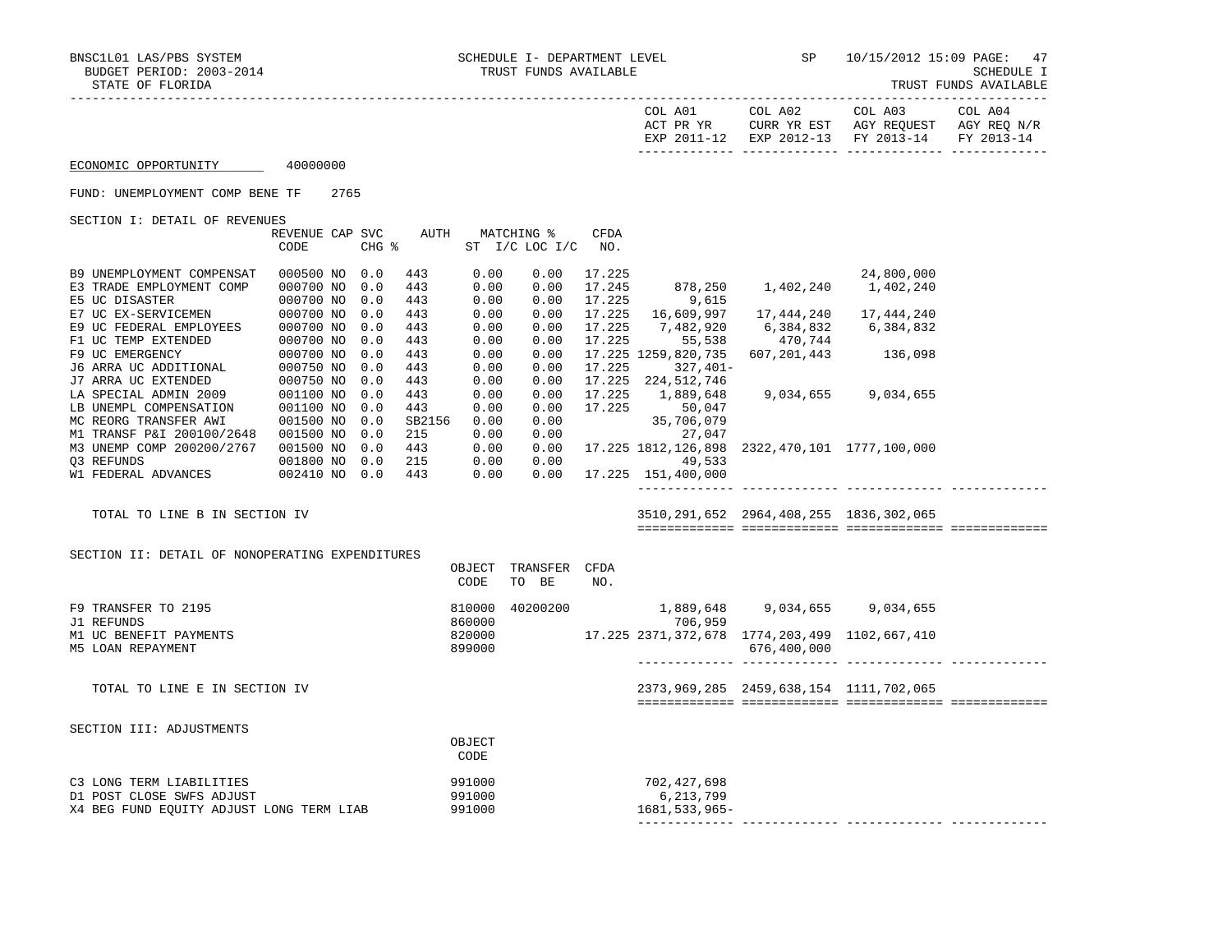| BNSC1L01 LAS/PBS SYSTEM<br>BUDGET PERIOD: 2003-2014<br>STATE OF FLORIDA                                                                                                                                                                                                                                                                                                                                                                  | SCHEDULE I- DEPARTMENT LEVEL<br>TRUST FUNDS AVAILABLE       |                                                                              | SP                                                                                                                                                              | 10/15/2012 15:09 PAGE: 48<br><b>SCHEDULE I</b><br>TRUST FUNDS AVAILABLE                                                           |  |  |
|------------------------------------------------------------------------------------------------------------------------------------------------------------------------------------------------------------------------------------------------------------------------------------------------------------------------------------------------------------------------------------------------------------------------------------------|-------------------------------------------------------------|------------------------------------------------------------------------------|-----------------------------------------------------------------------------------------------------------------------------------------------------------------|-----------------------------------------------------------------------------------------------------------------------------------|--|--|
|                                                                                                                                                                                                                                                                                                                                                                                                                                          |                                                             |                                                                              |                                                                                                                                                                 | COL A01 COL A02 COL A03 COL A04<br>ACT PR YR CURR YR EST AGY REQUEST AGY REQ N/R<br>EXP 2011-12 EXP 2012-13 FY 2013-14 FY 2013-14 |  |  |
| ECONOMIC OPPORTUNITY 40000000                                                                                                                                                                                                                                                                                                                                                                                                            |                                                             |                                                                              |                                                                                                                                                                 |                                                                                                                                   |  |  |
| FUND: UNEMPLOYMENT COMP BENE TF<br>2765                                                                                                                                                                                                                                                                                                                                                                                                  |                                                             |                                                                              |                                                                                                                                                                 |                                                                                                                                   |  |  |
| TOTAL TO LINE H IN SECTION IV                                                                                                                                                                                                                                                                                                                                                                                                            |                                                             | 972,892,468-                                                                 |                                                                                                                                                                 |                                                                                                                                   |  |  |
| SECTION IV: SUMMARY                                                                                                                                                                                                                                                                                                                                                                                                                      |                                                             |                                                                              |                                                                                                                                                                 |                                                                                                                                   |  |  |
| UNRESERVED FUND BALANCE - JULY 1<br>ADD: REVENUES (FROM SECTION I)<br>TOTAL FUNDS AVAILABLE (LINE A + LINE B)<br>LESS: OPERATING EXPENDITURES<br>LESS: NONOPERATING EXPENDITURES (SECTION II)<br>LESS: FIXED CAPITAL OUTLAY (TOTAL ONLY)<br>UNRESERVED FUND BALANCE - JUNE 30 - BEFORE ADJ<br>NET ADJUSTMENTS (FROM SECTION III)<br>ADJUSTED UNRESERVED FUND BALANCE - JUNE 30<br>TOTAL UNRESERVED FUND BALANCE FROM STATEWIDE CFO FILE: | (A)<br>(B)<br>(C)<br>(D)<br>(E)<br>(F)<br>(G)<br>(H)<br>(I) | 3510, 291, 652 2964, 408, 255 1836, 302, 065<br>1136,322,367<br>972,892,468- | 163,429,899 668,200,000<br>3510, 291, 652 3127, 838, 154 2504, 502, 065<br>2373, 969, 285 2459, 638, 154 1111, 702, 065<br>163,429,899 668,200,000 1392,800,000 | 668,200,000 1392,800,000                                                                                                          |  |  |
| SCHEDULE IB: DETAIL OF UNRESERVED FUND BALANCE                                                                                                                                                                                                                                                                                                                                                                                           | FUNDING SOURCE<br>STATE (S)<br>NONSTATE (N)                 |                                                                              |                                                                                                                                                                 |                                                                                                                                   |  |  |
| C1 UI TAX RESTRICTED BY LAW STATE & FEDERAL                                                                                                                                                                                                                                                                                                                                                                                              | $\mathbf S$                                                 | 163,429,899 668,200,000 1392,800,000                                         |                                                                                                                                                                 |                                                                                                                                   |  |  |
| ADJUSTED UNRESERVED FUND BALANCE - JUNE 30                                                                                                                                                                                                                                                                                                                                                                                               |                                                             |                                                                              | 163, 429, 899 668, 200, 000 1392, 800, 000                                                                                                                      |                                                                                                                                   |  |  |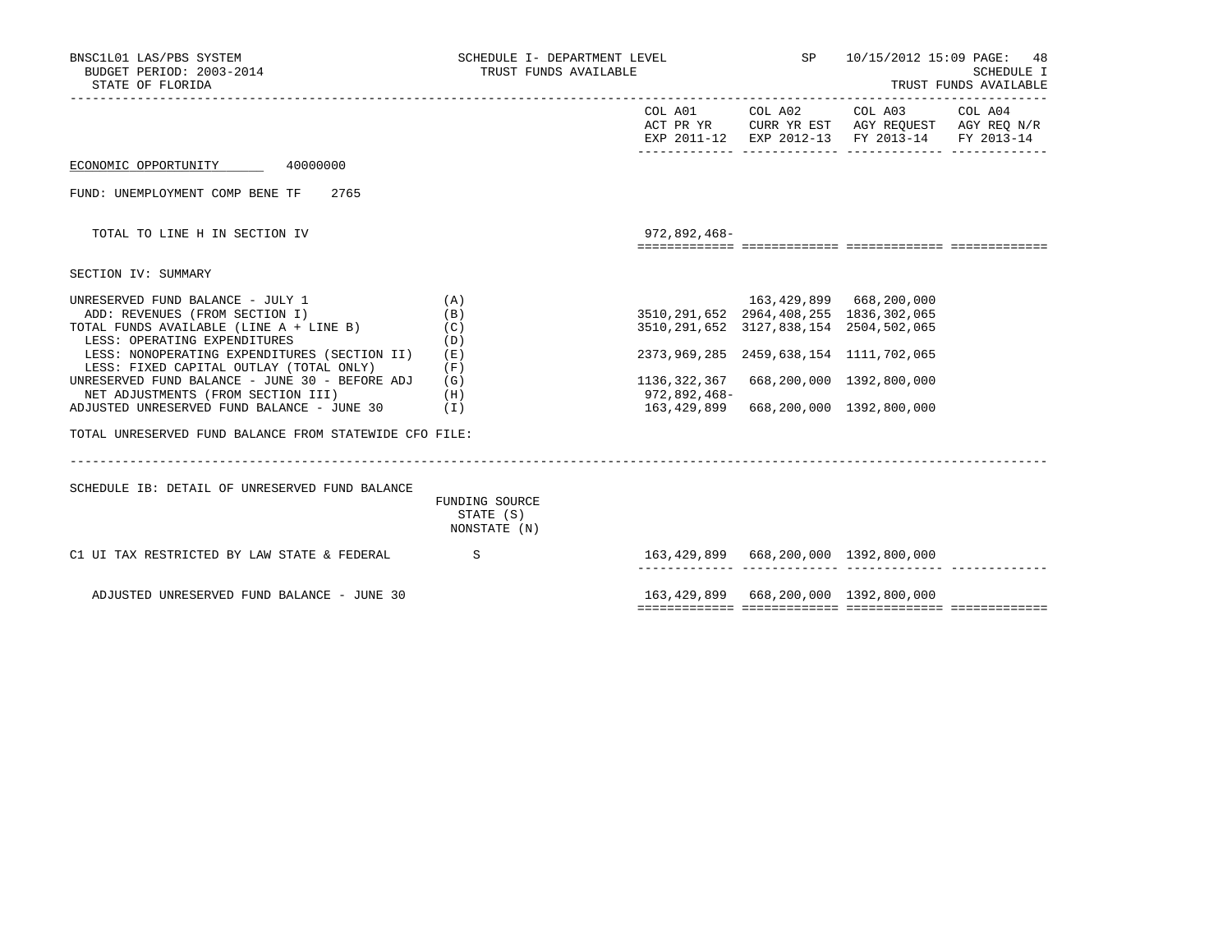|                                                                                                                                                                        |                                     |  |                   |                                                          |                                                       |      |                                               |                                                                                                                                                                                               | COL A01 COL A02 COL A03 COL A04<br>ACT PR YR CURR YR EST AGY REQUEST AGY REQ N/R EXP 2011-12 EXP 2012-13 FY 2013-14 FY 2013-14 |  |
|------------------------------------------------------------------------------------------------------------------------------------------------------------------------|-------------------------------------|--|-------------------|----------------------------------------------------------|-------------------------------------------------------|------|-----------------------------------------------|-----------------------------------------------------------------------------------------------------------------------------------------------------------------------------------------------|--------------------------------------------------------------------------------------------------------------------------------|--|
| ECONOMIC OPPORTUNITY 40000000                                                                                                                                          |                                     |  |                   |                                                          |                                                       |      |                                               |                                                                                                                                                                                               |                                                                                                                                |  |
| FUND: UNEMPLOY COMP CLEARING TF 2767                                                                                                                                   |                                     |  |                   |                                                          |                                                       |      |                                               |                                                                                                                                                                                               |                                                                                                                                |  |
| SECTION I: DETAIL OF REVENUES                                                                                                                                          | CODE                                |  | $CHG$ $\approx$   |                                                          | REVENUE CAP SVC AUTH MATCHING %<br>ST I/C LOC I/C NO. | CFDA |                                               |                                                                                                                                                                                               |                                                                                                                                |  |
| A3 UNEMPLOY COMPENSATION<br>B3 UNEMPLOYMENT COMPENSATI 000300 YES 0.0<br>B9 UNEMPLOYMENT COMPENSATI 000500 NO 0.0<br>MC REORG TRANSFER AWI 001500 NO 0.0<br>03 REFUNDS | 000100 YES 0.0<br>001800 NO 0.0 215 |  | 443<br>443<br>443 | 0.00                                                     | SB2156  0.00  0.00<br>0.00 0.00                       |      | $0.00$ 17.225 556,344<br>2,157,097<br>158,207 | $0.00$ $0.00$ $17.225$ $2250,961,926$ $1883,939,252$ $1777,100,000$<br>$0.00$ $0.00$ $17.225$ $25.609.834$ $15.875.428$ $15.875.428$                                                          |                                                                                                                                |  |
| TOTAL TO LINE B IN SECTION IV                                                                                                                                          |                                     |  |                   |                                                          |                                                       |      |                                               | 2279, 443, 408 1899, 814, 680 1792, 975, 428                                                                                                                                                  |                                                                                                                                |  |
| SECTION II: DETAIL OF NONOPERATING EXPENDITURES                                                                                                                        |                                     |  |                   | CODE                                                     | OBJECT TRANSFER CFDA<br>TO BE                         | NO.  |                                               |                                                                                                                                                                                               |                                                                                                                                |  |
| C1 UC FEES 2195<br>C2 UC PENALTY INTEREST 2648<br>C3 UC TAXES 2765<br>C4 UC PENALTY, INTEREST 2648<br>C5 UC PENALTY, INTEREST 2648<br>J1 REFUNDS                       |                                     |  |                   | 810000<br>810000<br>810000<br>810000<br>810000<br>860000 | 40200100<br>40200600<br>40400100                      |      | 2,946,778<br>203,051<br>14,335,291            | $\begin{array}{cccc} 40200200& 17.225& 130,321& 130,321& 130,321 \\ 40200100& 11,170,220& 15,745,107& 15,745,107 \end{array}$<br>40200200 17.225 1812, 126, 898 2322, 470, 101 1777, 100, 000 |                                                                                                                                |  |
| TOTAL TO LINE E IN SECTION IV                                                                                                                                          |                                     |  |                   |                                                          |                                                       |      |                                               | 1840, 912, 559 2338, 345, 529 1792, 975, 428                                                                                                                                                  |                                                                                                                                |  |
| SECTION III: ADJUSTMENTS                                                                                                                                               |                                     |  |                   | OBJECT<br>CODE                                           |                                                       |      |                                               |                                                                                                                                                                                               |                                                                                                                                |  |
| TOTAL TO LINE H IN SECTION IV                                                                                                                                          |                                     |  |                   |                                                          |                                                       |      |                                               |                                                                                                                                                                                               |                                                                                                                                |  |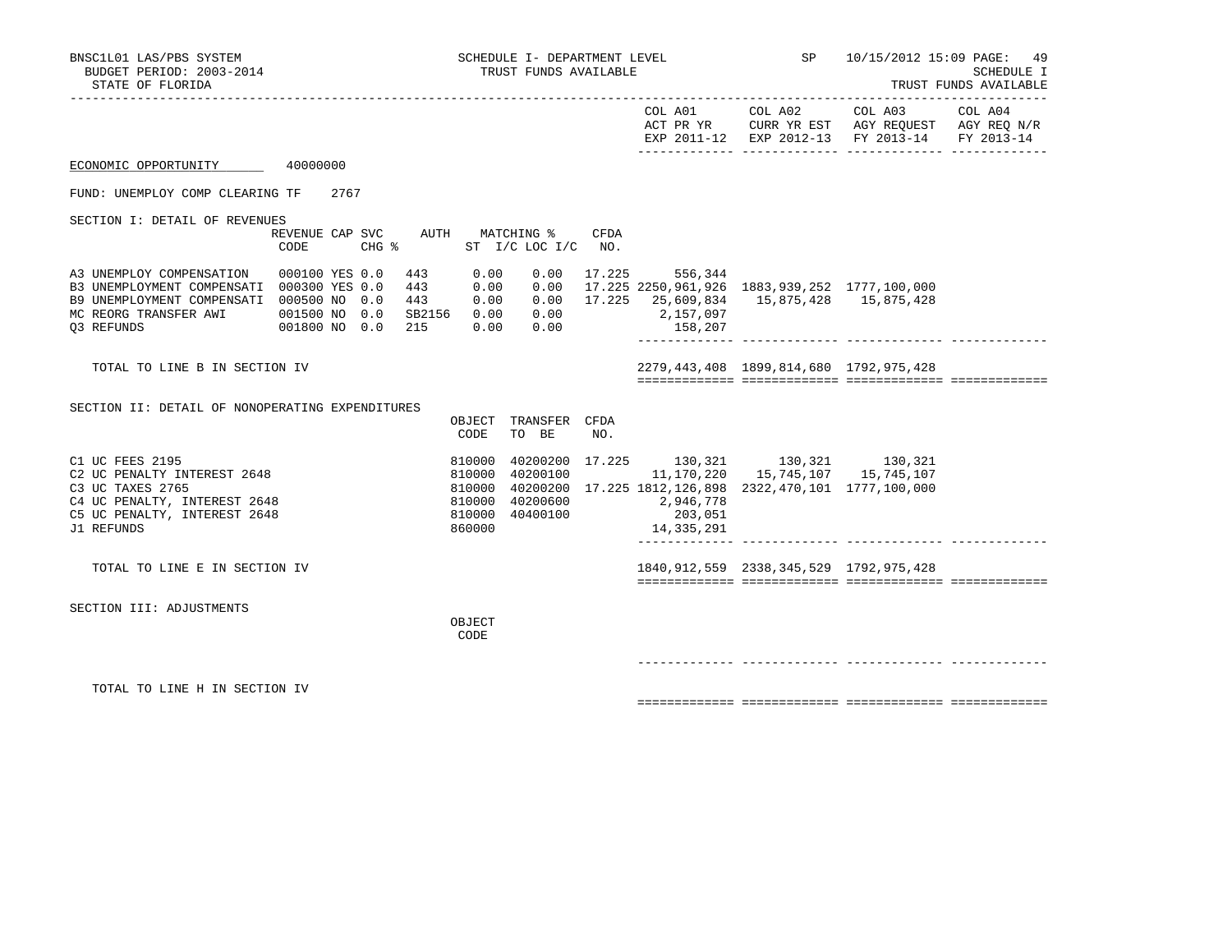| BNSC1L01 LAS/PBS SYSTEM<br>BUDGET PERIOD: 2003-2014<br>STATE OF FLORIDA | SCHEDULE I- DEPARTMENT LEVEL<br>TRUST FUNDS AVAILABLE |             |                                              | SP 10/15/2012 15:09 PAGE: 50<br>SCHEDULE I<br>TRUST FUNDS AVAILABLE                                               |  |  |  |
|-------------------------------------------------------------------------|-------------------------------------------------------|-------------|----------------------------------------------|-------------------------------------------------------------------------------------------------------------------|--|--|--|
|                                                                         |                                                       |             | COL A01 COL A02                              | COL A03 COL A04<br>ACT PR YR CURR YR EST AGY REQUEST AGY REQ N/R<br>EXP 2011-12 EXP 2012-13 FY 2013-14 FY 2013-14 |  |  |  |
| ECONOMIC OPPORTUNITY 40000000                                           |                                                       |             |                                              |                                                                                                                   |  |  |  |
| FUND: UNEMPLOY COMP CLEARING TF 2767                                    |                                                       |             |                                              |                                                                                                                   |  |  |  |
| SECTION IV: SUMMARY                                                     |                                                       |             |                                              |                                                                                                                   |  |  |  |
| UNRESERVED FUND BALANCE - JULY 1                                        | (A)                                                   |             | 438,530,849                                  |                                                                                                                   |  |  |  |
| ADD: REVENUES (FROM SECTION I)                                          | (B)                                                   |             | 2279, 443, 408 1899, 814, 680 1792, 975, 428 |                                                                                                                   |  |  |  |
| TOTAL FUNDS AVAILABLE (LINE A + LINE B)                                 | (C)                                                   |             | 2279, 443, 408 2338, 345, 529 1792, 975, 428 |                                                                                                                   |  |  |  |
| LESS: OPERATING EXPENDITURES                                            | (D)                                                   |             |                                              |                                                                                                                   |  |  |  |
| LESS: NONOPERATING EXPENDITURES (SECTION II)                            | (E)                                                   |             | 1840, 912, 559 2338, 345, 529 1792, 975, 428 |                                                                                                                   |  |  |  |
| LESS: FIXED CAPITAL OUTLAY (TOTAL ONLY)                                 | (F)                                                   |             |                                              |                                                                                                                   |  |  |  |
| UNRESERVED FUND BALANCE - JUNE 30 - BEFORE ADJ                          | (G)                                                   | 438,530,849 |                                              |                                                                                                                   |  |  |  |
| NET ADJUSTMENTS (FROM SECTION III)                                      | (H)                                                   |             |                                              |                                                                                                                   |  |  |  |
| ADJUSTED UNRESERVED FUND BALANCE - JUNE 30                              | (I)                                                   | 438,530,849 |                                              |                                                                                                                   |  |  |  |
| TOTAL UNRESERVED FUND BALANCE FROM STATEWIDE CFO FILE:                  |                                                       |             |                                              |                                                                                                                   |  |  |  |
| SCHEDULE IB: DETAIL OF UNRESERVED FUND BALANCE                          |                                                       |             |                                              |                                                                                                                   |  |  |  |
|                                                                         | FUNDING SOURCE<br>STATE (S)<br>NONSTATE (N)           |             |                                              |                                                                                                                   |  |  |  |
| C1 UI TAX RESTRICTED BY LAW STAT & FEDERAL                              | S                                                     | 438,530,849 |                                              |                                                                                                                   |  |  |  |
| ADJUSTED UNRESERVED FUND BALANCE - JUNE 30                              |                                                       | 438,530,849 |                                              |                                                                                                                   |  |  |  |

============= ============= ============= =============